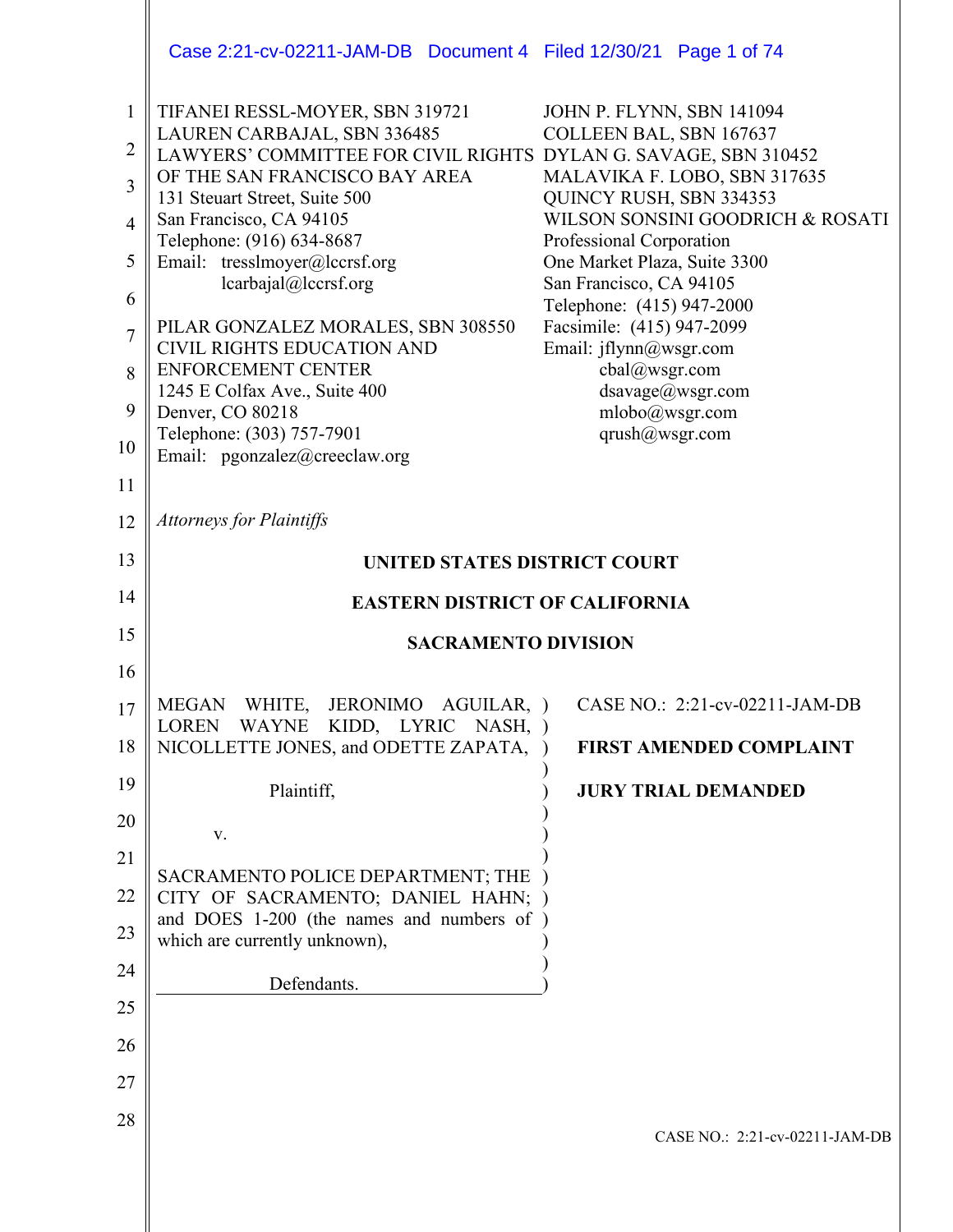#### Case 2:21-cv-02211-JAM-DB Document 4 Filed 12/30/21 Page 2 of 74

1  $\overline{2}$ 3 4 5 Plaintiffs Megan White ("Ms. White"), Jeronimo Aguilar ("Mr. Aguilar"), Loren Wayne Kidd ("Mr. Wayne Kidd"), Lyric Nash ("Ms. Nash"), Nicollette Jones ("Ms. Jones"), and Odette Zapata ("Ms. Zapata") (collectively, "Plaintiffs") by and through their attorneys, as and for their Complaint against Defendants Sacramento Police Department, the City of Sacramento, Daniel Hahn, and Does 1-200, hereby allege as follows:

#### **NATURE OF THE ACTION**

6

7 8 9 10 11 12 13 1. The City of Sacramento and its Police Department have conditioned the public to fear the violent and targeted force of the state when attending a protest, a demonstration or even a vigil for racial justice. This is a civil rights action to vindicate the rights of Californians protesting against racism, white supremacy, and police violence in Sacramento, California. This lawsuit seeks compensatory relief for severe injuries that Plaintiffs endured at the hands of the Sacramento police, and injunctive relief to stop the City of Sacramento and its Police Department from continuing to employ discriminatory, violent tactics against protesters.

14 15 16 17 18 19 20 21 2. On May 25, 2020, 46-year-old George Floyd was killed in Minneapolis, Minnesota by Minneapolis police officer Derek Chauvin. Chauvin knelt on Floyd's neck for over eight minutes as Floyd repeatedly pleaded that he could not breathe. Chauvin's fellow officers, Thomas Lane, J. Kueng, and Tou Thao, restrained Floyd and prevented onlookers from intervening. For the final two minutes while Chauvin pressed his knee into Floyd's neck, Floyd was motionless and had no pulse. Darnella Frazier, then seventeen years old, recorded the murder in a cellphone video that quickly spread worldwide. Chauvin has since been convicted of Floyd's murder and sentenced to over twenty-two years in prison.

22 23 24 25 3. In the days and weeks following George Floyd's murder, protests against police violence and in support of police accountability erupted across the world, including in Sacramento. The Sacramento Police Department responded with disproportionate, illegal, and unequal force against protesters.

26 27 28 FIRST AMENDED COMPLAINT  $-1-$  CASE NO.: 2:21-cv-02211-JAM-DB 4. The actions of the Sacramento Police Department, the City of Sacramento, and the individual defendants have violated the rights of Plaintiffs and other protesters in Sacramento, chilling their Constitutional right to assemble and protest. Plaintiffs have been targeted and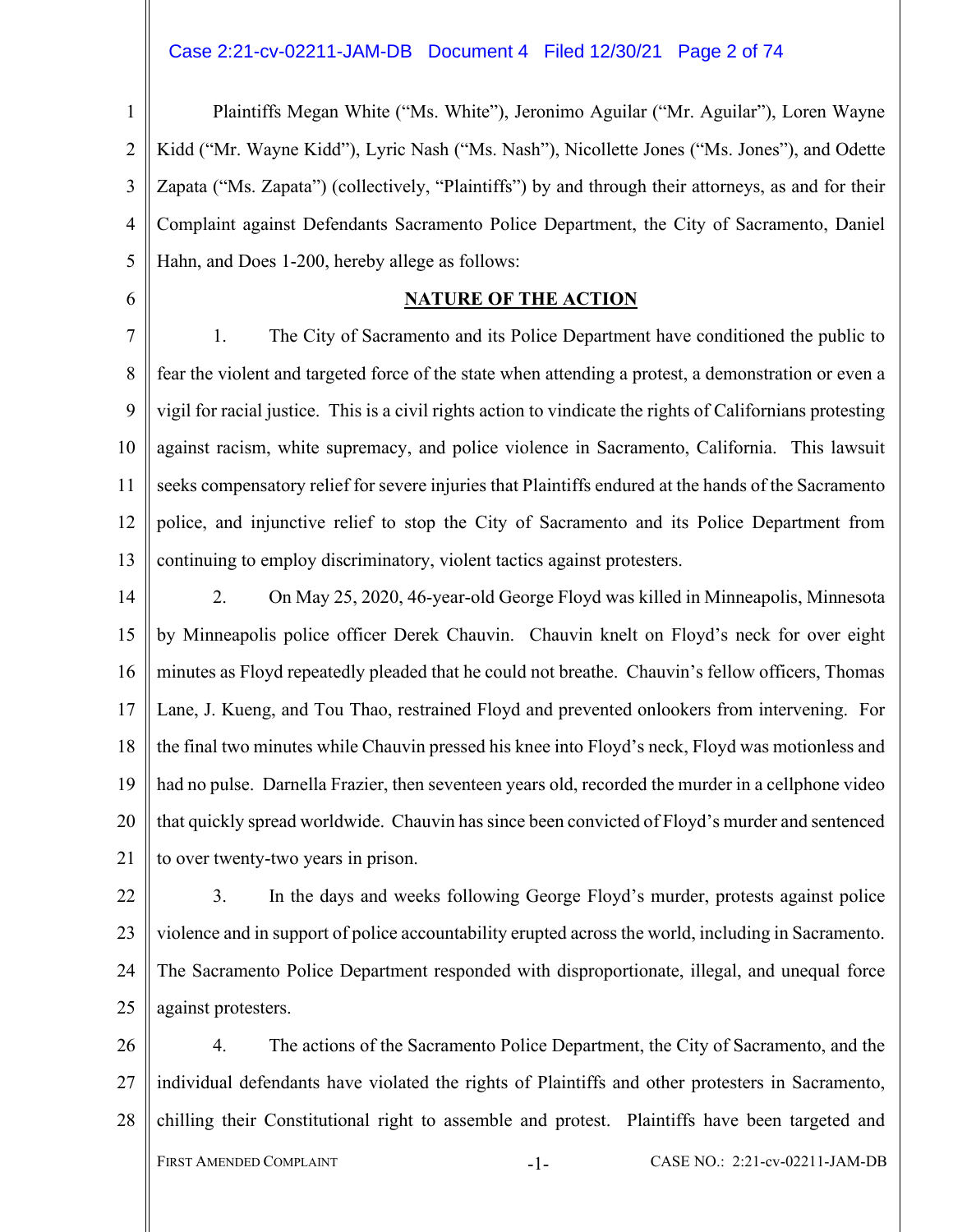#### Case 2:21-cv-02211-JAM-DB Document 4 Filed 12/30/21 Page 3 of 74

1  $\mathfrak{D}$ 3 brutalized by the Sacramento Police Department, causing them to stop or greatly decrease engaging in their First Amendment rights. Plaintiffs have also suffered physical, psychological and emotional harm arising from the excessive force and discrimination of Defendants.

4

5

6

7

8

5. By contrast, the Sacramento Police Department has allowed persons aligned with white supremacist and organized hate groups (including the Proud Boys) to demonstrate unhindered and unharmed. This disparate treatment is consistent with a years-long pattern and practice of discrimination on the part of the Sacramento Police Department, and has had a substantial chilling effect on Plaintiffs' exercise of freedoms guaranteed by the First Amendment.

9 10 11 12 13 6. After former President Trump lost the 2020 election on November 3, 2020, he baselessly claimed that the presidency had been stolen and exhorted his supporters to refuse to accept the election results. Emboldened by this harmful rhetoric, white supremacist and far right groups planned protests across the country, including in Sacramento. These protests became known as the "Stop the Steal" protests.

14 15 16 17 18 19 7. In Sacramento, white supremacist groups and "Stop the Steal" protesters began weekly protests claiming, among other things, that the 2020 presidential election was invalid. These white supremacists and Stop the Steal protesters harassed and assaulted community members, including vulnerable individuals experiencing houselessness. The Sacramento Police Department witnessed such violence yet failed to intervene, failing to protect the victims and allowing the violence to continue largely without repercussions.

20 21 22 23 24 25 26 27 28 8. Against this backdrop of police inaction, racial justice and anti-police brutality protesters began to create mutual aid networks and street medic programs, and to show up as peaceful "counter" protesters in an attempt to keep the larger community safe. The counterprotesters tried to shield community members from violence perpetrated by white supremacists and Stop the Steal protesters, and to show that such groups were not welcomed in Sacramento. While trying to provide this assistance, counter-protesters were assaulted by the white supremacists and Stop the Steal supporters in clear view of Sacramento Police Department officers. Consistent with a long history of doing so, the Sacramento Police Department targeted the counter-protesters with extreme force and intimidation to stop their First Amendment activity.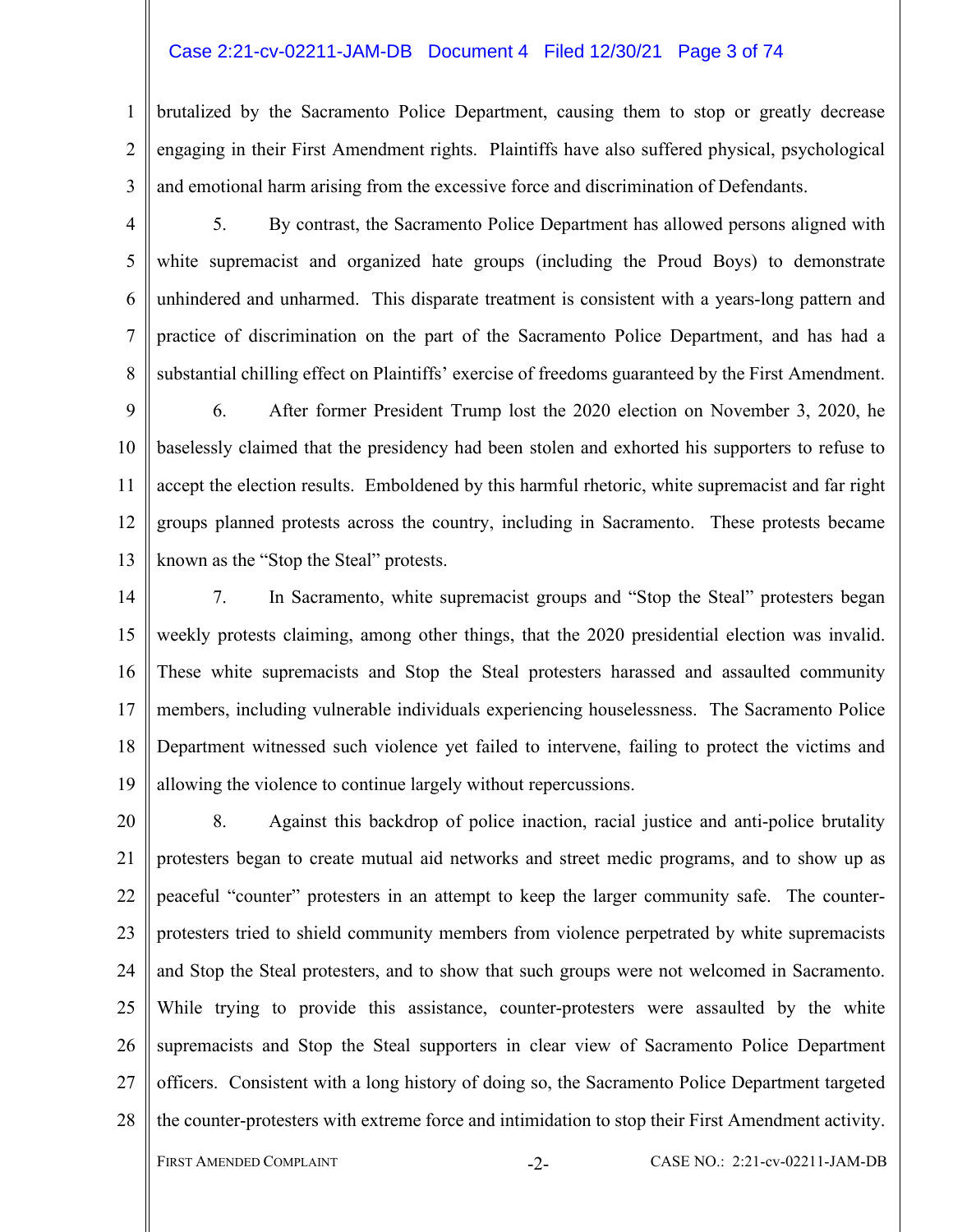# Case 2:21-cv-02211-JAM-DB Document 4 Filed 12/30/21 Page 4 of 74

1  $\mathfrak{D}$ 3 The counter-protesters were identifiable to the police because they were clad in support for Black Lives Matter or in clothing associated with racial justice speech, and/or were otherwise expressing or appeared to be associated with racial justice, anti-police brutality sentiments.

4 5 6 9. Meanwhile, Sacramento Police Department continued to ignore violence perpetrated by organized groups recognized as white supremacists, allowing their criminal activity to continue unhindered.

7 8 9 10 11 10. In recent years alone, a culture of racism and violence against Black people within the Sacramento Police Department has resulted in the tragic deaths of: Joseph Mann (2016), Dazion Flenaugh (2016), Nandi Cain (2017), Darrell Richards (2018), Brandon Smith (2018), Stephon Clark (2019), and Jeremy Southern (2020). Sacramento City Mayor Darrell Steinberg admitted that "implied racism" is a factor in these incidents.

12 13 14 15 16 17 11. The Sacramento Police Department's policies and practices are discriminatory, racist, and inhumane. They violate the First Amendment's protection of freedom of speech, the Fourth Amendment's proscription of excessive force, the Fourteenth Amendment's promise of equal protection, and protections secured by the California Constitution and other state laws. Defendants should be enjoined from further violations of Plaintiffs' constitutional rights and be ordered to compensate Plaintiffs for their injuries.

18

28

# **JURISDICTION**

19 20 21 12. This Court has subject matter jurisdiction over Plaintiffs' federal claims pursuant to 28 U.S.C. §§ 1331 and 1343(a)(3) and (4), and over Plaintiffs' state law claims pursuant to 28 U.S.C. § 1367(a).

22 23 24 13. The federal civil rights claims in this action are brought pursuant to 42 U.S.C. § 1983 for violations of the First, Fourth, and Fourteenth Amendments to the Constitution of the United States.

25 26 27 14. The Federal Declaratory Judgment Act, 28 U.S.C. §§ 2201 and 2202, and Fed. R. Civ. P. 57 and 65 authorize this Court to grant Plaintiffs the declaratory and injunctive relief prayed for herein.

15. An award of attorneys' fees is authorized pursuant to 42 U.S.C. § 1988(b).

FIRST AMENDED COMPLAINT -3- CASE NO.: 2:21-cv-02211-JAM-DB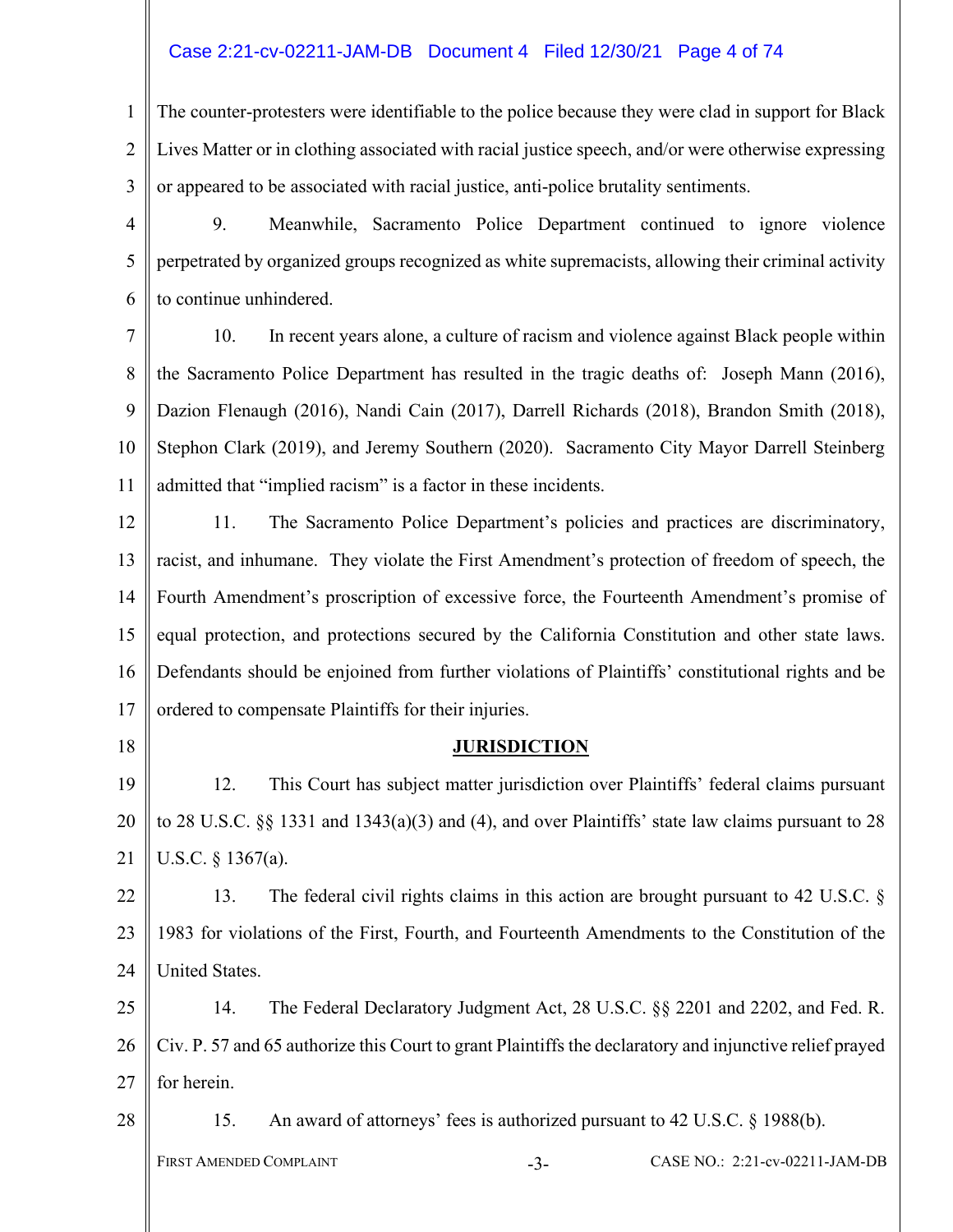2

3

4

5

1

#### **VENUE**

16. Venue is proper in the United States District Court for the Eastern District of California pursuant to 28 U.S.C.  $\S$  1391(b)(1) and (b)(2) because at least one of the Defendants resides in this district and a substantial part of the events and/or omissions were committed in this district.

6

#### **THE PARTIES**

7 8 9 10 11 12 13 14 15 16 17 18 19 20 17. Plaintiff Megan "Meg" White, a 34-year-old Black woman, is a resident of Sacramento, California. Ms. White is a small business owner and leader for Justice Unites Individuals and Communities Everywhere ("JUICE"), a local grassroots organization. Ms. White observed racial justice protests and attempted to provide basic first aid to protest participants and community members in 2020 and 2021. The Sacramento Police Department severely injured Ms. White during protests, including when she pled for help from officers as she tried to render aid to people who were attacked by white supremacist groups. As a result of this police violence, Ms. White suffered severe bruising, chronic knee and hip pain, chemical burns, and a shoulder injury so significant that it left her unable to raise her arm. Ms. White also witnessed law enforcement restrain and assault racial justice protesters, while permitting white supremacist groups wielding weapons like large knives and mace to move freely. Ms. White filed an administrative tort claim with the City of Sacramento on or about May 24, 2021, asserting, among other things, violations of her First, Fourth, and Fourteenth Amendment rights. Her claim was denied on or about June 1, 2021.

21 22 23 24 25 26 27 28 FIRST AMENDED COMPLAINT **-4-** CASE NO.: 2:21-cv-02211-JAM-DB 18. Plaintiff Jeronimo Aguilar, a 29-year-old Chicano man, is a resident of Winters, near Sacramento, California. A husband and father, Mr. Aguilar is a member of the Brown Berets, a pro-Chicano organization known for their actions against police brutality and other racial justice initiatives. Mr. Aguilar works for Legal Services for Prisoners with Children, an organization that has served the community since 1978. He is active with All of Us or None, a grassroots human and civil rights organization that advocates for the rights of currently and formerly incarcerated individuals and their families. Mr. Aguilar attended several protests in May and June of 2020, where he chanted in support of racial justice and tried to prevent violence from law enforcement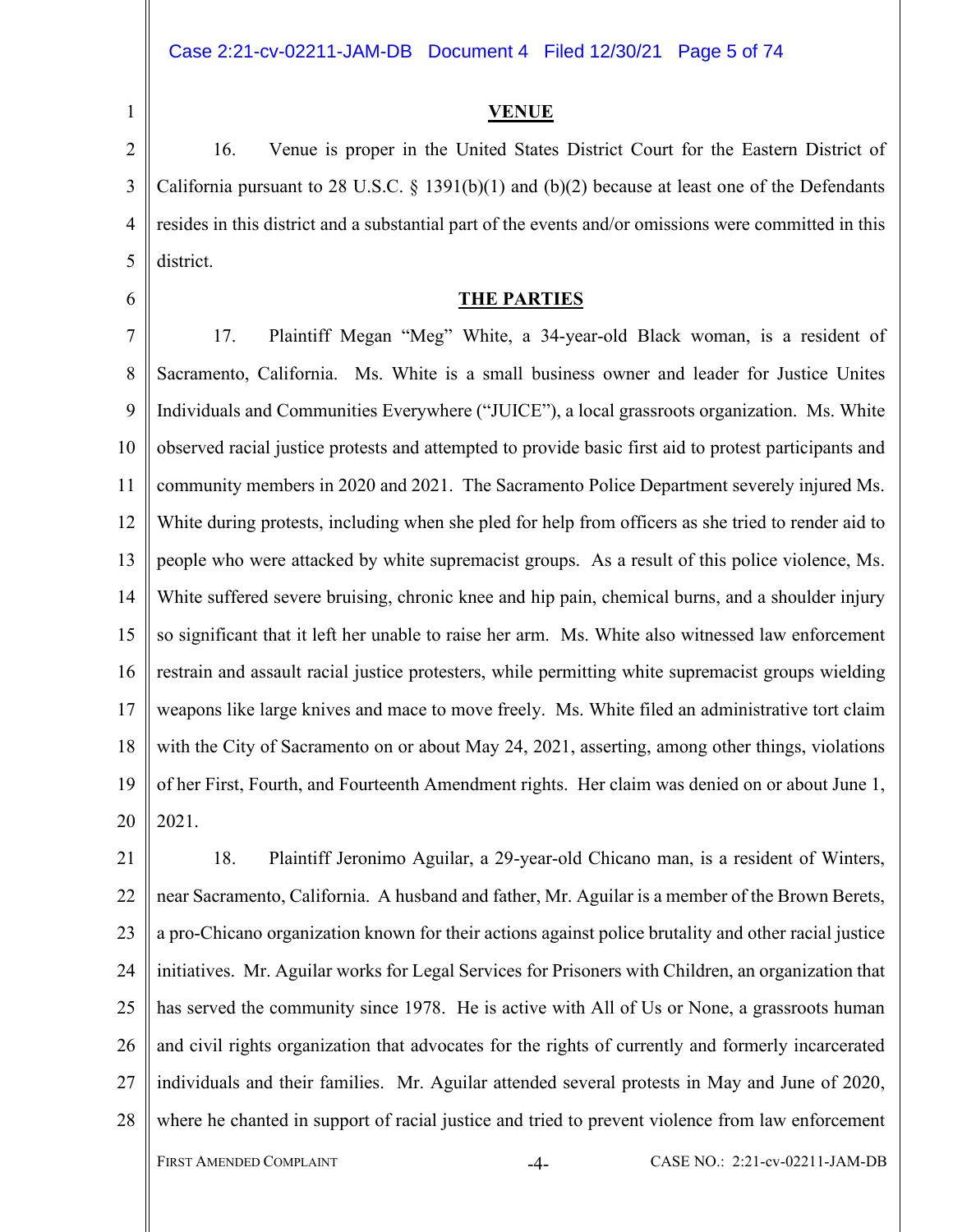#### Case 2:21-cv-02211-JAM-DB Document 4 Filed 12/30/21 Page 6 of 74

1 2 and organized hate groups. Sacramento Police Department officers targeted Mr. Aguilar, surveilled him, and illegally raided his home, causing Mr. Aguilar to stop participating in protests in Sacramento.

3

4 5 6 7 8 9 10 11 12 13 14 15 19. Plaintiff Loren Wayne Kidd, a 34-year-old white man, is a resident of Elk Grove in the County of Sacramento, California. Galvanized by footage of police brutality at a protest in the wake of George Floyd's death, Mr. Kidd attended many protests in the Sacramento area between May 2020 and January 2021. The Sacramento Police Department shot Mr. Kidd with impact munitions, shoved him into and over parked vehicles, targeted him for wearing black attire (which officers associate with anti-racist speech), failed to accommodate his disability during arrest, and watched as white supremacist groups brutally attacked Mr. Kidd without intervening. Mr. Kidd still lives with the injuries he endured from the Sacramento Police Department, including significant psychological trauma. He has substantially decreased his participation in racial justice protests out of fear that law enforcement will instigate, facilitate, or acquiesce in violence. Mr. Kidd filed an administrative tort claim with the City of Sacramento on or about June 21, 2021, which was denied on or about July 1, 2021.

16 17 18 19 20 21 22 23 24 25 26 20. Plaintiff Lyric Nash, a 21-year-old biracial woman, is a resident of West Sacramento, California. Ms. Nash is affiliated with NorCal Resist, a grassroots organization focused on fighting oppression and empowering communities through shared resources and support. Ms. Nash attended many racial justice protests in Sacramento between the end of May 2020 and February 2021. The Sacramento Police Department targeted Ms. Nash with verbal harassment and threats on multiple occasions. Sacramento Police Department officers also routinely bull-rushed her and other racial justice protesters, and indiscriminately fired pepper balls, foam-tipped bullets, and beanbag rounds into crowds when she was present. She fears entering downtown Sacramento due to the Sacramento Police Department's conduct, experiences significant psychological harm, and has significantly decreased her participation in racial justice protests.

27 28 FIRST AMENDED COMPLAINT -5- CASE NO.: 2:21-cv-02211-JAM-DB 21. Plaintiff Nicollette Jones, a 34-year-old woman of Punjabi Asian and European descent, is a resident of Sacramento, California. Ms. Jones is a peer crisis counselor for Mental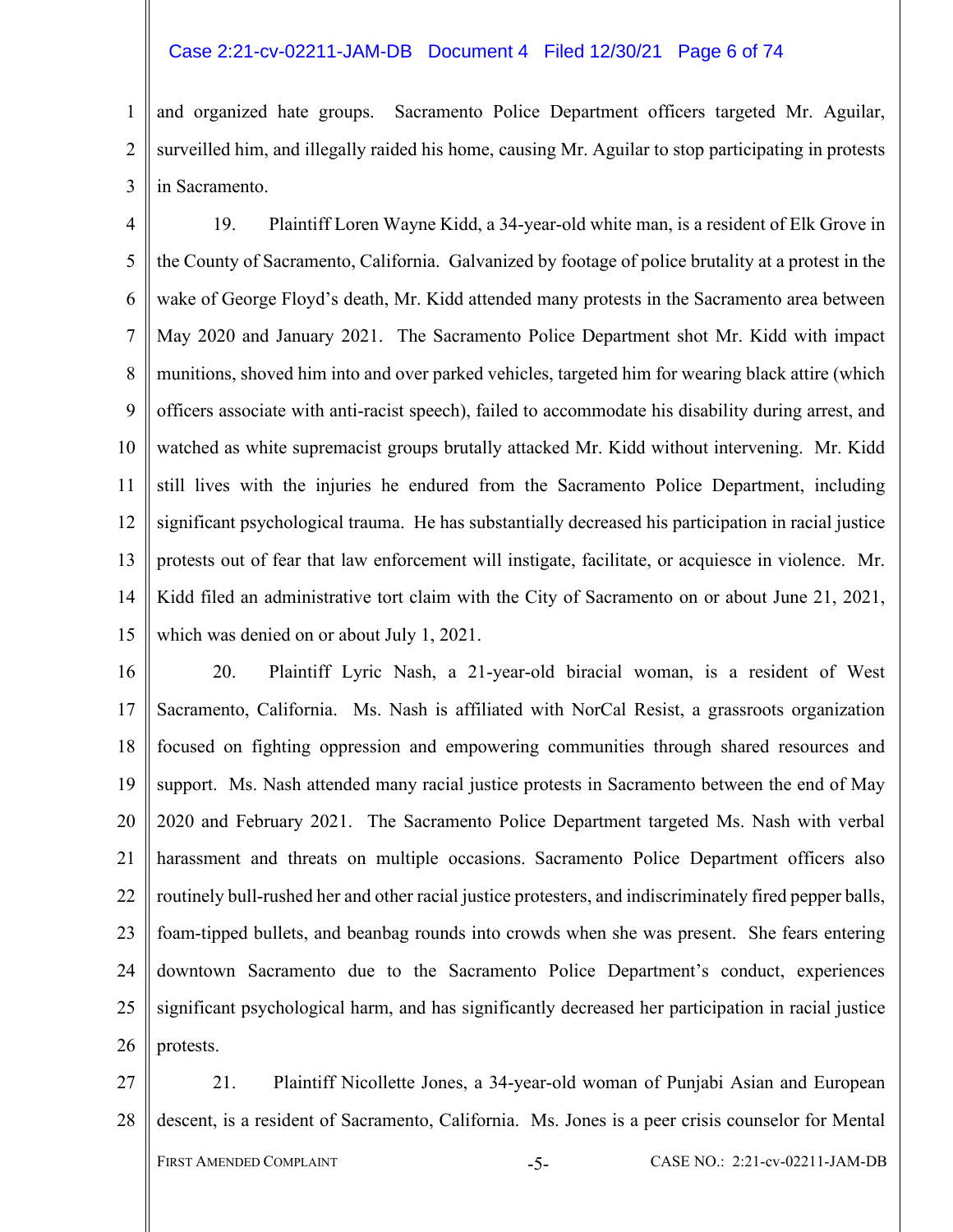#### Case 2:21-cv-02211-JAM-DB Document 4 Filed 12/30/21 Page 7 of 74

1  $\mathfrak{D}$ 3 4 5 6 7 8 9 Health First, a project of the Sacramento Chapter of Anti Police-Terror Project, which she cocreated to model a safe community-led response for people experiencing mental health crises. Ms. Jones has attended demonstrations in Sacramento for a decade, including racial justice protests from May 2020 through January 2021. The Sacramento Police Department knows Ms. Jones by name and regularly targeted her during protests. In May 2020, while Ms. Jones chanted, Sacramento Police Department officers kicked an active teargas canister toward Ms. Jones and shot impact munitions directly into her body at least eleven times. Ms. Jones still lives with the injuries she endured, including significant psychological trauma, and has severely decreased her participation in protests.

10 11 12 13 14 15 16 17 18 19 20 21 22. Plaintiff Odette Zapata, a 29-nine-year-old Latinx woman, is a resident of Sacramento, California. Because she was raised in a Black family, issues of police brutality against Black and Brown people deeply affect Ms. Zapata. She has attended multiple racial justice protests against police brutality and used de-escalation training from Anti-Police Terror Project in an attempt to keep her community safe from violence. Ms. Zapata witnessed law enforcement's pattern of violent escalation against those it deemed to be racial justice protesters while allowing white supremacist and organized hate groups to freely exert violence against community members. Ms. Zapata has also been the target of extreme and illegal surveillance by law enforcement, including through aerial surveillance and visits to her home, since her participation in protests. Ms. Zapata lives with severe psychological trauma from her experience with the Sacramento Police Department; she no longer feels safe anywhere she goes and has substantially decreased her protest activity.

22 23 24 25 26 23. Defendant Sacramento Police Department (the "Police Department") is the Police Department for Sacramento, California. Defendant Police Department engaged in a pattern and practice of suppressing racial justice and anti-police-brutality protests, including when its officers—such as those defendants individually named below—violently injured Plaintiffs at protests they attended in Sacramento between late 2020 and early 2021.

27 28 24. Defendant City of Sacramento (the "City") is a municipal entity created and authorized under California law. The City is authorized by law to maintain the Sacramento Police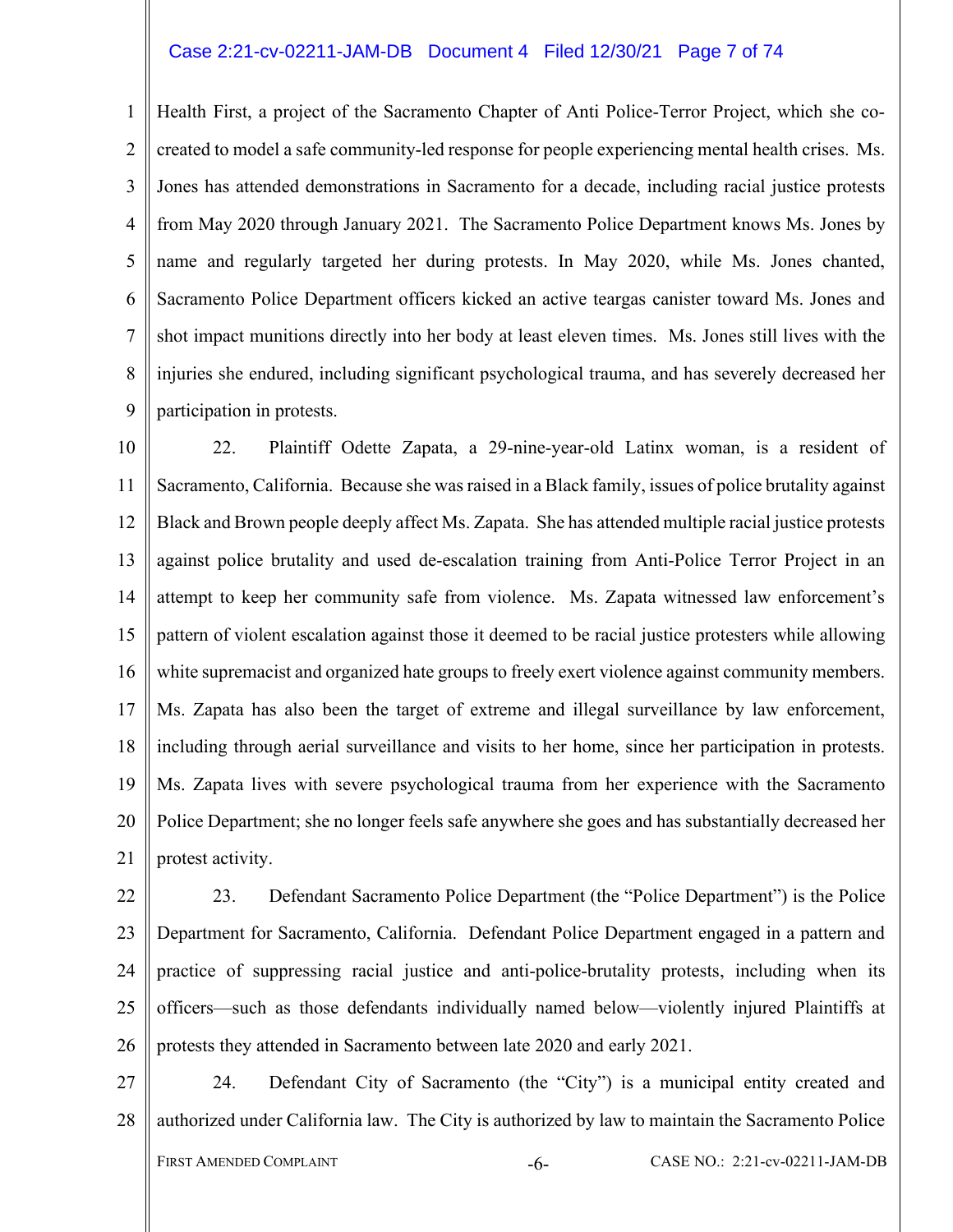### Case 2:21-cv-02211-JAM-DB Document 4 Filed 12/30/21 Page 8 of 74

1  $\mathfrak{D}$ 3 Department, which acts as its law enforcement agent and for which it is ultimately responsible. The City assumes the risks incidental to the maintenance of a police force and the employment of police officers.

4 5 6 25. Defendant Daniel Hahn at all material times was a law enforcement officer and Chief of Police for the City and Police Department ("Police Chief"), acting within the scope of that employment.

7 8 9 10 11 26. Defendants Does 1 to 200 are and/or were agents or employees of Defendants Police Department and/or the City and acted within the scope of that agency or employment and under color of state law. Defendants Does 1 to 200's true and correct names are not now known and they are identified by their fictitious names. Defendants Does 1 to 200's fictitious names will be substituted for their true and correct names when ascertained.

12

13

#### **FACTUAL ALLEGATIONS**

# **I. BACKGROUND**

14 15 16 17 18 27. The Police Department has a long and violent history of discriminatory policing, targeting and surveilling people who organize racial justice initiatives, protest police brutality, and support Black liberation. The Police Department has used fear, intimidation and violence as tactics to suppress this constitutionally-protected speech and garner political support for its (unconstitutional) actions.

19

#### **A. The Police Department's Ongoing Suppression of Racial Justice Speech**

20 21 22 28. An uprising sprouted in nearly every metropolitan area of the United States after Minneapolis police officers murdered George Floyd in May 2020. People poured into the streets of the City to protest police brutality and institutional racism.

23

24

25

26

27

29. For merely participating, protesters faced brutal, targeted police violence. The Police Department indiscriminately shot protesters with impact munitions, chemical weapons, and used excessive force on people who demonstrated peacefully. Protest participants required surgery, stiches and staples, and other significant medical attention. Many protesters suffer ongoing medical and psychological injuries because of the extreme police violence.

28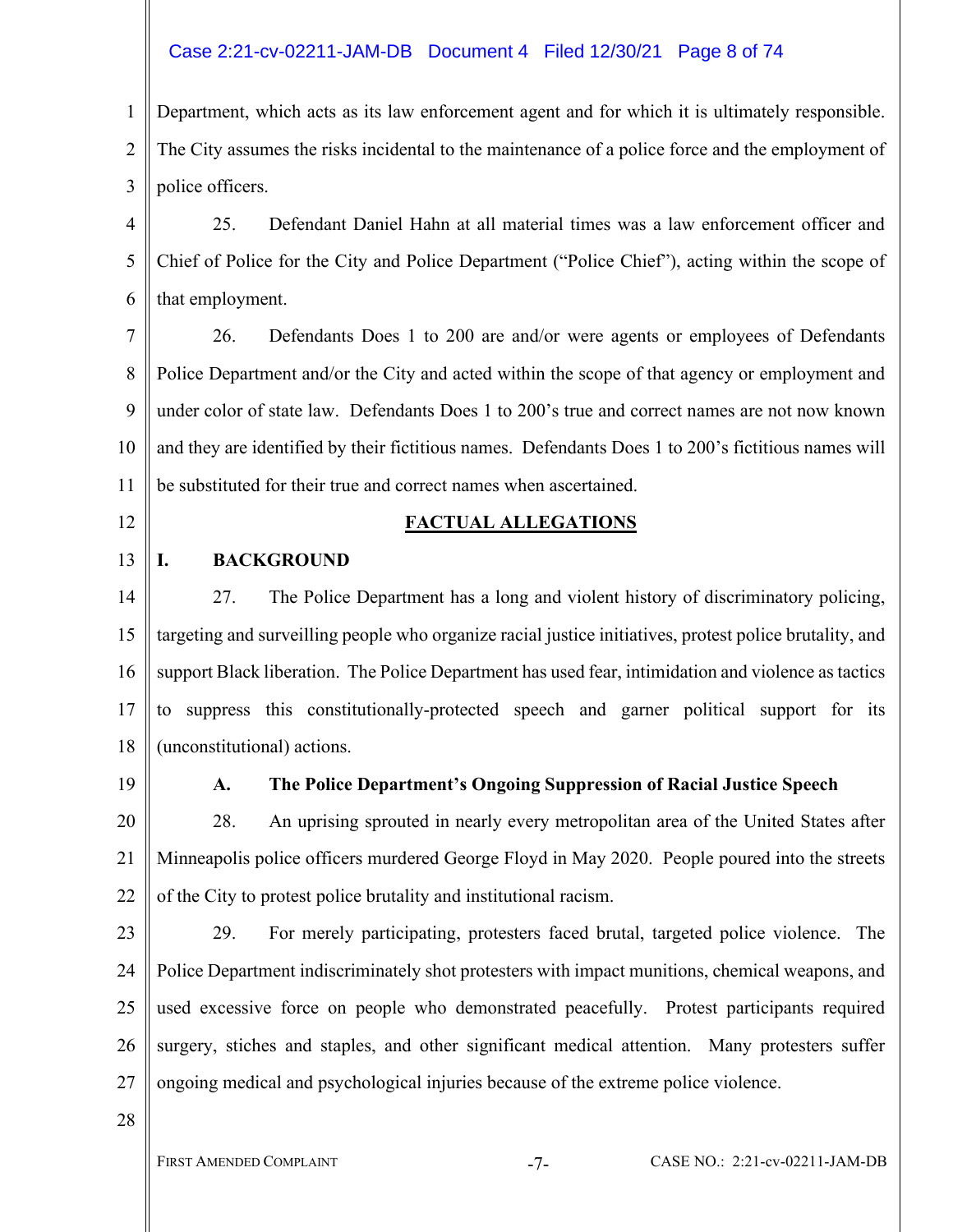### Case 2:21-cv-02211-JAM-DB Document 4 Filed 12/30/21 Page 9 of 74

1  $\mathfrak{D}$ 3 30. This illegal conduct directed at Plaintiffs and other racial justice protesters stands in stark contrast to the preferential treatment Defendants have afforded blatantly violent white supremacist groups.

4 5 6 7 8 9 31. White supremacist groups, fomented by former-President Donald Trump's fabricated claims of a fraudulent election, began organizing in the City in late 2020. As part of a nationwide "Stop the Steal" movement, these groups planned to contest the results of the certified United States Presidential Election of 2020. The groups included the Oath Keepers, Three Percenters, and the Proud Boys, each of which is identified as an organized hate group by the Southern Poverty Law Center, and the latter two as terrorist entities by the Canadian government.

10 11 12 13 14 15 32. Participants of the Stop the Steal protests congregated at the State Capitol building in the City every Saturday from November 7, 2020 through January 20, 2021, the days between Election Day and Inauguration Day. The Police Department maintains "primary jurisdiction and responsibility for law enforcement within the City of Sacramento," according to its Memorandum of Understanding with other law enforcement agencies. The Police Department planned to and did maintain a significant presence at the rallies.

16 17 18 19 20 21 33. White supremacists and organized hate groups attended these demonstrations clad in militia gear, armed with bear mace and knives, and brandished and/or used those weapons against community members. These groups harassed and assaulted community members who were not actively participating in any protest or demonstration, including unhoused people, bystanders, and passersby. It is widely reported that Proud Boys, when recruiting for members, require inductees to seek out and injure a person of color.

22 23 24 25 26 34. While physically present, the Police Department neglected to intervene, promptly or at all, to prevent violence, intimidation, and injuries caused by these white supremacist groups. Again, Defendants' dereliction stands in stark contrast to Defendants' violent response to Plaintiffs and others participating in peaceful demonstrations at the George Floyd protests less than six months earlier.

27 28 FIRST AMENDED COMPLAINT -8- CASE NO.: 2:21-cv-02211-JAM-DB 35. In light of the Police Department's failure to aid vulnerable Sacramento citizens, community leaders in support of racial justice began to organize to attend the demonstrations for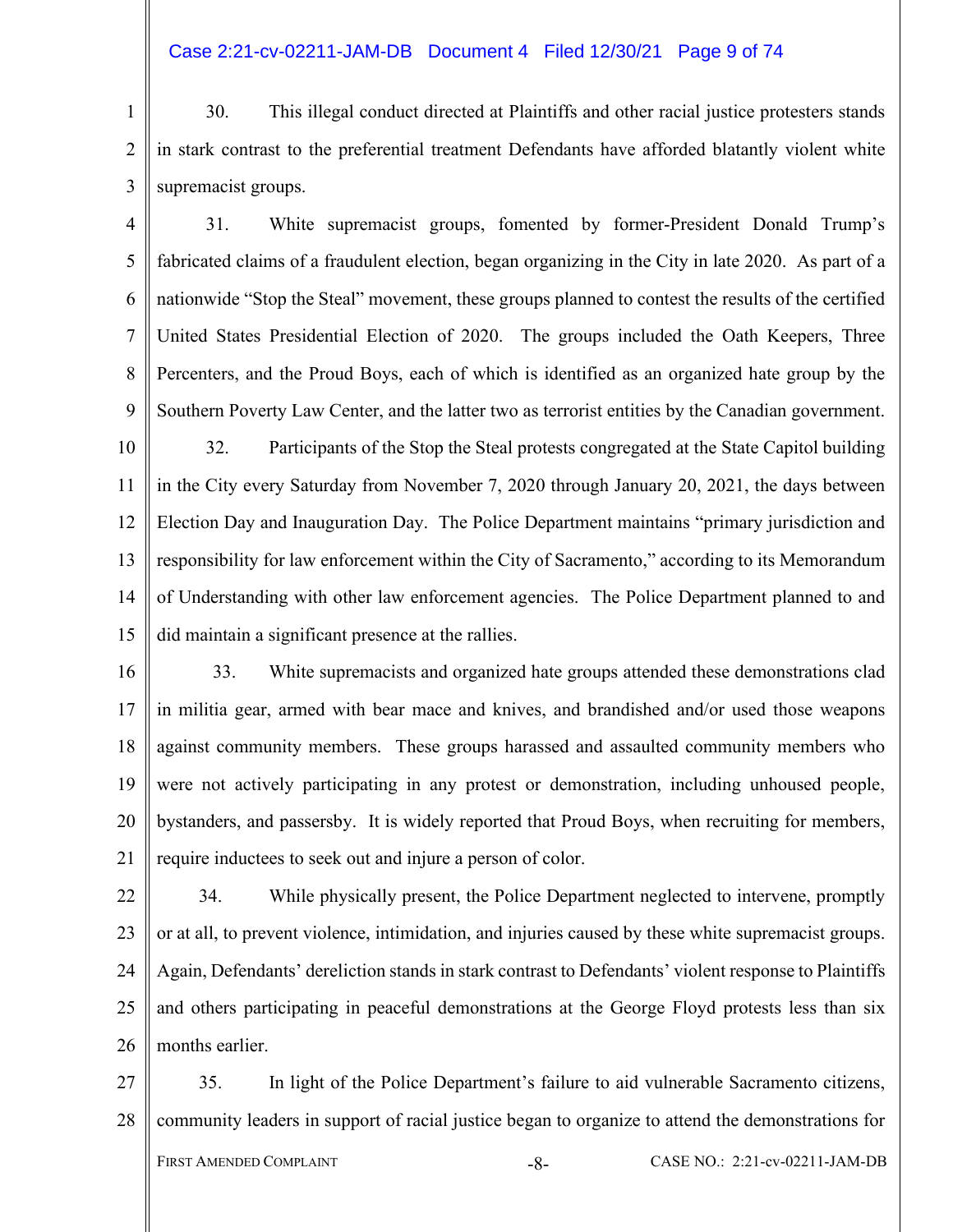#### Case 2:21-cv-02211-JAM-DB Document 4 Filed 12/30/21 Page 10 of 74

1 2 3 4 a number of important reasons, including: (a) to observe, (b) to provide a counter-narrative to the white supremacist ideologies espoused by the Stop the Steal demonstrators (i.e. counter-protest), and/or (c) to render aid and provide protection to people who were impacted by the violence of the white supremacists.

5 6 7 8 36. The City and Police Chief were silent in the beginning weeks of the Stop the Steal rallies. However, after anti-racist activists began to observe and counter-demonstrate, the Police Chief released a video (on December 7, 2020) warning people against attending the protests. In the video, he indiscriminately characterized demonstrators as harmful and destructive.

9 10 11 12 13 14 15 16 17 37. The Police Department simultaneously released a press release mischaracterizing people who attended to observe, aid, or counter the white supremacist groups as all part of "one group" intent on "inflicting violence upon each other and vandalism in our community." Later, the Police Chief would identify the "groups" participating as Proud Boys and the other as antifa (a long-standing political movement against fascism whose proponents are known to protest racism and support the Black Lives Matter movement, but which operate autonomously without a unified organization or hierarchal leadership structure). The use of the term "antifa" has been widely utilized as a dog whistle to Trump-supporters and white supremacist ideologues who popularly villainize antifa as a political tactic.

- 18 19 20 21 22 38. The Police Department also mischaracterized people wearing "Black Bloc" attire as especially dangerous. "Black Bloc" is a camouflaging technique that involves dressing in primarily black clothing and/or wearing protective gear such as masks. It emerged as a safety measure for racial justice protesters in the wake of the Police Department's indiscriminate use of force and surveillance.
- 23

24 25 26 27 39. On January 6, 2021, a mob of primarily white rioters affiliated with the Proud Boys, Oath Keepers, and Three Percenters (a far right, anti-government militia) violently entered the United States Capitol in an attempt to prevent Congress from certifying the presidential election. Some participants of the "Stop the Steal" rallies in Sacramento also participated in the riot at the United States Capitol and were criminally charged by the federal government.

28

40. During the Capitol uprising, five people died and hundreds were injured. Images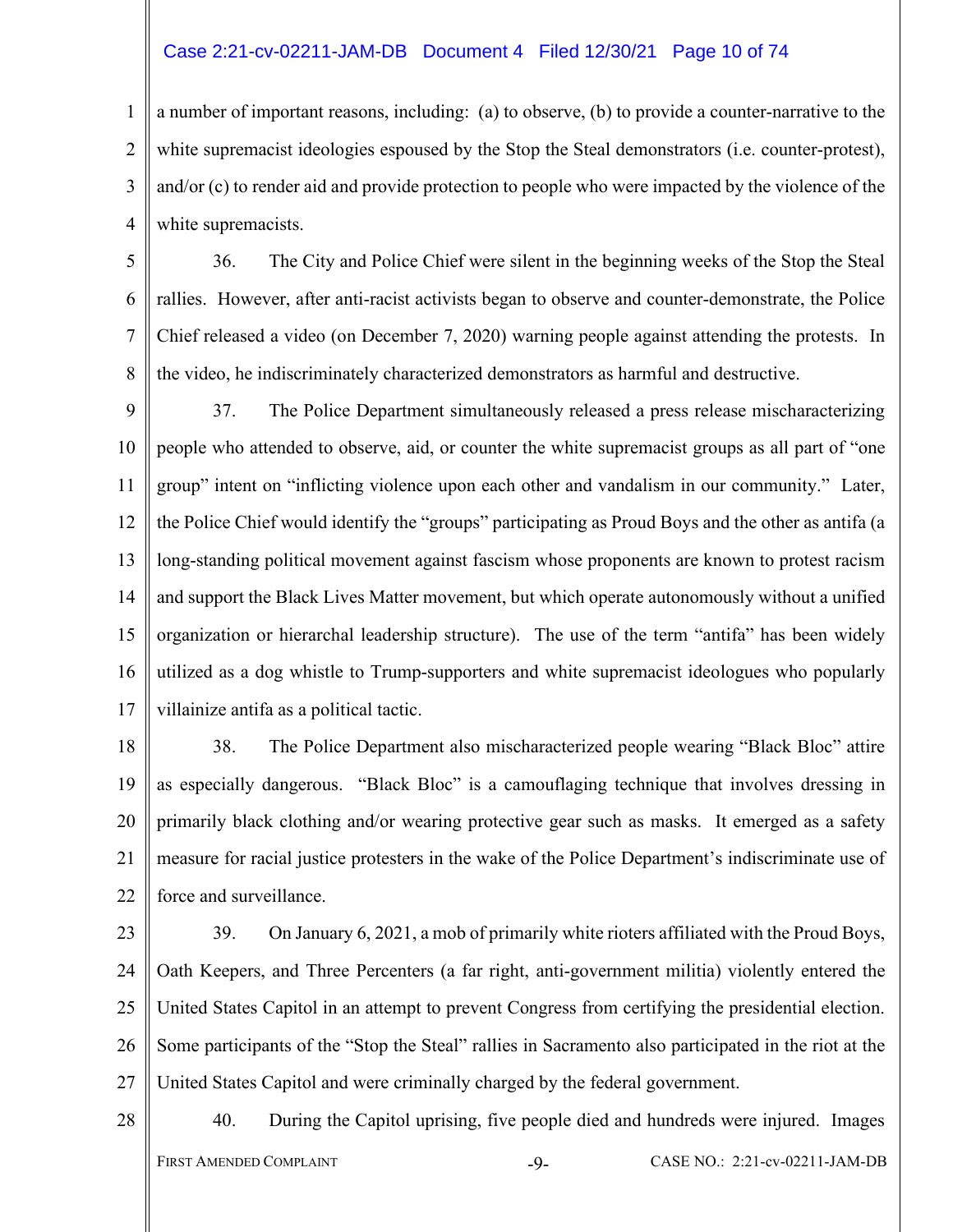emerged of some law enforcement interacting with white rioters rather than intervening.

2 3 4 5 6 41. In light of the national attention, Sacramento City Council held a meeting where it invited the Police Department to defend its behavior with respect to the protests in Sacramento. Despite concerns from Sacramento residents about the presence of white supremacist groups and discriminatory policing, the Police Department continued to mischaracterize events and to vilify racial justice protesters.

7

8

1

**II. CONSTITUTIONAL VIOLATIONS AT PROTESTS IN THE CITY OF SACRAMENTO FROM MAY 29, 2020 TO PRESENT DAY** 

9 10 11 12 13 14 15 16 17 18 19 42. The Police Department has engaged in a pattern of unlawful conduct from May 2020 to present. It deployed brutal, excessive force against Plaintiffs and witnesses, including impact munitions, chemical weapons, batons, and harassment when they were expressing protected speech protesting police brutality and the racist institutions that safeguard it. Plaintiffs and witnesses also consistently experienced disparate treatment. The Police Department permitted white supremacist groups to pass freely through police lines or barricades, but significantly limited the movement of racial justice protesters. The Police Department threatened Plaintiffs and witnesses with arrest and force, while permitting white supremacist groups to openly carry weapons such as knives and bear mace with no consequences. The Police Department passively observed violent attacks by white supremacist groups, but then arrested the victims or did nothing at all.

20

# **A. May and June 2020**

21 22 23 24 43. Throughout the months of May and June, hundreds to thousands of people marched and chanted slogans for racial justice and a society free of police violence. Plaintiffs and witnesses attending these protests describe largely peaceful crowds that the Police Department (and partner law enforcement agencies) agitated and brutalized.

25

26

# **1. May 29, 2020**

**a) Mr. Aguilar** 

27 28 44. On or around the evening of May 29, 2020, Mr. Aguilar attended a protest wearing his Brown Beret clothing. He arrived at the Police Department's Joseph E. Rooney Police Facility,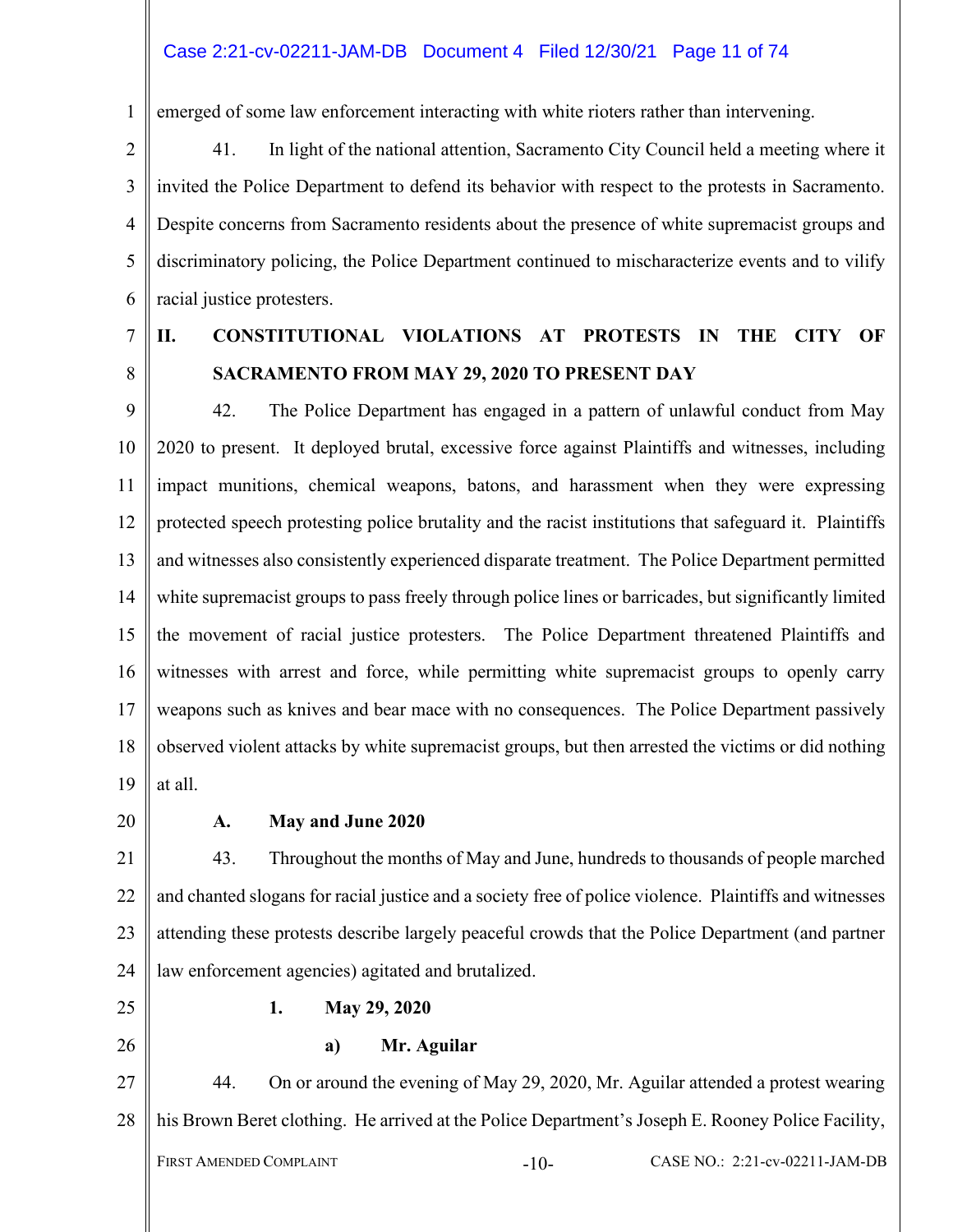# Case 2:21-cv-02211-JAM-DB Document 4 Filed 12/30/21 Page 12 of 74

1 2 3 4 5 6 7 8 where protesters stood in front of the facility chanting. Mr. Aguilar later started to leave, walking with a small group of protesters for safety. The crowd stopped to chant near a Highway 99 freeway entrance which was blocked by a line of California Highway Patrol officers in full riot gear. Even though the crowd was peaceful, the Police Department sent in reinforcements dressed in riot gear, wielding batons. The Police Department and Highway Patrol formed a confrontation line and pushed against the crowd in an attempt to kettle the protesters, a police tactic used to confine a crowd within a limited area. They fired tear gas canisters into the air and shot pepper balls, bean bags, and foam-tipped bullets indiscriminately into the crowd.

9 10 11 45. Police Department officers beat people with batons and targeted others with pepper balls and other impact munitions. Police Department officers enclosed demonstrators and continued to shoot indiscriminately into the crowd.

12 13 46. Police Department officers shot Mr. Aguilar with a beanbag round and a pepper ball round, which left him with torn, open skin, bleeding, and severe bruising on his back.

14 15 16 47. Mr. Aguilar also suffered and continues to endure psychological trauma as well. Because of the Police Department's actions, he significantly decreased his participation in protests in Sacramento.

17

#### **b) Ms. Jones**

18 19 20 21 22 48. In or around late afternoon on or about May 29, 2020, Ms. Jones attended a demonstration for racial justice in front of the Sacramento County Jail. Ms. Jones recognized Police Department officers who, working with the Sacramento County Sheriff's Department, used shields and various munitions, such as foam-tipped bullets, to confuse crowd participants and violently push people in two directions along I Street.

23 24 25 26 27 49. Ms. Jones witnessed a Police Department officer, with his gun pointed toward a protest participant, rip a "Black Lives Matter" sign from the hands of a young transgender woman. Ms. Jones also witnessed the Police Department attack multiple other nonviolent protesters with excessive force, including deploying foam-tipped bullets aimed in close proximity at the heads and torsos of people into the crowd.

28  $/$  /  $/$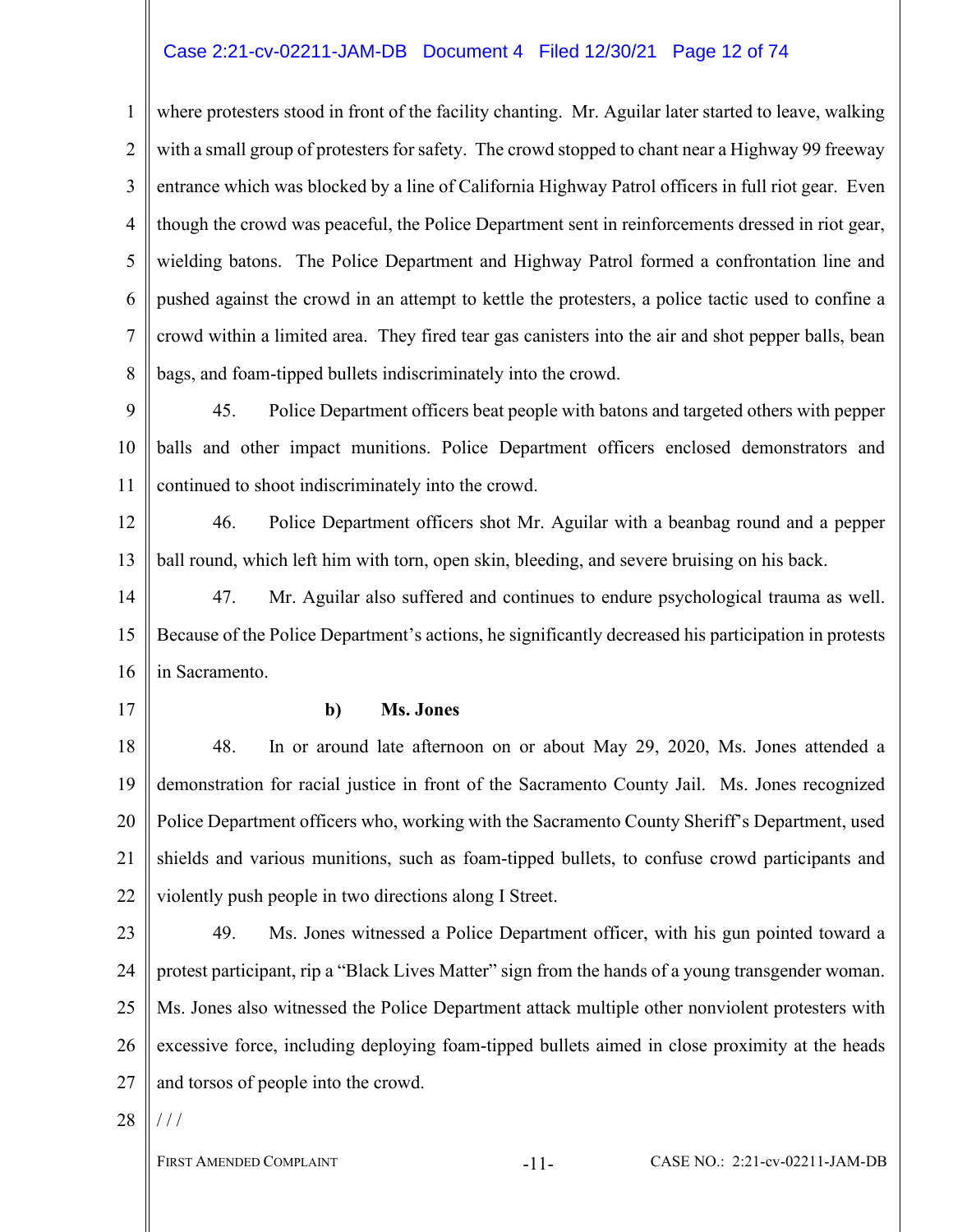1

#### **c) Mr. Kidd**

2 3 4 5 6 7 50. Mr. Kidd attended the protest at the Sacramento County Jail. The protest was largely peaceful, but law enforcement officers pushed people aggressively until they had nowhere to go. Police Department officers used their batons to repeatedly strike and push people. One Police Department officer pushed Mr. Kidd with his baton so aggressively into a parked vehicle that Mr. Kidd fell up and over the car, dislocating his shoulder and aggravating a previous back injury, causing his back muscles to spasm painfully for weeks afterward.

8

# **2. May 30, 2020**

9

#### **a) Ms. Zapata**

10 11 12 13 14 51. Concerned by accounts of the prior days' protests, Ms. Zapata attended a protest on or about May 30, 2020. She brought a first aid kit, which included bandages to attend to injuries from impact munitions, earplugs to protect against explosives, and milk to treat the effects of chemical irritants, all of which were tactics she heard the Police Department was using against racial justice protesters.

15 16 17 18 52. Around sunset near the intersection of J Street and 21st Street, Ms. Zapata observed a peaceful crowd, with people holding each other's hands or holding their hands in the air. In response, Police Department officers held their guns toward the heads and torsos of protest participants.

19

20

53. Without provocation, the Police Department suddenly moved in unison to push the group back, indiscriminately shot impact munitions, and dispensed tear gas into the crowd.

21 22 23 24 54. In the police-instigated chaos, Ms. Zapata attended to a woman bleeding from a head wound from an impact munition shot by the Police Department officers. The woman told Ms. Zapata that she was too scared to go to the hospital for additional treatment because police officers injured her.

25 26 27 55. Tear gas made it difficult for Ms. Zapata to breathe, see, or even walk. Her eyes burned and she coughed uncontrollably. The violence from the Police Department traumatized Ms. Zapata and made her feel unsafe protesting in Sacramento.

28  $/$  /  $/$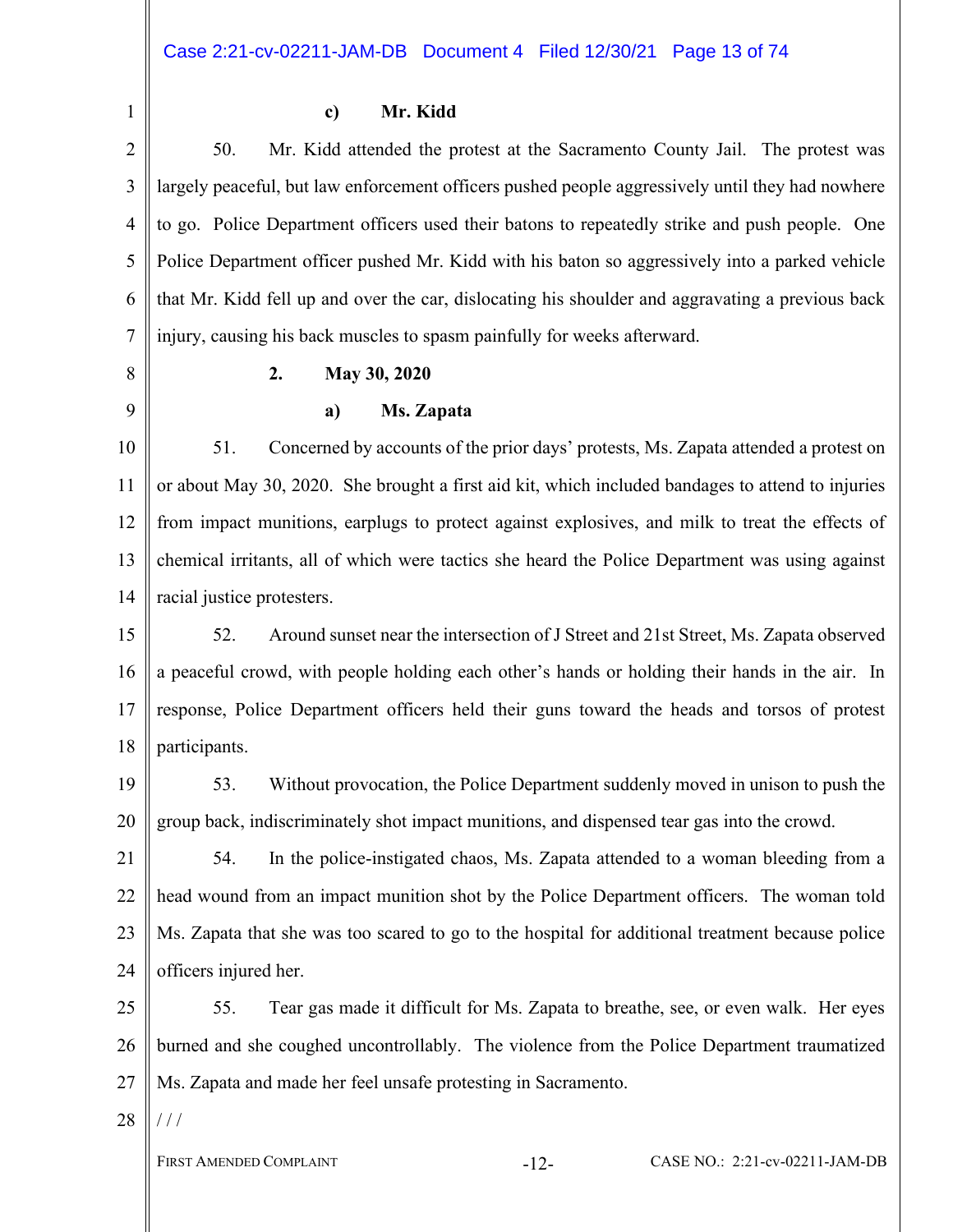1

# **b) Ms. Jones**

2 3 4 5 6 7 56. On or about May 30, 2020 and/or in the early hours of May 31, 2020, Ms. Jones was notified that the Police Department shot her friend in the head with a tear gas canister and at least six foam-tipped bullets, near the intersection of 21st Street and J Street. Ms. Jones drove to the area, where she smelled tear gas and saw Police Department officers donning gas masks. The police were standing in a militarized fashion, heavily armed and armored, a distance from the crowd.

- 8 9 10 11 57. As Ms. Jones approached the crowd, two Police Department officers called out Ms. Jones by name, making her feel targeted. Because she regularly attends protests in the City, Ms. Jones recognized Officer Radcliffe. He and other officers held guns in their hands even though the crowd was standing at least ten feet away, posing no threat.
- 12 13 14 15 58. The Police Department shot a tear gas canister and foam-tipped bullets at a protester, who was standing near Ms. Jones and held a "Black Lives Matter" sign. When the active, hot tear gas canister ricocheted back toward the officers, the officers kicked it at Ms. Jones, who quickly kicked it away from herself.

16 17 18 59. In retaliation, the Police Department immediately shot Ms. Jones with eleven foamtipped bullets rounds. Five rounds dug into the front of Ms. Jones' body, five pummeled her back, and one hit her left hand.

19 20 21 22 60. Ms. Jones could not breathe with the impact of the rounds. Chemical irritants stung her eyes. She suffered severe bruising and lacerations, including two large lacerations on her upper thigh. The bullet that hit Ms. Jones's left hand broke her middle finger in two places, caused deformity to her nail, and injured her index finger such that she cannot bend it.

23

# **c) Ms. Nash**

24 25 26 27 28 FIRST AMENDED COMPLAINT  $-13-$  CASE NO.: 2:21-cv-02211-JAM-DB 61. Ms. Nash attended a protest on or about May 30, 2020. Police Department officers present at the protest were dressed in riot gear, even though the marching participants were peaceful. After around 6:00 PM, Police Department officers formed a line to stop protesters from marching and cut off the march moments before firing chemical agents, pepper balls, and beanbags indiscriminately into the crowds, causing confusion and chaos. Ms. Nash suffered pain in her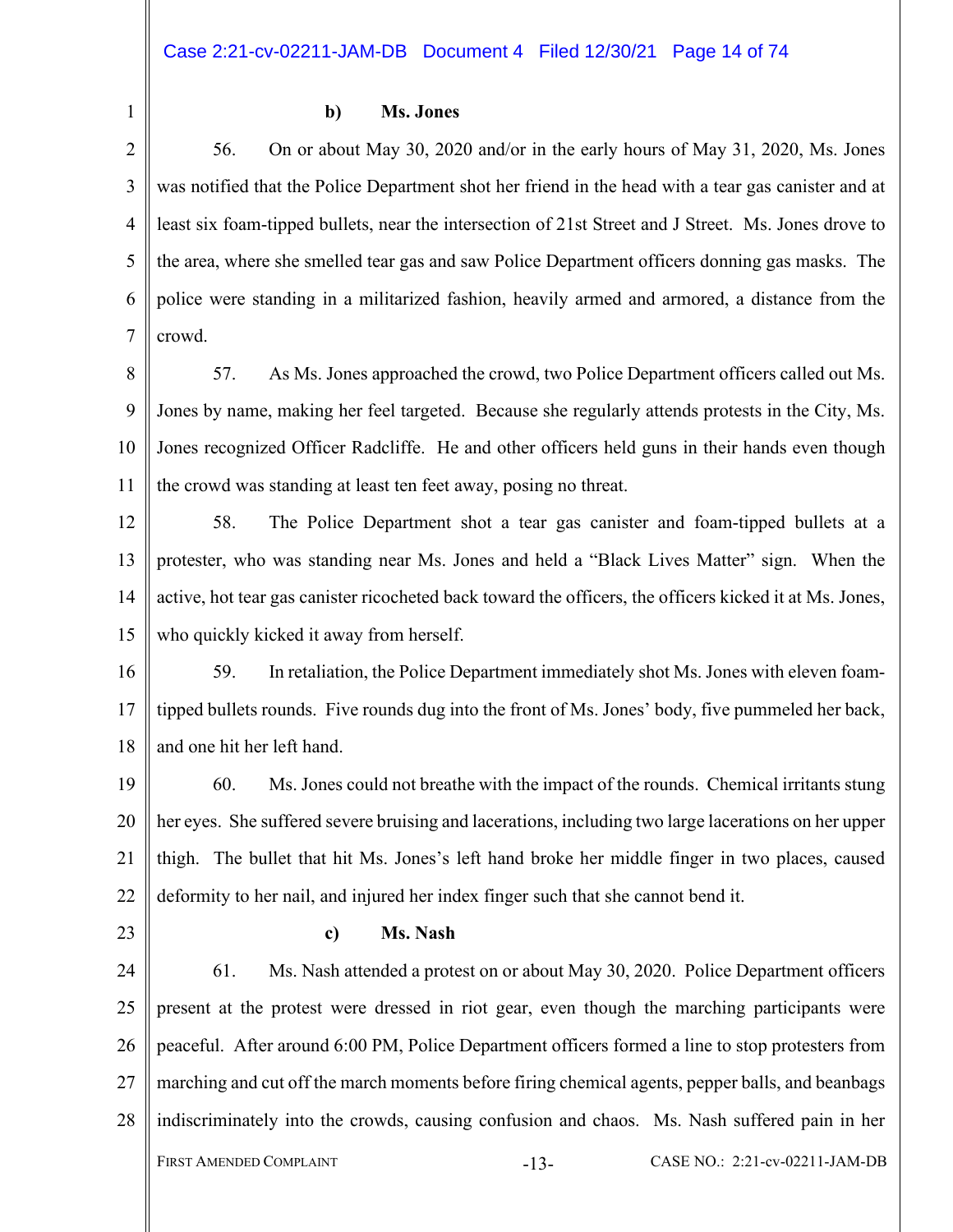# Case 2:21-cv-02211-JAM-DB Document 4 Filed 12/30/21 Page 15 of 74

1 lungs from the chemical irritant and experienced difficulty breathing.

2

# **3. June 1, 2020**

3 4 5 6 7 8 9 10 62. On June 1, 2020, the Sacramento City Council unanimously passed a resolution that imposed a curfew on the City, effective from 8pm to 5am. The curfew order was discriminatorily-applied to Black and Brown people, unreasonably and excessively punished First Amendment activity, and banned innocuous movement throughout the entire city. It was also imposed without sufficient notice as residents were unaware of the order before it was enforced. Upon information and belief, the City and its Police Department sought the assistance of members of the National Guard, which deployed five hundred troops in tactical gear and tanks, to join the Police Department in an intimidating display of state power.

11

#### **a) Ms. Nash**

12 13 14 15 63. On June 1, 2020, Ms. Nash attended a peaceful vigil for George Floyd in Sacramento at Cesar Chavez Plaza, wearing all black with a bandana over her face. The vigil involved performances and speeches made to express solidarity with the Black Lives Matter movement.

16 17 18 64. Ms. Nash witnessed the Police Department officers rush vigil participants as they attempted to disperse. Ms. Nash saw officers physically assault people who could not run fast enough to avoid them.

19

# **b) Mr. Kidd**

20 21 22 23 65. Mr. Kidd also attended the vigil. A group of vigil participants kneeled before Police Department officers who had formed a menacing line. Mr. Kidd saw the police line, apparently acting on command, open fire onto the participants, including people still on their knees, aiming directly at their heads.

24 25 26 27 66. The Police Department's pepper ball rounds smashed into Mr. Kidd's torso and covered his jacket. Flash bang grenades ignited and exploded near his head and between his legs before he could run away. Mr. Kidd lost hearing in his right ear for several weeks and still experiences sporadic hearing loss in this ear.

28  $/ /$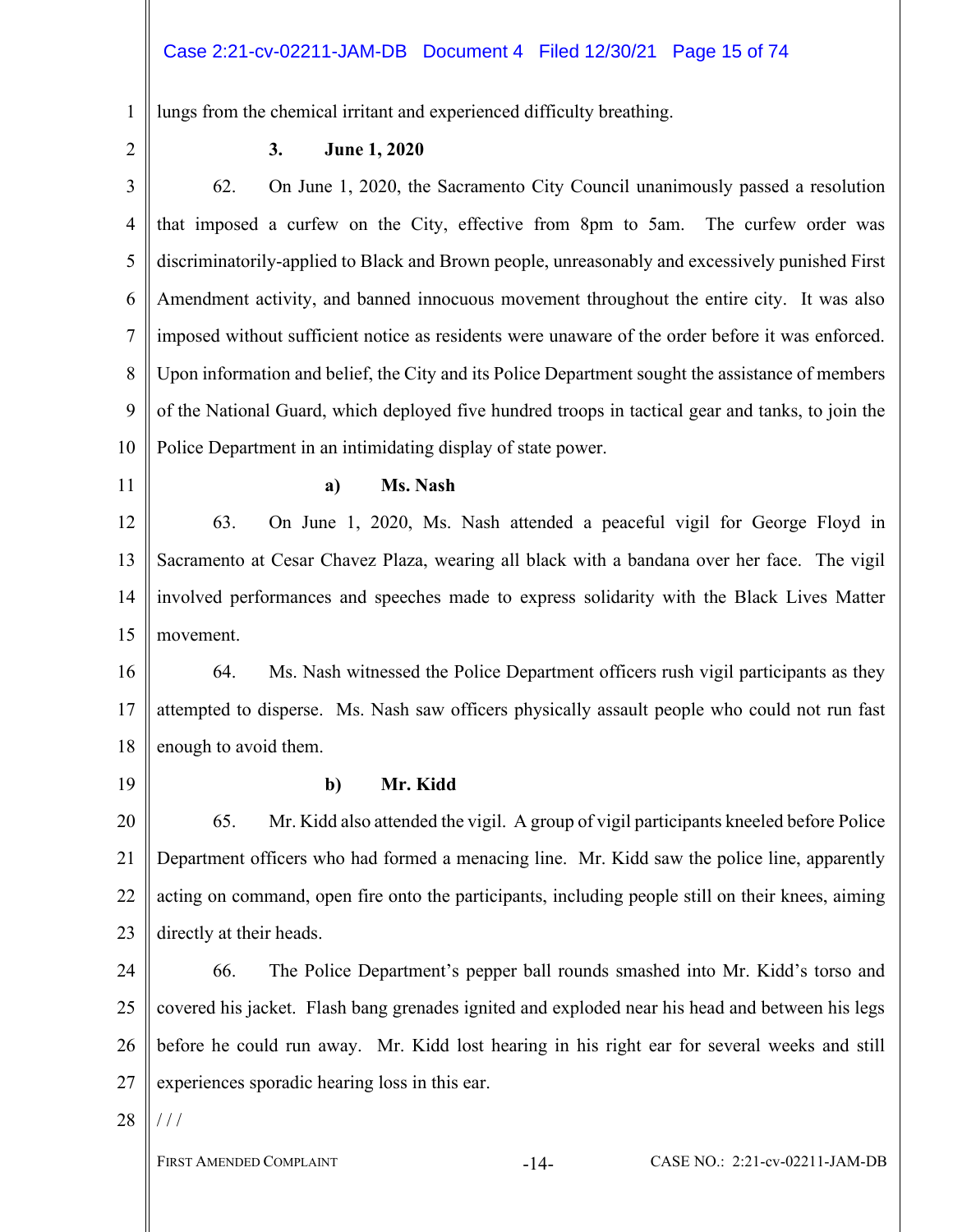1 2

# **4. June 2, 2020.**

#### **a) Mr. Aguilar**

3 4 5 6 67. During the night of June 2, 2020, while walking back to his car from a protest at Cesar Chavez Plaza, the Police Department pursued Mr. Aguilar on foot. Mr. Aguilar wore his Brown Beret clothing. Despite explaining he was merely trying to comply with the curfew, the Police Department officers arrested Mr. Aguilar.

- 7 8 9 10 68. The Police Department placed Mr. Aguilar in zip ties so tight he could not feel his fingers. When he complained, the Police Department officer laughed and threatened to go the "long way" to the processing area. For approximately two hours, the Police Department kept Mr. Aguilar zip tied so tightly that he lost sensation in both hands.
- 11

# **B. November 2020 to January 2021**

12 13 14 15 16 17 69. The Police Department continued to demonstrate its pattern and practice of excessive force and discriminatory enforcement at protests during the fall and winter months, where Stop the Steal rallies brought white supremacist demonstrations to the City. Plaintiffs and witnesses observed the Police Department consistently react with violence against counterprotesters while allowing white supremacist groups to both demonstrate and inflict violence unhindered and unharmed.

18

# **1. November 7, 2020**

19 20 21 70. On November 7, 2020, people gathered at the Capitol to celebrate the results of the 2020 Presidential election. Pro-Trump supporters, including white supremacists and organized hate groups, also rallied at the Capitol building to protest the election results.

22

#### **a) Ms. Jones**

23 24 25 71. Ms. Jones attended the post-election rally at the Capitol on November 7, 2020 to help escort people safely to their cars. She saw law enforcement officers open a police line near L Street and 10th Street to allow Proud Boys in a truck bed to exit the rally.

26 27 28 72. Ms. Jones told Police Department officers that multiple pro-Trump protesters were armed with guns, expressed concern that members of the organized white supremacist and hate groups were targeting people trying to leave, and questioned why law enforcement permitted these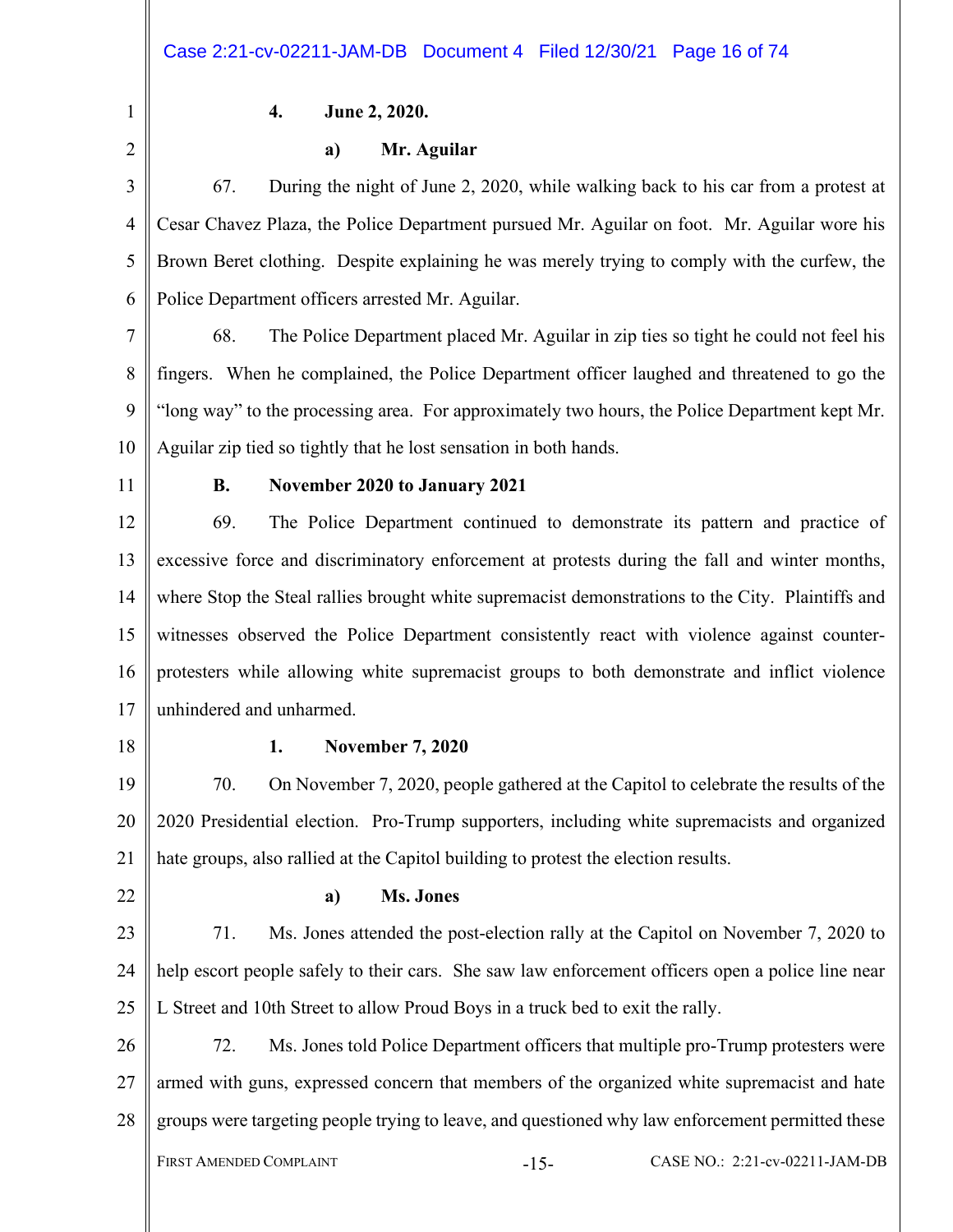# Case 2:21-cv-02211-JAM-DB Document 4 Filed 12/30/21 Page 17 of 74

1 2 3 4 hate groups to move freely while others were not permitted to do so. The officer only responded with silence and a smile. By contrast, in the following months, Ms. Jones saw police impound a truck full of racial justice protesters, and stop and ticket a truck carrying Anti Police-Terror Project's sound system after an event.

5 6 7 8 73. Throughout the series of Saturday events from November to January, Ms. Jones observed police arresting racial justice protesters for being in the possession of pepper spray, even if they did not use it. By contrast, Proud Boys used pepper spray in full view of Police Department officers, who did not stop them.

9

# **2. November 14, 2020**

10 11 74. The first organized "Stop the Steal" rally took place in front of the Capitol building in Sacramento on November 14, 2020. A small group of people gathered to counter-protest.

12

#### **a) Mr. Kidd**

13 14 15 16 17 18 19 20 21 75. Mr. Kidd attended a counter-protest at the Capitol on November 14, 2020. The Police Department allowed a group of Proud Boys through a police barrier. Mr. Kidd and the demonstrators near him formed a line to protect themselves. However, one of the men from the Proud Boys kicked Mr. Kidd in the chest twice. When the Proud Boy attempted to kick Mr. Kidd a third time, Mr. Kidd attempted to block the Proud Boy's foot with his hands. In response to Mr. Kidd's defense, several other Proud Boys charged at and assaulted Mr. Kidd, punched him, kicked him, and removed his gas mask to fill it with bear mace (which is well-known to be three times as potent as standard pepper spray). Other Proud Boys chanted nearby to hang him from a tree like a Christmas ornament.

22 23 24 25 26 76. The attack occurred in full view of Police Department officers, who did nothing to intervene. Despite screams from crowd members that Mr. Kidd needed help, the police continued to do nothing until a counter-protester aimed pepper spray at the Proud Boys in an effort to defend himself and others. The police then immediately intervened, but did not offer any assistance to Mr. Kidd, nor detain or arrest the Proud Boys for the assault.

27 28 FIRST AMENDED COMPLAINT  $-16-$  CASE NO.: 2:21-cv-02211-JAM-DB 77. Mr. Kidd sustained a number of injuries from the attack. His attackers dislocated his shoulder. He could not lift or manipulate his arm and shoulder for days. Mr. Kidd also had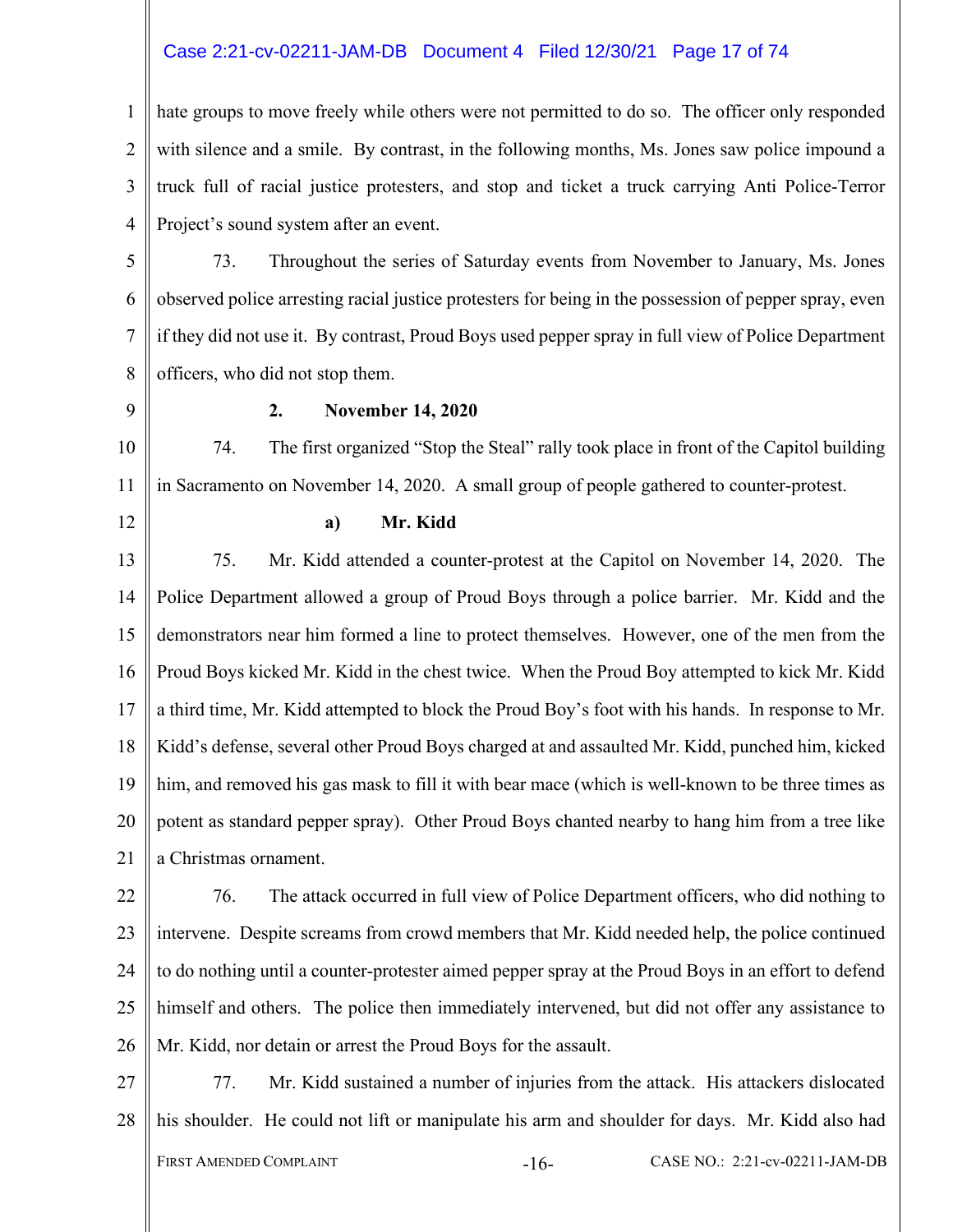# Case 2:21-cv-02211-JAM-DB Document 4 Filed 12/30/21 Page 18 of 74

1  $\mathfrak{D}$ 3 4 bruises and contusions. Mr. Kidd suffered burning eyes and loss of vision from the bear mace. He had difficulty breathing, and his skin burned and swelled for days. Mr. Kidd lives with a posttraumatic stress response whenever he sees a law enforcement officer. Mr. Kidd's shoulder continues to dislocate easily.

5

#### **3. November 21, 2020**

6 7 78. Another organized "Stop the Steal" rally occurred on November 21, 2020 at the Capitol building in Sacramento. People supporting racial justice gathered to counter-protest.

8

#### **a) Mr. Kidd**

9 10 11 12 13 14 15 79. Mr. Kidd attended the Stop the Steal rally on or around November 21, 2020. As a white man dressed in western wear, his treatment from law enforcement and organized hate groups was much different than the week before. Mr. Kidd was permitted to walk uninterrupted through the police barricades to join the rally, where law enforcement officers exchanged friendly conversation and words of affirmation with people clearly identified as Proud Boys. Members of the organized hate groups carried large cans of bear mace and big knives on their waists, and several people had obvious outlines of firearms beneath their outerwear.

16 17 18 19 80. One or more rally participants declared that Mr. Kidd was associated with "antifa" or "Black Lives Matter." The crowd swarmed around him, threatened him, and asked the Police Department to escort him out of the rally. The Police Department allowed the group to expel Mr. Kidd from the rally, and the officers refused to permit him to re-enter.

20

# **b) Ms. Zapata**

21 22 23 24 81. Ms. Zapata witnessed a group of Proud Boys break police barriers in full view of, and without repercussion from, the Police Department or other law enforcement officers. The Proud Boys then began marching from the Capitol toward Cesar Chavez Plaza, which the Proud Boys stated they believed to be an "antifa" site.

25 26 27 28 FIRST AMENDED COMPLAINT -17- CASE NO.: 2:21-cv-02211-JAM-DB 82. Proud Boys in Cesar Chavez Plaza taunted and assaulted people of color and any person in black clothing. One bystander tried to intervene and protect a person the Proud Boys were assaulting. The Police Department arrested the bystander, instead of the Proud Boys aggressor. Ms. Zapata observed the same pattern occur throughout the day: Police Department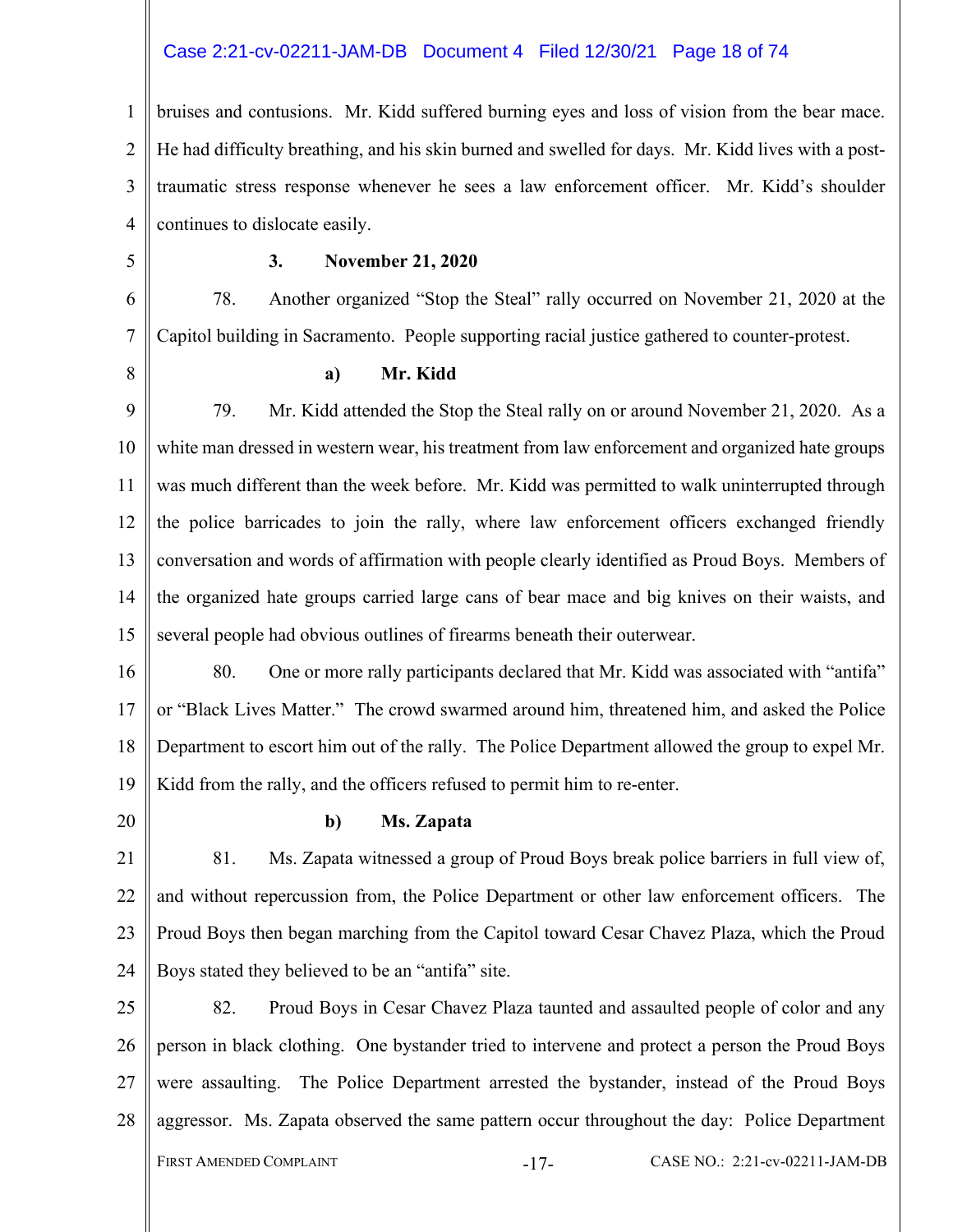# Case 2:21-cv-02211-JAM-DB Document 4 Filed 12/30/21 Page 19 of 74

1 2 officers arrested or admonished the victims of the violence instead of the Proud Boys, and were significantly more forceful with counter-protesters than with the Proud Boys.

3

# **c) Ms. White**

4 5 6 7 83. On November 21, 2021, Ms. White was handing out winter clothing to unhoused persons in Cesar Chavez Plaza when she saw a group that appeared to be part of the Proud Boys attack and beat a woman. The woman was carrying Black Lives Matter and Gay Pride flags. The attack occurred in full view of Police Department officers, who did not intervene.

8 9 10 11 84. Seeing the officers do nothing, Ms. White attempted to assist the woman by providing her cover. A Police Department officer rushed toward Ms. White and the woman she was trying to aid, violently grabbed and tossed Ms. White to the ground with such force that it caused bruising, and threatened to arrest Ms. White if she did not immediately leave the area.

12 13 14 15 16 85. The same day, Ms. White witnessed an individual wearing a Proud Boys t-shirt attack a man who was clearly a medical volunteer (wearing a hat with a first-aid sign and carrying medical supplies). Ms. White attempted to de-escalate the situation, and the man in the Proud Boys t-shirt shoved her—again, in full view of the Police Department. The police officers did nothing to assist.

17

18

# **4. December 12, 2020**

# **a) Ms. White**

19 20 21 22 23 86. Ms. White was present at the counter-protests on December 12, 2020. While Ms. White was attempting to leave the area (with her hands up), a Police Department officer bearing badge number 684 shoved her in the back and hit her with his bicycle. This brutal force caused Ms. White to stumble and suffer severe bruising as well as lasting hip and knee pain, which continue to this day.

24

# **5. December 19, 2020**

25 26 87. Another weekly "Stop the Steal" rally occurred on December 19, 2020, as well as a counter-protest.

27

28

#### **a) Mr. Kidd**

88. On December 19, 2020, the Police Department swarmed and arrested Mr. Kidd as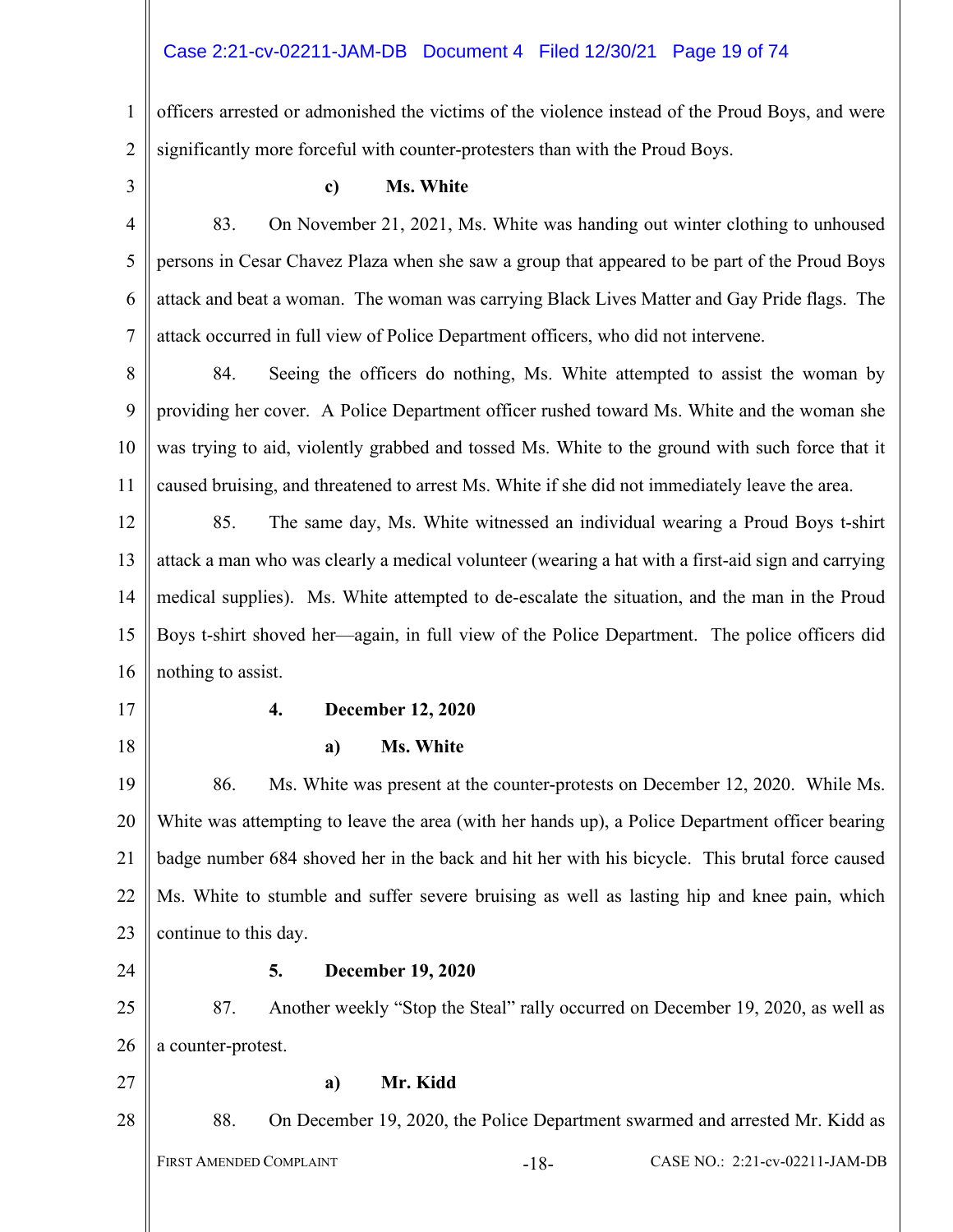# Case 2:21-cv-02211-JAM-DB Document 4 Filed 12/30/21 Page 20 of 74

1 2 he was leaving a demonstration. The officers accused Mr. Kidd of throwing a water bottle at a law enforcement officer, and falsely stated they had video footage of him.

3

4

5

6

89. When Mr. Kidd inquired further, an officer made disparaging remarks to Mr. Kidd, who is white, about wearing all black clothing. Police Department officers arrested Mr. Kidd, handcuffing him so tightly that he could not feel his hands for hours. The tight handcuffing also aggravated his shoulder injury from the prior assault by a Proud Boy, and left marks on his wrists.

7 8 9 10 11 90. When the Police Department admitted there was no evidence of the alleged crime, they released Mr. Kidd with a certification identifying him as "exonerated." The Police Department officers escorted Mr. Kidd out of the station without his shoes or property. Mr. Kidd asked the police to apologize for detaining him without evidence, but the officer only repeated that Mr. Kidd was the one who made the mistake of wearing all black.

- 12 13 14 15 16 17 91. Mr. Kidd has epilepsy and cannot drive. When he reported his condition, the Police Department left him at a gas station near the police station without access to a phone to call anyone for transportation home. Without a means for transportation, Mr. Kidd eventually walked alone for hours through the night to his nearest friend's home. While at the gas station, contemplating what to do, a group of Police Department officers swarmed him again, further harassing him before he showed them his papers indicating his release.
- 18

# **6. December 26, 2020**

19 20 21 22 23 24 25 26 27 92. On or about December 26, 2020, Ms. White observed a racial justice event with other community members near R Street and 13th Street in Sacramento. During the event, a Sacramento police officer knocked a legal observer (identifiable by wearing a green hat) to the ground. After witnessing Police Department officers step over or ignore the legal observer, Ms. White called out to the police to ask for help. Rather than helping, a member of the Police Department hit Ms. White with his baton several times and struck her with his Police Departmentissued bicycle. The attack caused severe bruising on Ms. White's shoulder and exacerbated a previously-existing foot injury. Ms. White missed work and could not raise her arm for weeks due to the shoulder injury.

28  $/$  /  $/$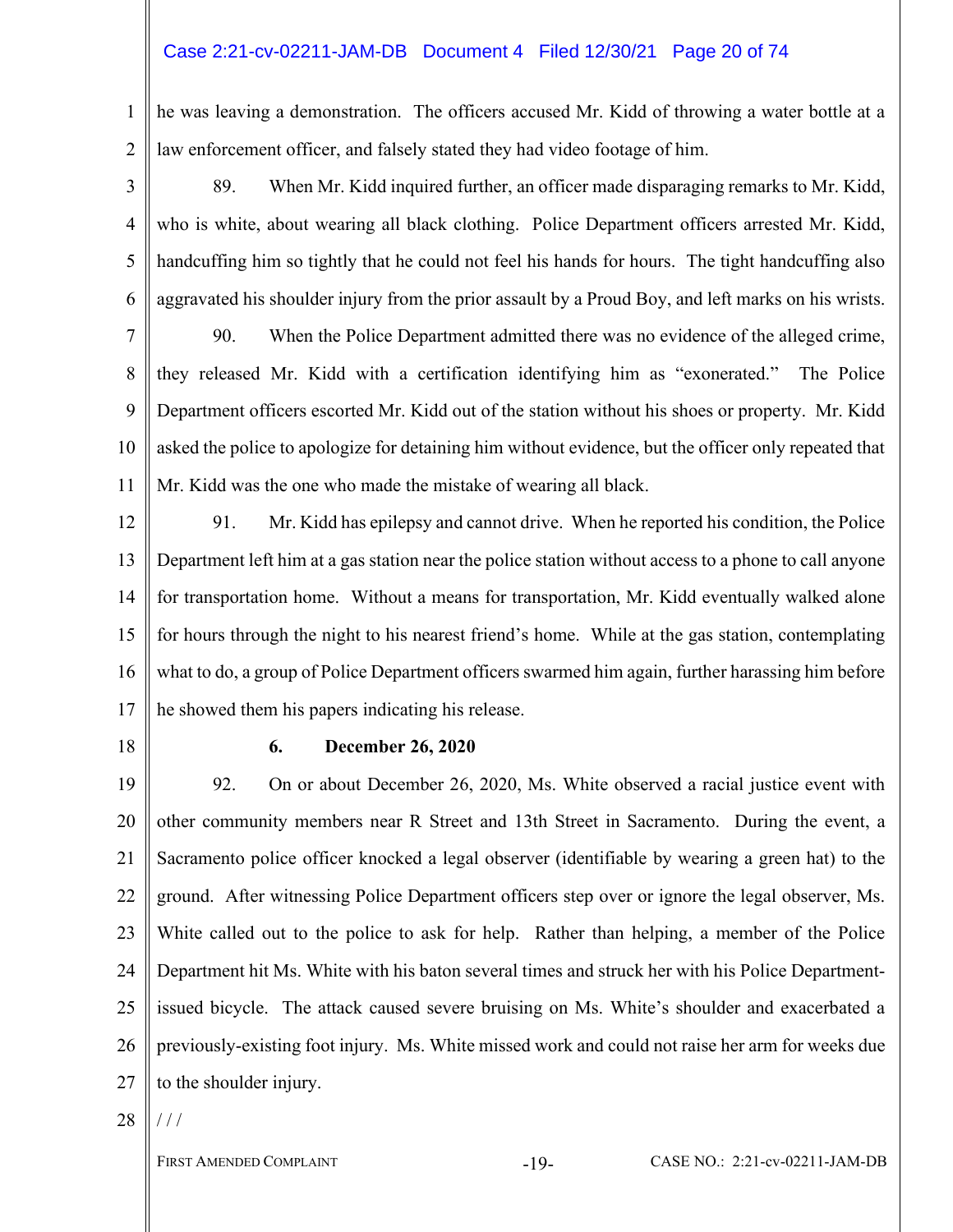1

# **7. December 31, 2020**

2 3 4 5 93. On December 31, 2020, protesters gathered outside the Sacramento County Jail in solidarity with incarcerated people. Police officers assaulted peaceful protesters who had fallen on the ground and sprayed them with mace. One officer shoved a protester filming the misconduct with a bicycle while another pepper sprayed her.

6

#### **8. January 6, 2021**

7 8 94. On January 6, 2021 Proud Boys, white supremacists, and other right-wing protesters gathered at the Sacramento Capitol building.

9 10 11 12 13 14 15 95. Police Department officers, identifiable by their uniform patches and emblems on their cars, surveilled the streets where racial justice protesters were gathering. Officers took pictures of people, cars, and license plates. Officers did not seem do the same for the crowd of white supremacists, Proud Boys, and right-wing supporters, even though they were a larger percentage of the crowd and had a history of violence and intimidation. At a protest, a group of Proud Boys threatened and assaulted racial justice counter-protesters, while Police Department officers did nothing.

16

#### **9. January 22, 2021**

17 18 19 20 21 22 23 96. On or about January 22, 2021, Ms. White observed a counter-protest near L Street and 10th Street in Sacramento. The Police Department kettled a small group of counter-protesters with a much larger group of individuals who appeared to be associated with the Proud Boys and white supremacist groups. While in the kettle, one such person punched a counter-protester in the face. Ms. White attempted to assist the victim, but a Police Department officer sprayed the victim and Ms. White with a chemical agent (including in Ms. White's eyes) which caused her severe pain.

24

# 25

# **III. DEFENDANTS USE SURVEILLANCE AND/OR RAIDS TO HARASS AND TRACK RACIAL JUSTICE PROTESTERS IN THE CITY OF SACRAMENTO.**

26 27 28 FIRST AMENDED COMPLAINT -20- CASE NO.: 2:21-cv-02211-JAM-DB 97. Plaintiffs have experienced a threatening and unlawful level of surveillance after participating in racial justice protests, which has created an environment of fear and intimidation. On information and belief, no similar raids or surveillance tactics were exacted upon people of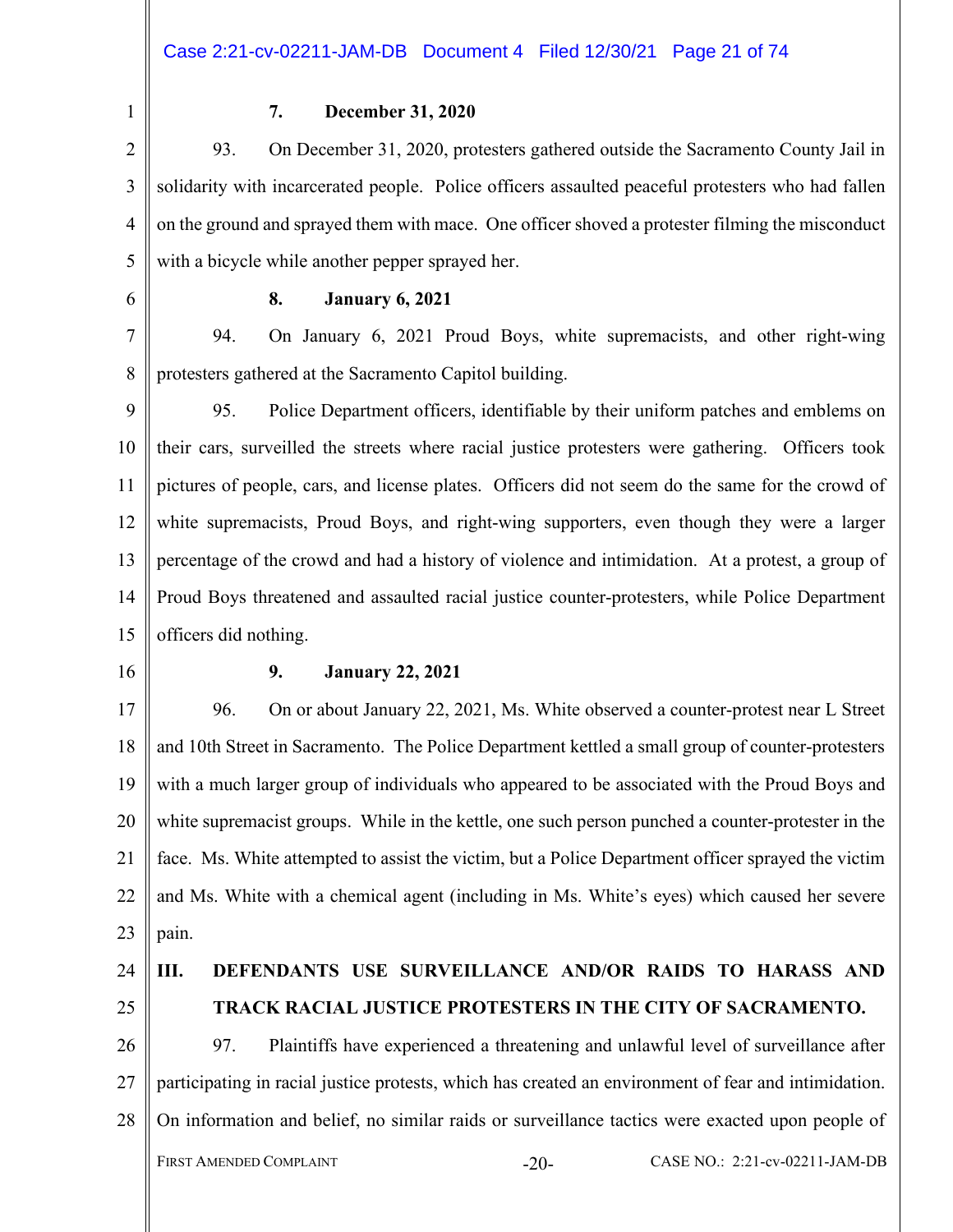1 organized white supremacist groups.

2

# **A. Ms. Zapata**

3 4 5 6 7 8 98. After Ms. Zapata participated in protests, the Police Department and its mutual aid agencies began surveilling her. In May 2021, Ms. Zapata learned from her neighbor that the Police Department had tried to search her home. Police Department officers told her neighbor that someone from the house had made a 911 call, but no one was home at the time. Ms. Zapata had recently provided space for racial justice protesters to meet in her home and believes the Police Department officers visited her home to intimidate her.

9 10 11 12 13 14 15 16 99. Ms. Zapata has also been a target of heavy aerial surveillance facilitated by aircrafts and unmanned aerial vehicles (or drones). She began to notice them after her participation in the George Floyd uprisings, and has noticed their increased presence after participating in the counter demonstrations. Her family members and friends have seen the drones hovering after her for hours, creating intense fear and feelings of paranoia. On September 4, 2021, in or near Natomas, California, Ms. Zapata borrowed a drone from a friend to obtain a closer view of one of the drones that has followed her. Within minutes, the Police Department approached near her in a police vehicle.

17 18 19 20 21 100. In addition to persistent drone surveillance, after the George Floyd protests, Ms. Zapata noticed Police Department vehicles near her home, occasionally following her. The Police Department's marked vehicles trailed Ms. Zapata in her vehicle, even though she drove lawfully. Ms. Zapata's mother also noticed an increased number of Police Department vehicles when she drove Ms. Zapata's car.

22 23 24 101. Because of the surveillance, Ms. Zapata feels that she, her friends, and her family are unsafe. The surveillance substantially decreased Ms. Zapata's protest activity and has caused her to feel that she had to stop protesting altogether.

25

# **B. Ms. Nash**

26 27 28 FIRST AMENDED COMPLAINT -21- CASE NO.: 2:21-cv-02211-JAM-DB 102. Ms. Nash has often observed the Police Department's drones at the protests she attends. In one instance, Ms. Nash saw a Police Department drone following her as she gave a friend a ride to their home after attending a protest. Whenever Ms. Nash gestured towards the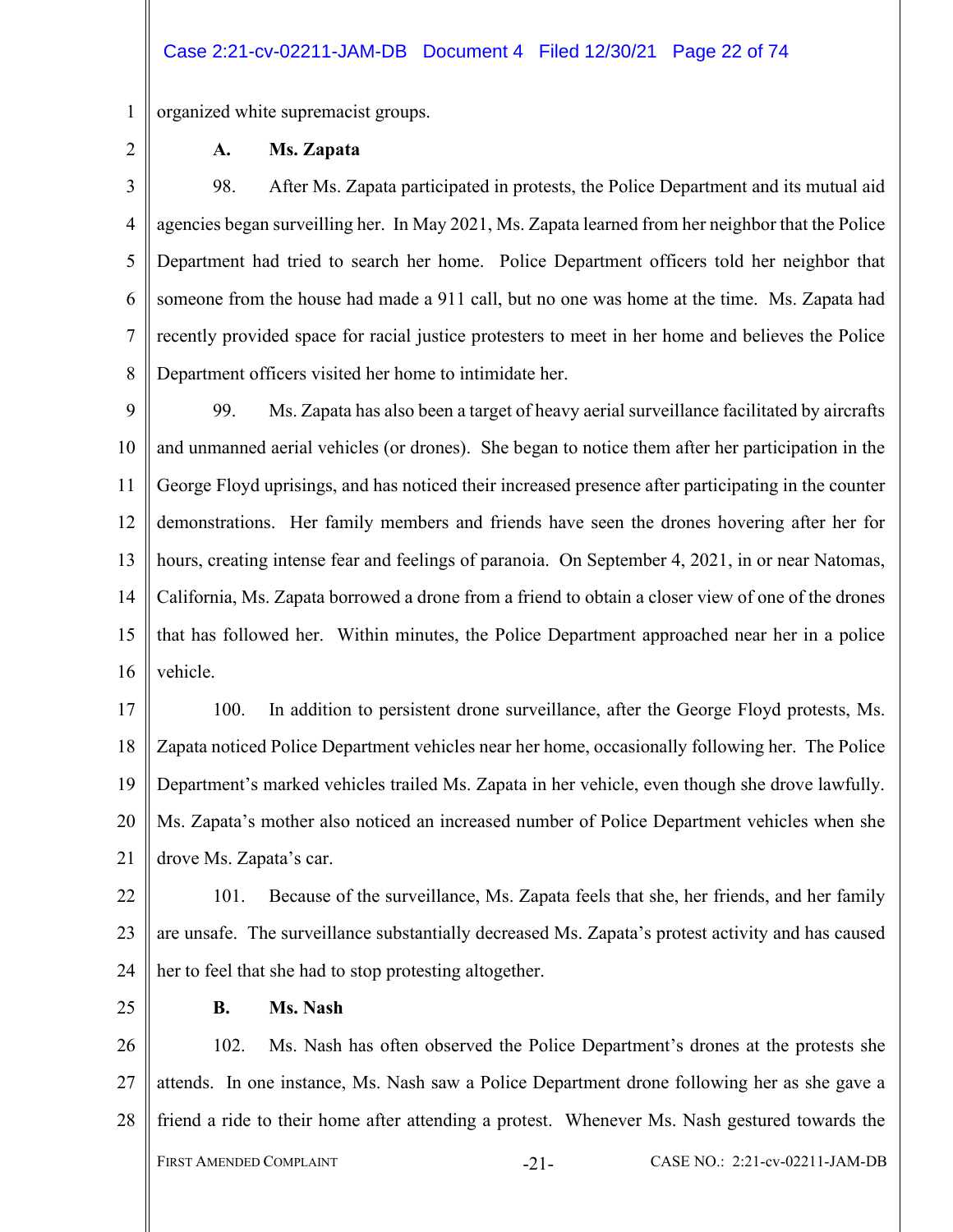#### Case 2:21-cv-02211-JAM-DB Document 4 Filed 12/30/21 Page 23 of 74

1  $\mathfrak{D}$ drone, it attempted to hide. The drone stopped following Ms. Nash once she reached the Sacramento city limits.

3 4 5 6 7 8 9 10 11 12 13 14 15 16 17 18 19 20 21 22 23 24 25 26 27 103. On another occasion, during a protest in September 2020, Police Department officers approached Ms. Nash's vehicle, audibly read her license plate number, and wrote it down. 104. On or about January 20, 2021, Ms. Nash was riding home when she and her companion were pulled over by Police Department officers. Officers approached the car with guns drawn. Ms. Nash and her companion were each detained in the back of a police car while the car was searched. A Police Department officer said to Ms. Nash: "This is what accountability looks like." 105. On another occasion, on or about March 28, 2020, Ms. Nash was peacefully protesting and overheard the Police Department explain what clothing she was wearing into a twoway radio or similar communication device. 106. Ms. Nash and other racial justice protesters have also been followed by Police Department officers all the way to their homes. Ms. Nash has become so frightened by the constant surveillance that she has stopped driving to protests. **C. Mr. Kidd**  107. Mr. Kidd was followed by a drone after being swarmed by police at a Solidarity with Kenosha rally. 108. Mr. Kidd has also experienced a much larger number of Elk Grove police parked on the street where he lives. Prior to his participation in protests, he had not observed Elk Grove police on his street. Documents from Public Records Act requests show that Elk Grove is one of the departments that participated in policing protests at the request of the Sacramento Police Department. **D. Mr. Aguilar**  109. Mr. Aguilar decreased his participation in protests after his traumatizing experience on June 2, 2020 but the Police Department still followed him. 110. Mr. Aguilar lives in a small town and is familiar with the cars of other residents,

28 but has noticed cars he does not recognize parked around his residence and occasionally following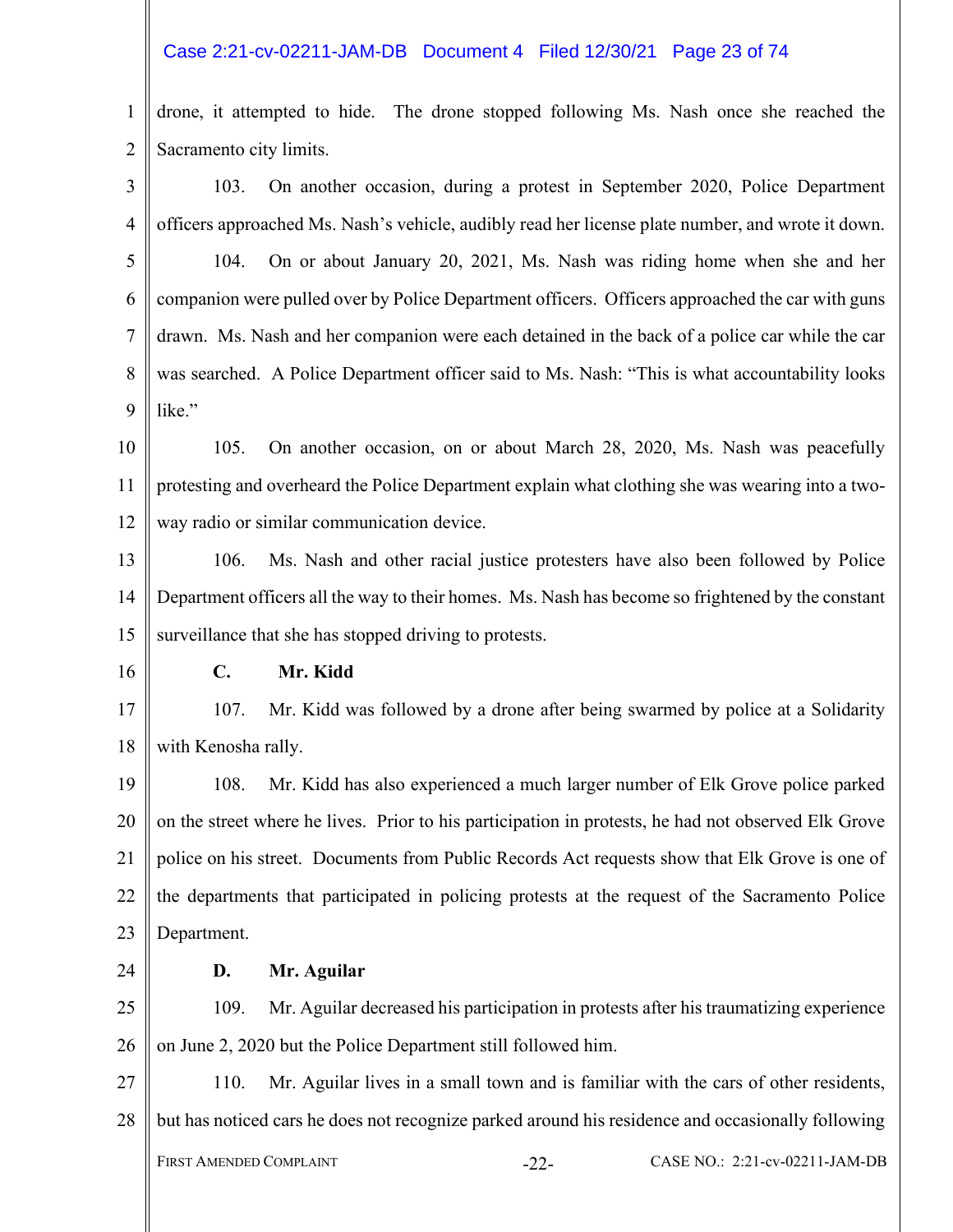```
1 
him.
```
2 3 4 5 6 111. On November 12, 2020, Police Department officers raided Mr. Aguilar's home and arrested him while his family was present. Approximately sixty Sacramento police officers, including SWAT units in tactical gear, gang units, and investigators, swarmed the house. Over the radio, the police said they had a warrant for Mr. Aguilar's arrest. Mr. Aguilar repeatedly asked to see the warrant, but police refused to come to the door.

7 8

9

10

11

112. Mr. Aguilar peacefully exited his home to multiple police officers with their guns drawn at him. They forced him to get on his knees, and handcuffed him. Police then handcuffed Mr. Aguilar's entire family, including his three-months pregnant wife, his elderly mother who lives with chronic pain conditions, and his father who has severe arthritis, with zip ties. The police trashed Mr. Aguilar's home and searched through Mr. Aguilar's wife's undergarments.

12

13

14

15

113. The Police Department extensively questioned Mr. Aguilar about his political ideologies and connection to the Brown Berets. The Police Department officers then took him to a police car, arrested him, and accused him of kicking an officer during a protest months prior. Mr. Aguilar was booked at the station and not given any additional information.

16 17 18 19 20 21 114. Mr. Aguilar and his family suffered emotional and psychological harm from the raid. Mr. Aguilar's wife sought medical treatment for fear that she might miscarry. She also sought treatment for the psychological harm and continues to see a therapist to this day. Mr. Aguilar's mother sought medical treatment for severe injuries. Mr. Aguilar sought out mental health treatment for the trauma he experienced. He and his family continue to feel insecure and unsafe in their home and community.

- 22
- 23

# **IV. THE PSYCHOLOGICAL IMPACT OF DEFENDANTS TARGETING RACIAL**

115. Mr. Aguilar stopped his protesting activity after the raid.

24

# **JUSTICE PROTESTERS HAS A PROFOUND CHILLING EFFECT.**

25 26 116. Multiple Plaintiffs have serious psychological consequences from the Police Department's actions.

27 28 FIRST AMENDED COMPLAINT -23- CASE NO.: 2:21-cv-02211-JAM-DB 117. The Sacramento Police Department's treatment of Ms. Zapata and other racial justice protesters has had a significant impact on her mental health. She frequently threw up after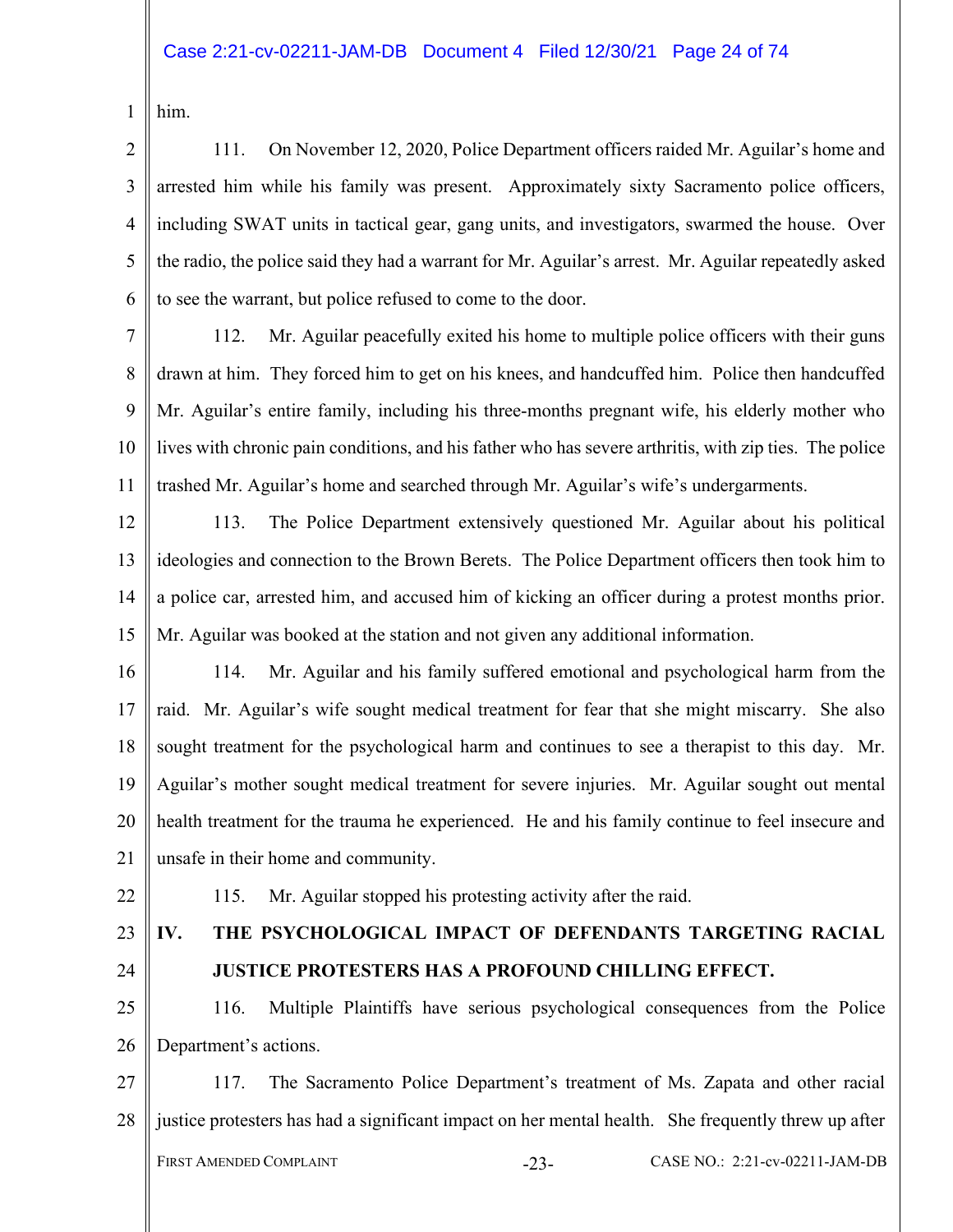#### Case 2:21-cv-02211-JAM-DB Document 4 Filed 12/30/21 Page 25 of 74

1  $\mathfrak{D}$ protests and is not sleeping or eating well. Ms. Zapata has a heightened fear of police and fears attending future protests.

3 4 5 6 118. Ms. White has suffered significant emotional distress. She feels exhausted, experiences nightmares, and feels unsafe in her own home. She struggles to eat and experiences flashbulb memories that can be debilitating. She experiences anxiety, shock, and insomnia to this day.

7 8 9 10 11 119. Ms. Nash experiences anxiety and post-traumatic stress because of the police violence she witnessed and experienced. Loud bangs or loud footsteps cause her anxiety even when she is at home in her own apartment. Seeing Police Department vehicles or officers on bicycles likewise causes her anxiety and fear. She has anxiety visiting friends and constantly worries she is putting her friends at risk.

12 13 14 15 16 17 18 120. Ms. Jones experienced significant psychological harm from the Police Department violence that took place from May 2020 through January 2021. Her relationship with her home city of Sacramento has permanently changed and she no longer feels safe. The physical injuries she endured were so painful that she was unable to have physical contact with loved ones for weeks, which had a tremendous impact on her well-being. Ms. Jones struggles to process the overwhelming sense that the government is willing to enact violence on people for participating in a racial justice protest.

19 20 21 22 23 24 121. Mr. Kidd has been both physically and mentally affected by police violence. Mr. Kidd is constantly on edge, which is exacerbated if he sees a police building, car, or officer. He has trouble sleeping. Because the police expressed so much interest in his mobile phone in December, Mr. Kidd rarely carries his mobile phone with him in public. He is constantly afraid that police will recognize him and retaliate in some way. Mr. Kidd usually travels on foot, as he does not drive due to his epilepsy, and feels especially vulnerable without the protection of a car.

25 26 27 28 122. Mr. Aguilar has been both physically and mentally affected by police violence. Being kettled and shot with impact munitions by Police Department officers was traumatizing and prevented Mr. Aguilar from participating in other racial justice protests. Mr. Aguilar also suffered physical harm during the raid; he continues to suffer circulation problems in his hands and arms.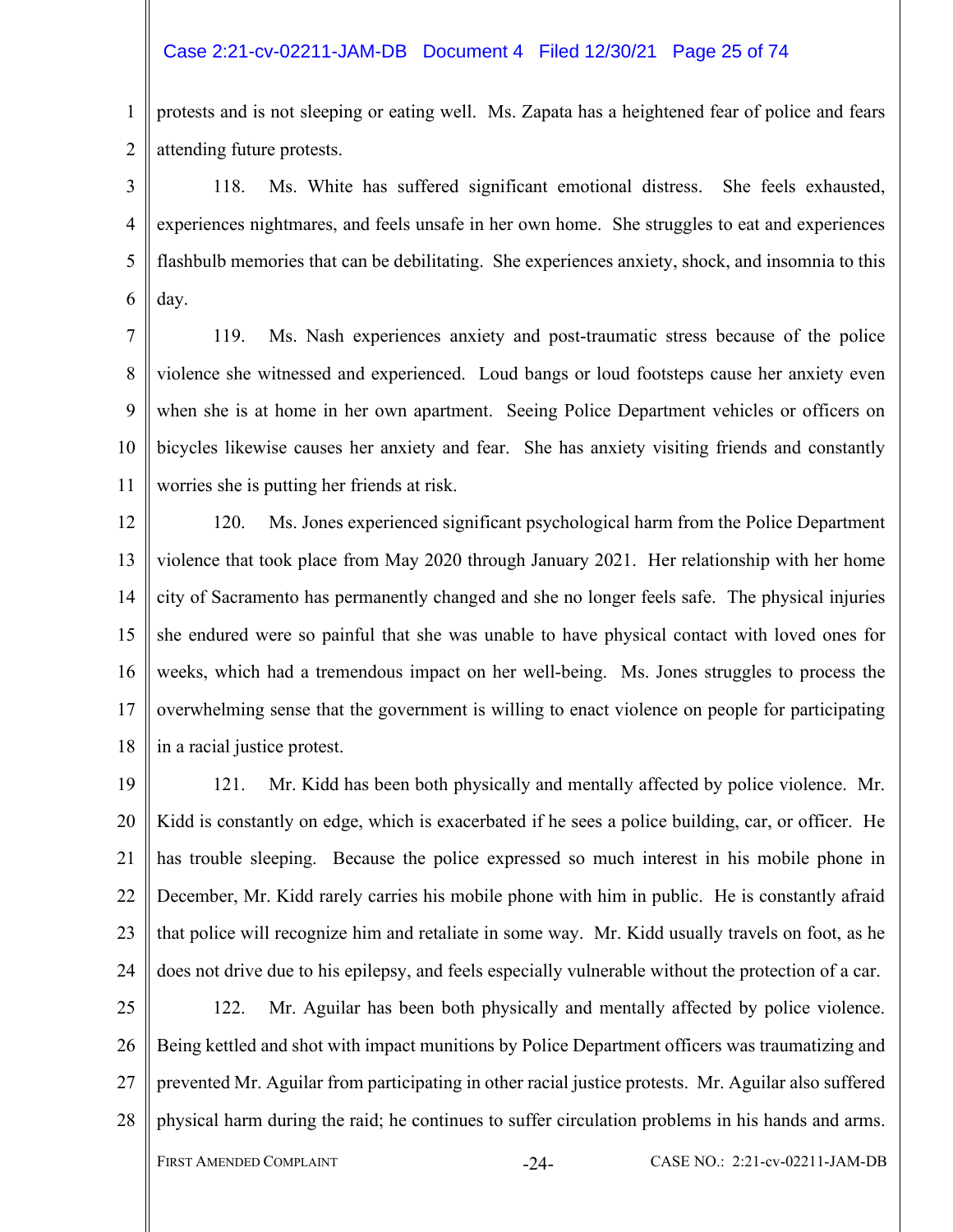Case 2:21-cv-02211-JAM-DB Document 4 Filed 12/30/21 Page 26 of 74

1  $\mathfrak{D}$ 3 He also suffered psychological and emotional harm. He has been diagnosed with Post-Traumatic Stress Disorder (PTSD). He has had trouble concentrating at work and suffers from insomnia and nightmares. He also experiences depression.

4

5

# **V. DEFENDANTS EXHIBIT A PATTERN OF DISCRIMINATING AGAINST RACIAL JUSTICE PROTESTERS**

6 7 8 123. Beyond the months-long misconduct cataloged herein, Defendants have a demonstrated pattern, practice, and/or custom, whether official or unofficial, of using unconstitutional tactics in response to racial justice, anti-police brutality protests.

9 10 11 12 13 124. The March 4, 2019 protest for Stephon Clark shows the Police Department's animosity towards people demanding justice for the police killings of unarmed Black men. Police Department officers corralled, kettled, and trapped individuals on a highway overpass. The Police Department declared an unlawful assembly and used unconstitutional force to detain and arrest 84 protesters, including several members of the press and clergy.

14 15 16 17 18 125. As evidenced through statements of City Councilmembers and the Mayor, the pattern of disparate policing continued in 2020 and 2021. On December 15, 2020, Councilmember Katie Valenzuela stated she had seen videos "that really bother me showing behaviors of the Sacramento Police Department toward counter-protesters, toward the press that would be pretty unacceptable if those videos turn out to be accurate[.]"

19 20 21 22 126. On January 19, 2021, Councilmember Mai Vang questioned whether policing tactics were being equally deployed against right-wing, white supremacist groups compared to racial justice, anti-police brutality protesters. Councilmember Vang had previously indicated "it did not appear that police tactics were applied equally to different demonstrations this year."

23

24 25 26 127. Also in January 2021, Mayor Steinberg acknowledged "growing concerns that police have treated white supremacists more favorably than counter-protesters during recent confrontations downtown, and also more favorably than those who participated in the largely peaceful protests against police brutality over the summer."

27 28 128. In light of the concerns and community outrage, City Council called on the Police Chief and Deputy Chief Lester to testify at a January 19, 2021 City Council meeting. Sacramento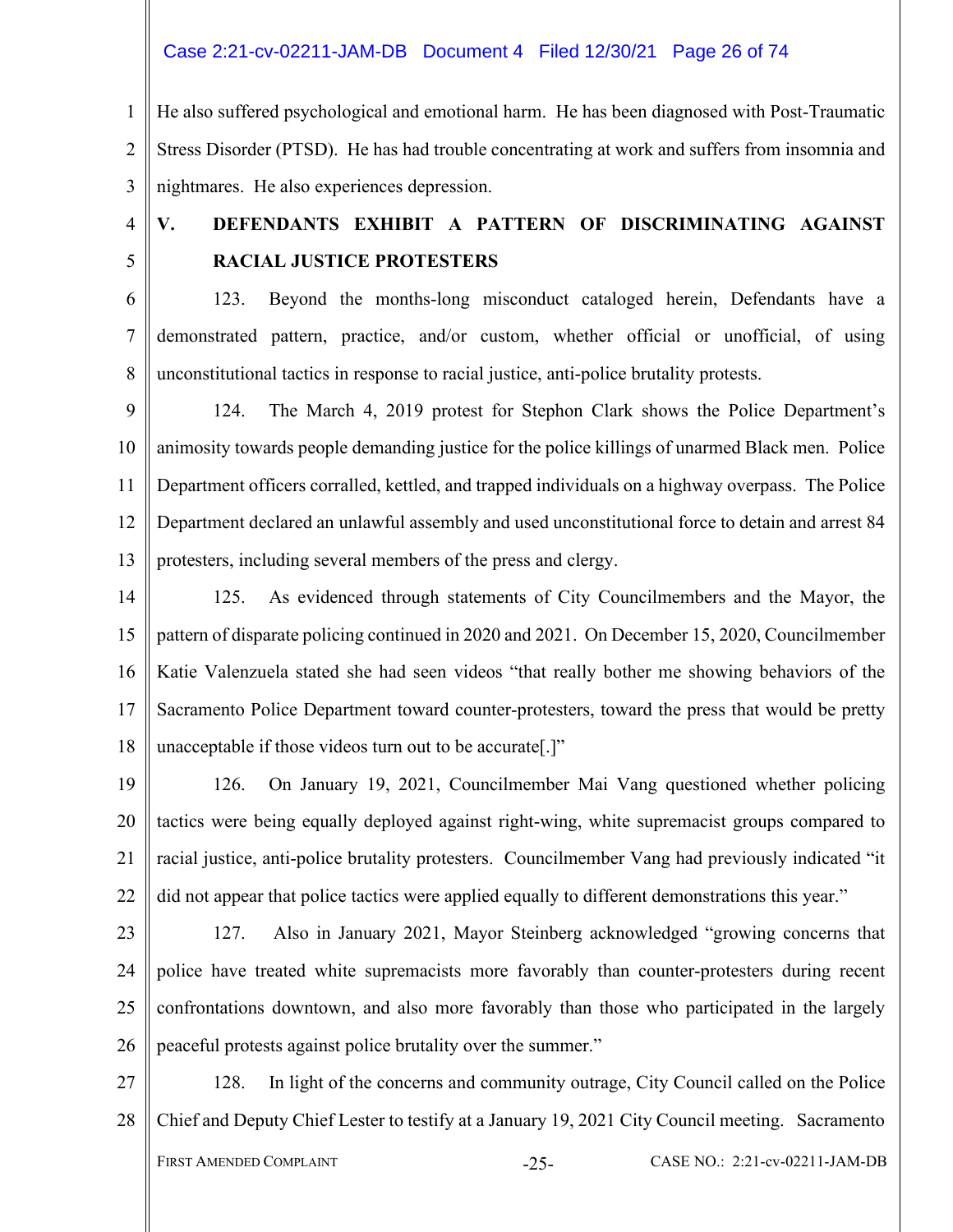#### Case 2:21-cv-02211-JAM-DB Document 4 Filed 12/30/21 Page 27 of 74

1 2 3 4 5 6 7 residents attended the meeting and expressed concern about the Police Department's repression of speech. Many residents wrote-in or waited hours to vocalize their concerns by phone, including persons who stated they "repeatedly observed Sac PD intentionally giving cover to the proud boys gang," that there were "more arrests and assaults on BLM protesters while police are treating Trump supporters, white supremacist groups, anti-maskers, etc. with more care and civility," and that "BLM protesters are treated very differently (more aggressive, sometimes violent treatment) than Proud Boy type protesters by police."

8 9 10 11 12 13 129. Mirroring the response to the March 2019 protest, then-Police Chief Hahn and then-Deputy Police Chief Lester gave no assurances as to how any harmful practices would change in the future. Instead, the Police Chief claimed counter-demonstrators "seem to want to destroy our form of government altogether," and Deputy Chief Lester characterized all counter-demonstrators as "a gathering of various local social groups that support the antifa ideology, and utilize Black Bloc tactics."

14 15 16 17 18 19 20 21 130. Statistical evidence confirms that, over decades, the Police Department has targeted the people racial justice movements seek to protect. The report of a Racial Profiling Commission issued in or around 2000 indicated that Sacramento City Police Officers were twice as likely to pull over Black motorists as other motorists. Two decades later, the Center for Policing Equity released a report indicating that for the years 2014 to 2019, the Police Department is 4.5 times more likely to commit acts of force against Black people and Black residents make up nearly forty percent of the Police Department's traffic stops, despite comprising only thirteen percent of the City's population. The Police Chief admitted he was not surprised by these "disparities."

22 23 24 131. In 2020, a Sacramento City Grand Jury report attributed "allegations of racial animus" to a dramatic decline in the public perception of the Police Department, and identified the allegation as a critical factor in the Police Department's inability to recruit new staff.

25 26 27 28 132. The Police Department's pattern, practice, and/or unofficial custom of discriminatory and violent policing is further evident in the multiple lawsuits recently brought against the Police Department. The City of Sacramento previously settled a lawsuit based on conduct strikingly similar to that alleged in this Complaint. In *Coburn v. City of Sacramento*, E.D.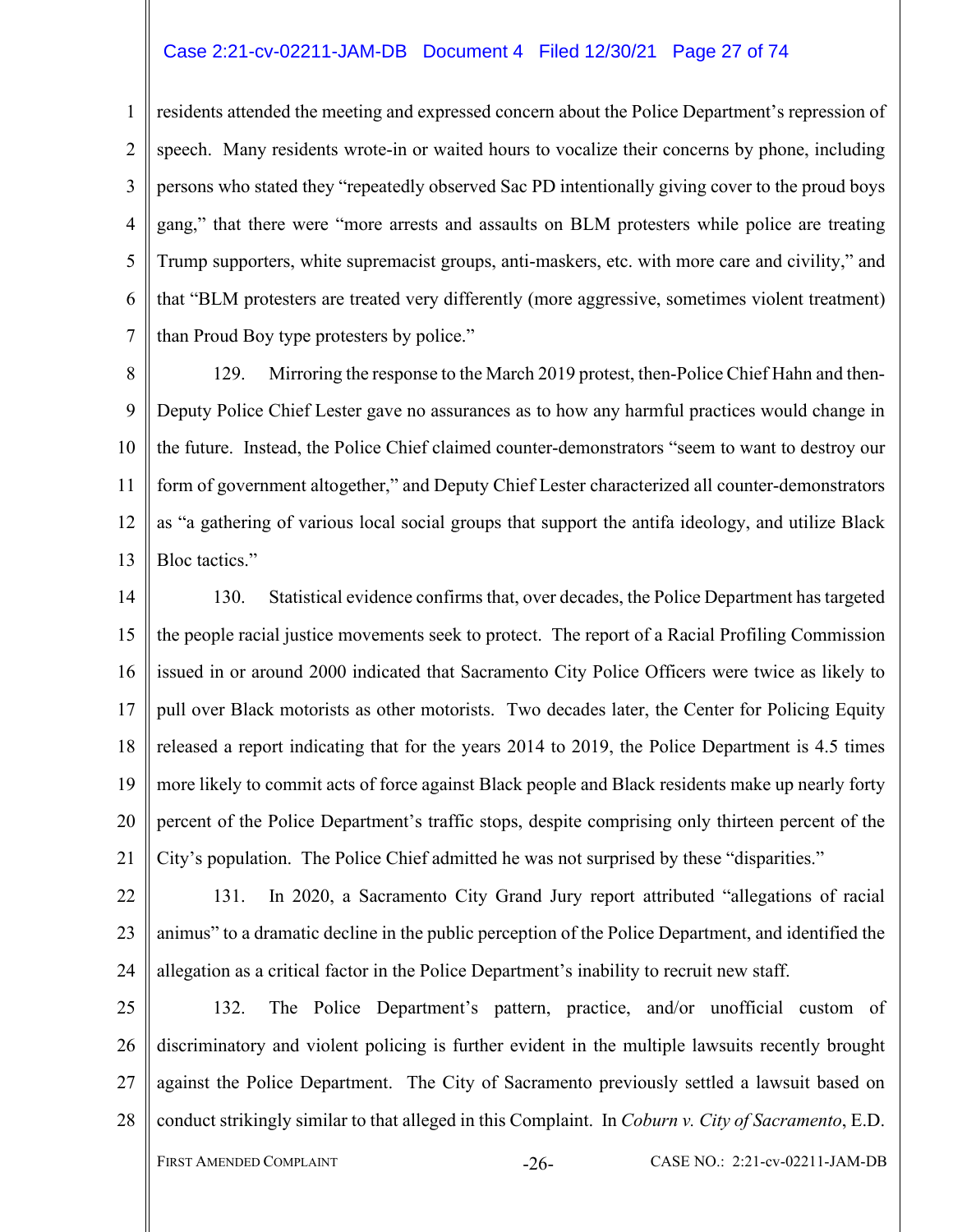#### Case 2:21-cv-02211-JAM-DB Document 4 Filed 12/30/21 Page 28 of 74

1  $\mathfrak{D}$ 3 4 5 Cal. Case No. 2:19-cv-00888-TLN-AC, the City and the Police Department agreed to pay a \$500,000 settlement in a civil rights action arising out of constitutional violations committed during the protests following the killing of Stephon Clark. The Police Department also partially settled a lawsuit for over \$2 million arising out of Clark's death. *Clark v. City of Sacramento*, No. 2:19-cv-00171-JAM-EFB (E.D. Cal.).

6 7 8 9 10 11 12 13 14 15 16 17 18 19 133. The Police Department has settled multiple other lawsuits in the last few years alone. *See, e.g.*, *Cain v. City of Sacramento*, E.D. Cal. Case No. 2:17-cv-00848-JAM-DB (lawsuit settled for \$550,000 alleging that a police officer grabbed, tackled, and punched a man for jaywalking on April 10, 2017); *Hernandez v. City of Sacramento*, E.D. Cal. Case No. 2:17-cv-02311-JAM-DB (lawsuit settled for \$5,200,000 alleging police tased, beat, and pinned a man to the ground until he asphyxiated to the point of coma); *Mann v. City of Sacramento*, E.D. Cal. Case No. 2:16-cv-01847-WBS-DB (lawsuit settled for \$719,000 where mentally-ill man shot to death); *Namoca v. City of Sacramento*, E.D. Cal. Case No. 2:16-cv-02283-TLN-EFB (lawsuit settled for \$40,000 alleging that two police officers tackled a minor without lawful justification and dislocated his shoulder); *Thompson v. City of Sacramento*, E.D. Cal. Case No. 2:18-cv-00806- KJM-D (lawsuit settled alleging that a police officer slammed a woman's face multiple times into a patrol vehicle, breaking her nose and the orbital socket around her eye); *Halcomb v. City of Sacramento*, E.D. Cal. Case No. 2:14-cv-02796-MCE-DB (lawsuit settled for \$220,000 involving alleged use of excessive and unreasonable force).

20 21

# **VI. DEFENDANTS COORDINATE WITH OTHER LAW ENFORCEMENT AGENCIES TO SUPPRESS LAWFUL SPEECH**

22 23 24 25 26 27 28 134. Defendants regularly request crowd control support from other law enforcement agencies, which Deputy Chief Lester acknowledged during the January 19, 2021 City Council meeting. The support includes officers and resources from Sacramento County Sheriff's Department and the California Highway Patrol. These agencies have aligned themselves with white supremacist groups and against racial justice protesters in recent years. Upon information and belief, the Police Chief also communicated directly with City Manager Howard Chan and the City Council about activities against racial justice protesters.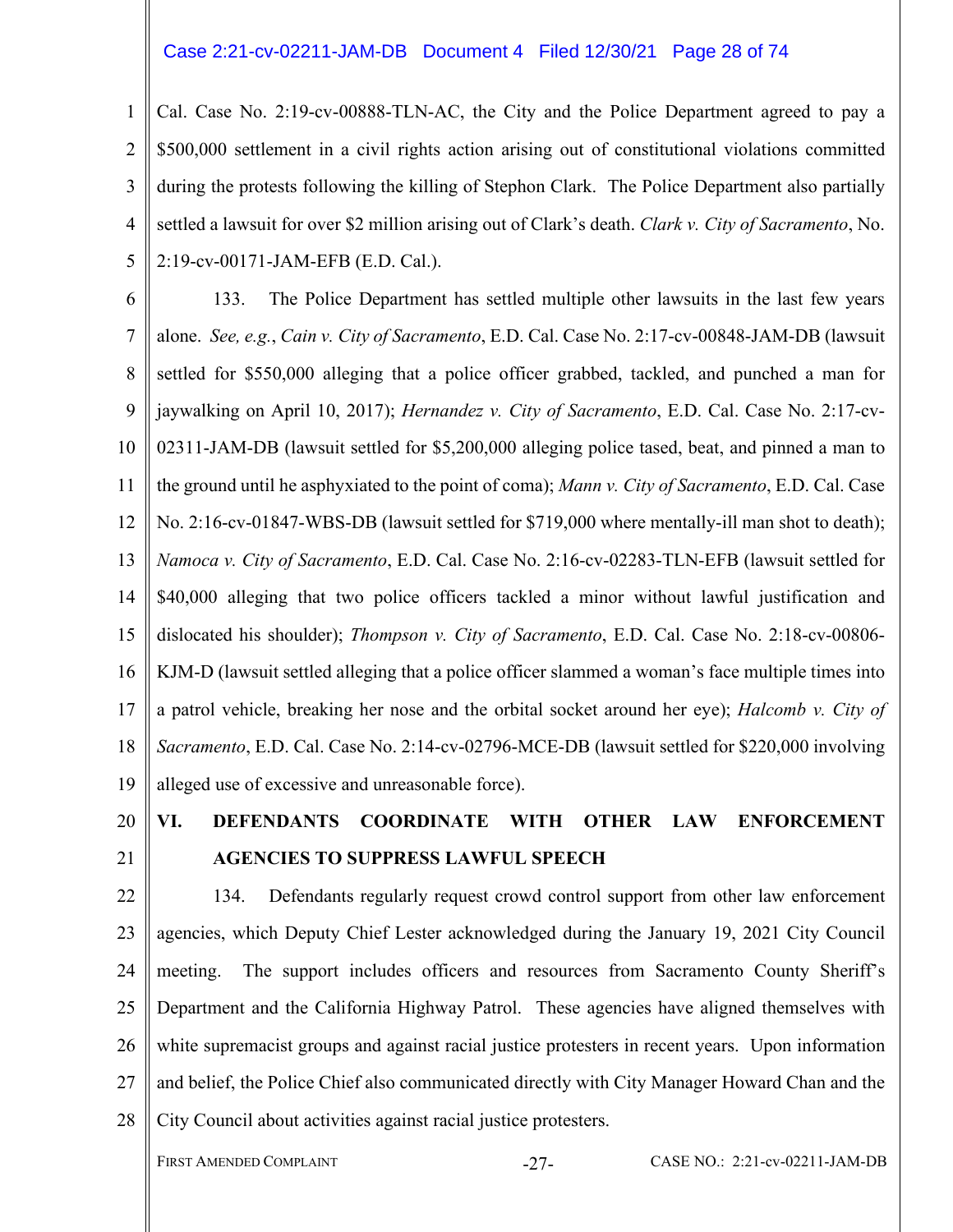# Case 2:21-cv-02211-JAM-DB Document 4 Filed 12/30/21 Page 29 of 74

1  $\overline{2}$ 3 4 5 6 135. In connection with a June 26, 2016 white nationalist event at the state Capitol, California Highway Patrol investigator Donovan Ayres recommended that a Black journalist, who had been hospitalized after being stabbed three times by neo-Nazi demonstrators, be charged on eleven counts including disturbing the peace, unlawful assembly, and assault. By contrast, affiliates of a neo-Nazi group, including some that carried knives onto capitol grounds, were never charged.

7 8 9 10 11 12 136. In 2020, California Highway Patrol officers used aerial surveillance to track people who participated in the racial justice protests of the George Floyd uprisings, capturing images of people as they demonstrated as well as tracking people before they entered and after they left the protest areas. The Highway Patrol tracked people throughout California, including in Sacramento, but did not use the same heavy surveillance tactics of protests organized by white supremacist or right-wing groups the same year.

13 14 15 16 17 18 137. Similarly, in or around August 2020, Sacramento Sheriff Scott Jones held a press conference where he called anti-racist demonstrators protesting the death of Jacob Blake an "attempted insurrection." Sherriff Jones pointed fingers at antifa, claiming that it was armed with an "endless supply of tools of destruction," "advanced communication," and "intelligence." In the days of this alarmist rhetoric, law enforcement targeted racial justice protesters with brutal force, arrest, and harassment.

19 20 21 22 138. Yet, national media revealed that several Sacramento deputy sheriffs took part in the January 6, 2021 deadly riot at the nation's Capitol. Rather than condemn the behavior Sherriff Jones stated that he had to "be a little careful from a leadership perspective with trying to quell someone's First Amendment rights."

23 24

# **VII. DEFENDANTS' UNCONSTITUTIONAL POLICIES FURTHER SUPPORT UNLAWFUL PATTERNS AND PRACTICES**

25 26 27 28 139. Defendants City, Police Department, and/or Police Chief possess final policymaking authority under state law and the Police Department's General Orders. *See* Cal. Gov. Code § 38630(a); General Orders, Sacramento Police Department, available at https://www.cityofsacramento.org/Police/Transparency/General-Orders*.*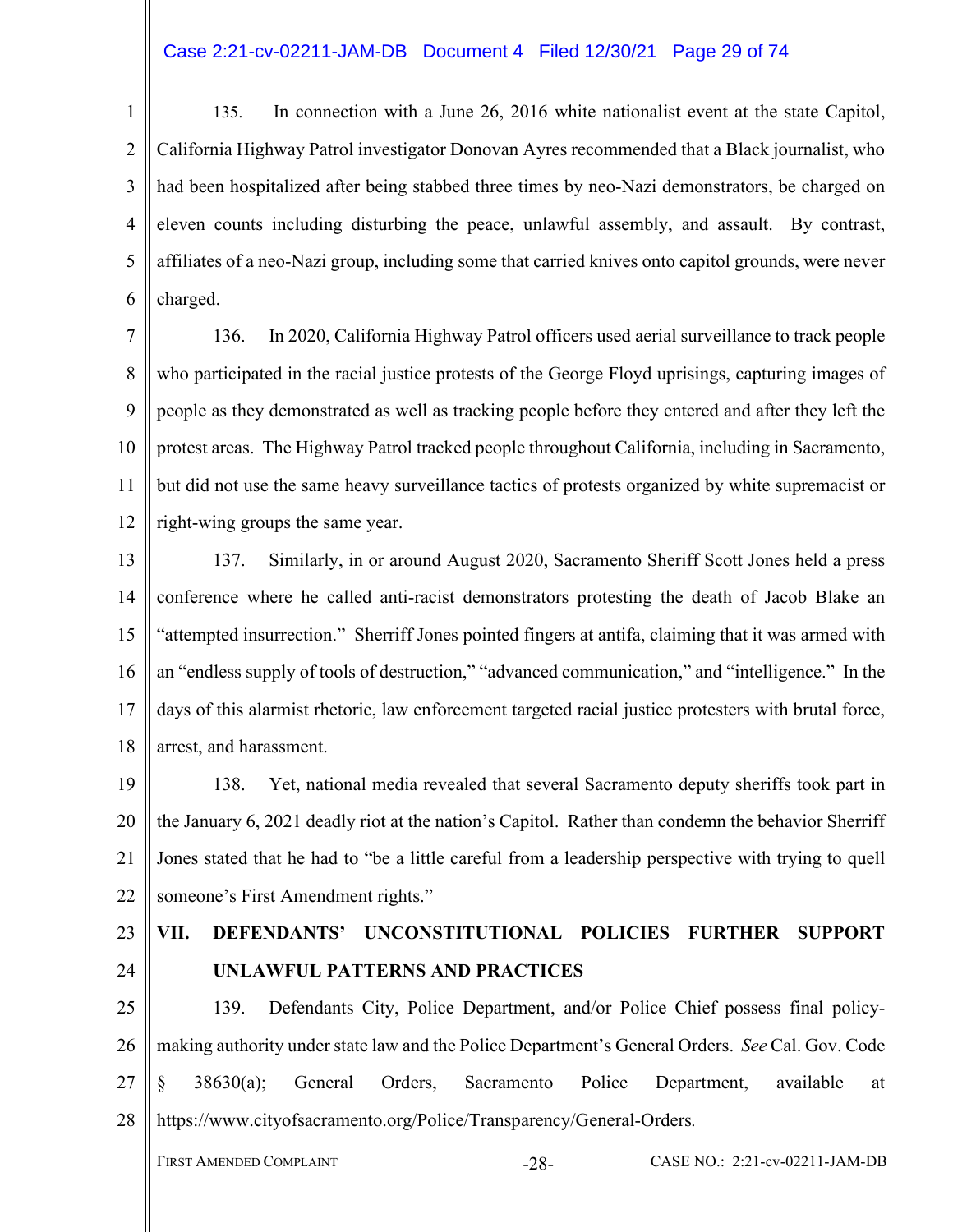# Case 2:21-cv-02211-JAM-DB Document 4 Filed 12/30/21 Page 30 of 74

140. Defendants Does 1 to 200 acted or purported to act under the color of state law.

2 3 141. Defendants City, Police Department, and Police Chief ratified the conduct of Does 1 to 200.

4 5 142. Defendants' policies and/or informal customs and practices precipitated the constitutional violations alleged in this action.

6 7 8 143. The policies that led to Plaintiffs' injuries are found in the Police Department's General Orders and Manuals, which constitute the official policies of the Police Department and the City.

9 10 11 12 13 14 144. The Police Department Reference Manual 532.11, titled "Crowd & Riot Control Manual" (the "Crowd Manual"), permits officers to use crowd dispersal techniques even if police only "anticipate" resistance or that arrests will occur. The Defendants have not updated the Crowd Manual since December 1998, and though it references a corresponding General Order (532.11), no such implementing order exists. The Crowd Manual is attached hereto as Exhibit 1 and contains a number of problematic, unconstitutional polices.

15 16 17 18 145. For example, the Crowd Manual instructs officers to "never underestimate . . . rioters" and gives police free reign to make "selective" arrests to gain a "psychological and tactical advantage." The Crowd Manual provides no guidance regarding how to "anticipate" resistance or the number of arrests.

19 20 21 22 23 146. The Crowd Manual further states that "[p]rompt and decisive action to an impending disturbance or existing civil disorder is essential to a successful police operation," and that a "spontaneous event has the potential of escalating . . . to major riot situations." "Spontaneous event" is defined to include "First Amendment Right activities." No meaningful guidelines (or limitations on discretion) are set forth in the Crowd Manual.

24 25 26 147. The Crowd Manual also contains disturbing instructions with respect to "strategies to control a crowd." The Crowd Manual instructs officers to "[i]solate the crowd," make a "[s]how of force," engage in "[s]elective/[m]ultiple arrests," and order dispersal.

27 28 148. The Crowd Manual encourages officers to make arrests to gain an advantage even if a crowd "although unlawful, is not openly violent[.]"

1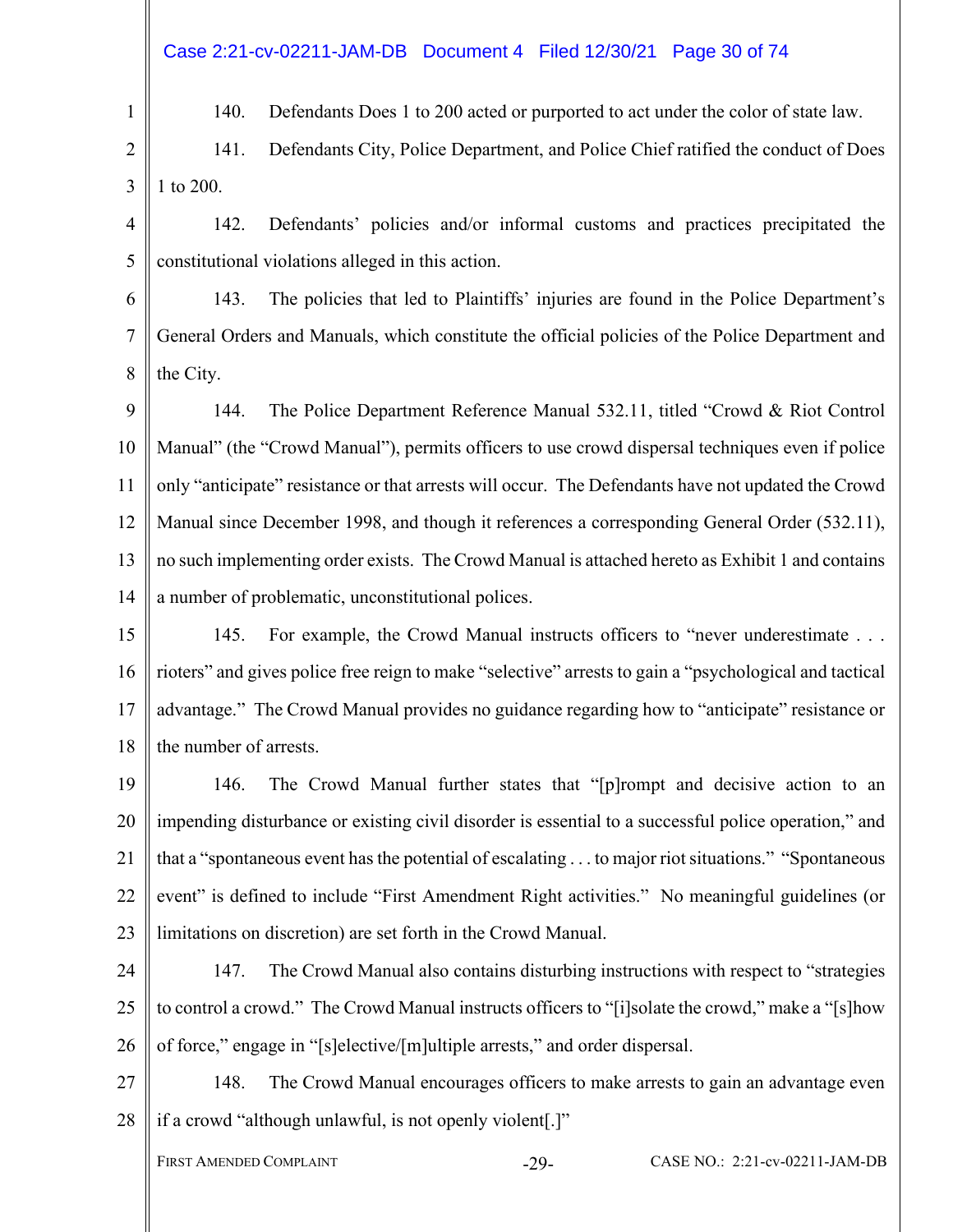# Case 2:21-cv-02211-JAM-DB Document 4 Filed 12/30/21 Page 31 of 74

1 2 149. The Crowd Manual encourages officers to make arrests of individuals in a nonviolent crowd as an "effective" crowd control technique.

3 4 5 6 150. The Crowd Manual boasts that one "main objective" is a "show of force," noting that "the appearance of a competent, organized and highly disciplined contingent of officers" will "often" cause participants "to become so disheartened" that they "abandon" their activities. The Crowd Manual specifically instructs officers to "take advantage of the element of surprise."

7 8 9 10 151. The Crowd Manual permits use of the police baton "where deadly force is not required" and even praises the baton as a "primary weapon" that provides officers with "greater confidence" in crowd control. The Crowd Manual states that there are "several" and a "number" of techniques which an officer may use when "discomfort or pain compliance is appropriate."

11 12 13 152. Tellingly, the Crowd Manual instructs team members to "guard against any *appearance* of favoritism or bias." (Emphasis added.) It does *not* instruct team members to actually act in a non-biased way.

14 15 16 17 18 153. The Crowd Manual further provides that police officers are free to use chemical agents after "consider[ing]" a vague list of "factors," including "tactical capabilities," crowd conditions," "weather conditions," and "environmental hazards." There is no prohibition on using chemical agents on non-violent demonstrators and no meaningful restrictions cabining discretion with respect to chemical agents.

19 20 21 154. The Police Department Reference Manual 580.07, titled "Chemical Agent Manual" (the "Chemical Manual," available at https://www.cityofsacramento.org/- /media/Corporate/Files/Police/Transparency/RMs/RM-58007-Chemical-Agents-22619-

22 23 24 redacted.pdf?la=en), states only that "[p]lans to deploy chemical munitions must be based on the tactical situation and Police Department policy," and that chemical agents "shall be used with caution[.]"

25 26 27 155. The Police Department claims to have been drafting a First Amendment Assembly Manual, which is supposedly meant to replace the current Crowd Manual, for the last seven years (since at least 2014).

28 FIRST AMENDED COMPLAINT -30- CASE NO.: 2:21-cv-02211-JAM-DB 156. The Police Department's General Order 580.12 provides that "less lethal" weapons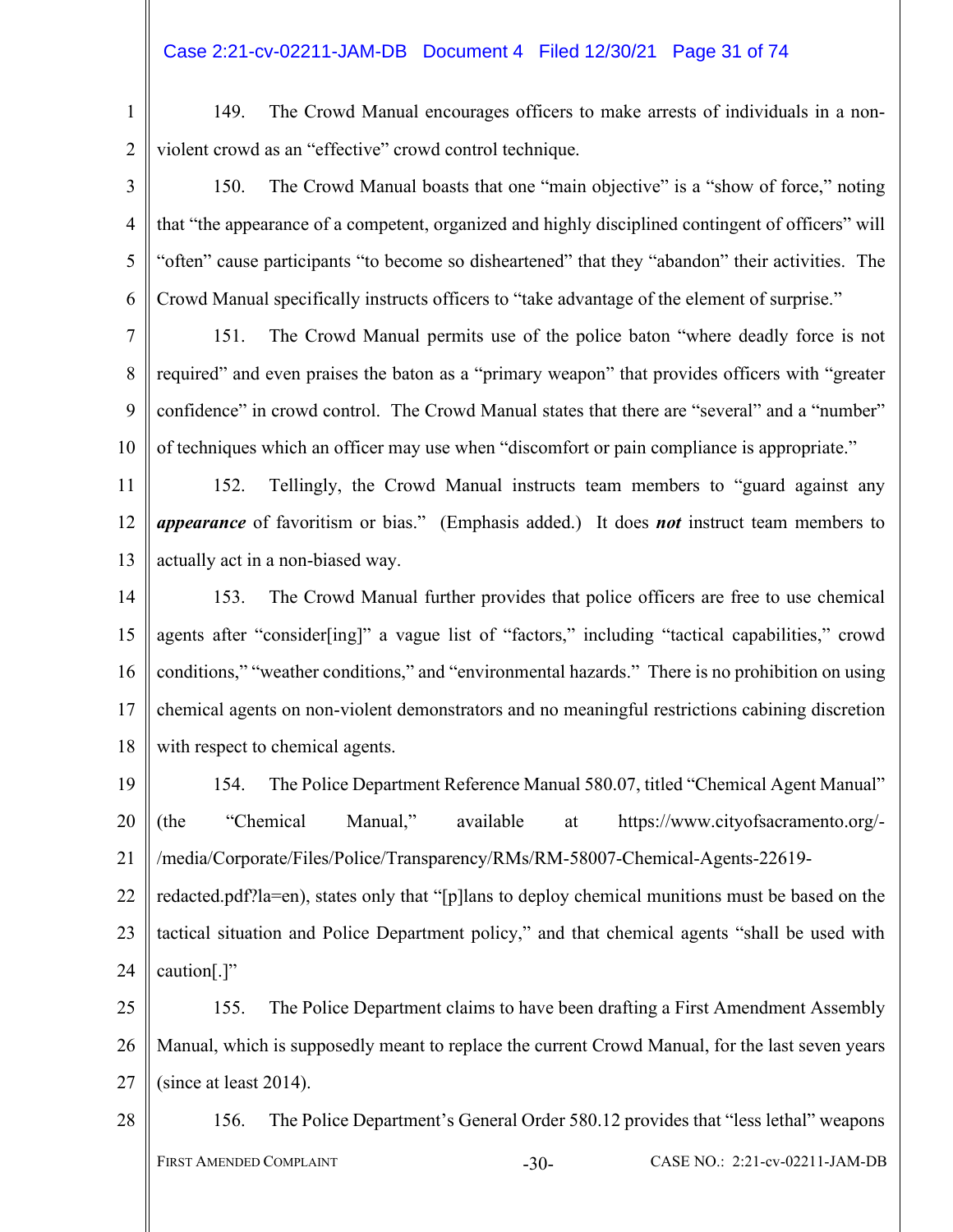#### Case 2:21-cv-02211-JAM-DB Document 4 Filed 12/30/21 Page 32 of 74

1 2 may be used in any manner "consistent with Police Department policy and training guidelines," and whenever "specific information reasonably indicates the potential for the system's use."

3 4 5 6 157. Force may even be deployed against pregnant people, young children, and the elderly where "necessary and reasonable under the circumstances." Likewise, the "head, neck, spine, heart and groin" may be targeted where "threat and circumstances justify their use." Announcement prior to use of less lethal force is only required when "practical."

7

8

9

158. General Order 580.02 defines projectile weapons such as pepper balls, beanbag rounds, and foam projectiles fired by officers at persons to be "Less Lethal Force." Yet, such projectile weapons have the ability to severely injure, permanently disable, or even kill targets.

10 11 12 13 14 15 16 159. The Police Department also maintains an "Arrest of Passive Resisters Manual." (the "Arrest Manual," available at http://www.cityofsacramento.org/- /media/Corporate/Files/Police/Transparency/RMs/RM-52309-Passive-Resisters-as-of-0397.pdf). Even during "peaceful demonstrations," the Arrest Manual instructs officers to "increase [physical] pressure" if faced with undefined "resistance," and directs officers to use methods such as a "[c]hinlock to rear wristlock," a "[c]rossface takedown to prone control," a "[h]air pull takedown to prone control," or a "[t]wistlock" in order to subdue perceived violators.

17 18 19 20 21 22 23 160. The Police Department's General Order 580.02, governing Use of Force, further compounds the problems. The General Order sets forth an officer-friendly standard for reviewing use of force that is rife for abuse, stating that such decision shall be evaluated based on a reasonable person standard, taking into account the totality of the circumstances either known *or* merely perceived at the time. The General Order specifically states that the analysis cannot be "with the benefit of hindsight" and warns that the totality of the circumstances must account for "occasions when officers may be forced to make quick judgments about using force."

24 25 26 27 161. In 2019, the California Police Department of Justice acknowledged "significant deficiencies" in the City and the Police Department's use of force policies and training. Report & Recommendations, dated January 29, 2019, available at https://oag.ca.gov/system/files/attachments/press-docs/spd-report.pdf.

28

FIRST AMENDED COMPLAINT -31- CASE NO.: 2:21-cv-02211-JAM-DB 162. All of these policies enable police to prevent and punish non-violent, peaceable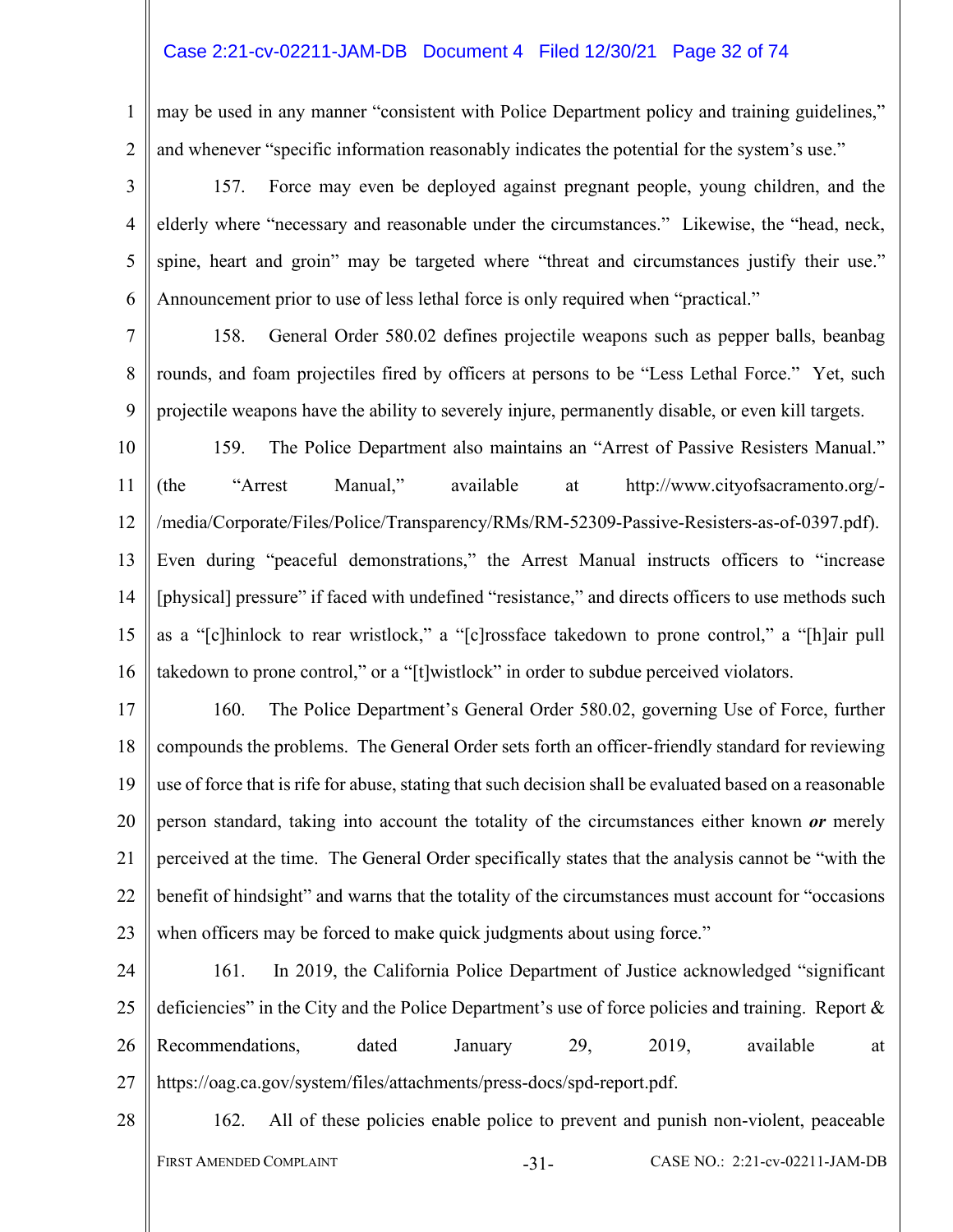Case 2:21-cv-02211-JAM-DB Document 4 Filed 12/30/21 Page 33 of 74

1  $\mathfrak{D}$ 3 protest activity of any kind without any demonstrated threat of future risk to public safety. No policy cabins the Police Department's authority to suppress speech based on the viewpoint of the protesters.

# **VIII. DEFENDANTS ARE DELIBERATELY INDIFFERENT, DISREGARD OVERSIGHT, AND REFUSE TO ACT**

6 7 8 9 10 11 12 13 14 15 16 163. The Office of Public Safety and Accountability ("OPSA"), which has broad oversight authority to evaluate Sacramento's public safety, issued a report on the Police Department's response to the March 4, 2019 Stephon Clark protests. The report provided recommendations, including that the Police Department should review whether its tactics for policing protests "balanc[ed] the demands of public safety with the desirability of facilitating peaceful protests" and whether its current model of response was "commensurate with the degree of threat posed by the situation." In addition, OPSA suggested that "SPD should review whether the strategic objective(s) of sensitive police operations such as the policing of protests, [were] sufficiently established and communicated within its organization." OPSA Review of Police Response to March 4, 2019 Protest Incident, available at https://www.cityofsacramento.org/- /media/Corporate/Files/OPSA/OPSA-Review-Protest-Incident-March-4-2019.pdf.

17 18 19 20 164. The issues identified by OPSA were never addressed and the Police Department's policies on the management of protest events and activities remained the same. As a result, these patently objectionable practices continued in the policing of protests following the killing of George Floyd in 2020 and into 2021.

21 22 23 24 25 26 27 165. The California Police Department of Justice also carried out a study of the Police Department's policies and procedures after the shooting of Stephon Clark. In its report, the California Police Department of Justice acknowledged "significant deficiencies" in the City and the Police Department's use of force policies and training. These deficiencies helped drive the passage of California's Act to Save Lives (AB 392), also called Stephon Clark's Law, which took effect in January 2020 and stipulated that use of force policies should incorporate an objective standard.

28

4

5

166. The Sacramento Community Police Review Commission ("SCPRC"), tasked with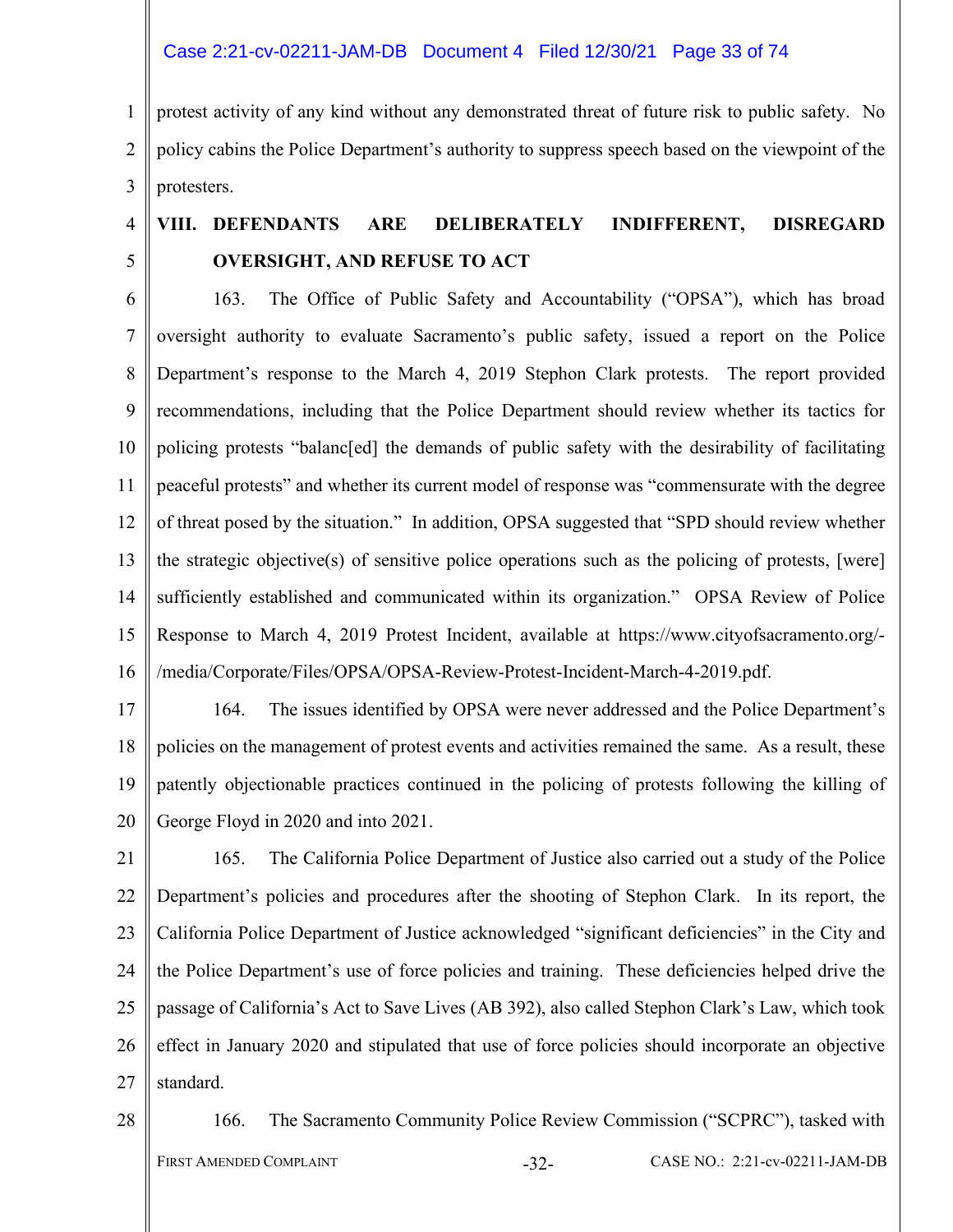#### Case 2:21-cv-02211-JAM-DB Document 4 Filed 12/30/21 Page 34 of 74

1  $\mathfrak{D}$ 3 4 5 6 encouraging community participation in the development of police policies and procedures, recommended that the Police Department modify its definition of objectively reasonable force to bring it into compliance with Stephon Clark's law. The Police Department refused, calling it an "overreaching power grab" and deeming SCPRC as "anti-police" and sympathetic to "the activist agenda[.]" The Police Department's use of force policy was only brought into compliance in June 2021, when the matter was brought to City Council.

7 8 9 10 11 167. The City gives cover to the Police Department's unwillingness to engage with oversight by chronically underfunding and undermining OPSA and SCPRC. And, like the Police Department, the City has largely ignored SCPRC by not voting on the Commission's 2018 or 2019 Annual Report recommendations. As of December 2021, the City Council has taken a vote on only a single recommendation by the Commission since its creation in 2016.

12 13 14 15 168. The City's lack of response led the SCPRC to recommend in its 2020 Annual Report that City Council "adopt a process...that requires the body to vote on the recommendations received by the SCPRC no later than three months from receipt[.]" City Council has yet to adopt this recommendation.

16 17 18 19 20 21 169. Despite OPSA's numerous responsibilities including investigating and responding to all complaints filed against Sacramento's public safety departments, the office remains understaffed and underfunded. In 2020, OPSA documented 313 complaints against the Police Department alone, with 794 allegations of misconduct. OPSA failed to complete investigations in 304 out of the 794 allegations of misconduct made that year. SCPRC drew attention to these staffing issues in its 2020 report, stating "OPSA has extremely limited staff."

22 23 24 25 26 27 28 FIRST AMENDED COMPLAINT -33- CASE NO.: 2:21-cv-02211-JAM-DB 170. The City made similar spending decisions when allocating revenue generated by Measure U, a sales tax plan meant to raise revenues for community services and investment. The Measure U Community Advisory Committee was tasked with advising the City on how to allocate these funds to meet community needs. While the City pledged to align its budget priorities with the priorities of Sacramento residents, it abandoned that goal to increase its investment in policing. Ignoring Committee Chair Flojaune Cofer's recommendation to re-allocate \$15 million from the Police Department and Sacramento Fire budget to community projects, the City increased the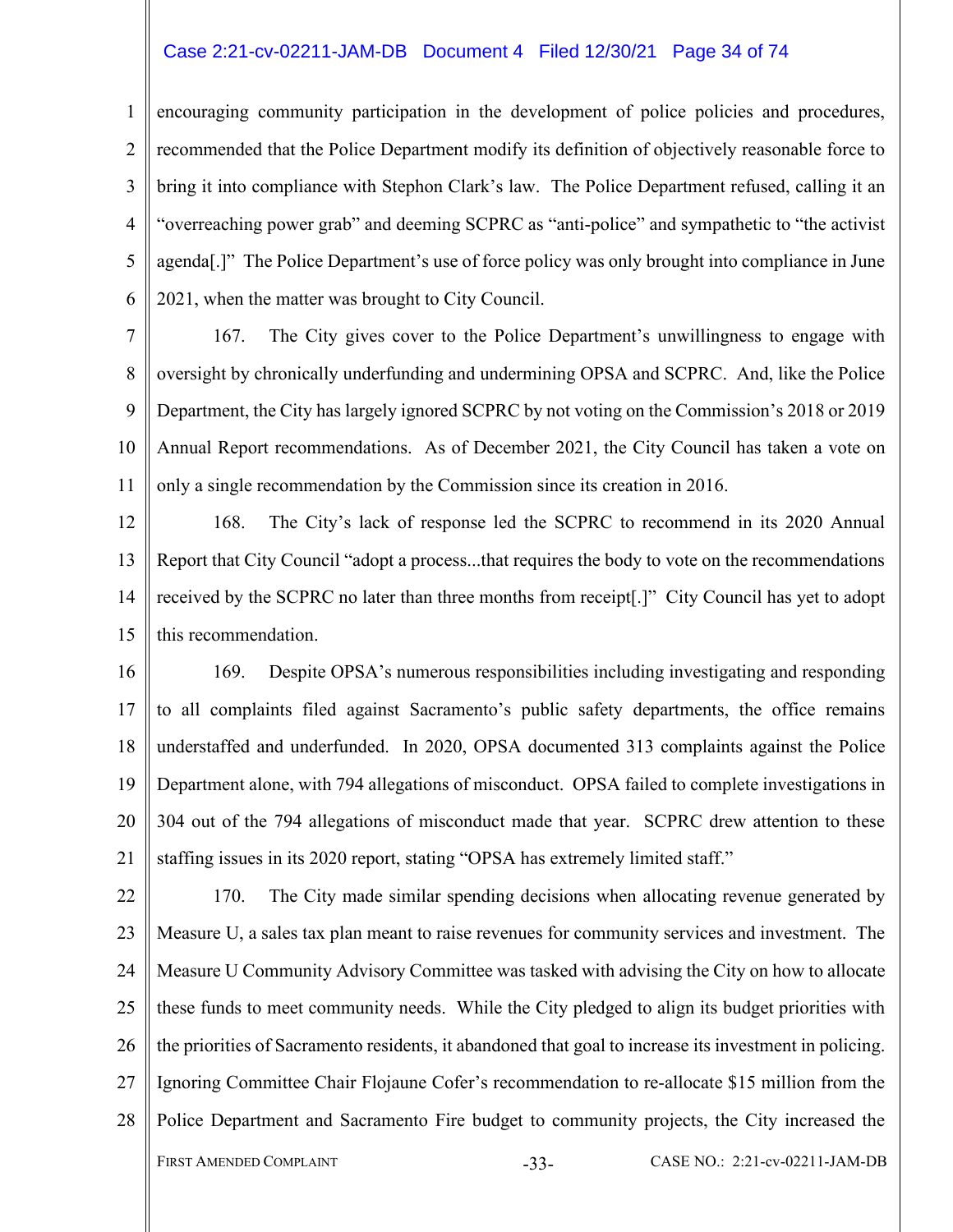#### 1 2 3 4 5 6 7 8 9 10 11 12 13 14 15 16 17 18 19 20 21 22 23 24 25 26 27 28 FIRST AMENDED COMPLAINT  $-34-$  CASE NO.: 2:21-cv-02211-JAM-DB Police Department's budget for 2021/22 to an all-time high of nearly \$166 million. 171. Defendants' treatment of OPSA and SCPRC guarantees that public safety oversight will not hold the Police Department accountable, but rather maintain the status quo of discriminatory and biased policing in Sacramento. 172. On information and belief, Defendants have failed and/or refused to hold their police officers accountable for unreasonable and excessive uses of force, including a failure to train, supervise, or discipline members of the Police Department. **CAUSES OF ACTION First Claim for Relief (by all Plaintiffs against all Defendants) First Amendment Viewpoint Discrimination**  *Pursuant to 42 U.S.C. § 1983 for Defendants' Violations of Plaintiffs' Rights Under the First Amendment to the United States Constitution*  173. Plaintiffs repeat each and every allegation contained in the above paragraphs as if fully set forth herein. 174. Defendants Does 1 to 200, acting or purporting to act under color of state law and in the performance of their official duties as law enforcement officers, engaged in conduct that directly or indirectly deterred Plaintiffs from exercising rights protected by the First Amendment of the U.S. Constitution by distinguishing between types of speech based on the viewpoint expressed, regulating speech motivated by a desire to suppress a particular viewpoint, or failing to intercede and/or being integral participants to such conduct. 175. Defendants Hahn, the Police Department, and the City, acting or purporting to act as policymaking authorities, maintained policies or customs of action or inaction resulting in harm to Plaintiffs, in violation of rights protected by the First Amendment of the U.S. Constitution. 176. Defendants Hahn, the Police Department, and the City maintained training policies amounting to deliberate indifference to the constitutional rights of Plaintiffs, whose constitutional injuries would have been avoided with proper training. 177. Defendants' conduct also violates Article 1, Sections 1 through 3 of the California Constitution. Case 2:21-cv-02211-JAM-DB Document 4 Filed 12/30/21 Page 35 of 74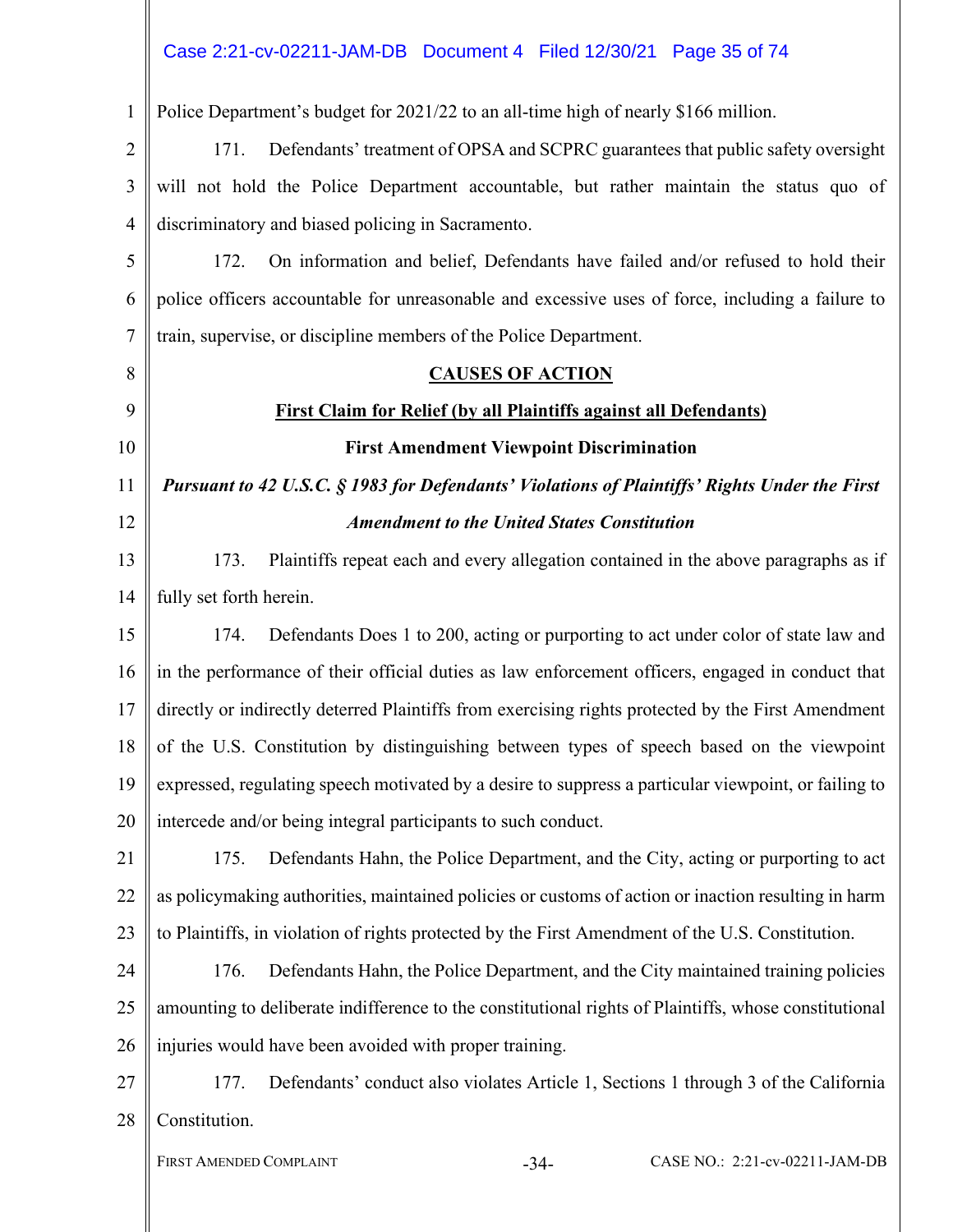# Case 2:21-cv-02211-JAM-DB Document 4 Filed 12/30/21 Page 36 of 74

| $\mathbf{1}$   | As a result of Defendants' wrongful conduct, and the potential that such conduct<br>178.               |  |  |
|----------------|--------------------------------------------------------------------------------------------------------|--|--|
| $\overline{2}$ | will recur, Plaintiffs are entitled to injunctive relief from the potential that such violations will  |  |  |
| 3              | recur.                                                                                                 |  |  |
| $\overline{4}$ | The unlawful conduct of Defendants was willful, malicious, oppressive, and/or<br>179.                  |  |  |
| 5              | reckless, and was of such a nature that punitive damages should be imposed against them.               |  |  |
| 6              | <b>Second Claim for Relief (by all Plaintiffs against all Defendants)</b>                              |  |  |
| $\tau$         | <b>First Amendment Retaliation</b>                                                                     |  |  |
| 8              | Pursuant to 42 U.S.C. § 1983 for Defendants' Violations of Plaintiffs' Rights Under the First          |  |  |
| 9              | <b>Amendment to the United States Constitution</b>                                                     |  |  |
| 10             | Plaintiffs repeat each and every allegation contained in the above paragraphs as if<br>180.            |  |  |
| 11             | fully set forth herein.                                                                                |  |  |
| 12             | 181.<br>Defendants Does 1 to 200, acting or purporting to act under color of state law and             |  |  |
| 13             | in the performance of their official duties as law enforcement officers, retaliated against Plaintiffs |  |  |
| 14             | for exercising rights protected by the First Amendment of the U.S. Constitution, or failed to          |  |  |
| 15             | intercede and/or were integral participants to such conduct.                                           |  |  |
| 16             | 182.<br>Defendants Hahn, the Police Department, and the City, acting or purporting to act              |  |  |
| 17             | as policymaking authorities, maintained policies or customs of action or inaction resulting in harm    |  |  |
| 18             | to Plaintiffs, in violation of rights protected by the First Amendment of the U.S. Constitution.       |  |  |
| 19             | Defendants Hahn, the Police Department, and the City maintained training policies<br>183.              |  |  |
| 20             | amounting to deliberate indifference to the constitutional rights of Plaintiffs, whose constitutional  |  |  |
| 21             | injuries would have been avoided with proper training.                                                 |  |  |
| 22             | 184.<br>Defendants' conduct also violates Article 1, Sections 1 through 3 of the California            |  |  |
| 23             | Constitution.                                                                                          |  |  |
| 24             | As a result of Defendants' wrongful conduct, and the potential that such conduct<br>185.               |  |  |
| 25             | will recur, Plaintiffs are entitled to injunctive relief from the potential that such violations will  |  |  |
| 26             | recur.                                                                                                 |  |  |
| 27             | The unlawful conduct of Defendants was willful, malicious, oppressive, and/or<br>186.                  |  |  |
| 28             | reckless, and was of such a nature that punitive damages should be imposed against them.               |  |  |
|                | FIRST AMENDED COMPLAINT<br>CASE NO.: 2:21-cv-02211-JAM-DB<br>$-35-$                                    |  |  |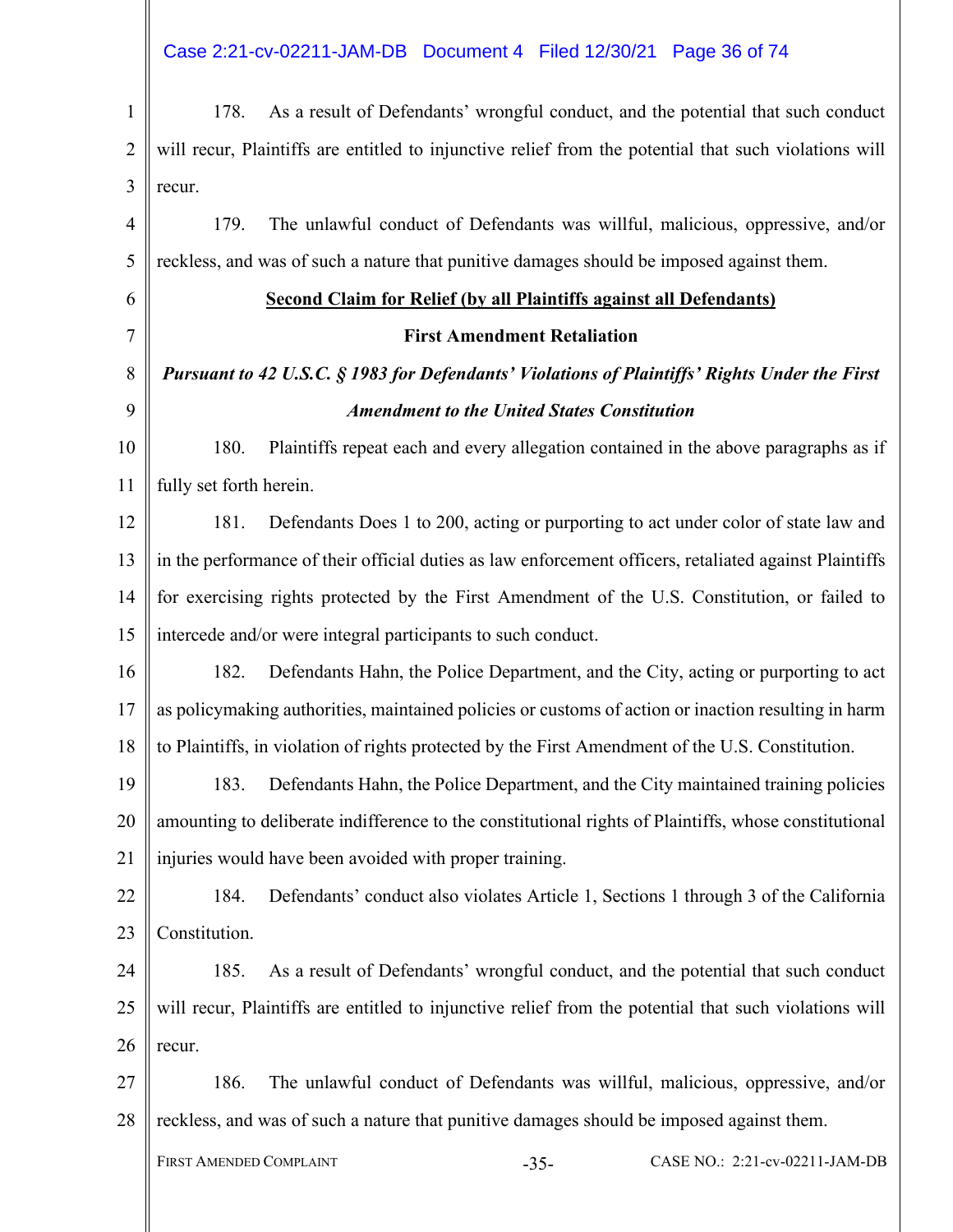|                | Case 2:21-cv-02211-JAM-DB  Document 4  Filed 12/30/21  Page 37 of 74                                    |  |  |  |  |  |  |
|----------------|---------------------------------------------------------------------------------------------------------|--|--|--|--|--|--|
| $\mathbf{1}$   | <b>Third Claim for Relief (by all Plaintiffs against all Defendants)</b>                                |  |  |  |  |  |  |
| $\overline{2}$ | <b>Fourth Amendment Excessive Force</b>                                                                 |  |  |  |  |  |  |
| 3              | Pursuant to 42 U.S.C. § 1983 for Defendants' Violations of Plaintiffs' Rights Under the                 |  |  |  |  |  |  |
| $\overline{4}$ | <b>Fourth Amendment to the United States Constitution</b>                                               |  |  |  |  |  |  |
| 5              | Plaintiffs repeat and re-alleges each and every allegation contained in the above<br>187.               |  |  |  |  |  |  |
| 6              | paragraphs as if fully set forth herein.                                                                |  |  |  |  |  |  |
| $\tau$         | 188.<br>Defendants Does 1 to 200, acting or purporting to act under color of state law and              |  |  |  |  |  |  |
| 8              | in the performance of their official duties as law enforcement officers, used unreasonable and          |  |  |  |  |  |  |
| 9              | excessive force against Plaintiffs, or failed to intercede and/or were integral participants in the use |  |  |  |  |  |  |
| 10             | of unreasonable and excessive force, in violation of the Fourth Amendment of the U.S.                   |  |  |  |  |  |  |
| 11             | Constitution.                                                                                           |  |  |  |  |  |  |
| 12             | Defendants Hahn, the Police Department, and the City, acting or purporting to act<br>189.               |  |  |  |  |  |  |
| 13             | as policymaking authorities, maintained policies or customs of action or inaction resulting in harm     |  |  |  |  |  |  |
| 14             | to Plaintiffs, in violation of rights protected by the Fourth Amendment of the U.S. Constitution.       |  |  |  |  |  |  |
| 15             | 190.<br>Defendants Hahn, the Police Department, and the City maintained training policies               |  |  |  |  |  |  |
| 16             | amounting to deliberate indifference to the constitutional rights of Plaintiffs, whose constitutional   |  |  |  |  |  |  |
| 17             | injuries would have been avoided with proper training.                                                  |  |  |  |  |  |  |
| 18             | 191.<br>Defendants' conduct also violates Article 1, Section 7 of the California                        |  |  |  |  |  |  |
| 19             | Constitution.                                                                                           |  |  |  |  |  |  |
| 20             | As a result of Defendants' acts and omissions, Defendants deprived Plaintiffs of<br>192.                |  |  |  |  |  |  |
| 21             | their federal, state, and/or other legal rights; caused Plaintiffs bodily injury, pain, suffering,      |  |  |  |  |  |  |
| 22             | psychological and/or emotional injury, and/or humiliation; caused Plaintiffs to expend costs and        |  |  |  |  |  |  |
| 23             | expenses; and/or otherwise damaged and injured Plaintiffs.                                              |  |  |  |  |  |  |
| 24             | As a result of Defendants' wrongful conduct, and the potential that such conduct<br>193.                |  |  |  |  |  |  |
| 25             | will recur, Plaintiffs are entitled to injunctive relief from the potential that such violations will   |  |  |  |  |  |  |
| 26             | recur.                                                                                                  |  |  |  |  |  |  |
| 27             | The unlawful conduct of Defendants was willful, malicious, oppressive, and/or<br>194.                   |  |  |  |  |  |  |
| 28             | reckless, and was of such a nature that punitive damages should be imposed against them.                |  |  |  |  |  |  |
|                | FIRST AMENDED COMPLAINT<br>CASE NO.: 2:21-cv-02211-JAM-DB<br>$-36-$                                     |  |  |  |  |  |  |
|                |                                                                                                         |  |  |  |  |  |  |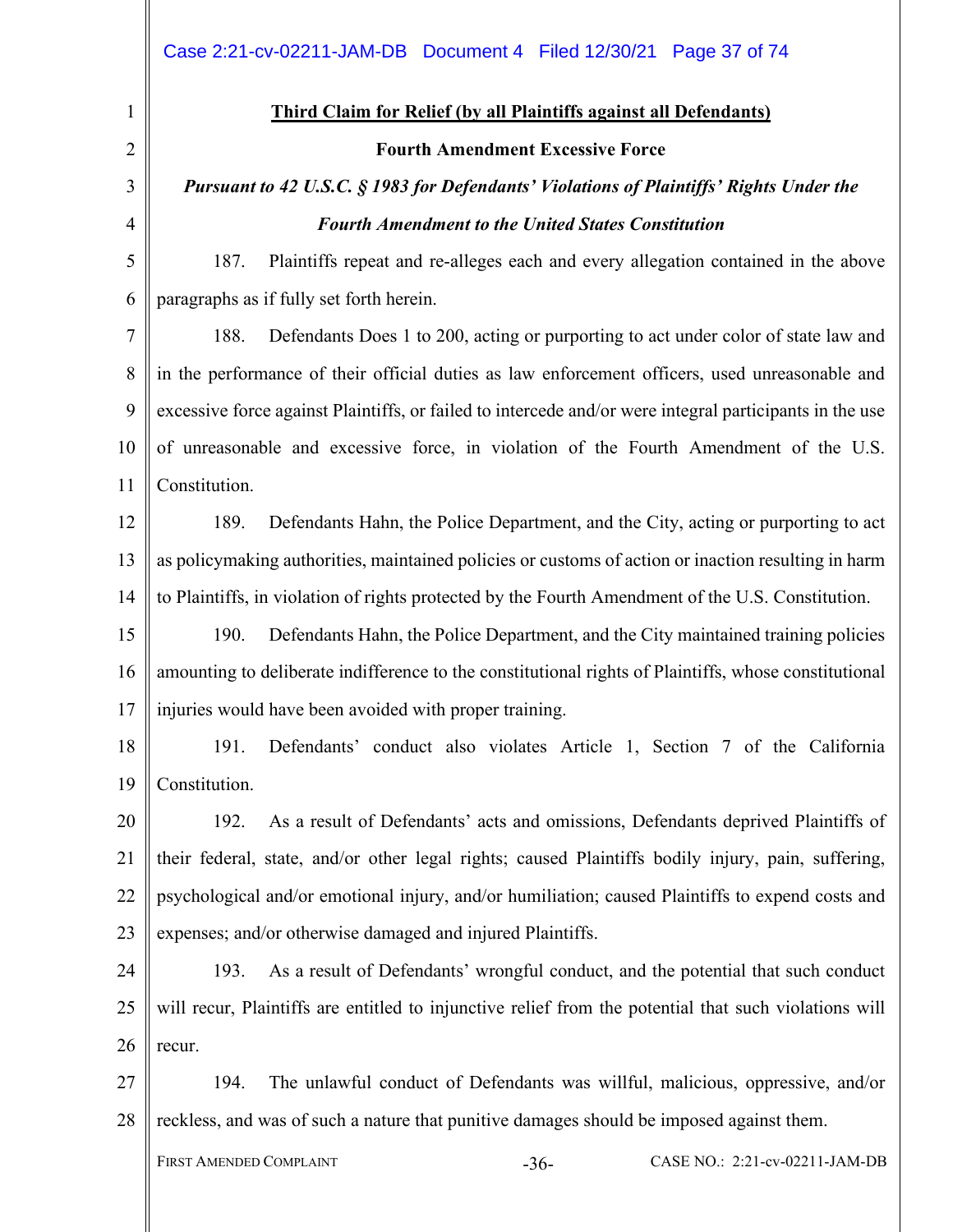1 2 3

4

## **Fourth Claim for Relief (by all Plaintiffs against all Defendants)**

#### **Fourteenth Amendment Equal Protection**

### *Pursuant to 42 U.S.C. § 1983 for Defendants' Violations of Plaintiffs' Rights Under the Fourteenth Amendment to the United States Constitution*

5 6 195. Plaintiffs repeat and re-alleges each and every allegation contained in the above paragraphs as if fully set forth herein.

7 8 9 10 11 12 196. Defendants Does 1 to 200, acting or purporting to act under color of state law and in the performance of their official duties as law enforcement officers, discriminated against Plaintiffs based upon an animus towards attendees at protests concerning police violence and accountability, without a rational relationship to any legitimate state interest, or failed to intercede and/or were integral participants to such discrimination, in violation of rights protected by the Fourteenth Amendment of the U.S. Constitution.

13 14 15 16 197. Defendants Hahn, the Police Department, and the City, acting or purporting to act and as policymaking authorities, maintained policies or customs of action or inaction resulting in harm to Plaintiffs, in violation of rights protected by the Fourteenth Amendment of the U.S. Constitution.

17 18 19 198. Defendants Hahn, the Police Department, and the City maintained training policies amounting to deliberate indifference to the constitutional rights of Plaintiffs, whose constitutional injuries would have been avoided with proper training.

20 21 22 199. As a result of Defendants' wrongful conduct, and the potential that such conduct will recur, Plaintiffs are entitled to injunctive relief from the potential that such violations will recur.

23 24 200. The unlawful conduct of Defendants was willful, malicious, oppressive, and/or reckless, and was of such a nature that punitive damages should be imposed against them.

25 / / /

26 / / /

- 27 / / /
- 28 / / /

FIRST AMENDED COMPLAINT -37- CASE NO.: 2:21-cv-02211-JAM-DB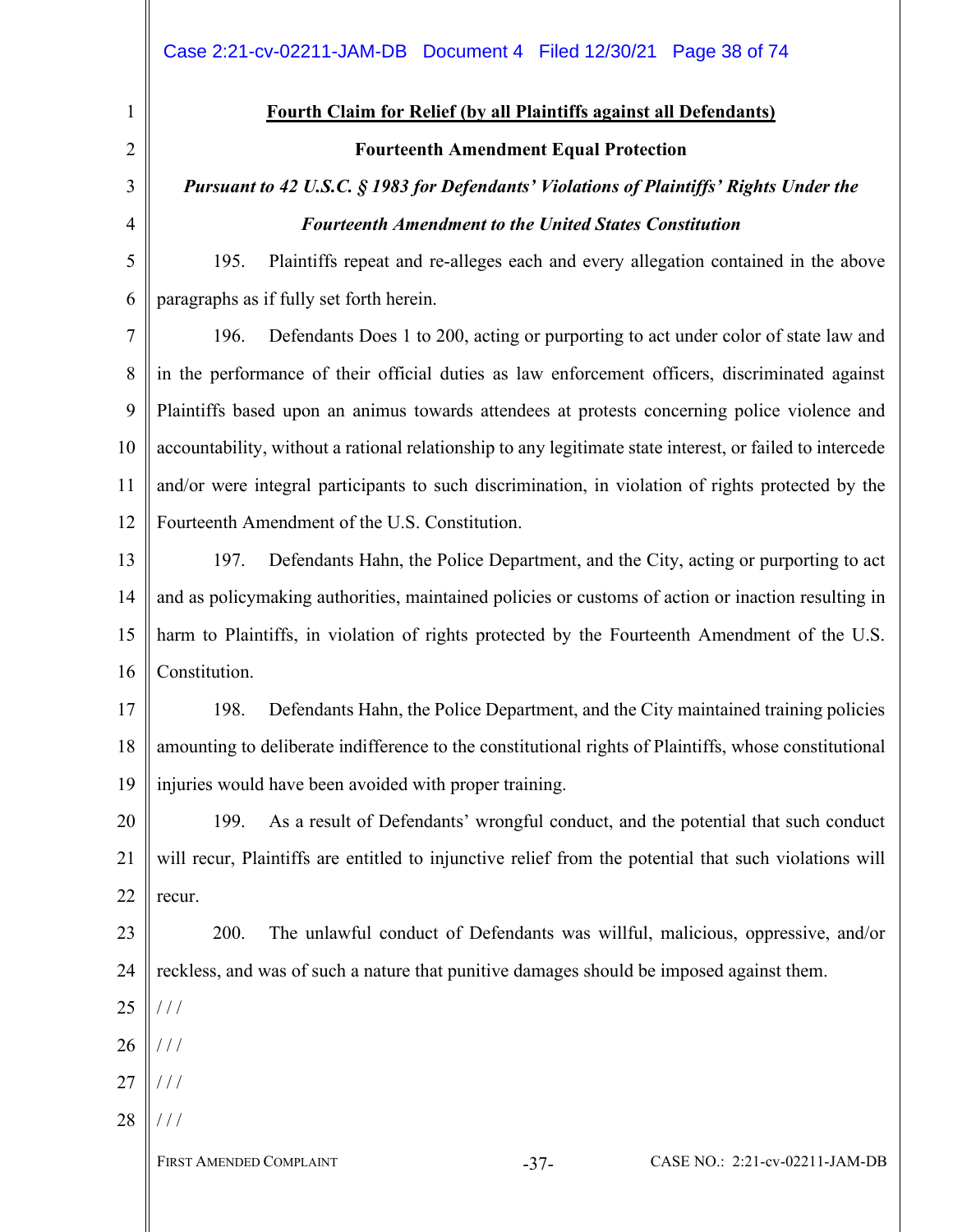|                | Case 2:21-cv-02211-JAM-DB  Document 4  Filed 12/30/21  Page 39 of 74                                    |  |  |  |  |  |  |
|----------------|---------------------------------------------------------------------------------------------------------|--|--|--|--|--|--|
| 1              | <b>Fifth Claim for Relief (by all Plaintiffs against all Defendants)</b>                                |  |  |  |  |  |  |
| $\overline{2}$ | <b>Civil Rights Conspiracy</b>                                                                          |  |  |  |  |  |  |
| 3              | <b>Pursuant to 42 U.S.C. § 1985</b>                                                                     |  |  |  |  |  |  |
| $\overline{4}$ | 201.<br>Plaintiffs repeat and re-alleges each and every allegation contained in the above               |  |  |  |  |  |  |
| 5              | paragraphs as if fully set forth herein.                                                                |  |  |  |  |  |  |
| 6              | 202.<br>Defendants agreed among themselves and with other individuals to act in concert                 |  |  |  |  |  |  |
| $\overline{7}$ | in order to deprive Plaintiffs of their constitutional rights, including but not limited to their right |  |  |  |  |  |  |
| 8              | to free speech, their right to be free from excessive force, and their right to equal protection of the |  |  |  |  |  |  |
| 9              | law.                                                                                                    |  |  |  |  |  |  |
| 10             | In furtherance of the conspiracy Defendants engaged in and facilitated numerous<br>203.                 |  |  |  |  |  |  |
| 11             | overt acts as described above.                                                                          |  |  |  |  |  |  |
| 12             | 204.<br>As a direct and proximate result of the deprivation of their constitutional rights,             |  |  |  |  |  |  |
| 13             | Plaintiffs suffered the injuries and damages set forth above.                                           |  |  |  |  |  |  |
| 14             | 205.<br>As a result of Defendants' wrongful conduct, and the potential that such conduct                |  |  |  |  |  |  |
| 15             | will recur, Plaintiffs are entitled to injunctive relief from the potential that such violations will   |  |  |  |  |  |  |
| 16             | recur.                                                                                                  |  |  |  |  |  |  |
| 17             | The unlawful conduct of Defendants was willful, malicious, oppressive, and/or<br>206.                   |  |  |  |  |  |  |
| 18             | reckless, and was of such a nature that punitive damages should be imposed against them.                |  |  |  |  |  |  |
| 19             | <b>Sixth Claim for Relief (by all Plaintiffs against all Defendants)</b>                                |  |  |  |  |  |  |
| 20             | <b>Failure to Intervene</b>                                                                             |  |  |  |  |  |  |
| 21             | <b>Pursuant to 42 U.S.C. § 1986</b>                                                                     |  |  |  |  |  |  |
| 22             | 207.<br>Plaintiffs repeat and re-alleges each and every allegation contained in the above               |  |  |  |  |  |  |
| 23             | paragraphs as if fully set forth herein.                                                                |  |  |  |  |  |  |
| 24             | 208.<br>Defendants had knowledge that conspiratorial wrongs were about to be committed.                 |  |  |  |  |  |  |
| 25             | 209.<br>Each of the Defendants had the power to prevent or aid in preventing the                        |  |  |  |  |  |  |
| 26             | commission of those wrongs.                                                                             |  |  |  |  |  |  |
| 27             | 210.<br>Defendants neglected to prevent or aid in preventing these wrongful acts where the              |  |  |  |  |  |  |
| 28             | wrongful acts were committed and could have been prevented by reasonable diligence.                     |  |  |  |  |  |  |
|                | FIRST AMENDED COMPLAINT<br>CASE NO.: 2:21-cv-02211-JAM-DB<br>$-38-$                                     |  |  |  |  |  |  |
|                |                                                                                                         |  |  |  |  |  |  |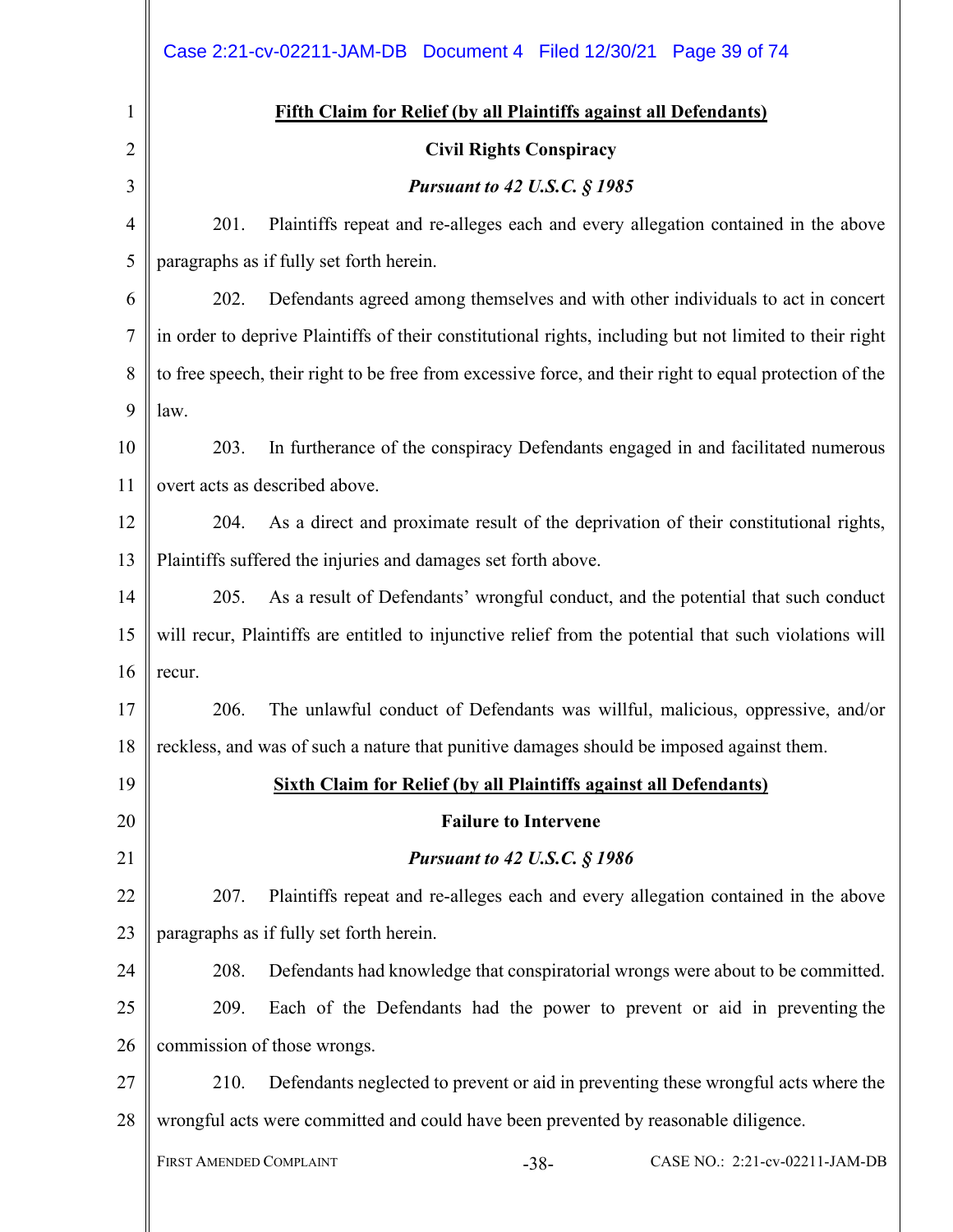### Case 2:21-cv-02211-JAM-DB Document 4 Filed 12/30/21 Page 40 of 74

| $\mathbf{1}$   | As a direct and proximate result of the conduct referenced above, Plaintiffs'<br>211.                    |  |  |  |  |  |
|----------------|----------------------------------------------------------------------------------------------------------|--|--|--|--|--|
| $\overline{2}$ | constitutional rights were violated and they suffered the injuries and damages set forth above.          |  |  |  |  |  |
| 3              | As a result of Defendants' wrongful conduct, and the potential that such conduct<br>212.                 |  |  |  |  |  |
| $\overline{4}$ | will recur, Plaintiffs are entitled to injunctive relief from the potential that such violations will    |  |  |  |  |  |
| 5              | recur.                                                                                                   |  |  |  |  |  |
| 6              | The unlawful conduct of Defendants was willful, malicious, oppressive, and/or<br>213.                    |  |  |  |  |  |
| $\tau$         | reckless, and was of such a nature that punitive damages should be imposed against them.                 |  |  |  |  |  |
| 8              | <b>Seventh Claim for Relief (by all Plaintiffs against all Defendants)</b>                               |  |  |  |  |  |
| 9              | Viewpoint Discrimination, Retaliation, Excessive Force, Equal Protection, and Privacy                    |  |  |  |  |  |
| 10             | <b>Under the California Constitution Article 1</b>                                                       |  |  |  |  |  |
| 11             | Pursuant to Cal. Civ. Code § 52.1 (The Bane Act) for Defendants' Violations of Plaintiffs'               |  |  |  |  |  |
| 12             | <b>Rights under the California Constitution</b>                                                          |  |  |  |  |  |
| 13             | Plaintiffs repeat and re-alleges each and every allegation contained in the above<br>214.                |  |  |  |  |  |
| 14             | paragraphs as if fully set forth herein.                                                                 |  |  |  |  |  |
| 15             | The acts and/or omissions of the Defendants, and each of them, individually and/or<br>215.               |  |  |  |  |  |
| 16             | while acting in concert with one another, constituted interference, and attempted interference, by       |  |  |  |  |  |
| 17             | threats, intimidation and coercion, with Plaintiffs' peaceable exercise and enjoyment of rights          |  |  |  |  |  |
| 18             | secured by the Constitution and laws of the United States and the State of California, in violation      |  |  |  |  |  |
| 19             | of California Civil Code $\S$ 52.1, including Article 1, Sections 1, 2, 3, 7, and 13 of the California   |  |  |  |  |  |
| 20             | Constitution.                                                                                            |  |  |  |  |  |
| 21             | Defendants Does 1 to 200, acting or purporting to act under color of state law and<br>216.               |  |  |  |  |  |
| 22             | in the performance of their official duties as law enforcement officers, discriminated against           |  |  |  |  |  |
| 23             | Plaintiffs based upon an animus towards attendees at protests concerning police violence and             |  |  |  |  |  |
| 24             | accountability, without a rational relationship to any legitimate state interest, or failed to intercede |  |  |  |  |  |
| 25             | and/or were integral participants to such discrimination, in violation of rights protected by Article    |  |  |  |  |  |
| 26             | 1, Sections 1, 2, 3, 7, and 13 of the California Constitution.                                           |  |  |  |  |  |
| 27             | Defendants Hahn, the Police Department, and the City, acting or purporting to act<br>217.                |  |  |  |  |  |
| 28             | under color of state law and as policymaking authorities, maintained policies or customs of action       |  |  |  |  |  |
|                | FIRST AMENDED COMPLAINT<br>CASE NO.: 2:21-cv-02211-JAM-DB<br>$-39-$                                      |  |  |  |  |  |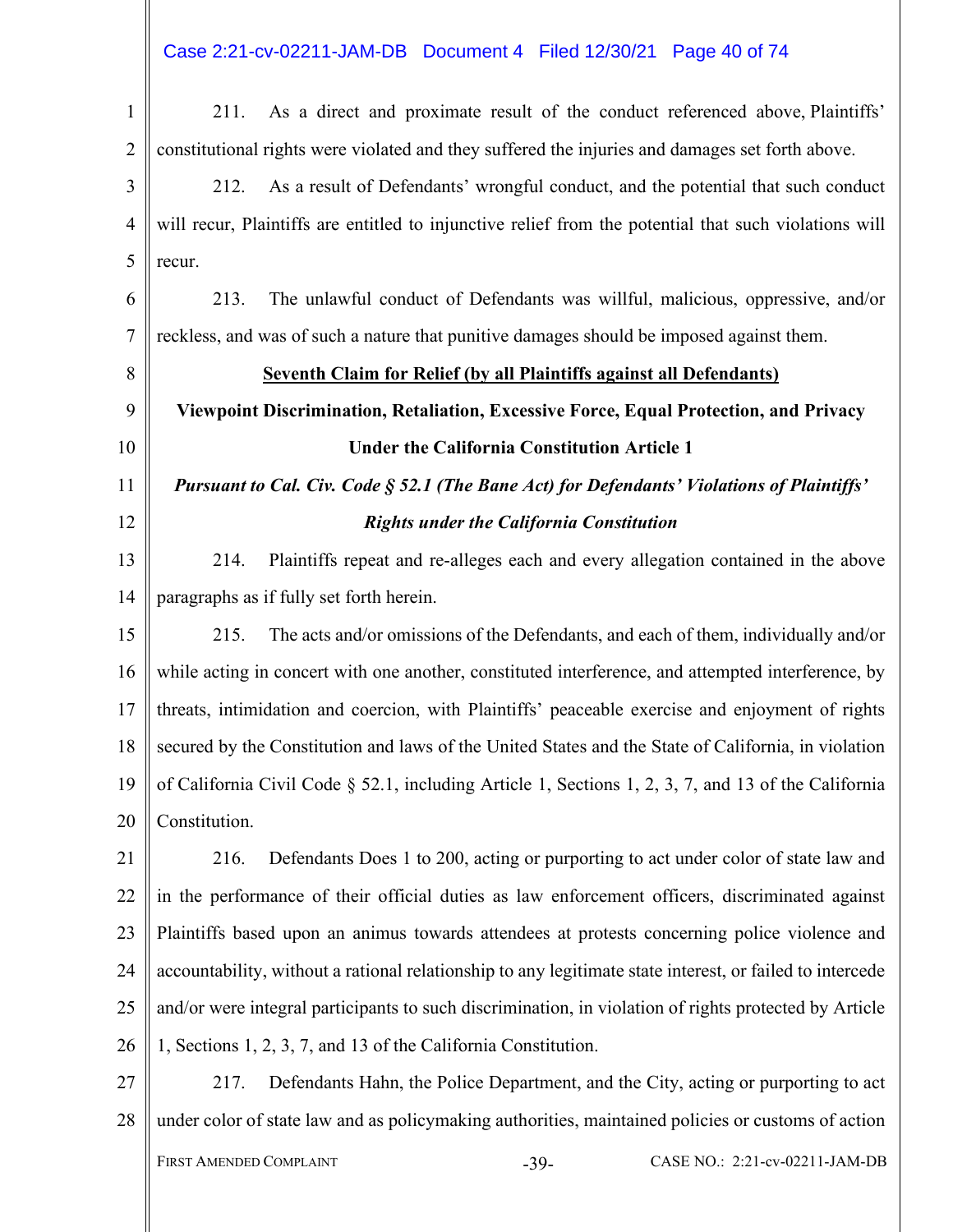|                | Case 2:21-cv-02211-JAM-DB  Document 4  Filed 12/30/21  Page 41 of 74                                    |  |  |  |  |  |  |
|----------------|---------------------------------------------------------------------------------------------------------|--|--|--|--|--|--|
|                |                                                                                                         |  |  |  |  |  |  |
| $\mathbf{1}$   | or inaction resulting in harm to Plaintiffs, in violation of rights protected by Article 1, Sections 1, |  |  |  |  |  |  |
| $\overline{2}$ | 2, 3, 7, and 13 of the California Constitution.                                                         |  |  |  |  |  |  |
| 3              | As a result of Defendants' wrongful conduct, Plaintiffs suffered damages as alleged<br>218.             |  |  |  |  |  |  |
| $\overline{4}$ | above.                                                                                                  |  |  |  |  |  |  |
| 5              | As a result of Defendants' wrongful conduct, and the potential that such conduct<br>219.                |  |  |  |  |  |  |
| 6              | will recur, Plaintiffs are entitled to injunctive relief from the potential that such violations will   |  |  |  |  |  |  |
| $\overline{7}$ | recur.                                                                                                  |  |  |  |  |  |  |
| 8              | 220.<br>The unlawful conduct of Defendants was willful, malicious, oppressive, and/or                   |  |  |  |  |  |  |
| 9              | reckless, and was of such a nature that punitive damages should be imposed against them.                |  |  |  |  |  |  |
| 10             | <b>Eighth Claim for Relief (by all Plaintiffs against all Defendants)</b>                               |  |  |  |  |  |  |
| 11             | <b>California Ralph Act</b>                                                                             |  |  |  |  |  |  |
| 12             | Pursuant to Cal. Civ. Code § 51.7 for Defendants' Violations of Plaintiffs' Rights under the            |  |  |  |  |  |  |
| 13             | <b>California Ralph Act</b>                                                                             |  |  |  |  |  |  |
| 14             | 221.<br>Plaintiffs repeat and re-alleges each and every allegation contained in the above               |  |  |  |  |  |  |
| 15             | paragraphs as if fully set forth herein.                                                                |  |  |  |  |  |  |
| 16             | Plaintiffs are informed and believes bias against Plaintiffs' perceived political<br>222.               |  |  |  |  |  |  |
| 17             | affiliation with the protests against police violence and police racism, and bias against Plaintiffs    |  |  |  |  |  |  |
| 18             | perceived race, national origin, and/or religion, were motivating reasons for Defendants' above-        |  |  |  |  |  |  |
| 19             | described misconduct toward them.                                                                       |  |  |  |  |  |  |
| 20             | 223.<br>Defendants' above-described conduct violated Plaintiffs' rights to be free from                 |  |  |  |  |  |  |
| 21             | violence and intimidation by threat of violence because of their actual or perceived political          |  |  |  |  |  |  |
| 22             | affiliation and/or viewpoint, in violation of California Civil Code $\S$ 51.7.                          |  |  |  |  |  |  |
| 23             | 224.<br>As a result of Defendants' wrongful conduct, Plaintiffs suffered damages as alleged             |  |  |  |  |  |  |
| 24             | above.                                                                                                  |  |  |  |  |  |  |
| 25             | As a result of Defendants' wrongful conduct, and the potential that such conduct<br>225.                |  |  |  |  |  |  |
| 26             | will recur, Ms. White is entitled to relief from the potential that such violations will recur.         |  |  |  |  |  |  |
| 27             | 226.<br>The unlawful conduct of Defendants was willful, malicious, oppressive, and/or                   |  |  |  |  |  |  |
| 28             | reckless, and was of such a nature that punitive damages should be imposed against them.                |  |  |  |  |  |  |
|                | FIRST AMENDED COMPLAINT<br>CASE NO.: 2:21-cv-02211-JAM-DB<br>$-40-$                                     |  |  |  |  |  |  |
|                |                                                                                                         |  |  |  |  |  |  |
|                |                                                                                                         |  |  |  |  |  |  |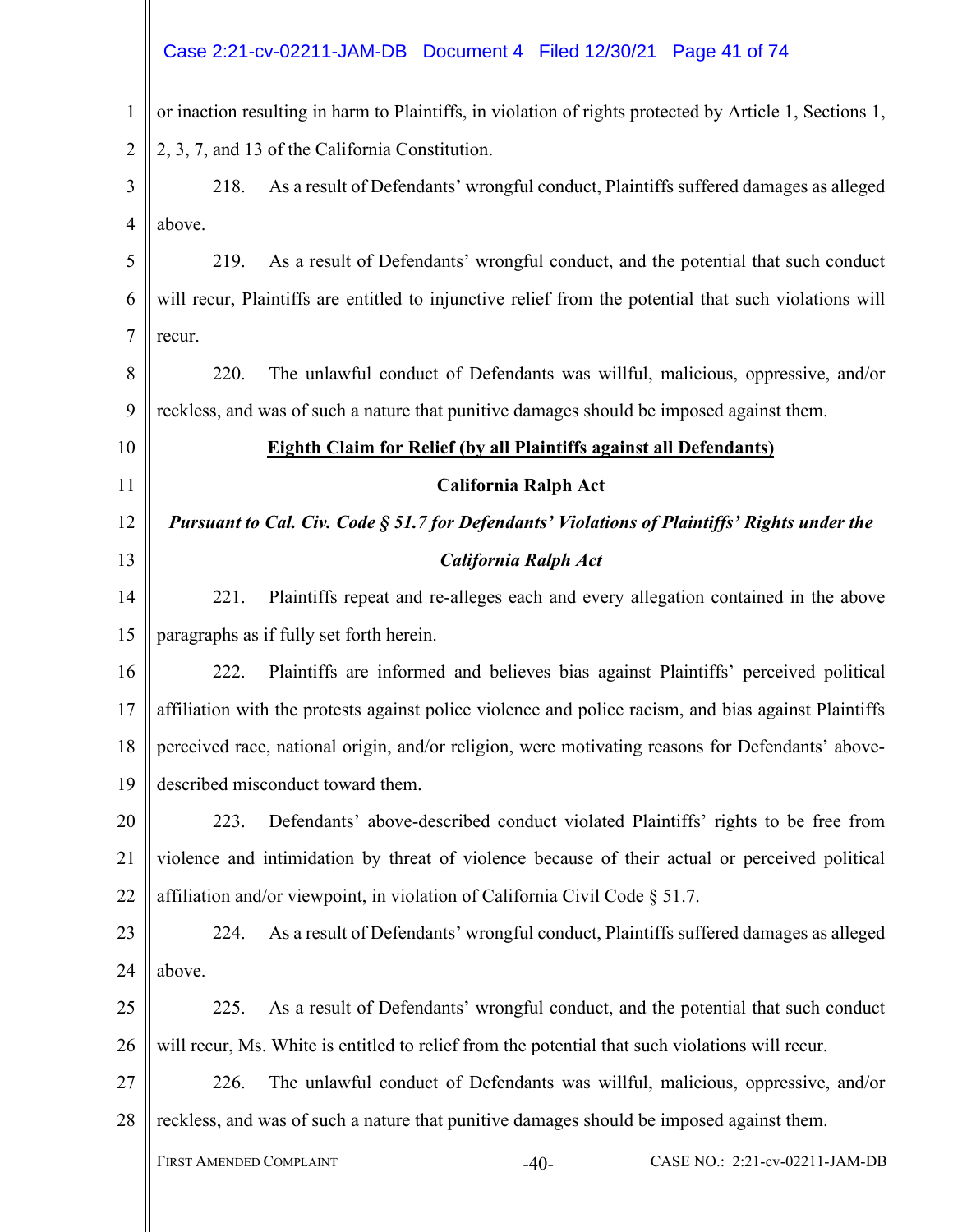|                | Case 2:21-cv-02211-JAM-DB  Document 4  Filed 12/30/21  Page 42 of 74                              |  |  |  |  |  |  |
|----------------|---------------------------------------------------------------------------------------------------|--|--|--|--|--|--|
| $\mathbf{1}$   | <b>Ninth Claim for Relief (by all Plaintiffs against all Defendants)</b>                          |  |  |  |  |  |  |
| $\overline{2}$ | <b>Assault and Battery</b>                                                                        |  |  |  |  |  |  |
| 3              | Pursuant to California Tort Claims Act, Cal. Gov. Code § 815.2 for Defendants' Liability for      |  |  |  |  |  |  |
| $\overline{4}$ | <b>Plaintiffs' Injuries Caused by Act of Public Entity Employee</b>                               |  |  |  |  |  |  |
| 5              | 227.<br>Plaintiffs repeat and re-alleges each and every allegation contained in the above         |  |  |  |  |  |  |
| 6              | paragraphs as if fully set forth herein.                                                          |  |  |  |  |  |  |
| 7              | 228.<br>Defendants committed assault and battery against Plaintiffs by hitting, shoving,          |  |  |  |  |  |  |
| 8              | using chemical weapons and other force on Plaintiffs.                                             |  |  |  |  |  |  |
| 9              | Said acts by Defendants and/or each of them were unreasonable and excessive uses<br>229.          |  |  |  |  |  |  |
| 10             | of force.                                                                                         |  |  |  |  |  |  |
| 11             | 230.<br>Plaintiffs did not consent to the use of force against them and were injured thereby.     |  |  |  |  |  |  |
| 12             | As a result of Defendants' wrongful conduct, Plaintiffs suffered damages as alleged<br>231.       |  |  |  |  |  |  |
| 13             | above.                                                                                            |  |  |  |  |  |  |
| 14             | 232.<br>As a result of Defendants' wrongful conduct, and the potential that such conduct          |  |  |  |  |  |  |
| 15             | will recur, Plaintiffs are entitled to relief from the potential that such violations will recur. |  |  |  |  |  |  |
| 16             | 233.<br>The unlawful conduct of Defendants was willful, malicious, oppressive, and/or             |  |  |  |  |  |  |
| 17             | reckless, and was of such a nature that punitive damages should be imposed against them.          |  |  |  |  |  |  |
| 18             | <b>Tenth Claim for Relief (by all Plaintiffs against all Defendants)</b>                          |  |  |  |  |  |  |
| 19             | Negligence                                                                                        |  |  |  |  |  |  |
| 20             | Pursuant to California Tort Claims Act, Cal. Gov. Code § 815.2 for Defendants' Liability for      |  |  |  |  |  |  |
| 21             | <b>Plaintiffs' Injuries Caused by Act of Public Entity Employee</b>                               |  |  |  |  |  |  |
| 22             | Plaintiffs repeat and re-alleges each and every allegation contained in the above<br>234.         |  |  |  |  |  |  |
| 23             | paragraphs as if fully set forth herein.                                                          |  |  |  |  |  |  |
| 24             | 235.<br>Defendants, and/or each of them, individually and/or while acting in concert with         |  |  |  |  |  |  |
| 25             | one another, owed Plaintiffs the duty to use reasonable care to avoid causing foreseeable injury  |  |  |  |  |  |  |
| 26             | and damage to Plaintiffs during the events described in this Complaint. The above-described acts  |  |  |  |  |  |  |
| 27             | and omissions of defendants breached the duty of care Defendants owed to Plaintiffs.              |  |  |  |  |  |  |
| 28             | 236.<br>In doing the acts and/or omissions as alleged herein, Defendants and/or each of           |  |  |  |  |  |  |
|                | FIRST AMENDED COMPLAINT<br>CASE NO.: 2:21-cv-02211-JAM-DB<br>$-41-$                               |  |  |  |  |  |  |
|                |                                                                                                   |  |  |  |  |  |  |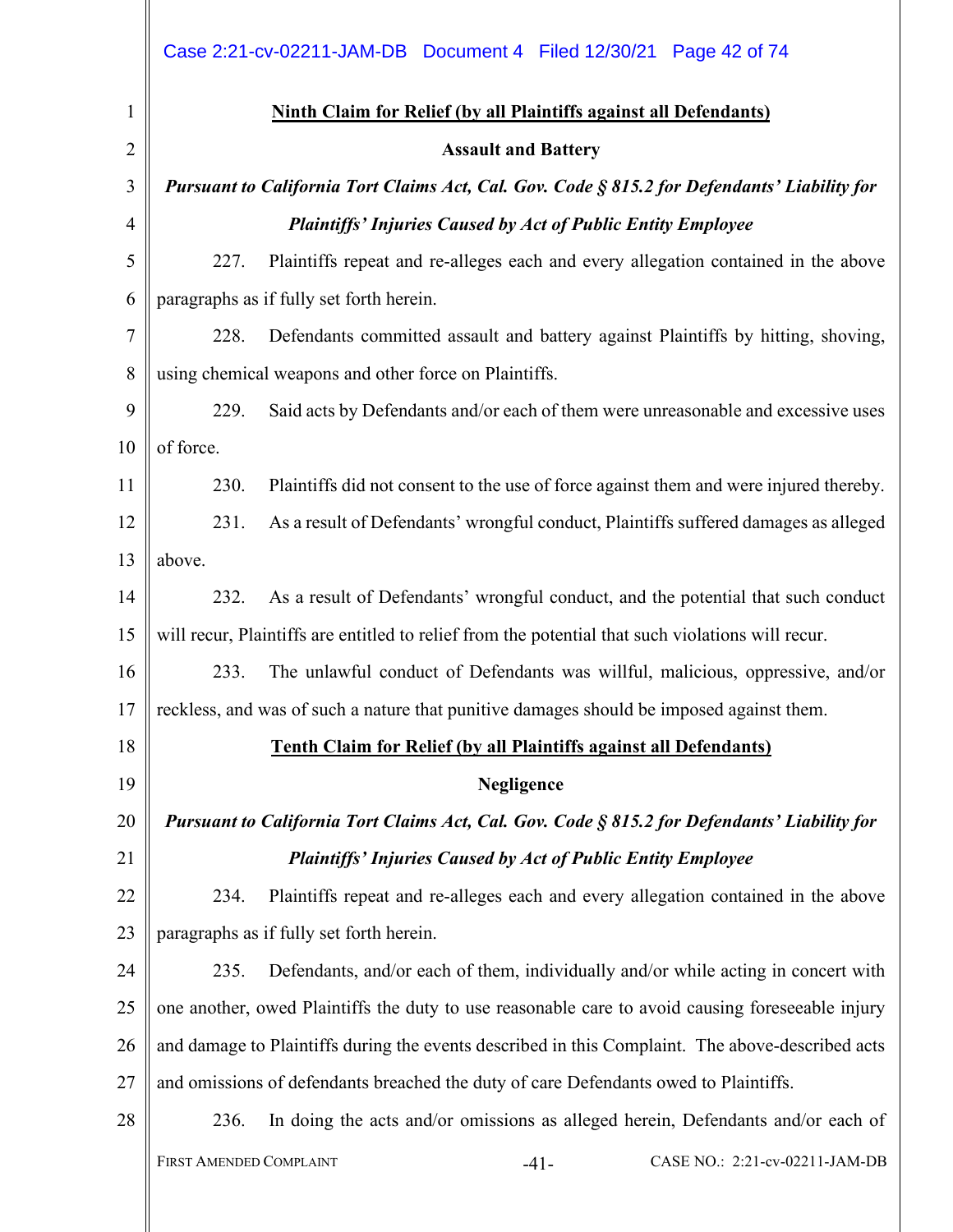## Case 2:21-cv-02211-JAM-DB Document 4 Filed 12/30/21 Page 43 of 74

| $\mathbf{1}$    | them, breached said duty to use reasonable care and said breach of duty caused, and/or contributed  |  |  |  |  |  |
|-----------------|-----------------------------------------------------------------------------------------------------|--|--|--|--|--|
| $\overline{2}$  | to the cause, of Plaintiffs' injuries and damages as alleged in this Complaint.                     |  |  |  |  |  |
| 3               | 237.<br>The unlawful conduct of Defendants was willful, malicious, oppressive, and/or               |  |  |  |  |  |
| $\overline{4}$  | reckless, and was of such a nature that punitive damages should be imposed against them.            |  |  |  |  |  |
| 5               | <b>Eleventh Claim for Relief (by Plaintiff Kidd against all Defendants)</b>                         |  |  |  |  |  |
| 6               | <b>Americans with Disabilities Act</b>                                                              |  |  |  |  |  |
| 7               | Pursuant to 42 U.S.C. § 12101 et seq.                                                               |  |  |  |  |  |
| 8               | 238.<br>Plaintiffs repeat and re-alleges each and every allegation contained in the above           |  |  |  |  |  |
| 9               | paragraphs as if fully set forth herein.                                                            |  |  |  |  |  |
| 10              | 239.<br>Defendants City and Police Department each qualify as a "public entity" within the          |  |  |  |  |  |
| 11              | meaning of 42 U.S.C. § 12102(1) and 28 C.F.R. § 35.104.                                             |  |  |  |  |  |
| 12              | 240.<br>At all material times herein, Mr. Kidd was regarded as having a physical or mental          |  |  |  |  |  |
| 13              | impairment that substantially limited one or more major life activities; or was perceived to have a |  |  |  |  |  |
| 14              | physical or mental impairment.                                                                      |  |  |  |  |  |
| 15              | 241.<br>Defendants Does 1 to 200, acting or purporting to act under color of state law and          |  |  |  |  |  |
| 16              | in the performance of their official duties as law enforcement officers, failed reasonably to       |  |  |  |  |  |
| 17              | accommodate the disabilities of Mr. Kidd, failed to intercede and prevent, and/or were integral     |  |  |  |  |  |
| 18              | participants to the use of unreasonable and excessive force against Mr. Kidd because of his         |  |  |  |  |  |
| 19 <sup>°</sup> | apparent or perceived disabilities, in violation of rights protected by the Americans with          |  |  |  |  |  |
| 20              | Disabilities Act, 42 U.S.C. § 12101 et seq.                                                         |  |  |  |  |  |
| 21              | Defendants Hahn, the Police Department, and the City, acting or purporting to act<br>242.           |  |  |  |  |  |
| 22              | under color of state law and as policymaking authorities, maintained policies or customs of action  |  |  |  |  |  |
| 23              | or inaction resulting in harm to Mr. Kidd, in violation of rights protected by the Americans with   |  |  |  |  |  |
| 24              | Disabilities Act, 42 U.S.C. § 12101 et seq.                                                         |  |  |  |  |  |
| 25              | The unlawful conduct of Defendants was willful, malicious, oppressive, and/or<br>243.               |  |  |  |  |  |
| 26              | reckless, and was of such a nature that punitive damages should be imposed against them.            |  |  |  |  |  |
| 27              | $\frac{1}{2}$                                                                                       |  |  |  |  |  |
| 28              | ///                                                                                                 |  |  |  |  |  |
|                 | CASE NO.: 2:21-cv-02211-JAM-DB<br>FIRST AMENDED COMPLAINT<br>$-42-$                                 |  |  |  |  |  |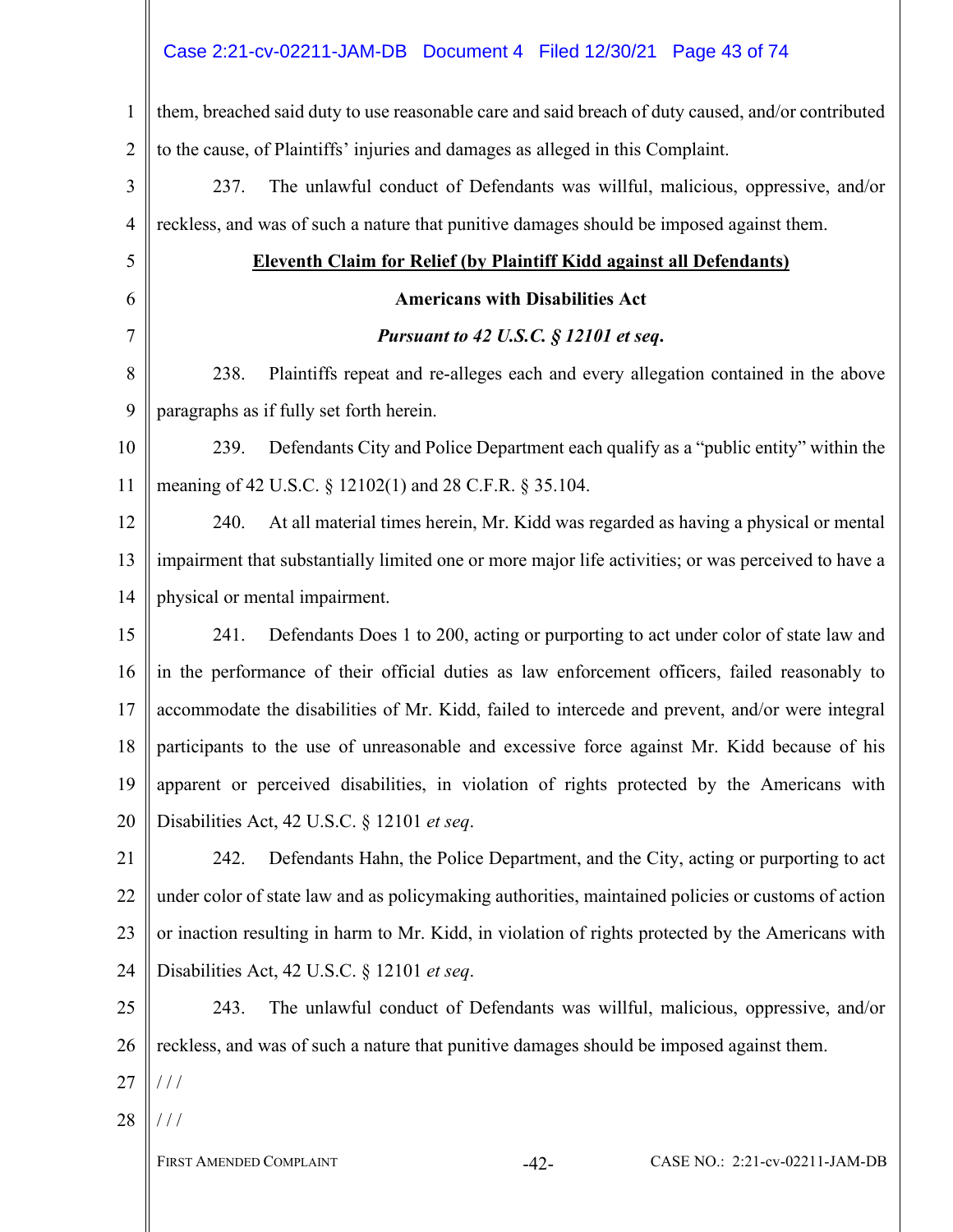|                |                                                                                                 | Case 2:21-cv-02211-JAM-DB  Document 4  Filed 12/30/21  Page 44 of 74               |                              |                                 |                                                                                            |  |  |  |
|----------------|-------------------------------------------------------------------------------------------------|------------------------------------------------------------------------------------|------------------------------|---------------------------------|--------------------------------------------------------------------------------------------|--|--|--|
| $\mathbf{1}$   | <b>PRAYER FOR RELIEF</b>                                                                        |                                                                                    |                              |                                 |                                                                                            |  |  |  |
| $\overline{2}$ | WHEREFORE, Plaintiffs prays for relief as follows:                                              |                                                                                    |                              |                                 |                                                                                            |  |  |  |
| 3              | Judgment in Plaintiffs' favor and against Defendants on all causes of action alleged<br>a.      |                                                                                    |                              |                                 |                                                                                            |  |  |  |
| 4              | herein;                                                                                         |                                                                                    |                              |                                 |                                                                                            |  |  |  |
| 5              | $\mathbf b$ .                                                                                   | Judgment declaring that Defendants' actions, inactions, and/or policies or customs |                              |                                 |                                                                                            |  |  |  |
| 6              |                                                                                                 | complained of herein are unconstitutional under the Constitution of the United     |                              |                                 |                                                                                            |  |  |  |
| $\tau$         |                                                                                                 | States and the State of California;                                                |                              |                                 |                                                                                            |  |  |  |
| 8              | c.                                                                                              | Injunctive relief prohibiting Defendants' prospective actions, inactions, and/or   |                              |                                 |                                                                                            |  |  |  |
| 9              | policies or customs complained of herein in violation of the Constitution of the                |                                                                                    |                              |                                 |                                                                                            |  |  |  |
| 10             |                                                                                                 | United States and the State of California;                                         |                              |                                 |                                                                                            |  |  |  |
| 11             | For damages in an amount to be proven further at trial;<br>d.                                   |                                                                                    |                              |                                 |                                                                                            |  |  |  |
| 12             | For pre- and post-judgment interest;<br>e.                                                      |                                                                                    |                              |                                 |                                                                                            |  |  |  |
| 13             | f.<br>For punitive damages;                                                                     |                                                                                    |                              |                                 |                                                                                            |  |  |  |
| 14             | g.                                                                                              | For attorneys' fees and costs and costs of suit incurred herein; and               |                              |                                 |                                                                                            |  |  |  |
| 15             | h.<br>For such other and further relief as the Court may deem to be just and proper.            |                                                                                    |                              |                                 |                                                                                            |  |  |  |
| 16             |                                                                                                 |                                                                                    | <b>DEMAND FOR JURY TRIAL</b> |                                 |                                                                                            |  |  |  |
| 17             |                                                                                                 |                                                                                    |                              |                                 | Plaintiffs hereby demand trial by jury for all causes of action, claims, or issues in this |  |  |  |
| 18             |                                                                                                 | Action that are triable as a matter of right to a jury.                            |                              |                                 |                                                                                            |  |  |  |
| 19<br>20       | Dated: December 30, 2021<br>WILSON SONSINI GOODRICH & ROSATI<br>Professional Corporation        |                                                                                    |                              |                                 |                                                                                            |  |  |  |
| 21             |                                                                                                 |                                                                                    |                              | By: /s/ John P. Flynn           |                                                                                            |  |  |  |
| 22             | John P. Flynn<br>iflynn@wsgr.com                                                                |                                                                                    |                              |                                 |                                                                                            |  |  |  |
| 23             | <b>CIVIL</b><br><b>EDUCATION</b><br><b>AND</b><br><b>RIGHTS</b><br><b>ENFORCEMENT CENTER</b>    |                                                                                    |                              |                                 |                                                                                            |  |  |  |
| 24             | Pilar Gonzalez Morales<br>pgonzalez@creeclaw.org                                                |                                                                                    |                              |                                 |                                                                                            |  |  |  |
| 25             | LAWYERS' COMMITTEE<br>FOR<br><b>CIVIL</b>                                                       |                                                                                    |                              |                                 |                                                                                            |  |  |  |
| 26<br>27       | RIGHTS OF THE SAN FRANCISCO BAY<br><b>AREA</b><br>Tifanei Ressl-Moyer<br>tresslmoyer@lccrsf.org |                                                                                    |                              |                                 |                                                                                            |  |  |  |
| 28             |                                                                                                 |                                                                                    |                              | <b>Attorneys for Plaintiffs</b> |                                                                                            |  |  |  |
|                | FIRST AMENDED COMPLAINT                                                                         |                                                                                    |                              | $-43-$                          | CASE NO.: 2:21-cv-02211-JAM-DB                                                             |  |  |  |
|                |                                                                                                 |                                                                                    |                              |                                 |                                                                                            |  |  |  |
|                |                                                                                                 |                                                                                    |                              |                                 |                                                                                            |  |  |  |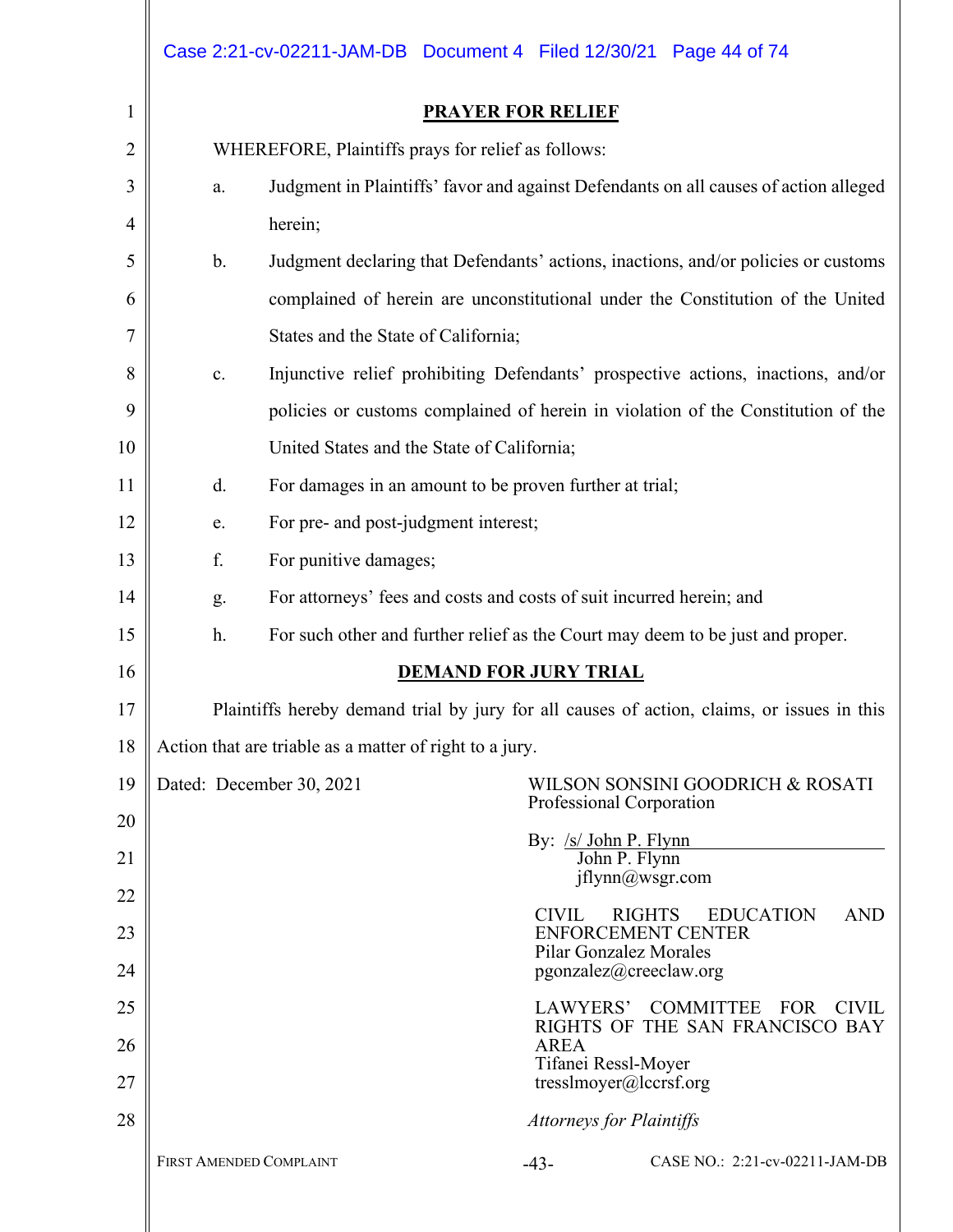Case 2:21-cv-02211-JAM-DB Document 4 Filed 12/30/21 Page 45 of 74

# **Exhibit 1**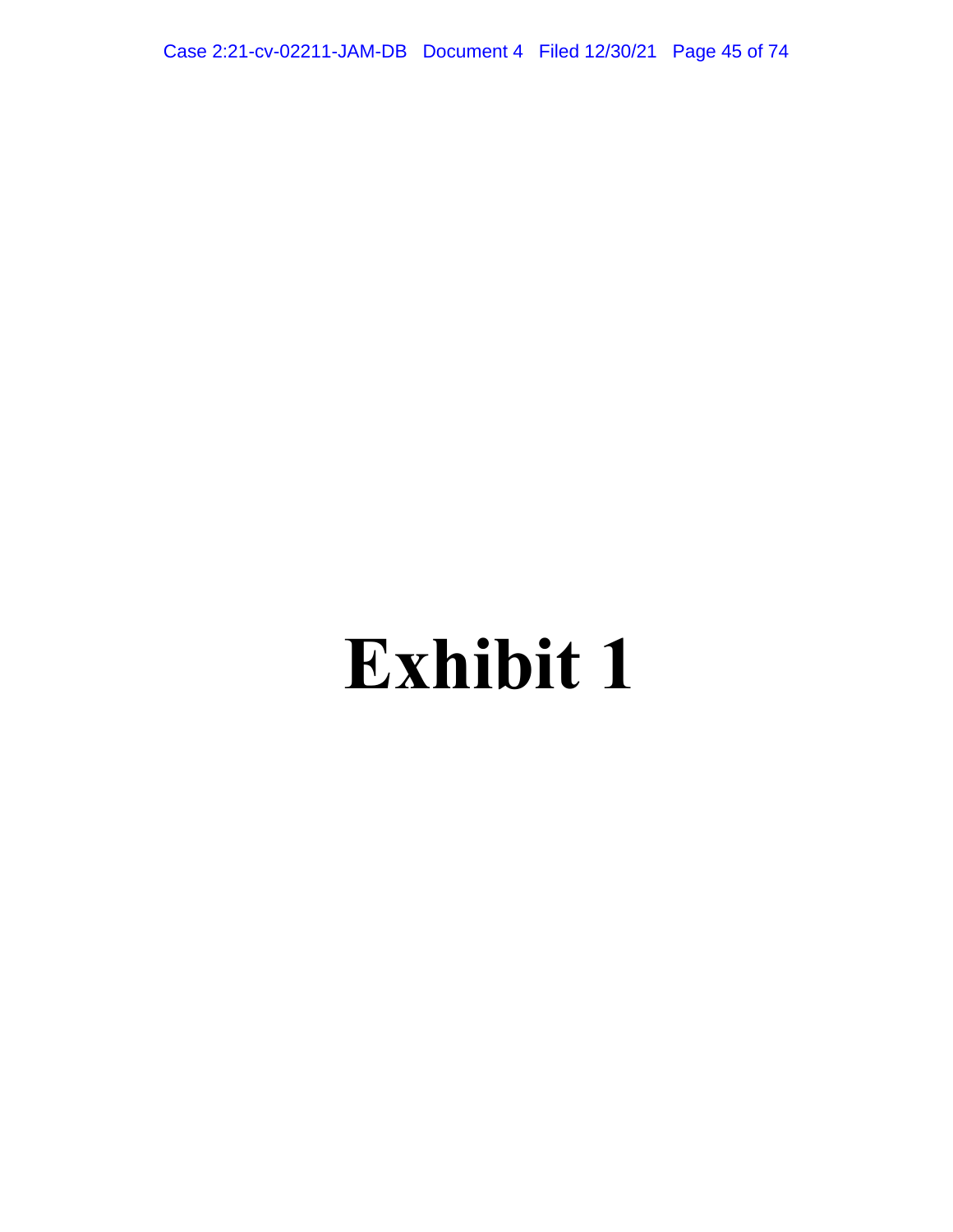# **NOTICE**

**This manual normally contains pictures, but the pictures are temporarily unavailable.**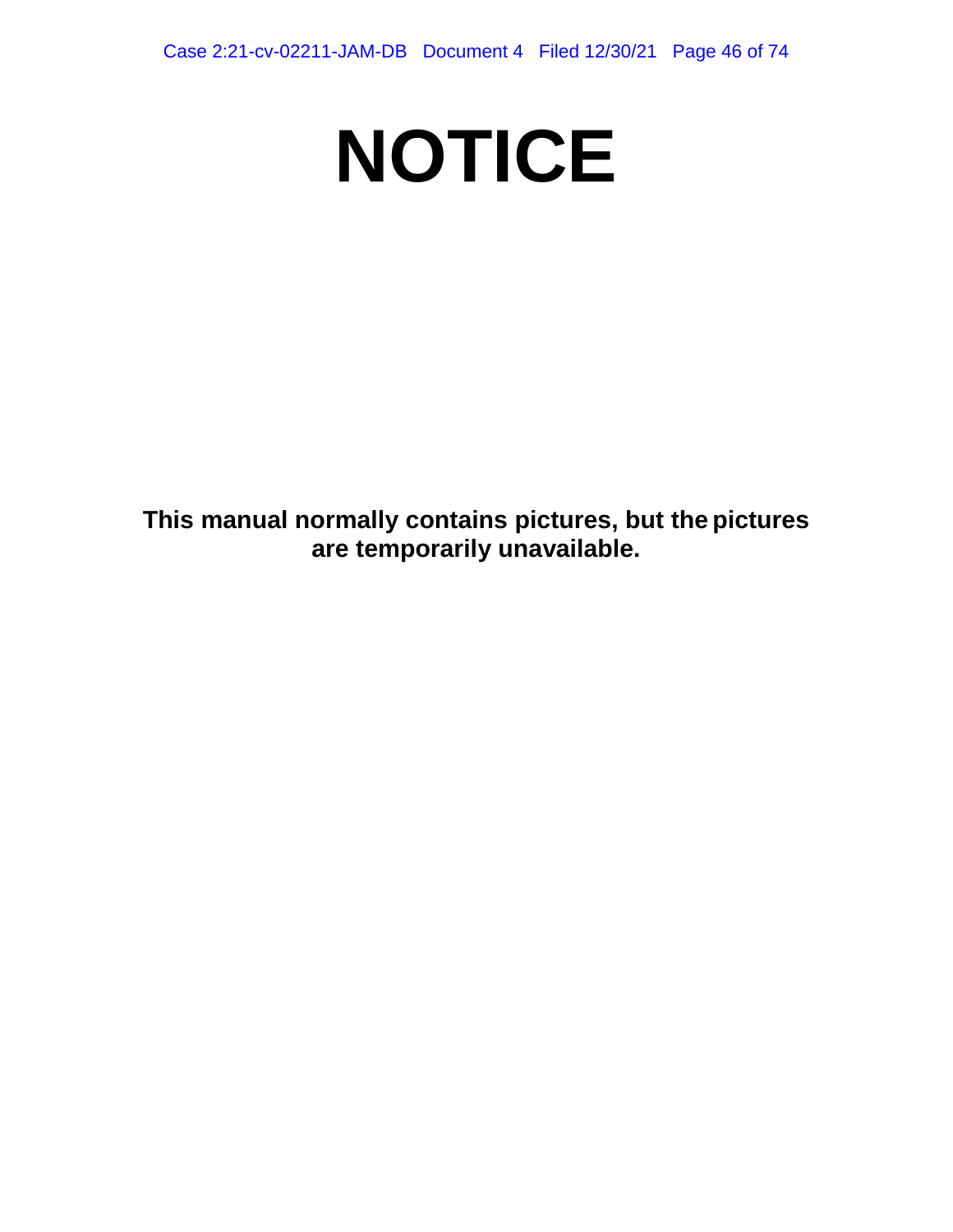Case 2:21-cv-02211-JAM-DB Document 4 Filed 12/30/21 Page 47 of 74

# **SACRAMENTO POLICE DEPARTMENT**

# **CROWD & RIOT CONTROL MANUAL**



**RM 532.11**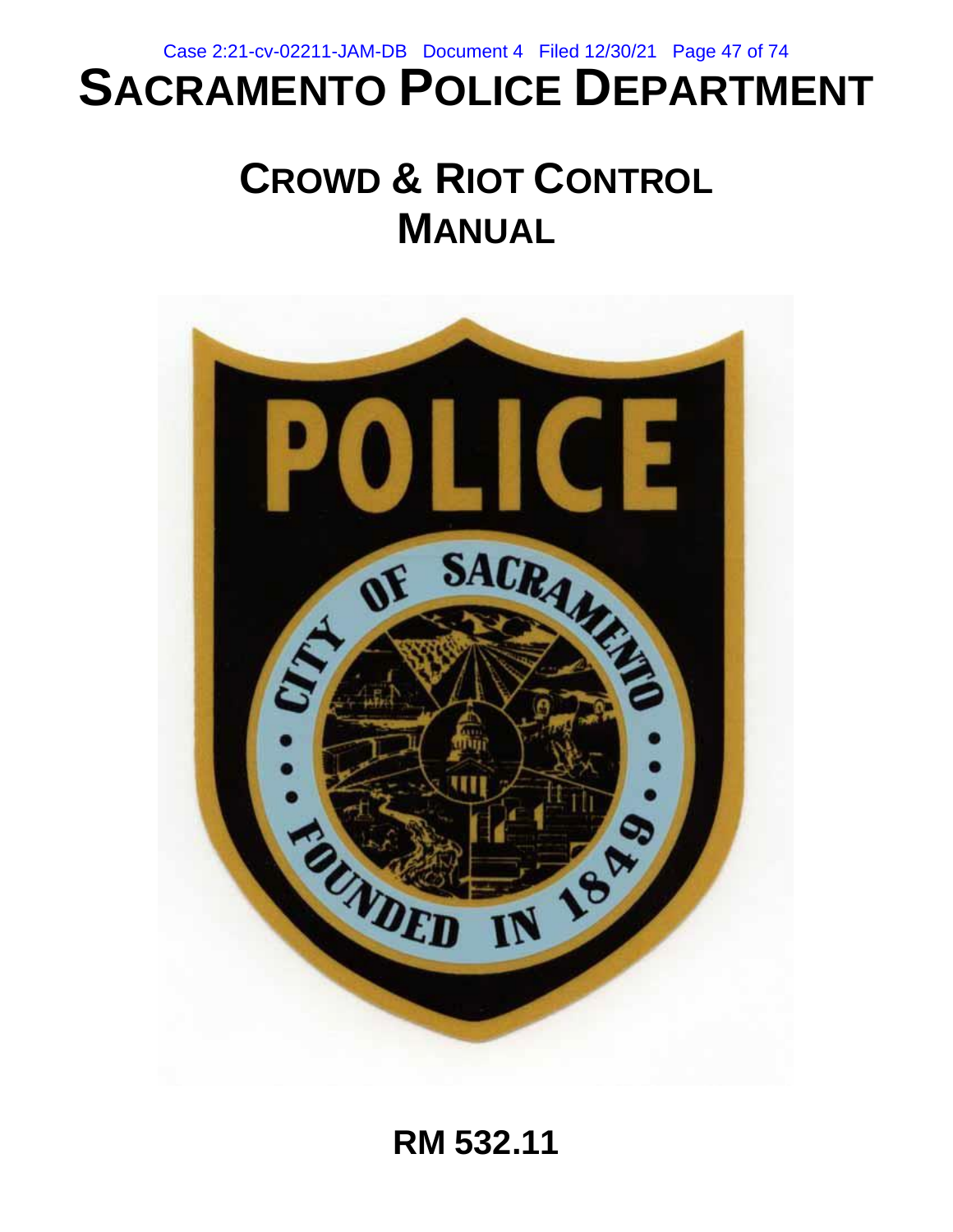

**SACRAMENTO POLICE DEPARTMENT** Case 2:21-cv-02211-JAM-DB Document 4 Filed 12/30/21 Page 48 of 74**CROWD & RIOT CONTROL MANUAL**



#### **REVISED: 12-98**

The purpose of this manual is to establish training guidelines for handling crowds and riots. General Order 532.11, implements this manual and requires personnel know its contents and follow its guidelines when handling crowd and riot situations. This manual is for Department use only and does not apply to the standard of care, in an evidentiary sense in criminal or civil proceedings. The instructions, guidelines, and policies contained in this manual are not intended to nor should they be construed as a creation of a legal standard of safety or care higher than the minimum the law requires with respect to third party claims. This policy statement is an expansion of that found in the General Order.

It is the policy of the Sacramento Police Department to respond quickly and effectively to any crowd or riot situation in the most professional manner possible.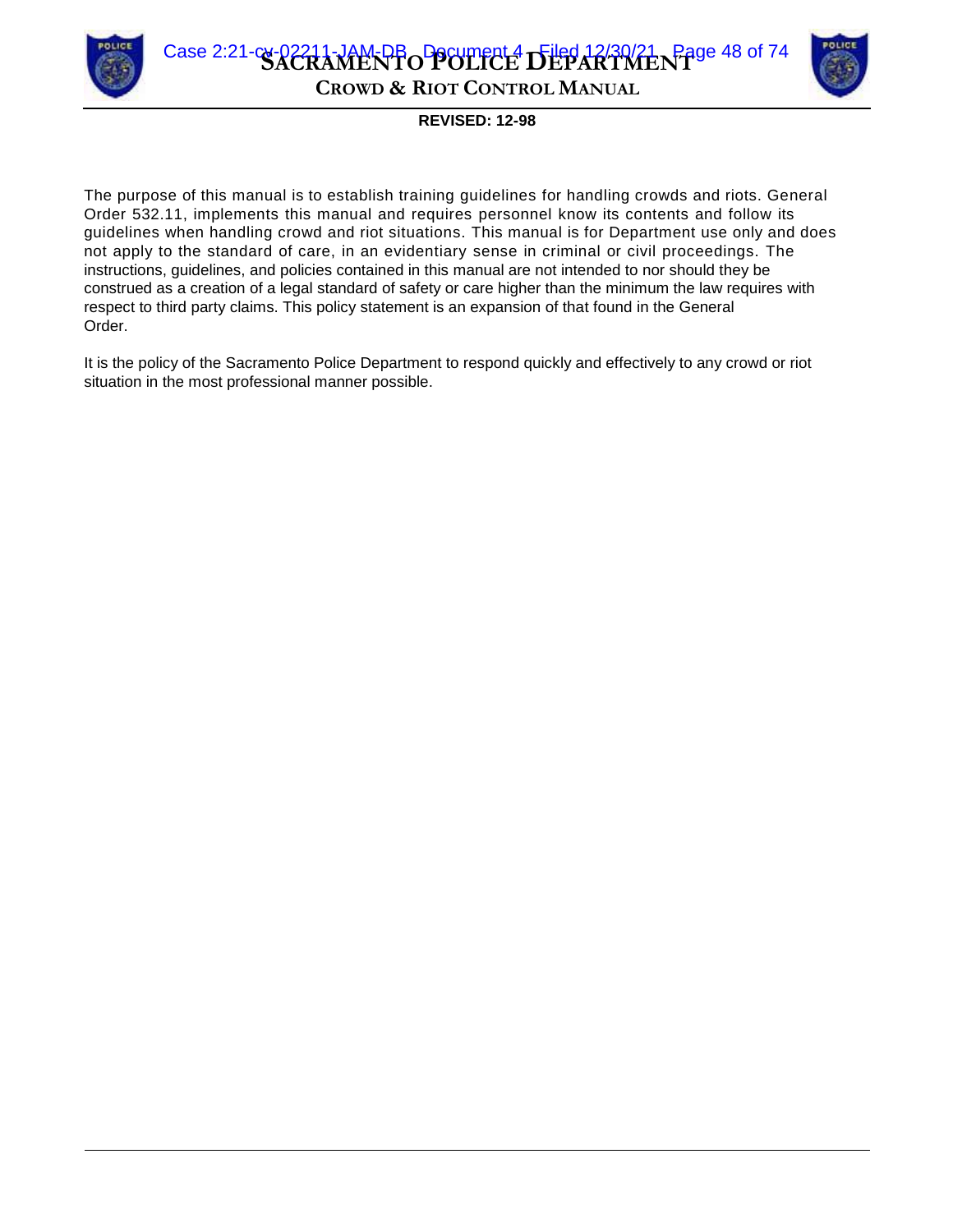#### **CHAPTER ONE**

#### **CIVIL DISORDER: INTRODUCTORY CONCEPTS AND PROCEDURAL DUTIES**

- A. Civil Disorder and the Police Mission
	- 1. First Amendment Rights and the Role of the Police
		- a. In determining the appropriate departmental response to an incident, personnel must keep in mind that "freedom of expression" is a Constitutional, First Amendment right, which includes informational and demonstration activities, (e.g., passing out leaflets, picketing, rallies, marches, etc.)
		- b. When that right is lawfully exercised, it allows individuals and groups the opportunity to openly express support of, or opposition to, issues without fear of reprisal.
		- c. First Amendment rights exercised within the law must be respected and protected by all departmental personnel.
	- 2. The Police Mission
		- a. In every case, when dealing with any crowd or riot situation, it is the policy of the Department to concentrate on our basic law enforcement mission of protecting life and property.
		- b . This shall be done in a rapid, firm, fair, and impartial manner, using only the reasonable force necessary to accomplish the mission.
	- 3. Levels of Civil Disorder

Officers may be tasked with confronting three (3) levels of civil disorder.

- a. Passive disobedience unlawful assembly and non-violent behavior.
- b. Active disobedience unlawful assembly and riotous behavior.
- c. Anarchy- urban terrorism and violence.
- B. Definitions of Spontaneous and Scheduled Events
	- 1. Spontaneous events may create threats to the public health and safety. They may include crowd disorders, First Amendment Right activities, school incidents, and labor strikes.
	- 2. Scheduled special events require permits and large numbers of persons may gather or participate. They may include parades, cultural programs, musical rock concerts, block parties, and sporting events.
- C. Spontaneous Event
	- 1. Initial Response
		- a. Prompt and decisive action to an impending disturbance or existing civil disorder is essential to a successful police operation.
		- b. Accordingly, the first officers to arrive at the scene are crucial to the overall performance of the Department.
		- c. A spontaneous event has the potential of escalating from minor neighborhood problems to major riot situations.
		- d. The proper departmental response is dependent upon early assessment by the first officers assigned to the call.
		- e. The first officers assigned to the call of a disturbance should observe the situation from a safe distance and gather information necessary for a later determination as to the course of action. This information should include:
			- (1) Size of the crowd.
			- (2) Specific location and/or direction of travel.
			- (3) Whether the crowd is violent or non-violent.
			- (4) The purpose of the disturbance, if this can be determined from observations of placards, signs, and/or chanting.
			- (5) Whether the crowd is organized or chaotic.
		- f. The sector sergeant should be appraised of this information.
	- 2. Responsibilities of the Sector Sergeant
		- a. As soon as possible, the sector sergeant shall proceed to the scene and be appraised of all pertinent information to determine the severity of the disorder.
		- b. The sector sergeant shall gather additional pertinent information and take the following courses of action:
			- (1) Establish an on-scene command.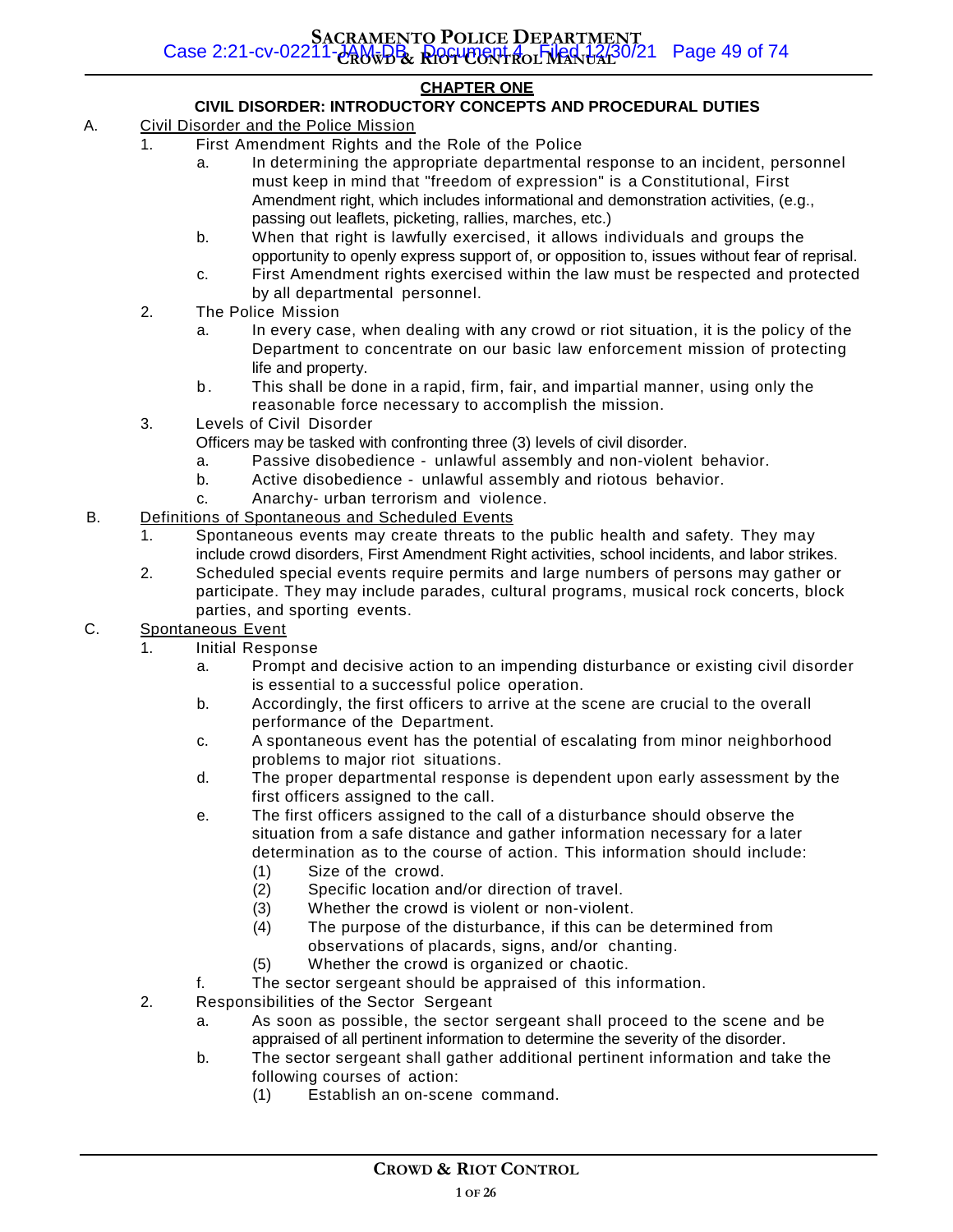#### **SACRAMENTO POLICE DEPARTMENT CROWD & RIOT CONTROL MANUAL** Case 2:21-cv-02211-JAM-DB Document 4 Filed 12/30/21 Page 50 of 74

- (2) Make and broadcast a situation estimate.
- (3) If warranted, establish a command post.
- (4) Request number of additional officers or other needed personnel and equipment.
- (5) Establish a staging area.
- (6) Note/determine access routes for emergency vehicles.
- (7) Determine the need for outside assistance required (e.g. ambulance, fire, public utility, etc.).
- (8) Estimate the number and type of casualties/ injuries, if any.
- c. If an emergency condition exists, the sector sergeant shall notify the watch commander and recommend the initial course of action. The watch commander shall take command of the situation and shall become the Incident Commander.
- 3. Responsibilities of the Incident Commander
	- a. It is the responsibility of the incident commander, or his/her designee, to assess the overall civil disturbance and/or crowd control incident(s) and determine the appropriate response actions, degree of departmental involvement, and selection if appropriate operational modes.
	- b. The incident commander, regardless of rank, is responsible for incident activities, including the development and implementation of strategic decisions for approving the ordering and releasing of resources.
	- c. The incident commander or his/her designee, shall establish a perimeter around the affected area, isolating the area of involvement.
		- (1) A perimeter is established to control access to and departure from the event.
		- (2) In some instances, (e.g., barricaded subjects and hostages), establish an inner perimeter to contain the event, and an outer perimeter at a distance, to keep the general public from entering a danger area.
	- d. Additional units shall be directed to a selected staging area and be equipped with riot gear.
	- e. Make an estimate of the situation, including:
		- (1) The type of event.
		- (2) The location of the event.
		- (3) Type of structure or vehicles involved.
		- (4) Size of area involved.
		- (5) Number of additional officers needed.
		- (6) Location of the command post.
		- (7) Location of the staging area.
		- (8) Access routes.
		- (9) Additional assistance or resources required (Command Post Van, ambulance, fire, etc.)
	- f. The incident commander must make decisions about the control methods to be employed, depending on the degree of violence and type of event. Before taking enforcement action, consider the following:
		- (1) If only scattered individuals are violent, determine whether it is better to arrest those individuals or disperse the entire crowd.
		- (2) Available resources.
		- (3) The ability to establish safe and clear escape routes.
		- (4) The ability to assemble arrest teams.
		- (5) The capability of a loudspeaker.
		- (6) If proper, the ability to warn of an unlawful assembly.
		- (7) The ability to accomplish dispersal and/or arrests.
- D. Scheduled Special Event
	- 1. In preparing for planned events, the same essential tasks as performed for spontaneous events are performed. However, because of the benefit afforded by time, the tasks can be performed with more deliberation and detail, and occasionally the sequence can be changed.
	- 2. Evaluating the Event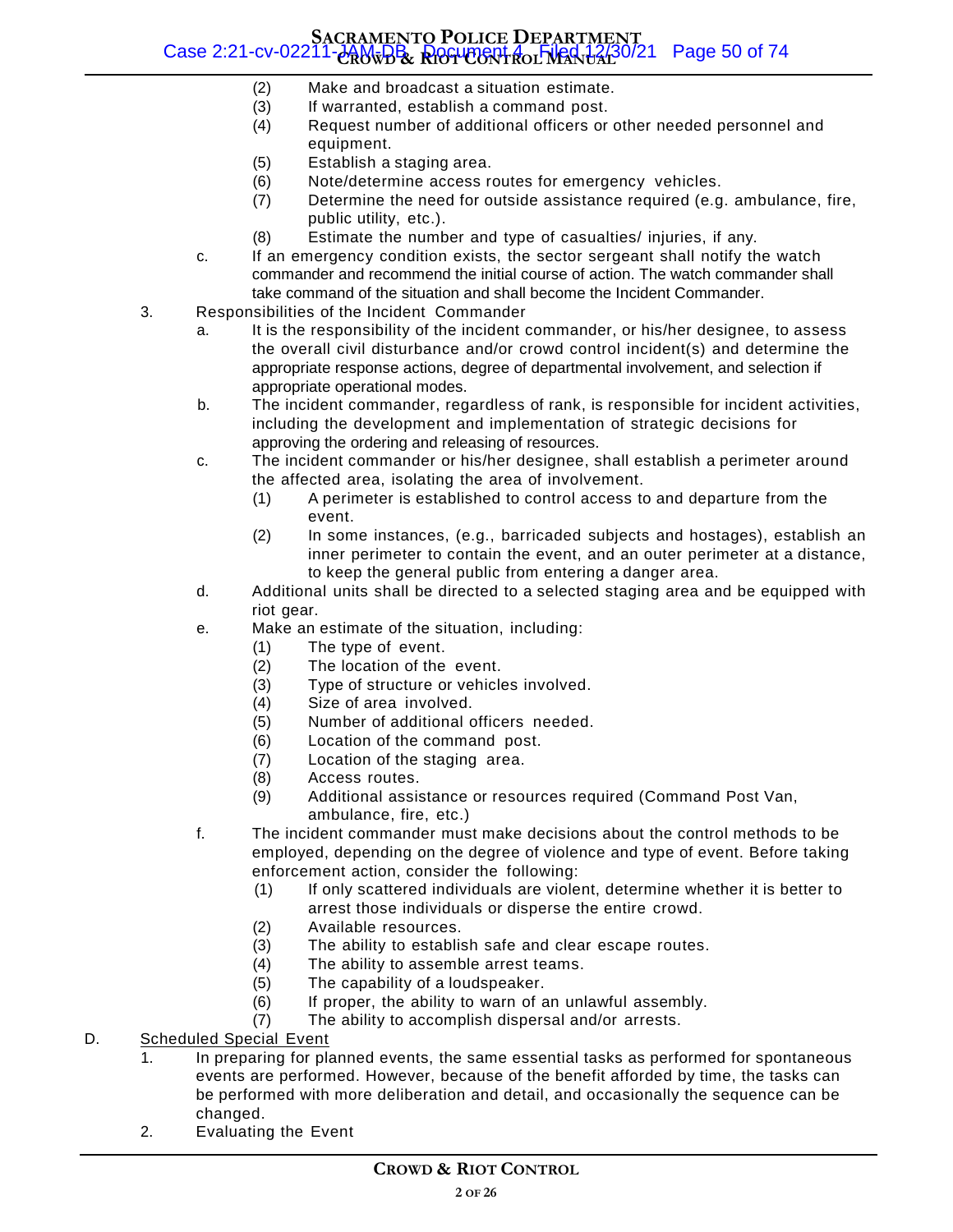#### **SACRAMENTO POLICE DEPARTMENT CROWD & RIOT CONTROL MANUAL** Case 2:21-cv-02211-JAM-DB Document 4 Filed 12/30/21 Page 51 of 74

- a. Determine the type of event (Parade, demonstration, sports event, concert, etc.)
	- (1) Consider the sponsor: Have past events been peaceful or violent?
	- (2) Consider what groups might oppose the sponsor: Have these counter groups been peaceful or violent?
	- (3) Consider the location of the event: What are the peculiarities of the location? How many people can it hold? What about access to and from? What are the control points in establishing a perimeter?
	- (4) Consider a staging area for an Incident Command Post and a staging area.
- 3. Meet with sponsors.
	- a. Although meeting with event sponsors is not required, cooperation between the event sponsors and the Incident Commander or a designated representative should be encouraged.
	- b. If a meeting is arranged, the incident commander or designated representative should discuss needed permits, applicable laws, and enforcement policies.
	- c. The incident commander or designated representative, should discuss ways to maintain communication with sponsors throughout the event and should consider establishing checkpoints and schedules for future contacts.
	- d. If a prior meeting is not possible, then information relating to the size of the event should be collected. Leaflets, public announcements, and media reports should be examined.
- 4. Plan for perimeter management.
	- a. Determine the number of officers needed to police the event.
	- b. Develop an operational plan and enforcement policy and assure the plan(s) and policy(ies) are communicated to all involved Department personnel.

#### E. Incident Command Post

- 1. The Incident Command Post (ICP) is a location for the coordination of police activity by the incident commander.
	- a. The ICP acts as the focal point of all police resources committed to quell a civil disturbance.
	- b. It is both a launching platform for enforcement activity and an outlet for press releases.
	- c. Refer to Manual of Orders, OOO 532.07, Command Posts, regarding general purpose, policy, and procedures.
- 2. Establishing an Incident Command Post
	- a. The decision to establish an ICP is discretionary and is dependent upon several factors:
		- (1) The severity of the disturbance.
		- (2) The propensity for violence.
		- (3) The duration of the disturbance.
		- (4) The size and organization of the disturbance.
		- (5) The amount of resources necessary to control and/or quell the disturbance.
	- b. Any one or more of the above factors may justify the establishment of an ICP, along with mobilization of the ICP van and other necessary equipment including fire engines, ambulance, prisoner transport van, etc.
	- c. Any police officer may establish an ICP. The officer establishing an ICP shall take charge of the scene as an Incident Commander and shall advise his/her immediate supervisor as well as the watch commander.
- 3. Location of the Incident Command Post.
	- a. Proximity of the ICP to the disturbance is an important consideration as it has a direct impact on officer safety, security of equipment, organization of teams, squads, and platoons, and response time to the conflict area.
	- b. In general, ingress and egress to the ICP must afford officer safety and be unaffected by traffic congestion or disturbance.
	- c. The ICP must be reasonably close to the area of the disorder.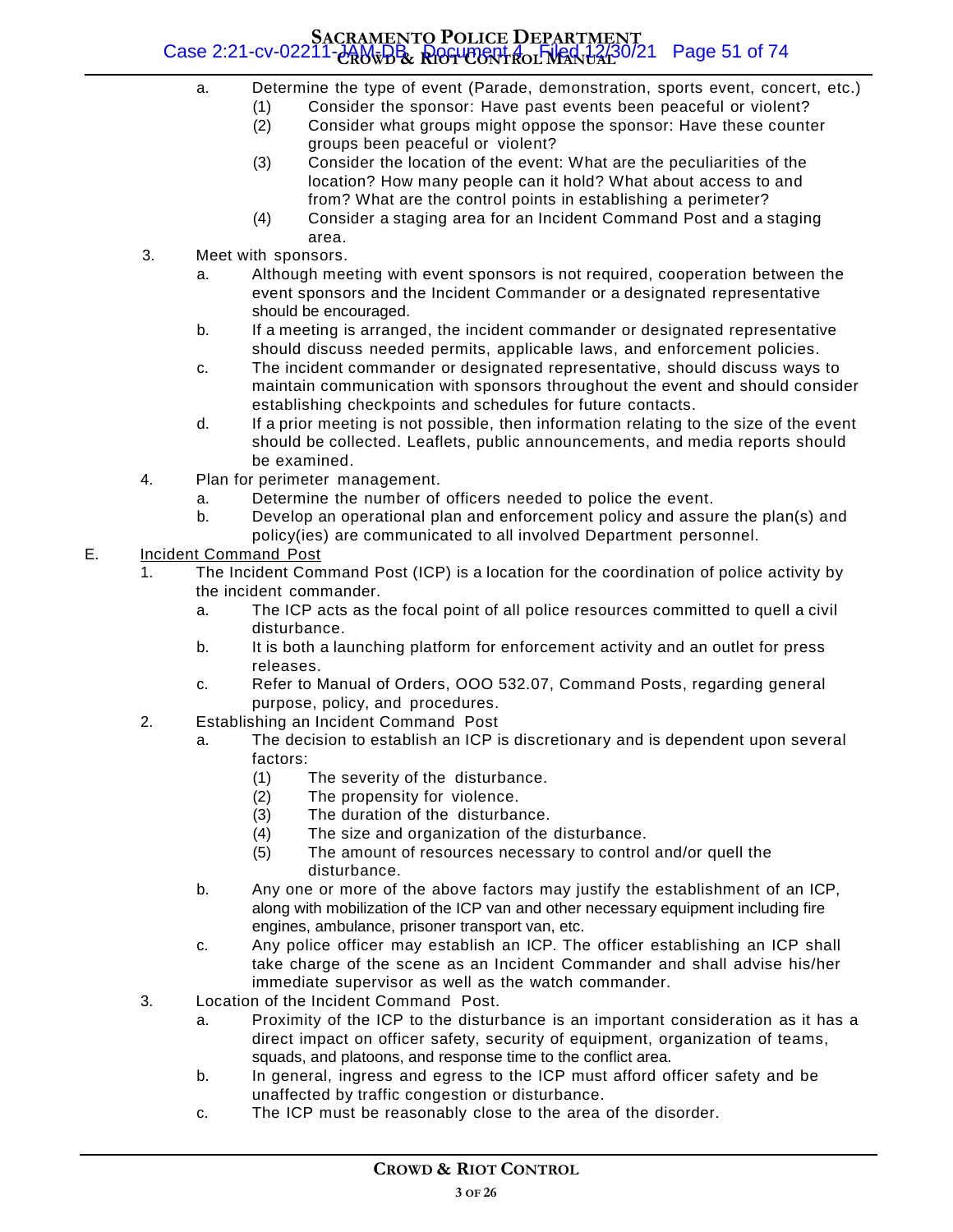#### **SACRAMENTO POLICE DEPARTMENT CROWD & RIOT CONTROL MANUAL** Case 2:21-cv-02211-JAM-DB Document 4 Filed 12/30/21 Page 52 of 74

d. Consideration should always be given to posting officers on the perimeter of any ICP. At least two officers shall be posted at the ICP for security of equipment and vehicles.

#### F. The Operations Plan

- 1. Purpose
	- a. The operations plan, developed at the field response level, contains objectives reflecting the overall incident strategy, including specific tactical actions and supporting information for a given operational period.
	- b. The operations plan specifically addresses the issue confronting the Department and is designed to allow the use of resources to resolve an incident.
- 2. Concept
	- a. The plan is developed around an duration of time called an "operational period".
	- b. The length of the operational period is determined by the length of time needed to achieve its objectives.
	- c. The planning process should begin as soon as a potential problem is identified.
- G. Developing the Operations Plan
	- 1. Basic Guidelines
		- a. Operations plans may be developed by the incident commander during or before a response to an incident.
		- b. Ideally, plans should be completed far enough in advance to allow response units to brief and train their personnel prior to deployment.
		- c. A thorough understanding of departmental strategic goals is imperative when developing operations plans.
		- d. Plans should be simple, concise, and clear in presenting a solution to the problem. One common format in use follows a five paragraph model that organizes the plan in an uncomplicated manner which addresses all major considerations or components in the planning process.
	- 2. The Plan is organized in the following paragraph order:
		- a. Situation
			- (1) Briefly give a description of the situation facing the Department.
			- (2) This component should be a brief overview of the circumstances.
			- (3) Describe the incident or event which requires intervention to include any aggravating or mitigating factors.
			- (4) Describe the organization of supporting agencies, both law enforcement and others involved in the operation.
			- (5) Generally, this paragraph establishes the Who, What, Where, When, and Why of the problem.
			- (6) A clearly articulated situation paragraph is critical to the development of the rest of the plan and essential to provide situation briefings to executives who are responsible for determining the posture of the department relative to the event.
		- b. Mission
			- (1) The mission is determined by the incident commander after receiving a situation briefing.
			- (2) The statement should clearly define the goal of the Department in as concise a manner as possible.
			- (3) If there is more than one mission involved, there must be a priority established and stated.
			- (4) The most effective mission statements do not involve a significant departure from normal Department operational concepts.
			- (5) The mission statement is critical because it provides the foundation and focus for all subsequent planning.
		- c. Concept of the Operation
			- (1) This paragraph is best described as the written intent of the incident commander relative to the conduct of the operation.
			- (2) It is best when it projects the event in chronological order from briefing, through mission engagement, and final demobilization.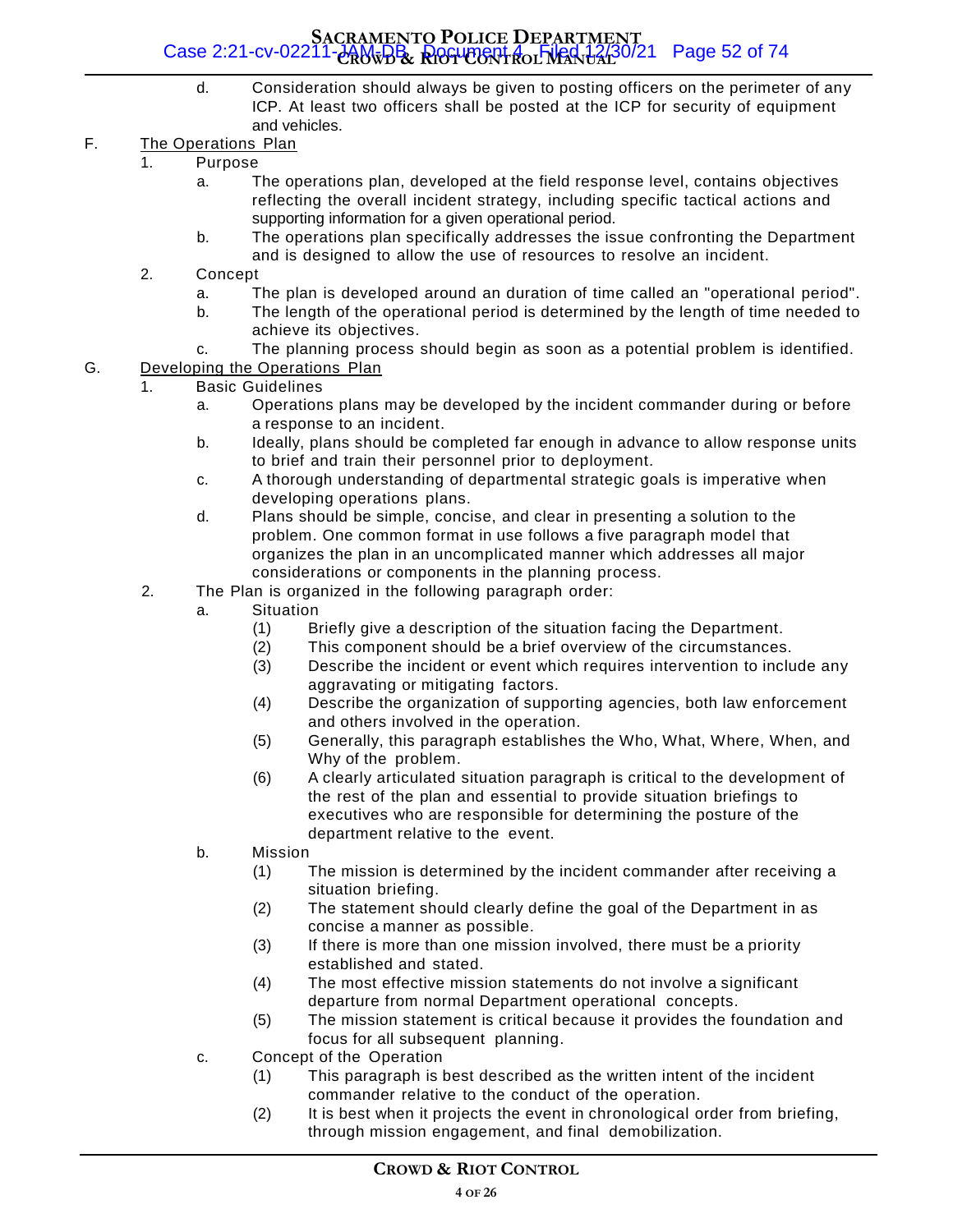#### **SACRAMENTO POLICE DEPARTMENT CROWD & RIOT CONTROL MANUAL** Case 2:21-cv-02211-JAM-DB Document 4 Filed 12/30/21 Page 53 of 74

- (3) Specific mission assignments are not made in this paragraph. For example, the establishment of traffic control posts must be discussed, however, the units assigned to staff those posts is not designated here.
- (4) The following topics are critical to the operation and demand full explanation in this section:
	- (a) Arrest policy.
	- (b) Use of force policy.
	- (c) Rules of engagement/conduct.
	- (d) Decisions reserved for the incident commander or his/designee.
- d. Execution
	- (1) This paragraph is used to make specific assignments to all units involved in the operation.
	- (2) Each unit must be identified and assigned a specific mission in the operation.
	- (3) Failure to make these assignments leads to confusion and can often mean that a unit is not committed at a critical time allowing the entire mission to fail.
	- (4) Completing the execution paragraph is often a complex and confusing task.
	- (5) The planner (incident commander or his/her designee) must take care to ensure that there is no duplication of assignments or conflicts requiring one unit to perform conflicting tasks while ensuring that all essential tasks are completed.
- e. Administrative Instructions
	- (1) This paragraph addresses any administrative announcements that are necessary to make the operation work.
	- (2) For large operations, a separate logistics annex or plan may be produced. For smaller operations, logistic questions are addressed within this paragraph.
	- (3) Typical to this paragraph are the following topics:
		- (a) Reporting instructions.
		- (b) Uniform requirement.
		- (c) Time keeping/fiscal reporting.
		- (d) Medical support.
		- (e) Communication issues.
		- (f) Feeding/break periods of personnel.
			- (g) Location of incident facilities.

#### **CHAPTER TWO CROWD CONTROL MEASURES**

#### A. Crowd Control Measures

- 1. Types of Control Measures
	- a. The following methods represent strategies to control a crowd:
		- (1) Isolate the crowd.
		- (2) Display of officers. (Show of force.)
		- (3) Selective/Multiple arrests.
		- (4) Dispersal.
	- b. They may be implemented in the order given, or altered if circumstances indicate a need to establish different levels of control.
- 2. Isolate the Crowd
	- a. During a scheduled event, the limits of the crowd should be defined by the placement of officers whenever possible.
	- b. As a general rule, officers should be kept together in teams, squads, or platoons to police the event.
	- c. Police resources should not be diluted by trying to encircle or box in, a large crowd.
- 3. Display of Police Officers/Show of Force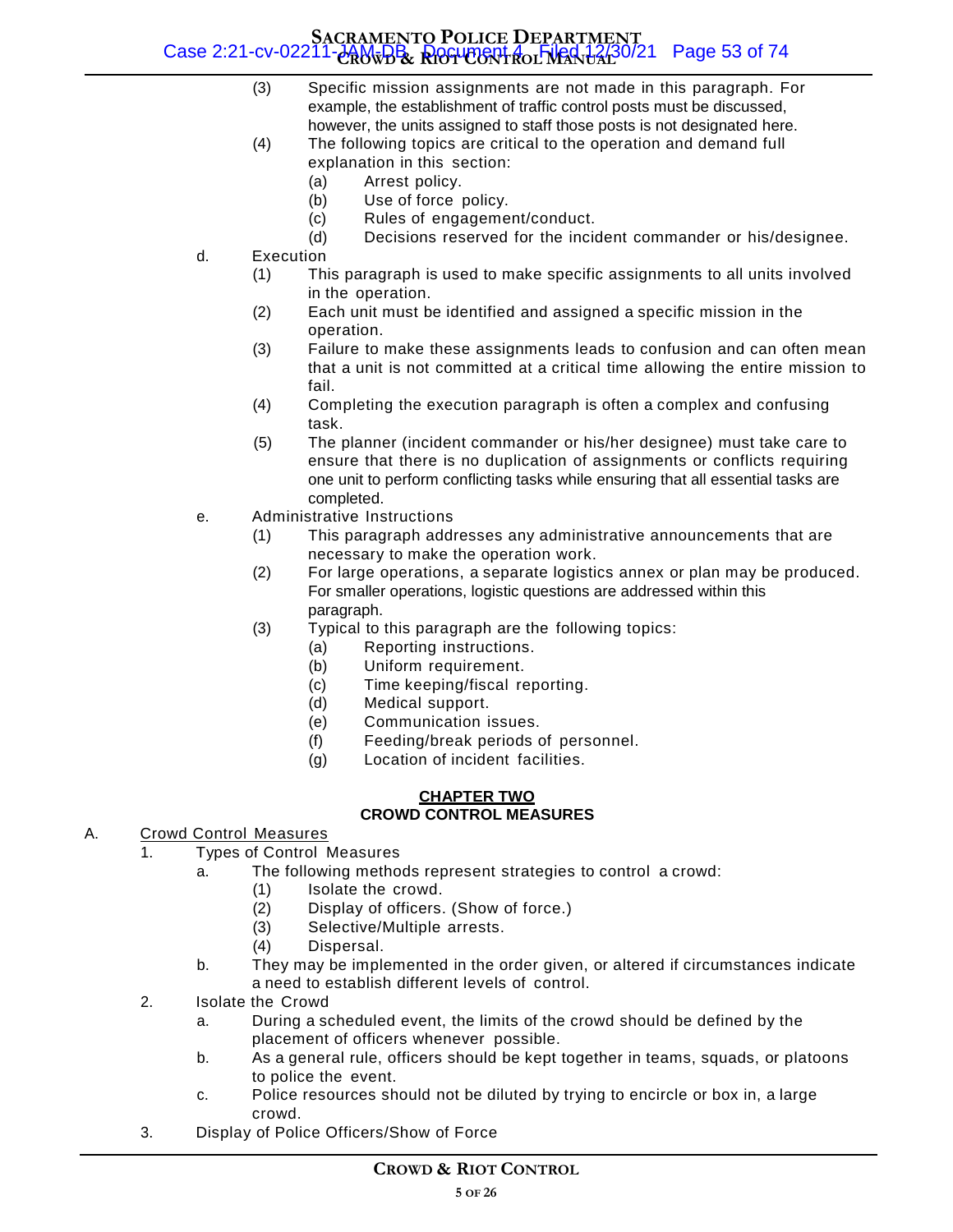#### **SACRAMENTO POLICE DEPARTMENT CROWD & RIOT CONTROL MANUAL** Case 2:21-cv-02211-JAM-DB Document 4 Filed 12/30/21 Page 54 of 74

- a. Sometimes the tension and propensity for a crowd to become unruly can be reduced by the knowledge that a substantial police presence is nearby.
- b. To make an effective display of police officers, assemble the group of officers out of view of the crowd and bring it into the crowd's presence in a basic or tactical formation.
- c. Do not use a display of police officers to deter a crowd unless it is of sufficient size to accomplish a dispersal.
- d. Do not bluff.
- e. If a display of officers accompanied by a dispersal order does not result in voluntary dispersal, more forceful action may be employed.
- 4. Selective/Multiple Arrests
	- a. If there is sufficient ratio of officers to the crowd, and the crowd, although unlawful, is not openly violent, it may be effective to make multiple and/or individual arrests.
	- b. To effect a multiple arrest, refer to Manual of Orders, GO 523.10.

#### B. Crowd Dispersal

- 1. Considerations
	- a. It may become necessary for the incident commander, platoon leader, or other unit leader with command responsibility, to order the dispersal of a crowd.
	- b. The decision should be made only after careful consideration of the following points:
		- (1) Reason(s)/Legal Authority the crowd should be dispersed.
		- (2) Equipment and personnel availability.
		- (3) Anticipated resistance.
		- (4) Destination of the dispersed crowd.
		- (5) Anticipated number of arrests.
		- (6) Use of chemical agents.
		- (7) Declarations/instructions to the demonstrators.
- 2. Orders to Disperse
	- a. When other measures fail to control or disperse an unlawful crowd, the crowd should be ordered to disperse according to the terms of Penal Code Section 726 PC.
	- b. Announcements to a crowd to disperse must be based on reasonable and articuable factors justifying the order, and must be made in accordance with State Law.
	- c. Go as close to the crowd as possible and command them in the name of the people of the State of California to disperse immediately:
		- "I am (name and rank), a Police Officer for the City of Sacramento. I hereby declare this to be an unlawful assembly and, in the name of the people of the State of California, order all those assembled at (give specific location) to disperse immediately. If you do not disperse, you will be subject to arrest."
	- d. Use a loudspeaker or PA system to assure all have an opportunity to hear the order.
	- e. Officers shall broadcast the order over the appropriate radio channel, and if possible, send an officer to the far side of the crowd to tape record the order.
	- f. If circumstances permit, the order should be made repeatedly over a period of time, and, if necessary, from a variety of locations.
	- g. Provide the crowd with an adequate period of time and a clear and safe route to disperse.
- 3. Dispersal Techniques
	- a. Before physically dispersing a crowd, announce the plan and the direction of movement over appropriate radio channels so that officers will not be confronted by the crowd.
	- b. The incident commander and the platoon leader (or unit leader commanding the field force) must constantly monitor the results of the dispersal action.
	- c. The use of tactical formations is one of the best ways of dispersing a crowd.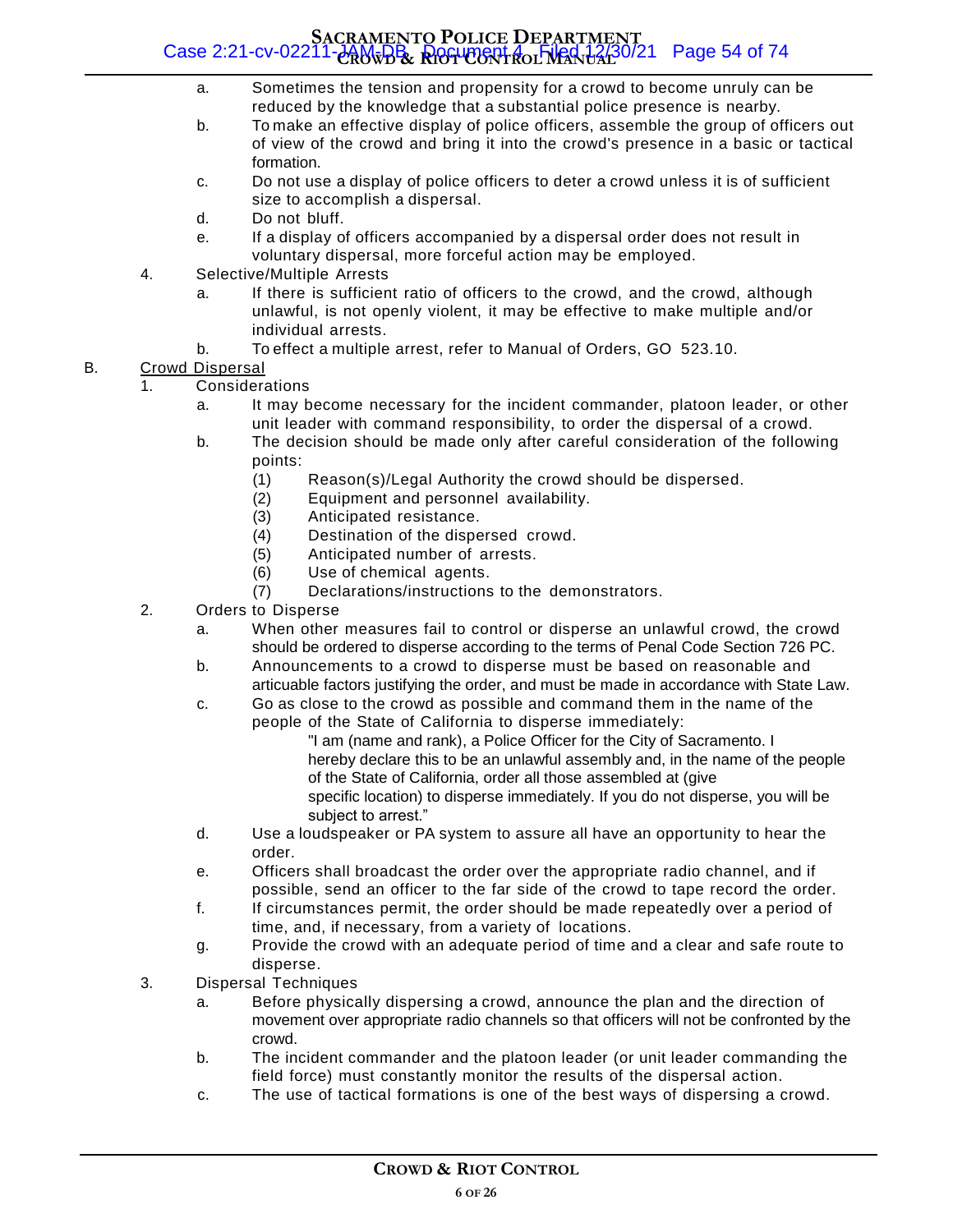#### **SACRAMENTO POLICE DEPARTMENT CROWD & RIOT CONTROL MANUAL** Case 2:21-cv-02211-JAM-DB Document 4 Filed 12/30/21 Page 55 of 74

- d. One effective method is the use of a squad or platoon line sweep.
	- (1) Leave safe and clear avenues of escape.
	- (2) Use only the a amount of force proportional to the violence or resistance encountered, and reasonable to accomplish the dispersal.
	- (3) If possible, direct the crowd toward open, unobstructed area.
- 4. Dispersal Strategies Specific to a Riotous Crowd
	- a. Never underestimate the rioters.
		- b. If circumstances permit, arrest teams should accompany the sweeps to make arrests when possible for specific crimes and for violation of the order to disperse.
		- c. In situations where the crowd is so unruly that officers cannot afford to dilute the integrity of their formation(s) to make arrests, sweeps can be made for the purpose of breaking up a large group, or keep the group moving.
		- d. If the use of sweeps is impractical (e.g., the crowd is resisting our actions), multiple deployment of highly mobile arrest teams can be used to gain psychological and tactical advantage.
			- (1) The arrest teams can be used to break up a crowd or to keep a crowd moving.
			- (2) They can also be used to make selective arrests.
		- e. Always guard the rear to prevent rioters from entrapping you.
		- f. When dispersing rioters, ensure that they do not regroup at a different location or later encircle the formation.
		- g. In suppressing a riot, tactical maneuvers should be implemented that will disperse rioters, clear each area, and secure that area to ensure against rioters returning.

#### **CHAPTER THREE**

#### **TACTICAL CONSIDERATIONS AND CONCEPTS**

#### A. TACTICAL CONSIDERATIONS AND CONCEPTS

- 1. Why Formations are Used
	- a. During the dynamic unfolding of a confrontation, the Commander's intent will be expressed through the team leader and carried out by the team using appropriate formations.
	- b. Once teams are constructed through basic formations, and with assigning, briefing, and the essential equipment check completed, the leader and team members are available for tactical deployment.
	- c. The deployment of personnel in tactical formations allows the control force to effectively and efficiently accomplish the mission of crowd containment, dispersal, or arrest.
	- d. Moving out to the critical area with adequate personnel, a defined mission, and proper equipment goes along way in establishing and maintaining the teams' confidence in performing its duty.
	- e. This confidence will be reflected in team movement and carriage, its morale or spirit, and its ability to perform professionally, with discipline, determination, and proper technique.
- 2. The Purpose of Formations.
	- a. Formations effectively and efficiently meet Department tactical goals when dealing with crowd and/or riot control problems.
	- b. Formations also support disciplined team work which promotes officer safety and reduces individual officer stress related to policing confrontational crowd situations.
	- c. The police response to crowd/riot situations cannot appear timid, indecisive, confused, lackadaisical, or fearful. The police formation and it tactical use must display discipline, strength, confidence, purpose, and true capability to control and/or disperse an unlawful crowd or riot situation.
	- d. By training, temperament, and profession, police officers are often required to operate alone, making independent decisions. Appropriate supervision and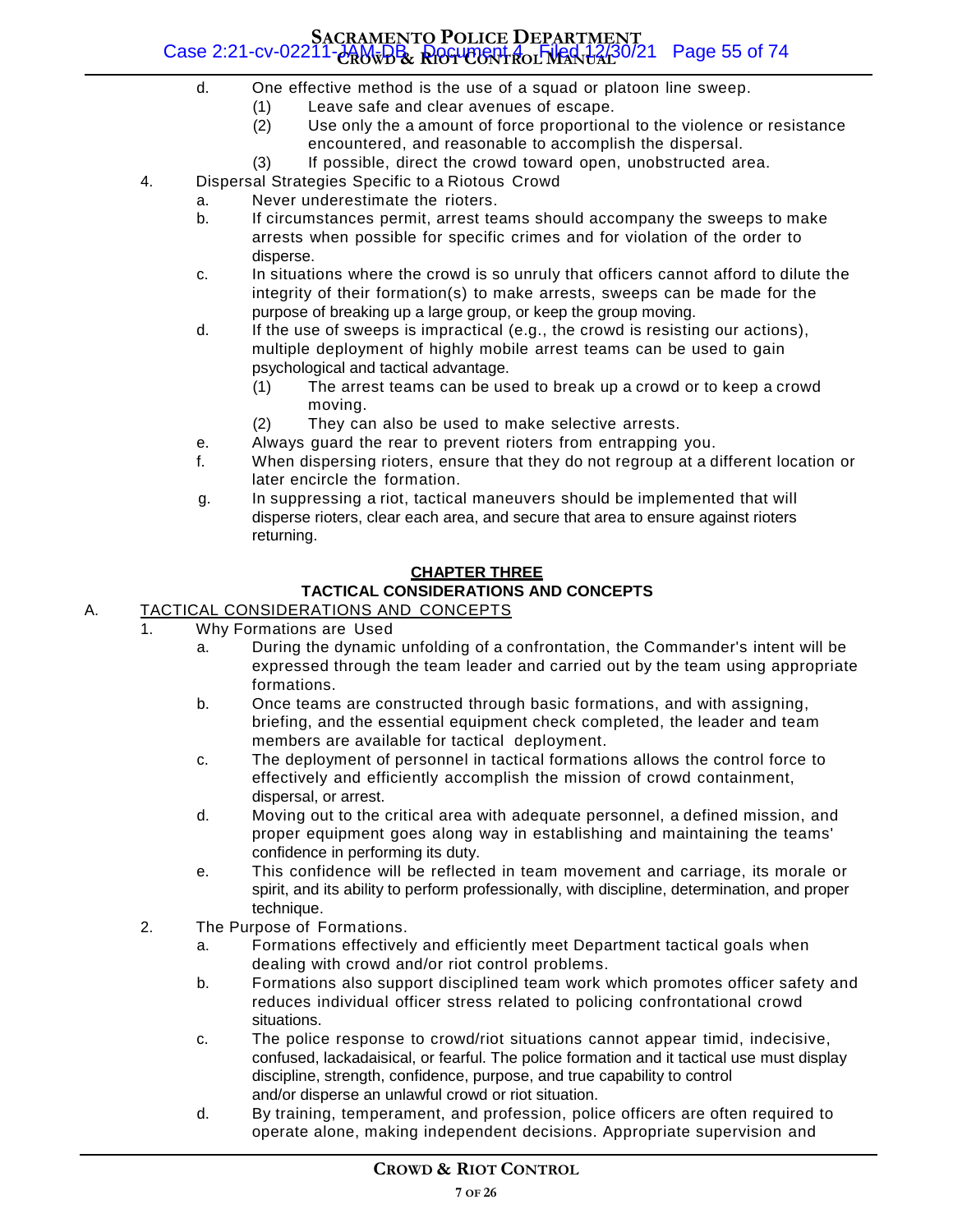#### **SACRAMENTO POLICE DEPARTMENT CROWD & RIOT CONTROL MANUAL** Case 2:21-cv-02211-JAM-DB Document 4 Filed 12/30/21 Page 56 of 74

training will help officer adjust to "teamwork" operations such as crowd/riot formations, tactics, and maneuvers.

- e. The guiding principal of strength in unity cannot be understated as the cornerstone of success in tactical formations.
- f. Team work is stressed in riot and crowd control formations. An officer assigned to a team for crowd/ riot control must think and act as a member of that team.
- 3. Duties of the Team/Squad Leader
	- a. Know the goals and the objectives of the incident commander and follow the operational plan.
	- b. Keep the team/squad motivated, informed, and working together by communicating through visual signal, words, and physical contact.
		- (1) Assert necessary command and control over our team through effective communication.
		- (2) Command your team.
	- c. Individual actions undermine team integrity and should not be tolerated. Supervisors shall take immediate appropriate actions. Be alert for signs of crowd psychology affecting officer performance: hesitation, verbal abuse, unnecessary force, or aggression.
	- d. Be alert to dynamic, changing, circumstances when dealing with crowds. Keep the incident commander informed so that the team, squad, or operational plans can be adjusted.
	- e. Use your A.S.S.E.T.S:
		- (1) A Assess
		- (2) S Situation
		- (3) S Structure
		- (4) E Effective
		- (5) T Tactical
		- (6) S Solution
	- f. Know the extent of your team's training and capability.
	- g. Tactical capability is different when using officers who have little riot/crowd control training versus officers with continuous, on-going tactical training.
- 4. Duties of the Team Member
	- a. Adhere to the laws, policies, and techniques which guide your response. Guard against any appearance of favoritism or bias.
	- b. Have all your personal crowd and riot control equipment readily available and in serviceable condition. If there are questions or problems regarding your equipment, check it with the department Armorer.
	- c. Know the objective(s) of the formation(s). Expect verbal, visual, and physical direction from the Team/ Squad Leader.
		- (1) Watch, listen, and feel for the Team/Squad Leader's commands.
			- (2) Assist your team in accomplishing its mission.
	- d. Know individual responsibilities as part of the team effort.
		- (1) Line Officer: This officer assists in holding, gaining, or containing a position and has a 180 degree area of responsibility.
		- (2) Linebacker: Behind the line, helping prevent line penetration, and controls/subdues any prisoner "handed-off" by a Line officer. Has a 180 degree area of responsibility.
		- (3) Arresting Officer: Responsible for arresting, subduing, and controlling an arrested individuals.
		- (4) Custody Officer: Assists the arresting officer in controlling and subduing the arrested individual. If necessary, the Custody officer can become a Protection Officer.
		- (5) Protection Officer: Protects members of the five (5) or three (3) officer arrest team from interference or harm, when deployed into a hostile, violent crowd. This officer has a 360 degree area of responsibility.
		- (6) Shield Officer: carries the Department shield to protect oneself and other officers form hand thrown missiles.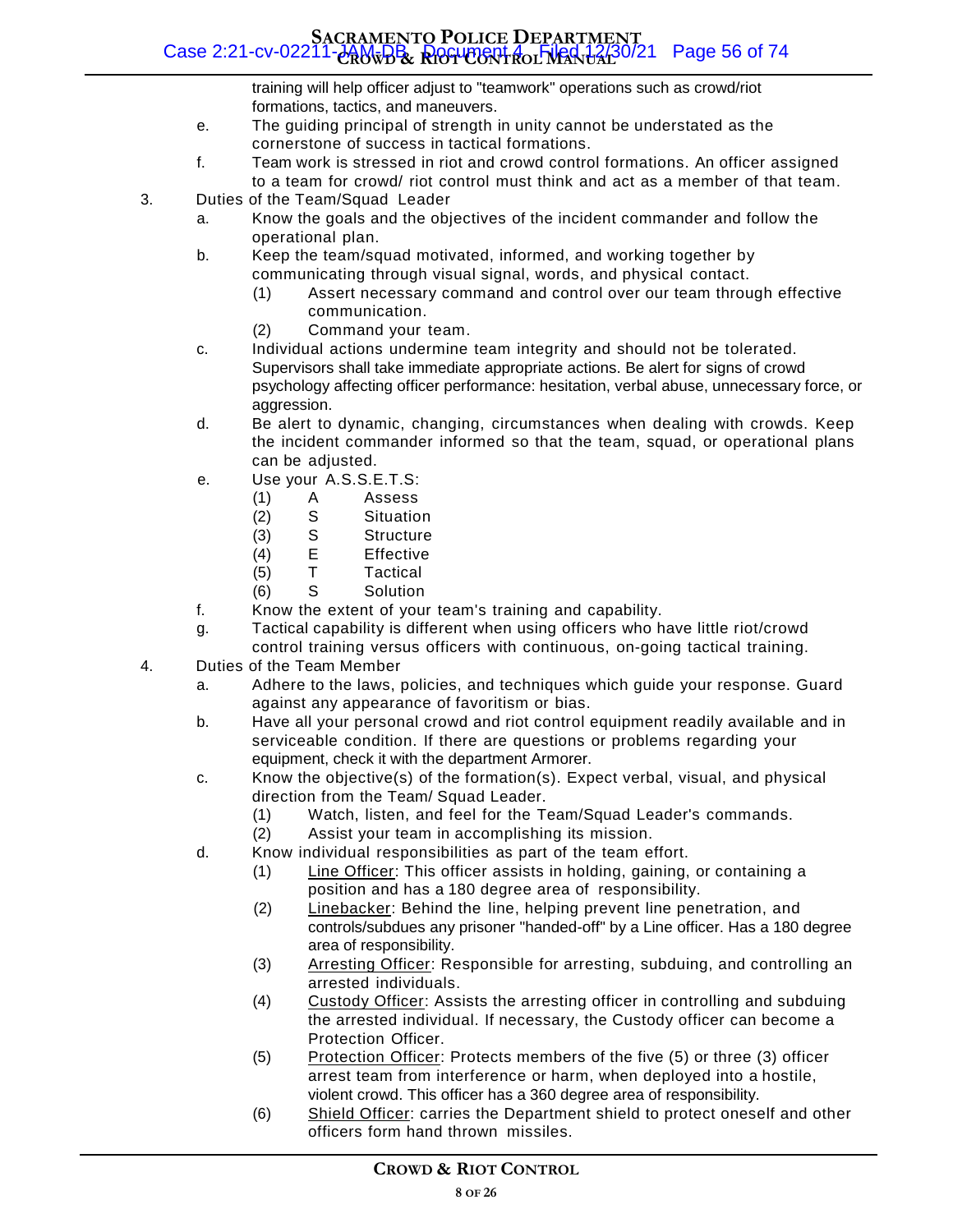#### **SACRAMENTO POLICE DEPARTMENT CROWD & RIOT CONTROL MANUAL** Case 2:21-cv-02211-JAM-DB Document 4 Filed 12/30/21 Page 57 of 74

- e. No individual/independent action, unless necessary to prevent serious bodily injury or death. Teamwork is stressed in riot control formations.
- f. When deployed in tactical formation, be aware of crowd members who may attack from the rear or outflank your position. If the crowd or an individual is within your "personal danger zone", protect your weapons.
- g. Don't hesitate to communicate with your team members by word, visual signal, or touch. This helps prevent misunderstandings, supports team work, and maintains team morale during difficult/stressful situations.
- 5. Maintaining Formation Integrity: Equal Distance and Alignment
	- a. All members of the control force must understand and apply the concept of "equal distance" and "alignment".
	- b. Equal distance means "equal distance" between officers in formation and equal distance between the tactical formation and the crowd it confronts.
	- c. Maintaining equal distance prevents openings in the formation, which could lead to weaknesses and collapse in the formation.
	- d. Alignment means the line formation is straight, which also prevents weakness and collapse of the line.
		- (1) If a line officer can see only one officer to his/her right and left, this means the line is straight.
		- (2) If a line officer can see more than one officer to his/her right and left, this means the line is not straight, and adjustments must be made.
	- e. Equal distance and alignment is maintained by the officer's awareness of the formation, and the Squad Leader's supervision of the formation through visual, verbal, and physical commands.
- 6. Foot Movement and Cadence
	- a. The knowledge and application of foot movement and cadence, allows for a team, squad or platoon to maintain equal distance and alignment, while moving on foot.
		- (1) Maintaining equal distance and alignment contributes to efficient and effective application of selected formations.
		- (2) This efficient and effective movement can also be psychologically effective in displaying the dynamic power of the formation to the confronted crowd.
	- b. There are three (3) basic foot movements associated with basic and tactical formations.
		- (1) March cadence
		- (2) Double time cadence
		- (3) Slide step cadence.
	- c. Marching is approximately 120 steps a minute either in cadence or route step. It is used to move the control force forward in either basic or tactical formation. Cadence can be called by a unit leader or his/her designee.
	- d. Double time is approximately 180 steps a minute and is used to quickly move the control force forward from location to another.
	- e. Slide step is a tactical foot movement, used in conjunction with an officer who is standing in a tactical posture and advancing toward a hostile, violent crowd.
		- (1) The officer stands with the non-dominant foot forward and the dominant foot back, knees slightly bent, with balance toward the balls of the feet.
			- (2) The feet are separated approximately shoulder length apart.
			- (3) The baton is drawn and may be held in a selected baton carry position (e.g., port position, 5 Count Thrust, Upper Cradle, etc.)
			- (4) During forward motion, the officer's forward foot slides forward first, followed by the rear foot. Once the rear foot slides forward, the officer has returned to the tactical posture.
			- (5) This foot movement allows officers to move forward toward a violent or potentially violent crowd while maintaining physical balance and preparedness for potential physical confrontation.
- B. Communication in Tactical Formations
	- 1. The Purpose of Communication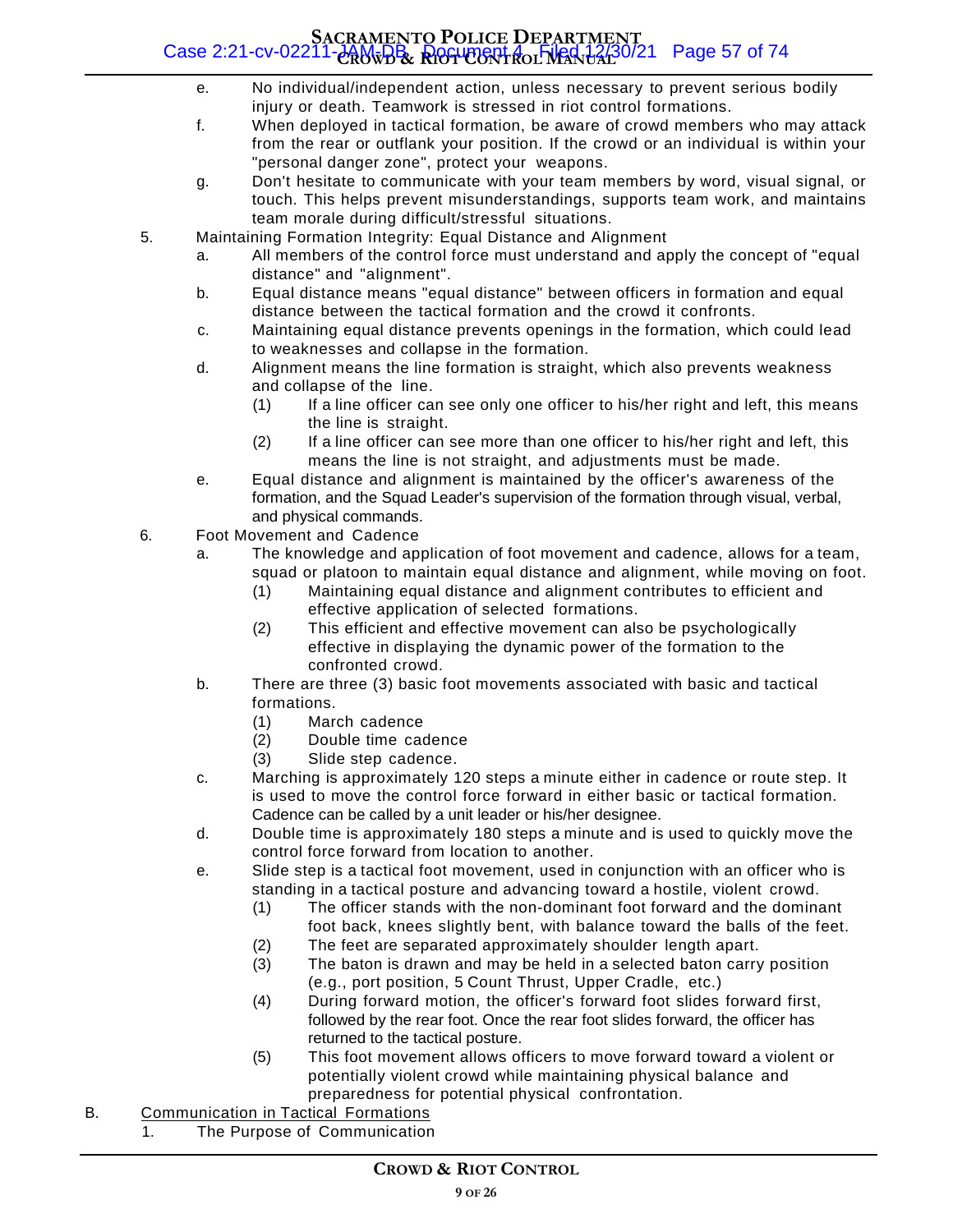#### **SACRAMENTO POLICE DEPARTMENT CROWD & RIOT CONTROL MANUAL** Case 2:21-cv-02211-JAM-DB Document 4 Filed 12/30/21 Page 58 of 74

- a. Effective operation of the crowd control formation requires effective communication between the Team/Squad Leader and the formation members.
- b. The degree in which the senses contribute to the communication process have been approximated as:
	- (1) Vision: 75%
	- (2) Hearing: 13%
	- (3) Touch: 6%
	- (4) Taste: 3%
	- (5) Smell: 3%
- c. Verbal and "non-verbal" signals (visual and physical) can be used to effectively communicate the important decisions and directions of the Team/Squad Leader.
- d. Thirteen visual hand signals, eight of which can be delivered with one hand, are used to assist in verbal communication:
	- (1) Form five (5) officer arrest team!
	- (2) Form three (3) officer arrest team!
	- (3) Line formation!
	- (4) There!
	- (5) Assemble!
	- (6) Forward!
	- (7) Increase speed, double time!
	- (8) Halt!
	- (9) Make arrest!
	- (10) Message understood! (I'm okay!)
	- (11) Masks on!
	- (12) Disregard last order!
	- (13) I don't understand!
- 2. Team/Squad Leader Use of a "Runner" to Enhance Successful Communication.
	- a. Because of the number or officers assigned to a line formation, it may be necessary that an additional communicator--"runner"--assist the team/squad leader in passing and receiving tactical orders or information.
	- b. The runner will usually be the assistant squad Leader.
	- c. Officers within the formation can pass information "down the line" or receive information from "linebackers".

#### **CHAPTER FOUR BASIC FORMATIONS**

#### A. BASIC FORMATIONS

- 1. A formation represents a specific number of officers. The Department uses four (4) basic formations:
	- a. The three (3) officer team.
	- b. The five (5) officer team.
	- c. The ten (10) officer squad.
	- d. The platoon. A platoon is composed of four (4) or more squads.
- 2. Procedure for Assembling the Basic Formations
	- a. When assembling the formation, the formation leader shall:
		- (1) Give the appropriate verbal command, "Fall in"!
		- (2) Give the appropriate visual hand signal for "Assemble".
		- (3) The formation leader shall point to the position where he/she wants the apex officer to fall in.
		- (4) This position shall be either in front of the formation leader, facing the leader, or to the leader's left side, facing the same direction as the leader.
	- b. The apex officer shall immediately fall in at the position indicated by the leader.
	- c. All other formation members will immediately fall in, in a manner similar to the apex officer.
		- (1) If the apex officer was positioned to the left of the leader, all other officers shall fall in to the left of the apex officer.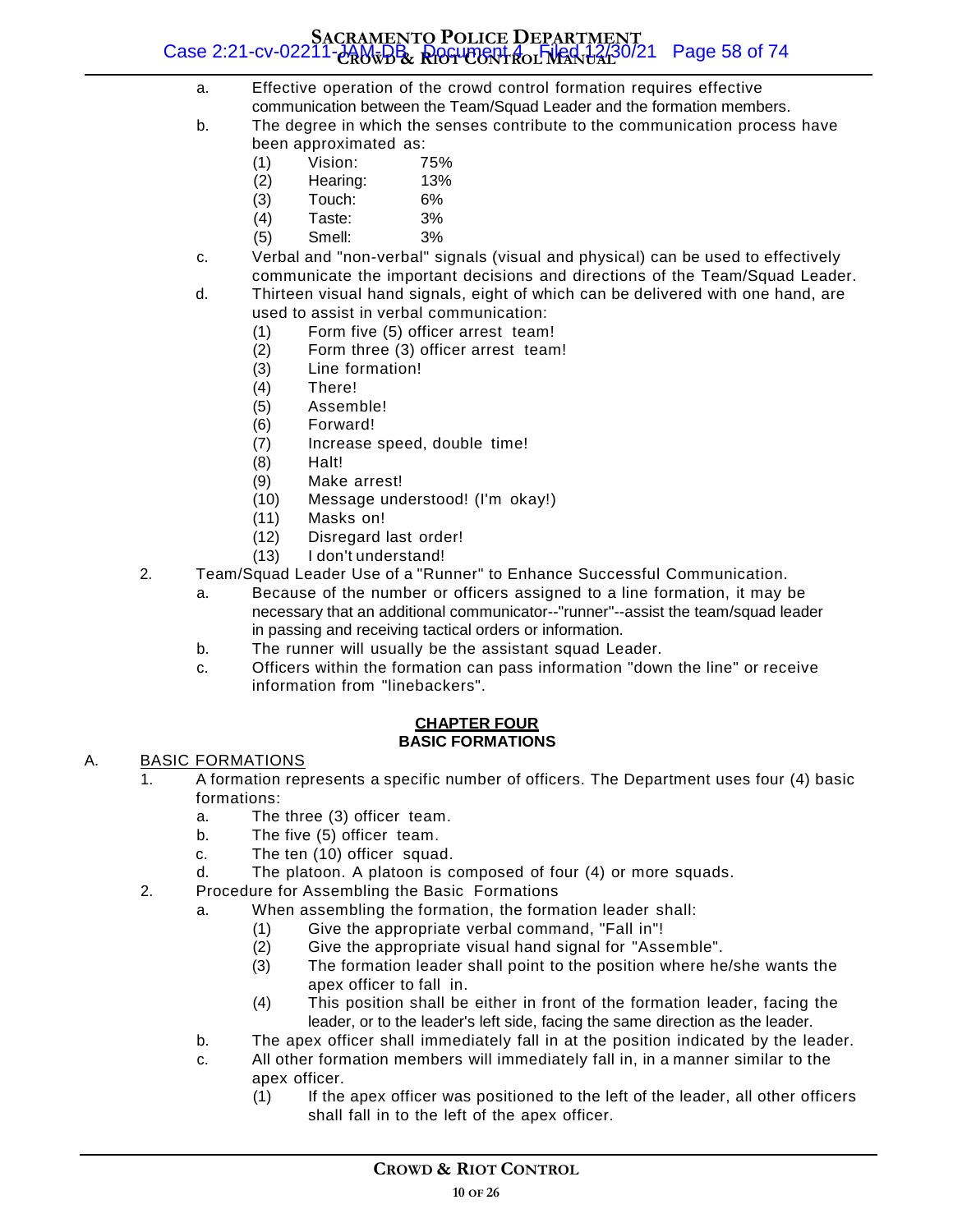#### **SACRAMENTO POLICE DEPARTMENT CROWD & RIOT CONTROL MANUAL** Case 2:21-cv-02211-JAM-DB Document 4 Filed 12/30/21 Page 59 of 74

- (2) If the apex officer was positioned in front of the leader, all other officers shall fall in behind the apex officer, facing the leader. This formation is known as a column.
- d. When giving directions or commands and the formation is in a column:
	- (1) The leader shall step off to the formation's left side and communicate with both visual signal and verbal command.
	- (2) Stepping to the side assures that all officers in the leader's formation can hear and see given directions.
- e. When forming a platoon, squad 1 forms as a column and squads 2,3, and 4 form to the left of squad 1.
- 3. Objectives of the Basic Formations.
	- a. When officers are called upon to respond for crowd management or control, basic formations accomplish three (3) main objectives.
		- (1) "Fall-in" assembles officers quickly for deployment in tactical formations.
		- (2) Effective, efficient, and safe movement of officers from one location to another.
		- (3) A "show of force."
	- b. The mere presence of a group of law enforcement officers at the scene of a disturbance will not always prevent a crowd from committing acts of violence.
	- c. However, the appearance of a competent, organized and highly disciplined contingent of officers will often cause incident participants to become disheartened to the extent they will abandon their disruptive activities.
	- d. Officers preparing to deploy for crowd/riot control duty should take advantage of the element of surprise using the following procedures:
		- (1) Select a staging area beyond the sight of the crowd; as near as practical to save time and conserve energy, but far enough away to ensure security.
		- (2) When arriving at the staging area, officers should assemble immediately.
		- (3) Officers should prepare for assignment, briefing, and check equipment.
		- (4) Teams, squads, or platoons should march in a basic formation, to areas of assignment. When the units reach the area assignment, they should remain in basic formations untilordered into tactical formation.

#### B. Actions at the Staging Area

- 1. The basic formations allow for the accomplishment of three other important objectives at the staging area:
	- a. Assignment
	- b. Briefing
	- c. Check equipment.
- 2. Assignment
	- a. Responding officers are counted off and assigned to their respective teams.
	- b. Officers with specific skills or training can be identified and this knowledge can be utilized to define or enhance the control force mission.
	- c. Assignment is the accounting of how many officers can be utilized, team capabilities, special weapon or equipment disbursement, and the number of teams that can be mustered at the staging area. d. By giving the incident commander specific knowledge of his/her control force capabilities, the incident commander can clearly define and establish and/or modify the "commander's intent."
- 3. Briefing
	- a. This is the time in which the team leader/squad leader can brief officers on the situation.
	- b. Generally, situation means "what has happened", "what is happening now", and "what can be expected to happen."
	- c. When officers respond to a situation known to be confrontational and potentially dangerous, they need to know:
		- (1) What is happening.
		- (2) What the mission is.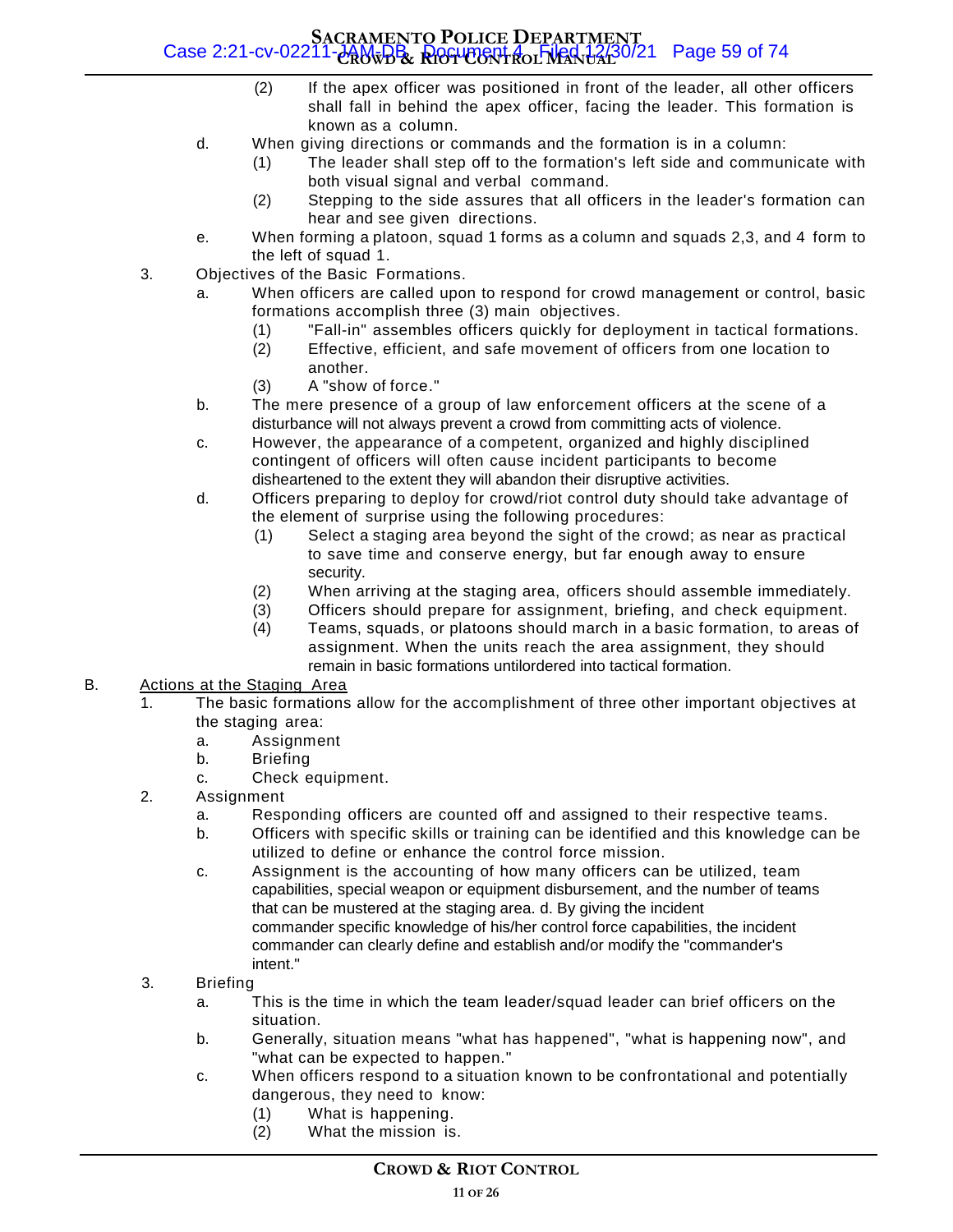#### **SACRAMENTO POLICE DEPARTMENT CROWD & RIOT CONTROL MANUAL** Case 2:21-cv-02211-JAM-DB Document 4 Filed 12/30/21 Page 60 of 74

- (3) What law enforcement action they are expected to take.
- d. The team/squad leader must know:
	- (1) The incident commander's intent.
	- (2) The operational plan.
	- (3) How his/her team fits into the accomplishment of specific goals within the plan.
- e. Knowledge is power, both for the team/squad leader, and the team.
- f. When the team is well briefed, or at least, given a framework which defines specific goals, signs of stress exhibited by team members, confusion, anxiety, apprehension, fear, can be controlled.
- g. By controlling these detracting factors, team cohesiveness, discipline, and determination can be maintained and enhanced.
- 4. Check Equipment
	- a. Before deployment, this would be the safest time for the team/squad leader to insure all officers on the team are properly equipped.
	- b. This means the leader should take the time to check members for safety equipment which will be used for the crowd control mission.
	- c. At minimum, equipment should include:
		- (1) Helmet with face shield
			- (2) Body armor
			- (3) Individual hand held chemical agent
			- (4) Chemical agent mask with carrier worn properly
			- (5) Straight baton
			- (6) Handgun with additional magazines/ammunition
			- (7) Full Sam Browne
			- (8) Hand held radio
			- (9) Flashlight
			- (10) Handcuffs
			- (11) Flex cuffs (4 minimum, team/squad officers only).

#### **CHAPTER FIVE**

#### **TACTICAL FORMATIONS: PURPOSE AND OBJECTIVES**

#### A. Tactical Formations

- 1. Tactical formations accomplish a number of objectives:
	- a. Show of force.
	- b. Crowd containment.
	- c. Crowd dispersal.
	- d. Arrest of individuals.
- 2. Selection of Tactical Formations
	- a. Tactical formations are flexible and can be modified to meet the existing situation.
	- b. Team, squad, or platoon leaders must exercise sound judgment in selecting the appropriate tactical formation or its modification.
	- c. In selecting the appropriate formation, consideration must be given to such factors as size, demeanor, attitude, crowd intent, surrounding terrain, available dispersal routes, and the incident commander's intent.
	- d. The tactical formations shown in this manual are intended to illustrate basic concepts and not limit the use of other tactical formations that may be more appropriate for the specific incident.
- 3. Five tactical formations are used by this Department:
	- a. The five (5) officer team line formation.
	- b. The ten (10) officer squad line formation.
	- c. The five (5) officer arrest team.
	- d. The three (3) officer arrest team.
	- e. The platoon formation.
- B. The Five (5) and Ten (10) Officer Line Formation
	- 1. Purpose
		- a. The line formation can accomplish 3 tasks: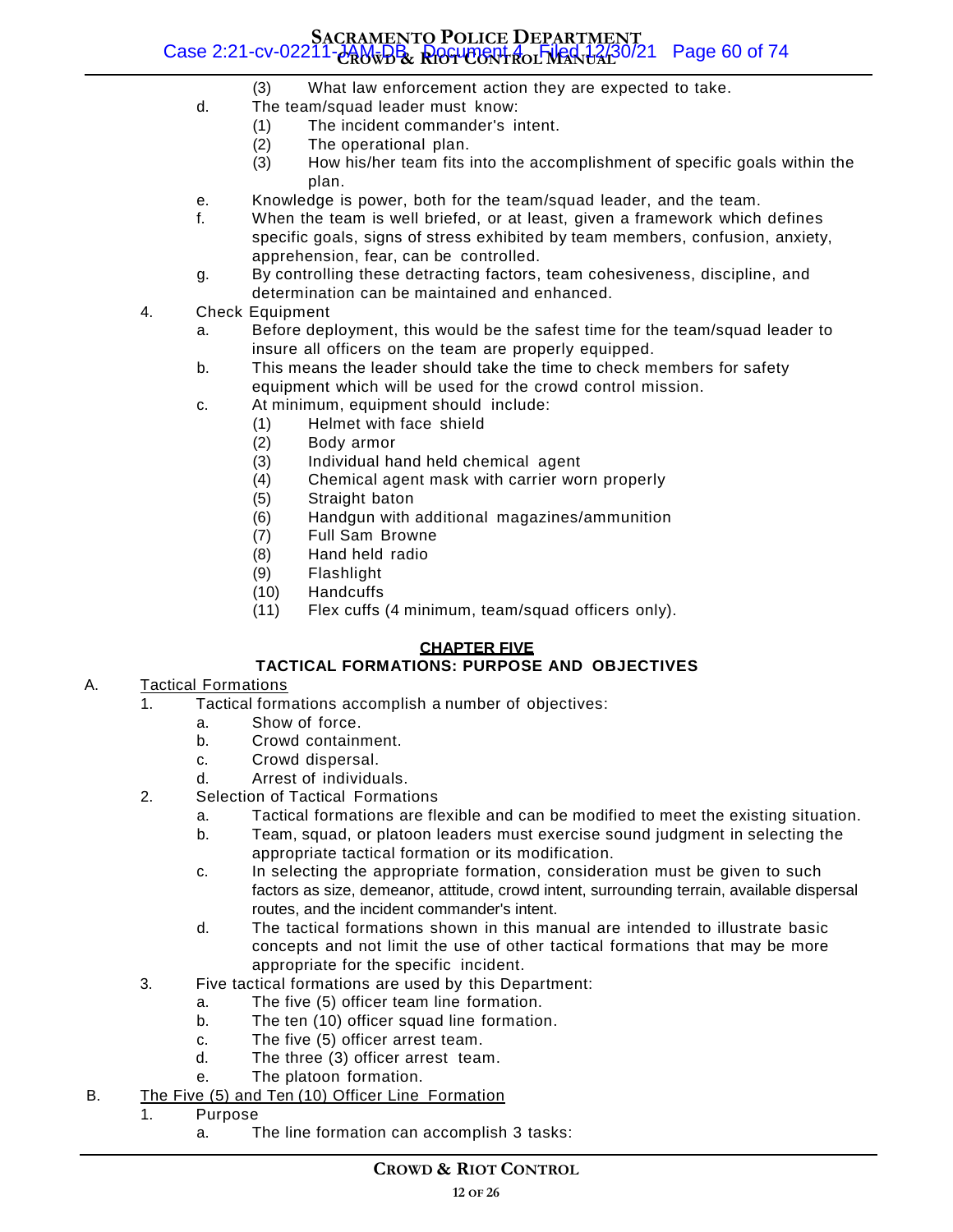#### **SACRAMENTO POLICE DEPARTMENT CROWD & RIOT CONTROL MANUAL** Case 2:21-cv-02211-JAM-DB Document 4 Filed 12/30/21 Page 61 of 74

- (1) Hold a position: deny the crowd entry or exit into a specific area.
- (2) Gain a position: advance to "sweep" forward and gain control over a specific area.
- (3) Contain a position: attach to other lines, forming a box or circle to contain a specific area or group of people.
- 2. Assignments
	- a. Team/Squad Leader
		- (1) Supervises and directs the squad/team mission.
		- (2) Verbally, visually, and physically maintains squad/team integrity.
	- b. Apex Team/Squad Member
		- (1) "Falls-in" behind the team/squad leader when in column.
		- (2) Takes tactical position indicated by team/squad leader.
		- (3) All others "fall-in" to the left.
	- c. Team/Squad Members

Responsible for carrying out the team/squad line mission: hold, gain, or contain a specific area.

- d. Assistant Team/Squad Leader
	- (1) Assists the team/squad leader in supervising and directing the team/ squad line.
	- (2) Can act as a "runner" between the team/squad line and team/squad leader.
- 3. Formation
	- a. Five (5) Officer Team Line Formation
		- (1) Consists of a team leader and four (4) officers.
		- (2) The four officers stand equal distance and in alignment with each other and equal distance from the crowd.
		- (3) The team leader stands behind the four (4) officer line.
	- b. Ten (10) officer squad line formation
		- (1) Consists of a squad leader, an assistant squad leader and eight (8) squad members.
		- (2) The eight (8) squad members stand equal distance and in alignment with each other.
		- (3) Both the squad leader and the assistant squad leader stand behind the line.
- C. Three (3) and Five (5) Officer Arrest Teams
	- 1. Purpose
		- a. Arrest teams are highly mobile response forces.
		- b. They can carry out a number of missions:
			- (1) Make selective arrests in a crowd situation.
			- (2) Carry out a rescue extraction of an officer or citizen trapped in a hostile crowd.
			- (3) Gain psychological and tactical advantage over a crowd when deployed quickly and strategically.
	- 2. Assignments
		- a. Team Leader
			- (1) Supervises and directs the team's mission.
			- (2) Verbally, visually, and physically maintains team integrity.
		- b. Arresting Officer
			- (1) Makes physical arrest of the violator and maintains custody and control.
		- c. Custody Officer
			- (1) Assists the arresting officer in maintaining custody and control over the violator.
			- (2) Can become a protection officer if additional protection is needed.
		- d. Protection Officer
			- (1) Maintains 180 degree--360 degree security of the team during deployment.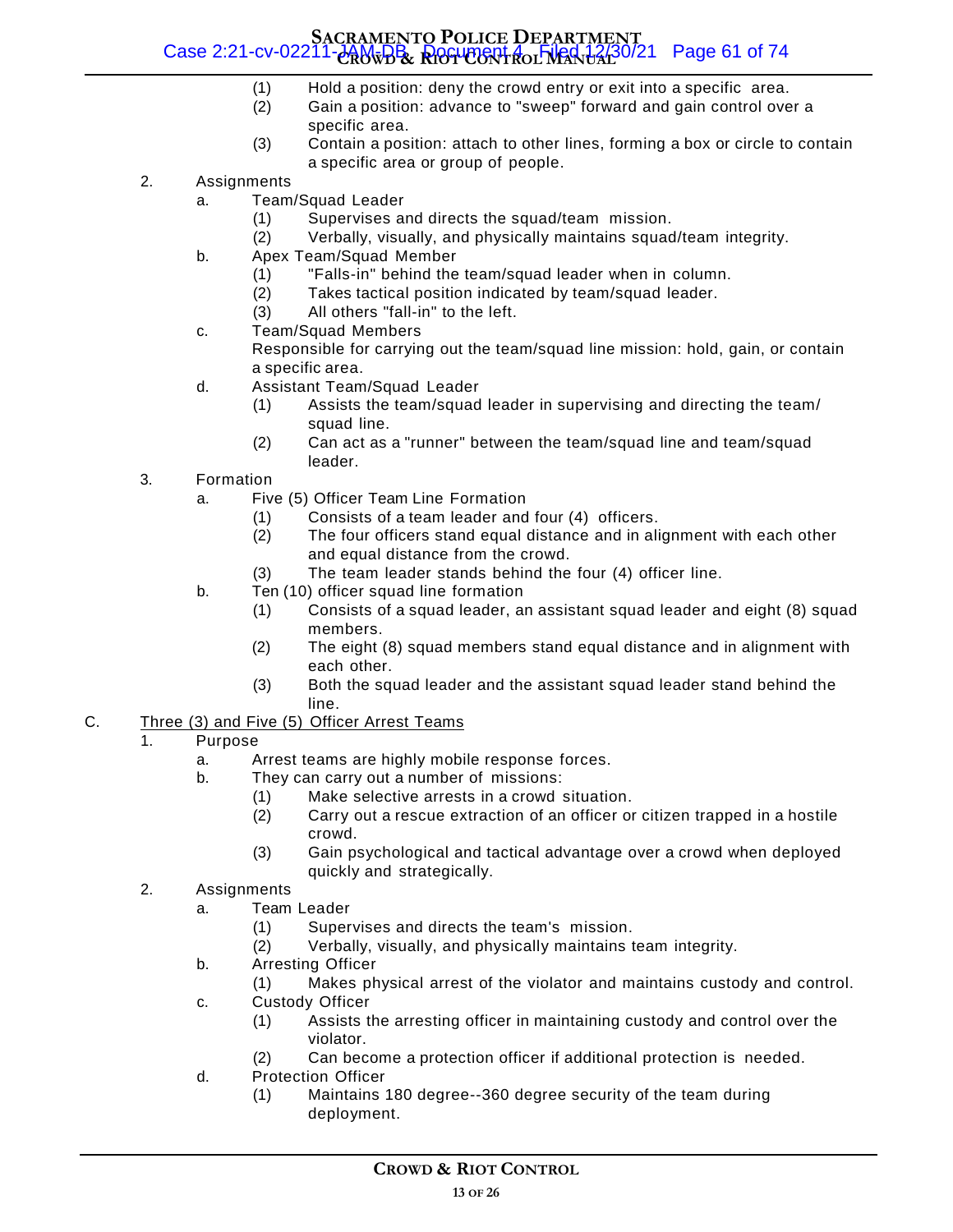#### **SACRAMENTO POLICE DEPARTMENT CROWD & RIOT CONTROL MANUAL** Case 2:21-cv-02211-JAM-DB Document 4 Filed 12/30/21 Page 62 of 74

- (2) Protects the team against interference or attack from hostile or violent crowd.
- 3. Formation
	- a. The five (5) officer arrest team.
		- (1) Consists of four (4) officers and one team leader.
		- (2) The team leader stands in the middle of the formation.
		- (3) The number 1 officer is the arrest officer and stands to the left front of the team leader.
		- (4) The number 2 officer is the custody officer and stands to the right front of the team leader.
		- (5) The number 3 officer is a protection officer and stands to the left rear of the team leader.
		- (6) The number 4 officer is a protection officer and stands to the right rear of the team leader.
	- b. The Three (3) Officer Arrest Team
		- (1) Consists of two (2) officers and one (1) team leader.
		- (2) The team leader stands to the rear of the formation.
		- (3) The number 1 officer is the arresting officer and stands to the left front of the team leader.
		- (4) The number 2 officer is the custody officer and stands to the right front of the team leader.
- 4. Arrest Method
	- a. The arrest team approaches a crowd/individual to make an individual arrest. Normally, the arrest team members carry their batons at port position.
	- b. The team leader signals, to the team, verbally, visually, and physically, which individual is to be arrested.
	- c. Both the arresting officer and custody officer quickly replace their batons in their rings and quickly and simultaneously approach the individual to be arrested.
	- d. The individual is physically arrested, subdued, and controlled by the arresting and custody officer.
	- e. The team leader moves behind the arrested individual who is being held by the arrest and custody officer.
		- (1) The team leader remains in the middle of the formation.
		- (2) The team leader is responsible for maintaining the team's integrity as it leaves the arrest site with a prisoner.
		- (3) The team leader uses verbal, visual, and physical signals to maintain control of the team.
	- f. Both protection officers move to the rear of the team flanking and covering both sides of the team. As the team exits, the protection officers move with their backs to the team, alert for any hostile actions on the part of the crowd.
	- g. If the crowd becomes extremely hostile or violent, the custody officer can break away and become a protection officer, covering the front of the arrest team.
- D. The Use of the Platoon for Tactical Formations

#### 1. Purpose and Leadership

- a. If the event requires a large number of officers, a platoon can be deployed to meet tactical objectives.
- b. The overall control of a platoon is maintained by a platoon leader.
- c. The platoon leader directs his/her control of the platoon through the squad leaders.
- d. In deploying and controlling platoon formations, the following procedure should be used:
	- (1) The platoon leader decides which formation will be used.
	- (2) He/she will designate what each squad will do.
	- (3) He/she will communicate these designations by verbal and visual command, to each squad leader.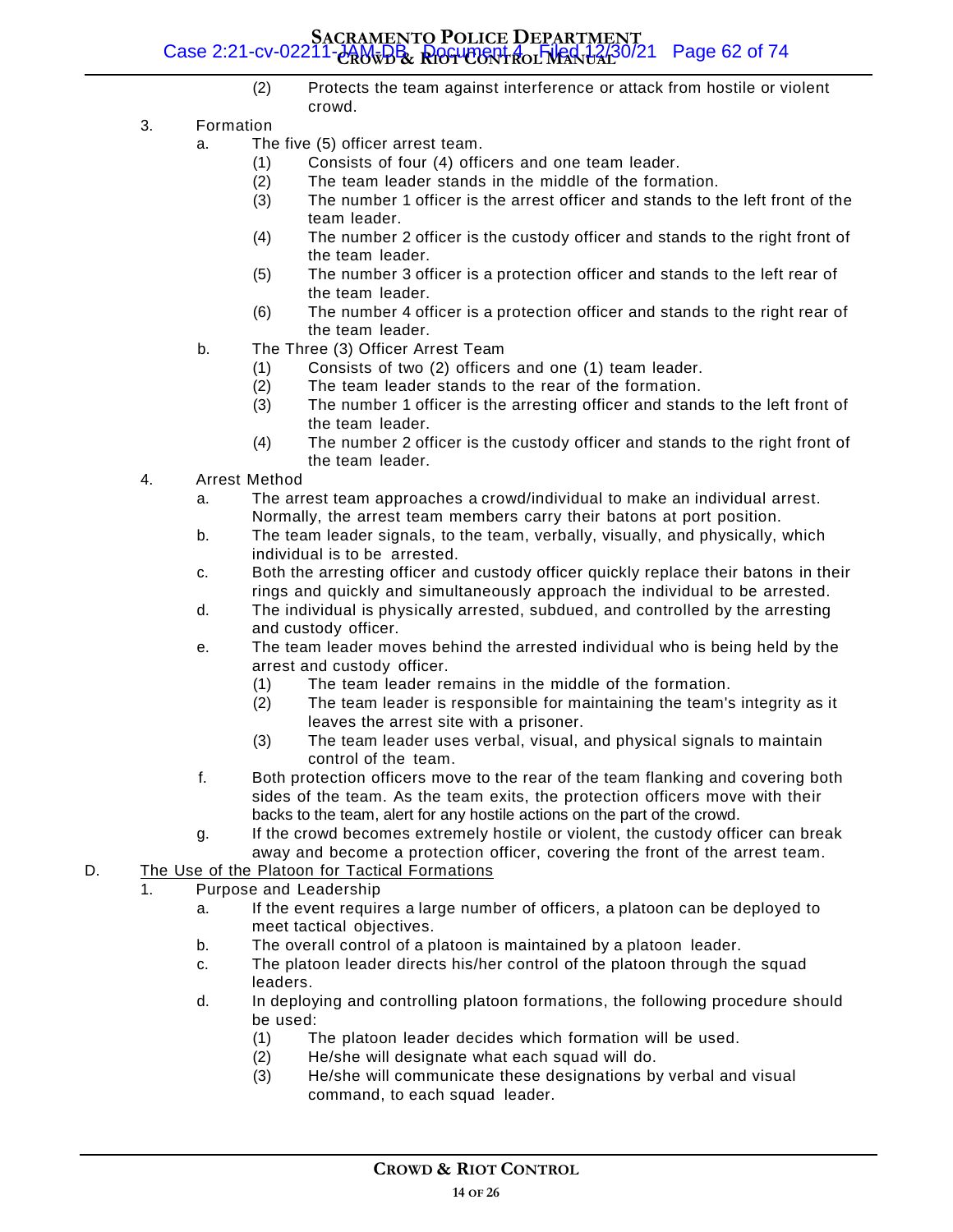#### **SACRAMENTO POLICE DEPARTMENT CROWD & RIOT CONTROL MANUAL** Case 2:21-cv-02211-JAM-DB Document 4 Filed 12/30/21 Page 63 of 74

- (4) When each squad leader has received his/her instructions, the platoon leader will indicate by pointing where the platoon is to form, and give the command, "Move!"
- (5) The squad leaders of squads 1 and 2 will step out to the side of their squads so that they can be seen, briefly repeat the command, and give the visual signal. The squads will execute the command on the squad leader's visual and verbal command "Move!"
- (6) As soon as the first two squads have cleared the formation, the next two squad leaders 3 and 4 will repeat physically and verbally, the command given to them by the platoon leader.
- (7) The next squads (3 and 4) will then execute the commands given to them by their respective squad leaders.
- (8) This sequence is continued until the platoon formation is complete.
- e. The entire platoon should move as a well- choreographed unified, and disciplined team.
- f. Squad leaders must not forget to use assertive verbal commands, physical signals, and physical touch, to command and control the platoon. The ability for squad members to hear can be hampered by ballistic helmets, chemical agent masks, and loud noises from the crowd.
- 2. Platoon Tactical Formation Capability
	- a. The platoon can configure into a wide variety of tactical formations.
	- b. The platoon configurations should be considered adaptable and flexible for the dynamic conditions of crowd management and/or control.
	- c. The following are only examples of a platoon's configuration potential:
		- (1) Four (4) squads attached to form a long skirmish line.
		- (2) Two (2) squads attached to form a skirmish line with two (2) squads attached behind to form "linebackers".
		- (3) Two (2) squads attached to form a skirmish line with four (4) five officer arrest teams intermittently penetrating the line to make arrests.
		- (4) Two (2) squads attached to form a skirmish line with one (1) squad extending rearward from each flank, forming an inverted "U". This formation is used to protect the skirmish lines flank.
		- (5) Two (2) squads attached to form a skirmish line, with two (2) squads in column behind and centered on the skirmish line, resembling the letter "T".
			- (a) When approaching a large crowd, the rear column suddenly runs through the skirmish line and penetrates the crowd.
			- (b) After passing the skirmish line and penetrating the crowd, the two squads face in opposite directions and march forward, splitting the crowd.

#### **CHAPTER SIX**

#### **MOBILE TACTICS AND VEHICLE FORMATIONS**

The scope and severity of contemporary crowd and riot control problems have resulted in development and utilization of mobile tactics and vehicle formations.

#### A. General Concepts and Principals

- 1. Mobile vehicle tactics and vehicle formations allows a unit to complete a number of missions:
	- a. Protection/escort of fire and/or Emergency Medical Services (EMS) personnel.
	- b. Conventional crowd control within defined sectors.
	- c. Patrol of hostile areas.
	- d. Security for field personnel in hostile areas.
	- e. Security for allied agency personnel in hostile areas.
	- f. Response to calls for service requiring multiple officers.
	- g. Officer/citizen rescue.
- 2. Concepts of a Mobile Unit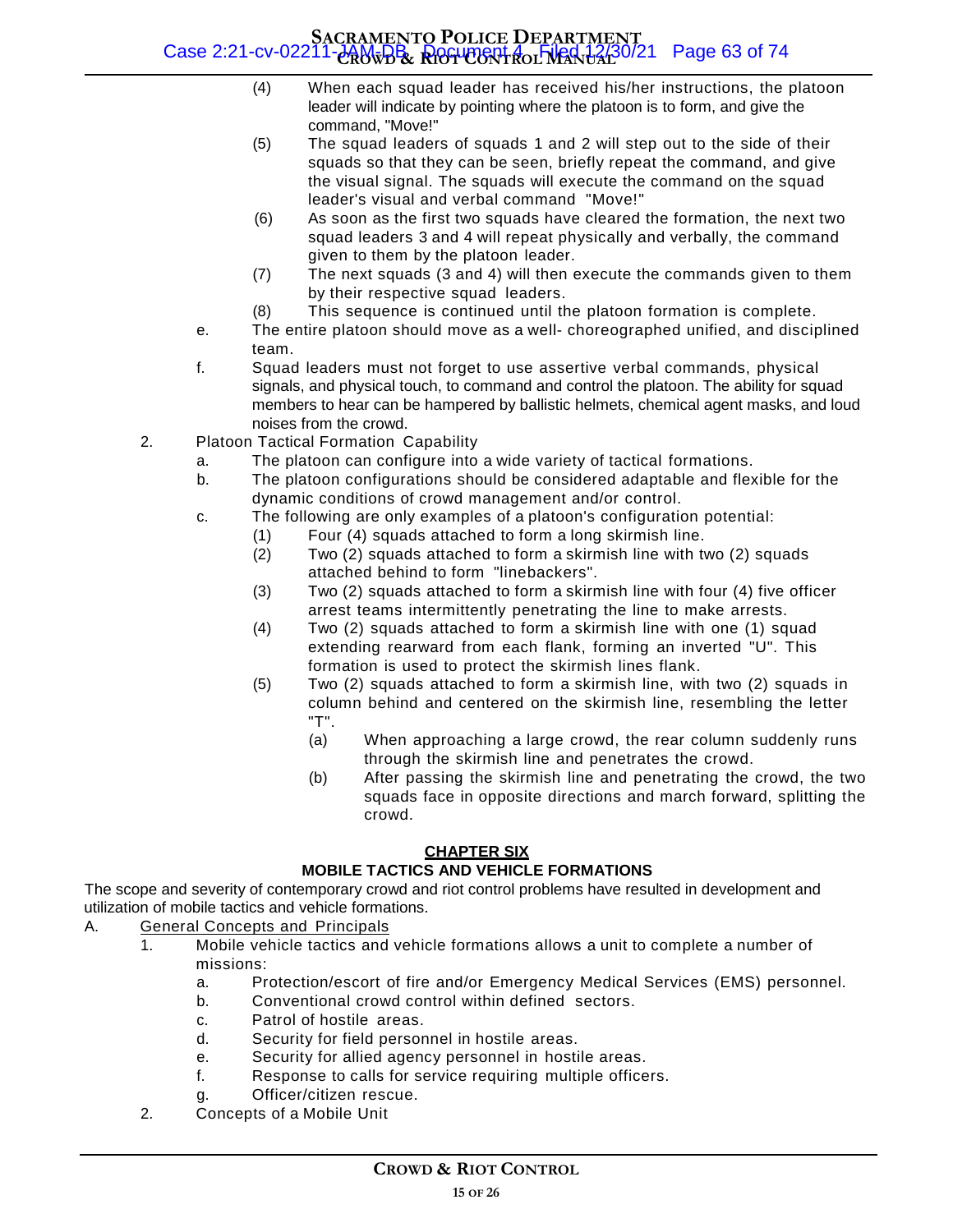#### **SACRAMENTO POLICE DEPARTMENT CROWD & RIOT CONTROL MANUAL** Case 2:21-cv-02211-JAM-DB Document 4 Filed 12/30/21 Page 64 of 74

- a. A mobile unit (team, squad, platoon) is designed to address isolated or widespread incidents that may arise during civil disturbance/disorder, planned or unplanned event.
- b. A mobile unit may respond to spontaneous, life threatening events requiring immediate action.
- c. The configuration of a mobile unit may vary in size and strength depending upon the missions assigned.
- d. The key element of any mobile unit configuration is a rapid, organized, and well disciplined response utilizing mobile vehicle tactics.
- e. As with foot formations and tactics, the team/squad leader has overall responsibility for the control and direction of the vehicles and vehicle formations.
	- (1) Vehicles within formation do not take independent action unless necessary to prevent serious bodily injury or death.
	- (2) Vehicles in formation and squad/team members only act on orders from the team/squad leader.
- 3. Mobile unit advantages include:
	- a. Less vulnerability to attack than a conventional unit.
	- b. Can be deployed rapidly.
	- c. Effective in close riotous crowd situations, and discourage an attack by hand thrown objects.
	- d. Centralized command and decentralized control.
	- e. Enhanced vehicle security due to designated drivers.
- 4. Officer Safety Considerations
	- a. The squad leader has the option of ordering the vehicle windows down or up.
		- (1) If the crowd is throwing hard objects, keeping the patrol vehicle windows down reduces the potential for injury from shattering glass.
		- (2) But if the crowd is throwing infectious objects, or if chemical agents (e.g. smoke or CS chemical agent) is in the air, keeping the windows up reduces the potential for contamination.
	- b. Wear the ballistic helmet to afford the greatest amount of protection from certain ammunition and thrown objects such as bottles, rocks, bricks etc.
	- c. Team members are responsible for "Areas of Responsibility" when in transit and/ or remaining idle.
		- (1) Areas of responsibility is defined as the individual team member's specific area or zone which he/she must constantly monitor for potential threat or danger.
		- (2) Whether inside or outside the vehicle, the following zones are assigned to the following team members:
			- (a) Driver: 90 degrees to the left front.
			- (b) Front Member: 90 degrees to the right front.
			- (c) Left Rear Team Member: 90 degrees to the left rear.
			- (d) Right Rear Team Member: 90 degrees to the right rear.

#### B. Mobile Vehicle Tactics

- 1. The term mobile vehicle tactics describes those techniques performed by officers using patrol vehicles to control the movement of a crowd. The following principles apply:
	- a. The vehicles are used to make a show of force to the crowd.
	- b. Surprise is a key element. Vehicle movements should be performed at the last possible moment to limit a crowd's ability to counteract tactics used.
	- c. The speed of execution and coordination of each movement must be exact.
	- d. Movements should be assertive in nature (patrol vehicle should be responding Code 3).
	- e. Vehicle formations and bounding techniques allow for mobility when responding to and/or expediting the movements of crowds.
	- f. Using a maximum number of personnel in a minimum amount of vehicles economizes the mobile unit's ability to complete its mission without jeopardizing officer safety.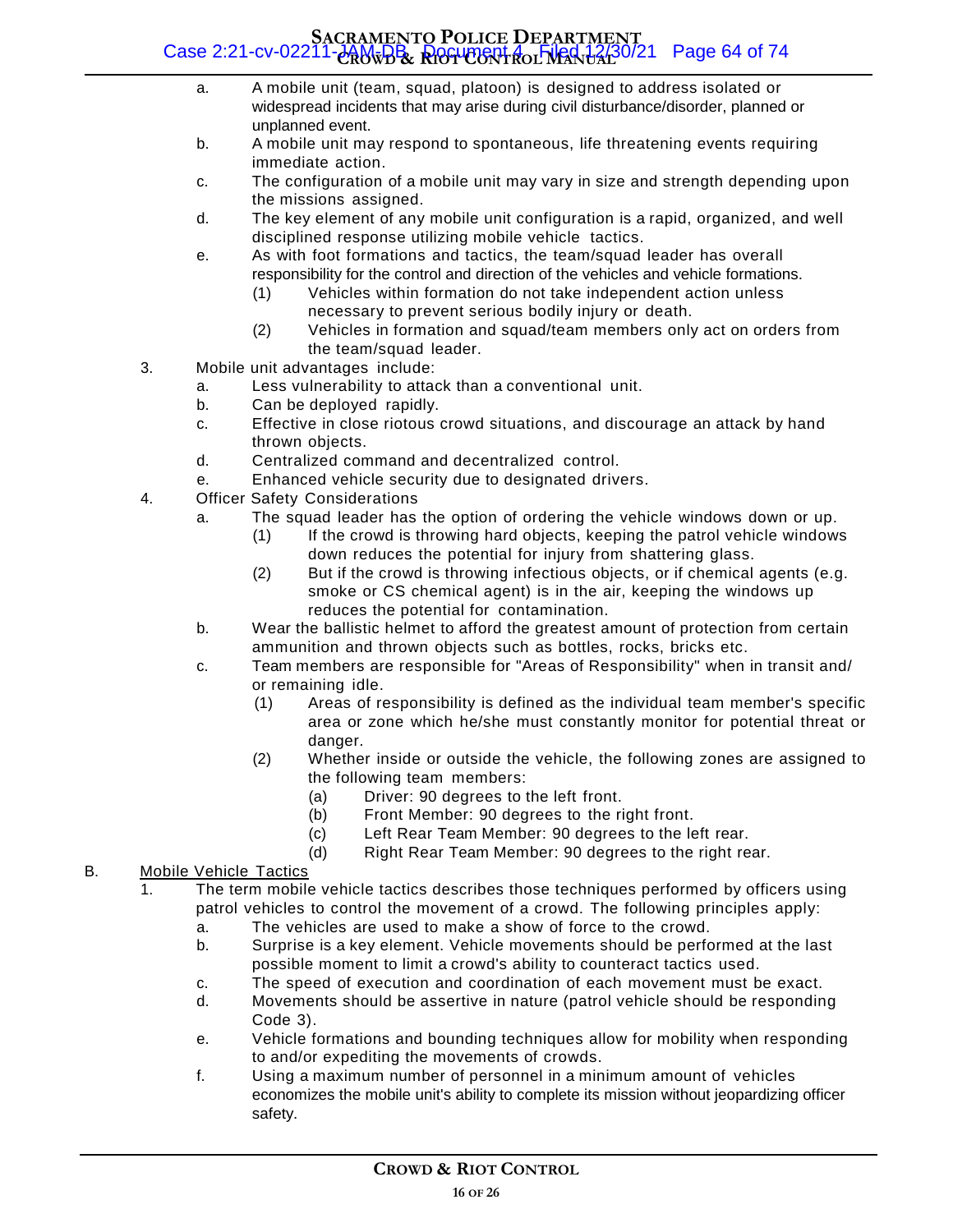#### **SACRAMENTO POLICE DEPARTMENT CROWD & RIOT CONTROL MANUAL** Case 2:21-cv-02211-JAM-DB Document 4 Filed 12/30/21 Page 65 of 74

- g. The use of overhead lights and siren have proven effective in gaining crowd compliance without the use of physical force. But, there may be so much noise, the squad leader may wish to abate further noise. The Squad Leader may order the sirens off, but the overhead lights remain on.
- h. The squad leader should possess a portable bull horn or may use the PA system within vehicle number 1.
- 2. Normally, each squad will use three vehicles for response to various incidents.
	- a. Each vehicle will transport one team which consists of four officers or one sergeant and three officers.
	- b. Note that a mobile vehicle squad consists of 12 (with drivers included) officers versus conventional squad which consists of 10 officers.
		- (1) A conventional Squad can place eight (8) officers on line, along with one (1) squad leader and one assistant squad leader.
		- (2) But, when the mobile squad is dismounted, it consists of only seven (7) officers on line, with one dismounted assistant squad leader, behind the line.
		- (3) All drivers remain in their respective vehicles, and the squad leader remains inside vehicle number 1.
	- c. Incident commanders may modify the number of officers per vehicle or the number of vehicles per squad as needs dictate.
- C. Formations Associated with Mobile Vehicle Tactics
	- 1. In Trail
		- a. Use of Formation: "In Trail" is a column movement used by a squad or squads when responding and/or performing a specific mission.
		- b. Description of Formation: This formation aligns the vehicles one behind the other in a single line.
		- c. Execution of Commands: All commands are given via police radio by the squad leader.
		- d. Preparatory Command: "Prepare for In Trail."
		- e. Command of Execution: "Execute."
	- 2. Mobile On Line
		- a. Use of Formation: "Mobile on Line" is the preparatory movement prior to engaging a crowd using a "Bounding" movement. "Mobile on Line" brings a squad or squads into a skirmish line.
		- b. Description of Formation: Vehicles are side by side, three abreast. Vehicles were previously in the "In Trail" position. Vehicles are traveling Code-3.
		- c. Factors that should be considered when determining speed of the vehicles include:
			- (1) Demeanor and activity of the crowd.
			- (2) Environmental factors.
			- (3) Safety factors (safety of the crowd and officers).
		- d. Execution of Commands: All commands are given via police radio by squad leader.
		- e. Preparatory Command: "Prepare for Mobile On Line."
		- f. Command of Execution: "Execute and maintain speed of \_\_\_ miles per hour."
	- 3. Bounding
		- a. Use of Formation: "Bounding" is the movement used to move a crowd with patrol vehicles. This tactic should only be used when the crowd moves away from the patrol vehicles and a dismounted skirmish line would be ineffective.
		- b. Factors that should be considered when determining the speed of the vehicles include:
			- (1) Demeanor and activity of the crowd.
			- (2) Environmental factors.
			- (3) Safety factors (safety of the crowd and officers).
		- c. Description of Movement: When performing this tactic, patrol vehicles should approach the crowd at an appropriate speed determined by the team leader in the "Mobile on Line" formation.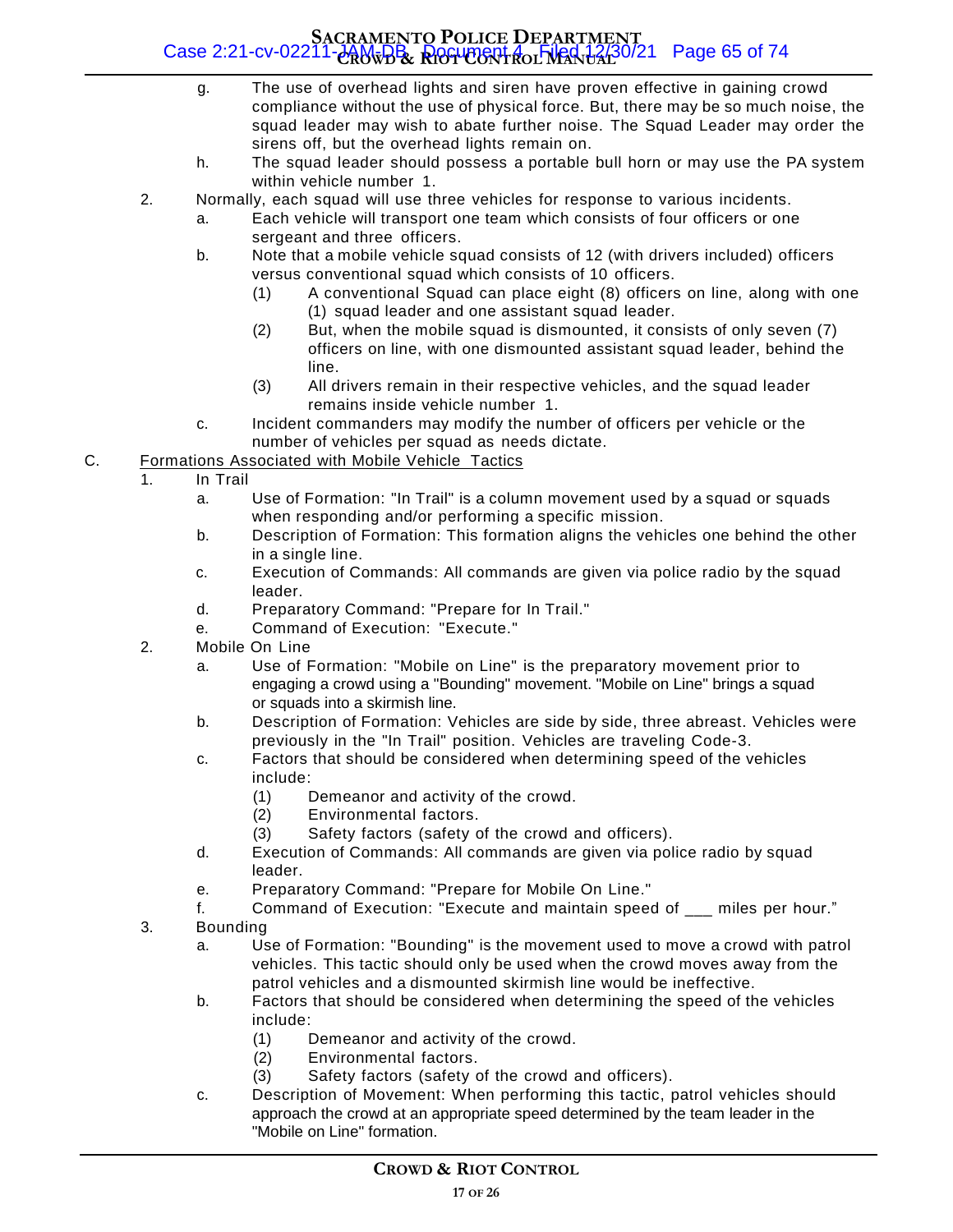#### **SACRAMENTO POLICE DEPARTMENT CROWD & RIOT CONTROL MANUAL** Case 2:21-cv-02211-JAM-DB Document 4 Filed 12/30/21 Page 66 of 74

- (1) Patrol vehicles should come to an abrupt stop with the middle vehicle squad leader, stopping approximately two (2) car lengths from the crowd.
- (2) The two flanking vehicles (outside) stop approximately two and one half (2 1/2) car lengths from the crowd.
- (3) Patrol vehicles should alternately "bound" (accelerate forward), approximately one (1) to two (2) car lengths, and come to an abrupt stop, without striking the crowd.
- (4) Cycle One: First the squad leader car bounds forward and stops. Cycle Two: Then the two (2) flanking cars bound forward (staying abreast of each other), and stop.
- (5) This cycle of bounding continues forward until the objective is met, or is changed.
- (6) Do not use the vehicles to ram or bump the crowd.
- (7) Once the crowd is moving, the bounding techniques keep the crowd moving.
- d. Execution of Commands: All commands are given over the police radio by the squad leader.
- e. Preparatory Command: "Prepare to Bound."
- f. Command of Execution: "Execute."
- 4. Mobile on Line Dismounted Skirmish
	- a. Use of Formation: "Mobile on Line-Dismounted Skirmish", is a squad line of officers who are dismounted from their vehicles and positioned in front of the trailing vehicles.
		- (1) The squad leader remains inside of his/her vehicle.
		- (2) The assistant squad leader is positioned outside of the vehicle, on foot, behind the dismounted line.
		- (3) Grenadiers or officers armed with tactical rifles may be strategically positioned to provide necessary cover or use chemical agents.
		- (4) This formation allows for a transition of force from officers who are posted inside their vehicles to dismounted officers prepared for close contact with the crowd.
	- b. Description of Formation: This formation aligns three patrol vehicles abreast.
		- (1) If there is a fourth vehicle, this vehicle should line up directly behind the middle, squad leader, vehicle.
		- (2) The dismounted officers are in a squad line formation standing or walking in front of the vehicles.
		- (3) Both outside vehicles will be activated code-3. The middle vehicle will be activated PA only.
	- c. Execution of Commands: All commands will be given by the squad leader in the squad leader vehicle via police radio or PA system.
	- d. Preparatory Command: "Prepare for on line dismounted Skirmish."
	- e. Command of Execution: "Execute."

#### D. OFFICER/CITIZEN RESCUE TACTICS

- 1. Purpose
	- a. Mobile vehicle rescue tactics are designed to limit an officer's exposure time to potentially hazardous situations in which incident participants engage in violent behavior towards innocent persons as well as law enforcement personnel.
	- b. These tactics provide for the safe and swift removal of person(s) requiring assistance.
- 2. Basic Concepts of Mobile Vehicle Rescue
	- a. Surprise is a key element. Vehicle movements performed at the last possible moment will limit the crowd's ability to counter the tactics used.
	- b. Movements must be assertive in nature. Patrol vehicles should be assertive in nature and responding Code 3.
	- c. Using the maximum number of personnel in a minimal amount of vehicles economizes the field unit's ability to complete its mission without jeopardizing officer safety.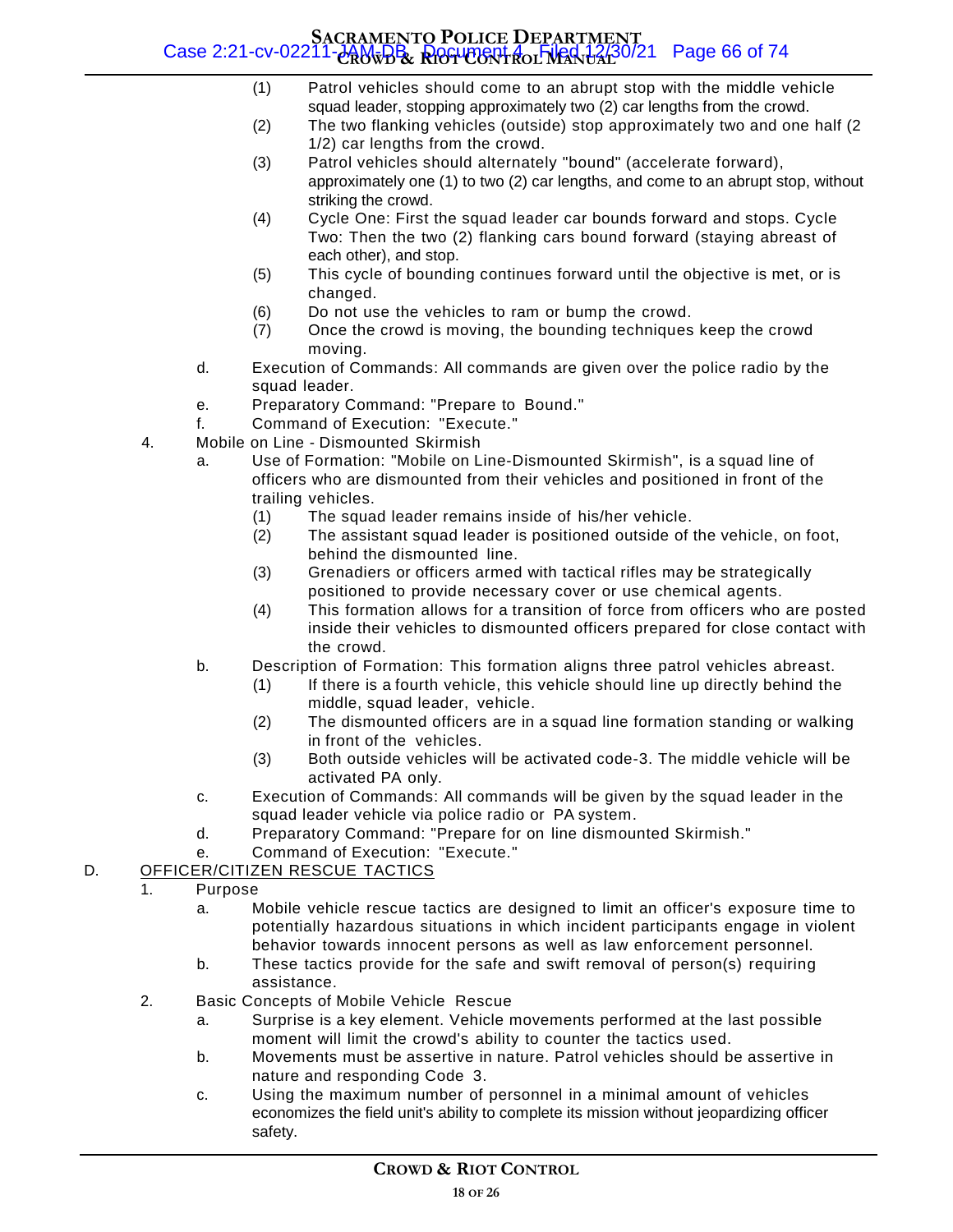#### **SACRAMENTO POLICE DEPARTMENT CROWD & RIOT CONTROL MANUAL** Case 2:21-cv-02211-JAM-DB Document 4 Filed 12/30/21 Page 67 of 74

- d. The supervisor's role in performing this strategy and tactic is to assess the situation, respond immediately with the appropriate course of action and oversee the rescue and evacuation operation.
- e. Normally, Vehicle 2 is the rescue vehicle. All other vehicles provide necessary support.
- f. "In Trail" as described in C1 above is used when responding to and initiating a two (2), three (3), or four (4) vehicle rescue technique.
- g. The unit supervisor quickly assesses the situation and determines the appropriate number of rescue vehicles.
- h. The unit supervisor directs and guides the rescue vehicles during the immediate action response.
- i. Because of the nature of the operation, team members must maintain awareness of their "Area of Responsibility" and effectively communicate status of the rescue when dismounted from the vehicle.
- j. Whether the rescue involves one (1) squad (3 cars), one (1) squad and one (1) team (4 cars) or two (2) teams (2 cars), the same basic principles apply:
	- (1) All units roll Code-3.
	- (2) All units transition to, and stop at predesignated positions.
	- (3) All officers, except drivers, exit vehicles and perform predesignated responsibilities.
	- (4) When team members exit vehicles, weapons are drawn, and areas of responsibility covered.
	- (5) Vehicle 2 team members contact and recover officer/citizen.
	- (6) Prior to reentry of vehicles, all team members re-holster their weapons.
	- (7) All units on command of the squad leader, exit to front, rear, left, or right.
- 3. Squad Rescue
	- a. The squad approaches the area in trail formation, code-3.
	- b. Based on the position of the crowd and other environmental considerations, the number 2 (rescue car) will move to the left or right side the formation.
		- (1) The number 2 car will move to the side where the crowd is located.
		- (2) The number 2 car acts as a buffer between the crowd and the physical extraction of the officer/victim.
		- (3) The driver of the number 2 car must be careful not to park so close to the victim as to endanger him/her.
	- c. The number 3 car remains behind the number 2 car, but in alignment with the number 1 car.
	- d. Due to the high intensity of the operation and potential dangers, all vehicles and team members must remain in communication via police car radio, and when dismounted, also with verbal and physical signal.
	- e. Because team members, when dismounted, are focused on their area of responsibility and therefore, facing away from each other, the "Rescue Status Communication Flow" must be adhered to.
	- f. The ability of the mobile squad to effectively and safely initiate and monitor the choreographed rescue operation, is known as the "Rescue Status Communication Flow."
		- (1) Squad leader preparatory command via police car radio: "Prepare for rescue! Vehicle 2 left (or right) side!"
		- (2) Squad leader command of execution: "Execute rescue!"
		- (3) All vehicles stop in predesignated position.
		- (4) All team members, except drivers, exit vehicles and with weapons drawn, cover areas of responsibility.
		- (5) Vehicle 2, front team member and rear right team member immediately go to victim.
			- (a) The right rear team member carries the victim's upper torso.
			- (b) The front team member carries the lower torso.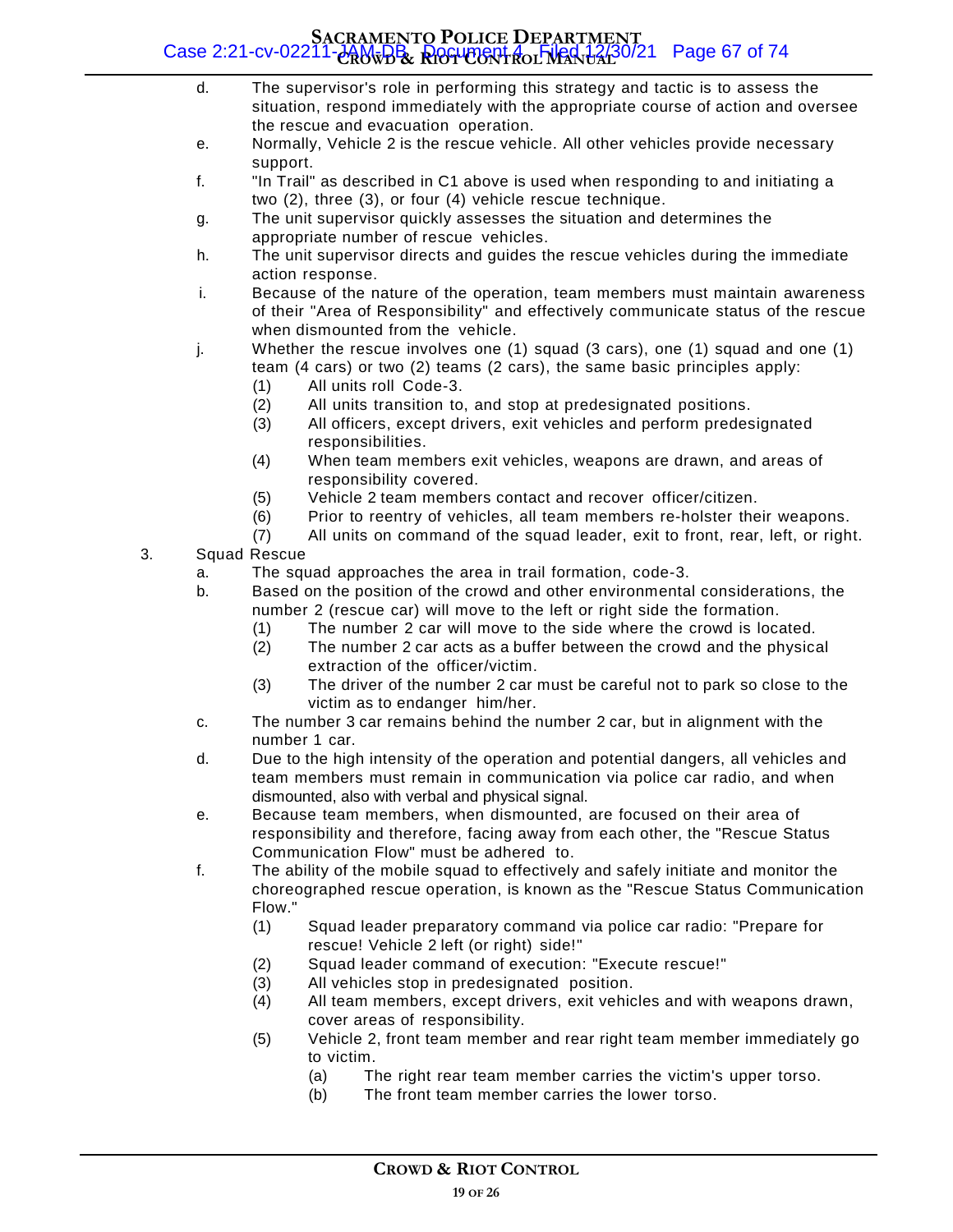#### **SACRAMENTO POLICE DEPARTMENT CROWD & RIOT CONTROL MANUAL** Case 2:21-cv-02211-JAM-DB Document 4 Filed 12/30/21 Page 68 of 74

- (6) The right rear team member backs into and across vehicle 2's rear seat, pulling the victim onto the bench seat. The front team member assists in lifting the victim's lower torso onto the rear bench seat.
- (7) Once the victim is in the vehicle, vehicle 2 left rear team member shuts the left rear door. Once the door is shut, driver vehicle 2 advises on police car radio, "Vehicle 2, all team members in!"
- (8) The left rear team member of vehicle 2 runs back to vehicle 3. The left rear team member signals all vehicle 3 team members to enter their vehicle and then enters the rear of vehicle 3.
- (9) As vehicle 3 team members are reentering the vehicle, the right front team member signals to vehicle 1 rear right team member to reenter their vehicle. Once all team members are in vehicle 3, driver vehicle 3 advises on police car radio, "Vehicle 3, all team members in!"
- (10) Driver vehicle 1 advises squad leader that team members of vehicle 2 and 3 are in vehicle 1 right rear team member signals to the left rear and right front (squad leader) team members to reenter vehicle 1.
- (11) Driver vehicle squad leader quickly assess the vehicles to make sure all team members have reentered their respective vehicles.
- (12) Squad leader commands and signals the formation to exit in the appropriate direction.
- (13) Preparatory command: "Formation exit front (or left, or right, or rear)!"
- (14) Command of execution: "Execute!"
- (15) Driver vehicle 1 repeats in the police car radio, the direction of exit commanded by the squad leader.
- (16) All vehicles exit code-3 In Trail formation.
- 4. Squad and One Team Rescue (Four Cars)
	- a. The tactic is essentially the same as a squad rescue. (Three Cars).
	- b. The number 2 car goes to the left of the formation, and the number 3 car goes to the right of the formation. Both cars front bumpers are in approximate alignment.
	- c. After the number 2 car completes the victim rescue, the following rescue status communication flow occurs:
		- (1) Left rear team member shuts the left rear door of vehicle number 2 and runs to the rear of vehicle number 4. This team member signals all team members of vehicle 4 to reenter their vehicle, and also enters the rear seat of vehicle 4.
		- (2) The right front team member of vehicle 4 signals the left rear team member of vehicle 3 to reenter his/her vehicle.
		- (3) The left rear team member of vehicle 3 signals the right rear and right front team member of vehicle 3 to reenter their vehicle.
		- (4) The right front team member of vehicle 3 signals the right rear passenger of vehicle 1 to reenter his/her vehicle.
		- (5) The rest of the sequence continues as with a squad rescue, D3f (8) through (13).

#### **CHAPTER SEVEN**

#### **CHEMICAL AGENTS: CONCEPTS AND STRATEGIES**

- A. Chemical Agents: Concepts and Strategies
	- 1. Considerations Prior to Use
		- a. Supervisors shall be familiar with Department RM 580.07, Chemical Agents Manual specifically:
			- (1) The types of chemical agent,
			- (2) Types of delivery systems,
			- (3) The use and maintenance of the chemical agent mask.
		- b. Before making a tactical commitment to the use of a chemical agent, other factors must be considered:
			- (1) Tactical capabilities of the team, squad, or platoon.
			- (2) Crowd conditions.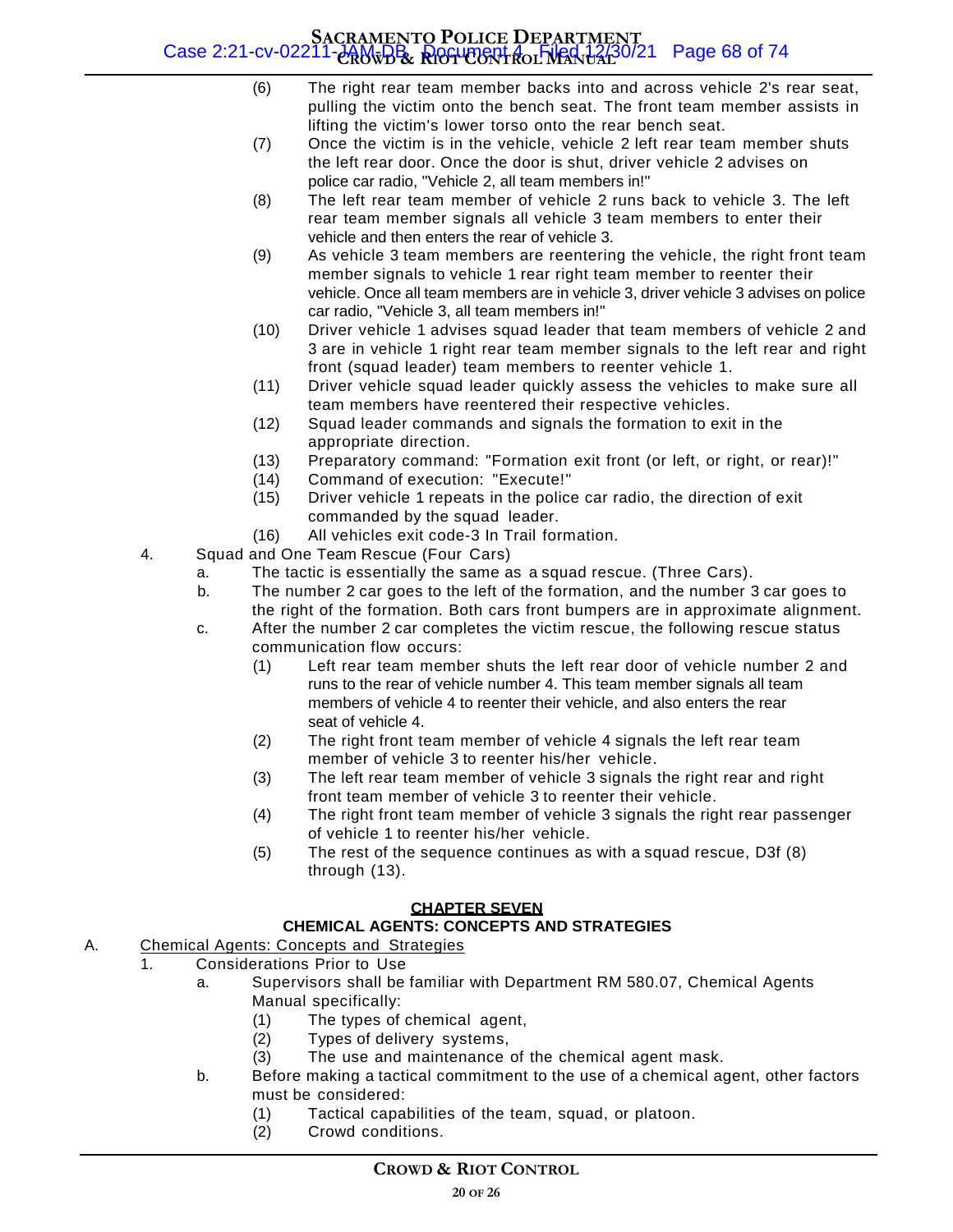#### **SACRAMENTO POLICE DEPARTMENT CROWD & RIOT CONTROL MANUAL** Case 2:21-cv-02211-JAM-DB Document 4 Filed 12/30/21 Page 69 of 74

- (3) Weather conditions.
- (4) Environmental hazards.
- 2. Tactical Capabilities
	- a. Proper and sufficient quantities of the appropriate chemical agent should be available.
	- b. The teams should be properly equipped. Minimal equipment should include ballistic helmet with face visor, ballistic vest, chemical agent mask and carrier, handcuffs, and personal weapons.
	- c. The team should be trained in tactical formations and how formations are used when a chemical agent is deployed.
	- d. The team leader must be able to lead and supervise the team within a chemical agent environment.
- 3. The Crowd
	- a. When analyzing the crowd, the following factors should be considered:
		- (1) The legality of the activities the crowd.
		- (2) Size.
		- (3) Violent or non-violent.
		- (4) Which weapons are available/readily available.
		- (5) Outdoor or indoor situation.
		- (6) Whether the crowd is organized or chaotic.
		- (7) Whether the crowd is mobile or stationary.
		- (8) The age group of the crowd (children, young adults, adults, elderly).
		- (9) If chemical agent is deployed, the sufficiency of avenues for the crowd to escape.
- 4. Weather Conditions
	- a. Weather conditions, particularly wind direction, wind speed, and wind turbulence will determine whether chemical agent can be effectively and efficiently deployed.
	- b. Knowing wind direction will determine where the chemical agent grenades must be released so that the agent is carried into the crowd.
	- c. Where the grenades are thrown or released is known as the "release line".
	- d. Not knowing wind direction can result in two major problems:
		- (1) The chemical agent is carried into an ineffective or inappropriate area.
		- (2) The crowd can evade a misjudged release line, escaping the effects of the chemical agent.
	- e. The team leader must determine if there is "head wind" (wind coming at the team), "tail wind" (wind coming from behind the team, or "flank wind" (wind coming from the side).
		- (1) Observing the direction tree leaves, tree branches or tall grass bends, flag movement, or dust blowing can help determine wind direction.
		- (2) A smoke grenade (HC) can also be released to determine wind direction.
	- f. Wind speed will determine how fast a chemical agent will be carried into a crowd and how wide, from the release line, the agent cloud pattern will be.
		- (1) Generally, the faster the wind, the narrower the chemical agent cloud pattern from the release line, and the faster the chemical agent is dissipated.
		- (2) A high wind speed coupled with insufficient number of grenades at the release line will result in members of the crowd escaping chemical agent exposure.
	- g. Wind turbulence is the effect air movement has on chemical agent.
		- (1) Air movement is effected by weather conditions and man-made or natural obstacles.
		- (2) As the chemical agent travels downwind, air movement can result in the chemical agent cloud moving side to side (lateral movement), rolling (drag effect), or drifting upward (vertical rise).
		- (3) If there is any doubt as to wind direction and the resulting chemical agent cloud movement, use HC (smoke) first.
- 5. Environmental Hazards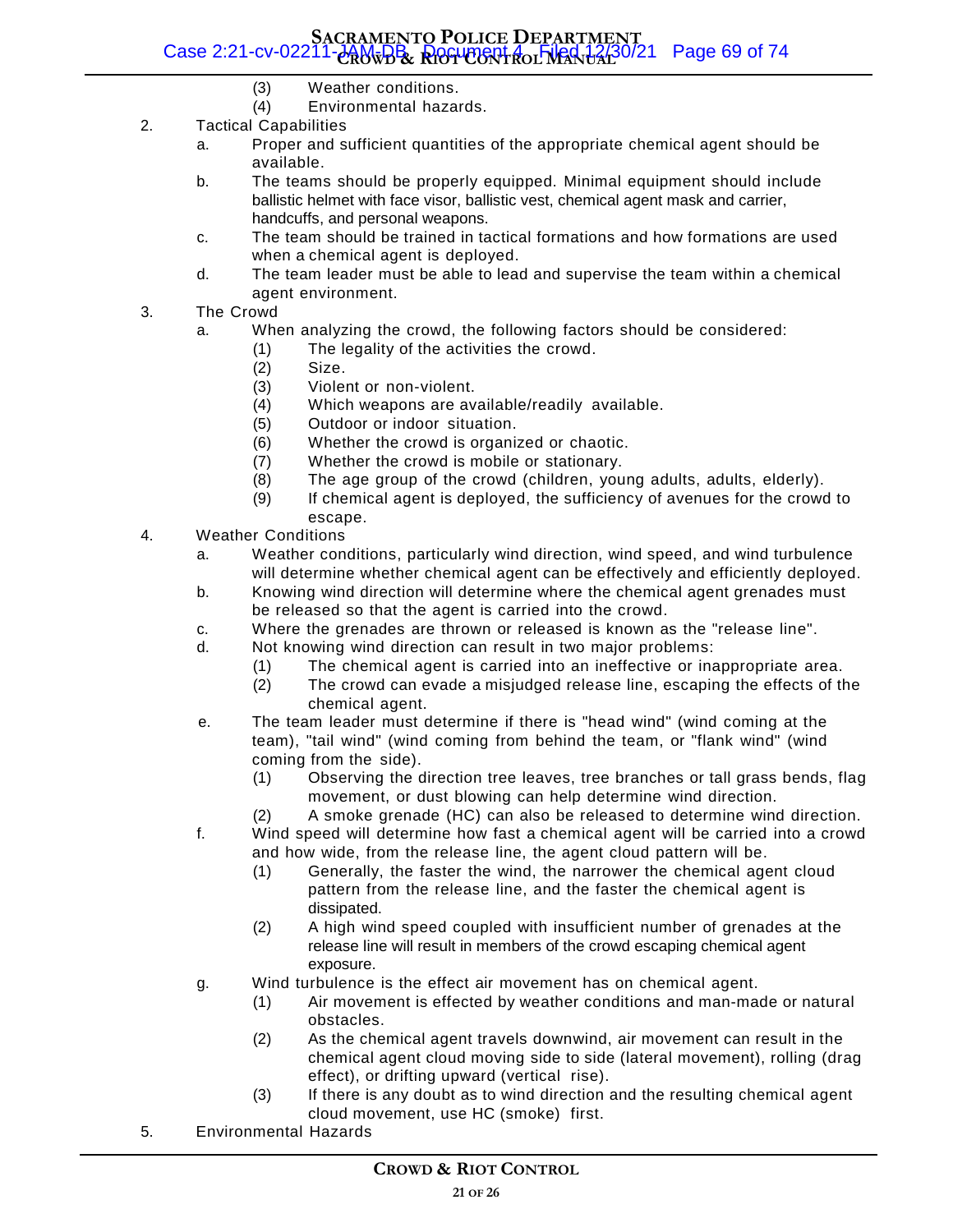#### **SACRAMENTO POLICE DEPARTMENT CROWD & RIOT CONTROL MANUAL** Case 2:21-cv-02211-JAM-DB Document 4 Filed 12/30/21 Page 70 of 74

- a. Because chemical agent has an immediate and intense incapacitating effect, there are locations within riotous areas which are of concern, and if possible chemical agent use avoided.
- b. These locations contain individuals who may be predisposed to severe or prolonged effects of chemical agent exposure.
- c. These locations include:
	- (1) Hospitals.
	- (2) Convalescent homes.
	- (3) Schools.
	- (4) Child or day care centers.
	- (5) Similar institutions.
- d. Prior to deployment, one must also consider the possible movement of the chemical agent cloud into heavily traveled roadways.
- e. Additionally, continuous burn grenades can present extreme fire hazards. They should not be used indoors or around structures with extreme fire hazards such as gas stations.
- f. Crowds exposed to chemical agents must always have exit/escape routes open to them so that they can leave.
	- (1) The tactical use of chemical agent is to disperse a crowd or prevent its presence in a certain area.
	- (2) Open, predetermined exit/escape routes must be provided to achieve this desired result.
	- (3) If exit/escape routes are blocked off, the crowd members cannot disperse and this may result in uncontrollable panic and escalation of violent resistance.
- 6. Chemical Agent Concentration/CS
	- a. Use of CS agent, due to its potency, should first be used in limited quantities, or small concentrations.
		- (1) Any escalation of the degree of concentration and area of coverage should be gradual, and the effects on the crowd closely watched.
		- (2) Avoid using heavy initial concentrations of CS agent on large crowds to reduce the possibility of creating blind panic, trampling, etc. Open, predetermined escape routes are mandatory.
	- b. Generally, persons reacting to CS are incapable of executing concerted actions and excessive exposure to CS may render them helpless to vacate the area.
- B. Carrying, Arming, and Throwing the Chemical Agent Grenade
	- 1. Precheck the Grenade Before Use
		- a. The safety pin should be correctly inserted into the fuse assembly.
			- (1 Safety pin legs should be spread 45-60 degrees. If improperly spread adjust prior to deployment.
			- (2) Do not overwork because this can cause metal fatigue in the pin legs, causing them to break off.
			- (3) The safety lever (spoon) should not be bent.
			- (4) Fuse assembly should not be unscrewed or loose. If loose, turn clockwise to tighten fuse to canister.
			- (5) Reject the grenade if it is corroded, edges chipped, or dented more than 1/4 inch.
	- 2. Carrying the Grenade
		- a. Carry the issued grenades in an appropriate carrier or bag, fuses up.
		- b. While in the carrier, make sure pull rings and safety levers don't hook onto other pull rings and safety levers. Pull rings should be pointed downward.
		- c. Don't carry the grenade by its pull ring or safety lever. Also, don't attach the grenade to the uniform or Sam Browne byits pull ring or safety lever.
	- 3. Arming the Grenade
		- a. Firmly hold the grenade in your throwing hand.
			- (1) The grenade should be cradled in the palm of the hand, between the thumb and index finger.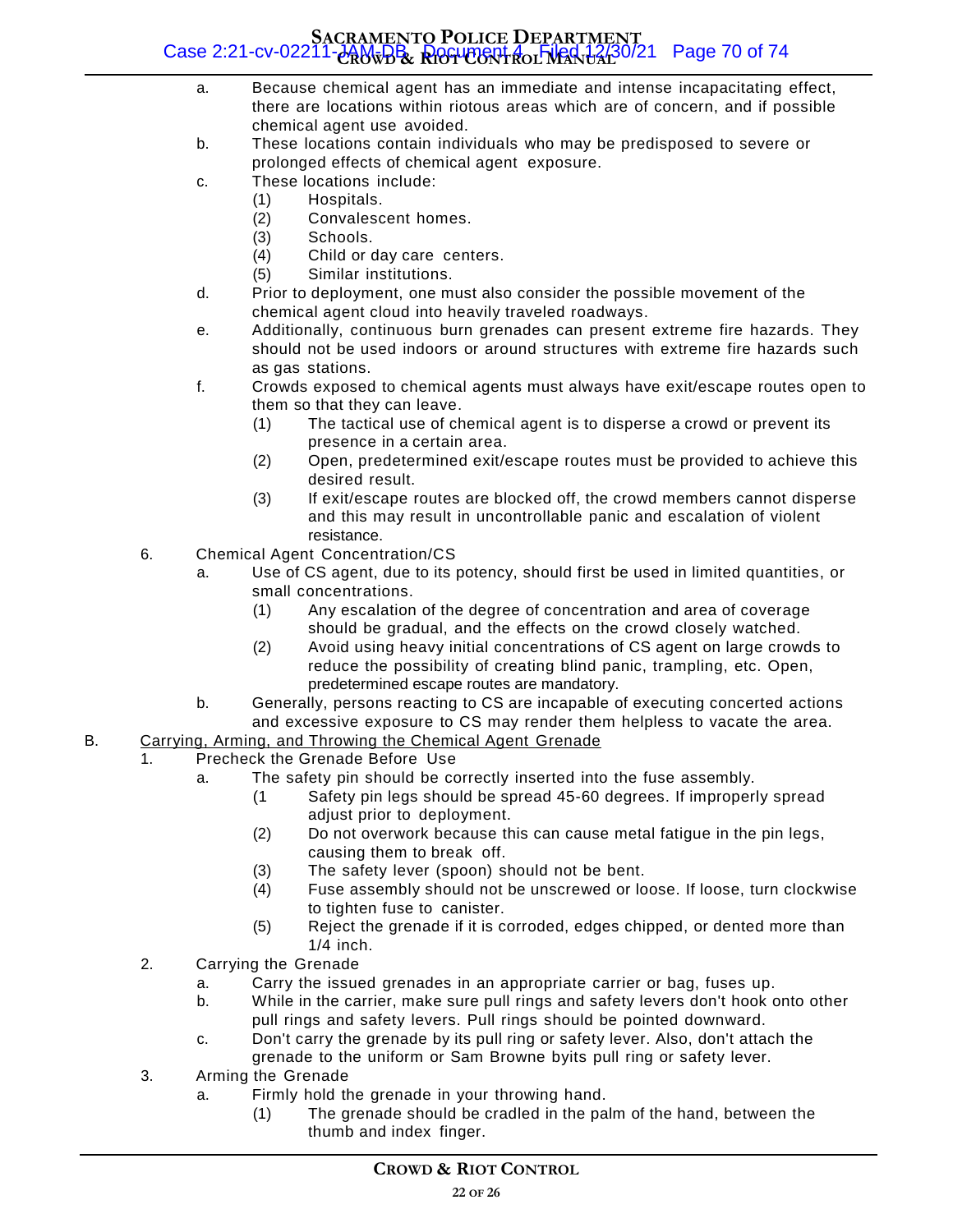#### **SACRAMENTO POLICE DEPARTMENT CROWD & RIOT CONTROL MANUAL** Case 2:21-cv-02211-JAM-DB Document 4 Filed 12/30/21 Page 71 of 74

- (2) If using a right hand throw, the grenade is held in the right hand with the fuse upward. If using a left hand throw, the grenade is held in the left hand, fuse is downward.
- b. To facilitate removal of the pin, the legs may now be bent together. Remember that overworking of the safety pin can weaken the legs, resulting in a hazardous condition.
- c. The grenade should be held against the chest/ midsection area. This pins the grenade against the body so that it can't be pulled out of your grasp.
- d. Remove the safety pin using a pulling and twisting motion. Don't discard the safety pin. Hold onto the safety pin in the event the use of the grenade is halted.
- e. The grenade is now armed. Release of the safety lever will cause the grenade to detonate.
- 4. Throwing the Grenade
	- a. As the safety pin is removed, immediately look at the target, the release line.
	- b. Throw the grenade in an underhand motion (like throwing a softball), keeping your eyes trained on the release line at all times.
		- (1) Release the grenade forward of your body and in your general field of vision.
		- (2) In this way you take advantage of the eye and hand coordination inherent in most people.
	- c. Follow through on your throwing motion beyond the point where the grenade is released. This follow through will improve distance and relieve the strain on your throwing arm.
	- d. Do not throw the grenade using the overhand lob or overhand baseball throw. This could result in an air-burst, causing unnecessary, accidental injury to individuals in the vicinity of the air-burst.

#### C. The Chemical Agent Mask

- 1. Purpose of the Mask
	- a. The law enforcement chemical agent mask is only meant to filter solid particulate out of the air.
	- b. It will not produce oxygen or filter toxic vapors or gas.
	- c. It will not filter:
		- (1) Carbon monoxide.
		- (2) Propane gas.
		- (3) Methane gas.
		- (4) Ammonia vapors.
		- (5) Toxic gas resulting from fire.
		- (6) Chemical vapor present at illegal drug labs.
	- d. The law enforcement chemical agent mask should be donned before employing chemical agent or entering a chemical environment.
- 2. Basic Procedure for Putting on the Mask
	- a. Kneel down in a balanced position, with the non-dominant knee up and the dominant knee on the ground.
	- b. If the baton is held in the hands, immediately place the baton on the ground between your legs.
	- c. Remove the ballistic helmet and also place it on the ground, open side (flat side) down. This prevents the helmet from rolling away on the ground if it is accidentally kicked.
	- d. Immediately remove the mask from the carrier and hold the harness in your hands.
	- e. Place chin in chin cup.
	- f. Pull harness over head so that the headpad is centered on the high point at the back of the head. Adjust the straps with the pull tabs. The mask should be pulled over the face evenly.
	- g. Take care to push back hair so the rubber of the mask is against the skin and not the hair.
	- h. Cover exhale ports and exhale sharply.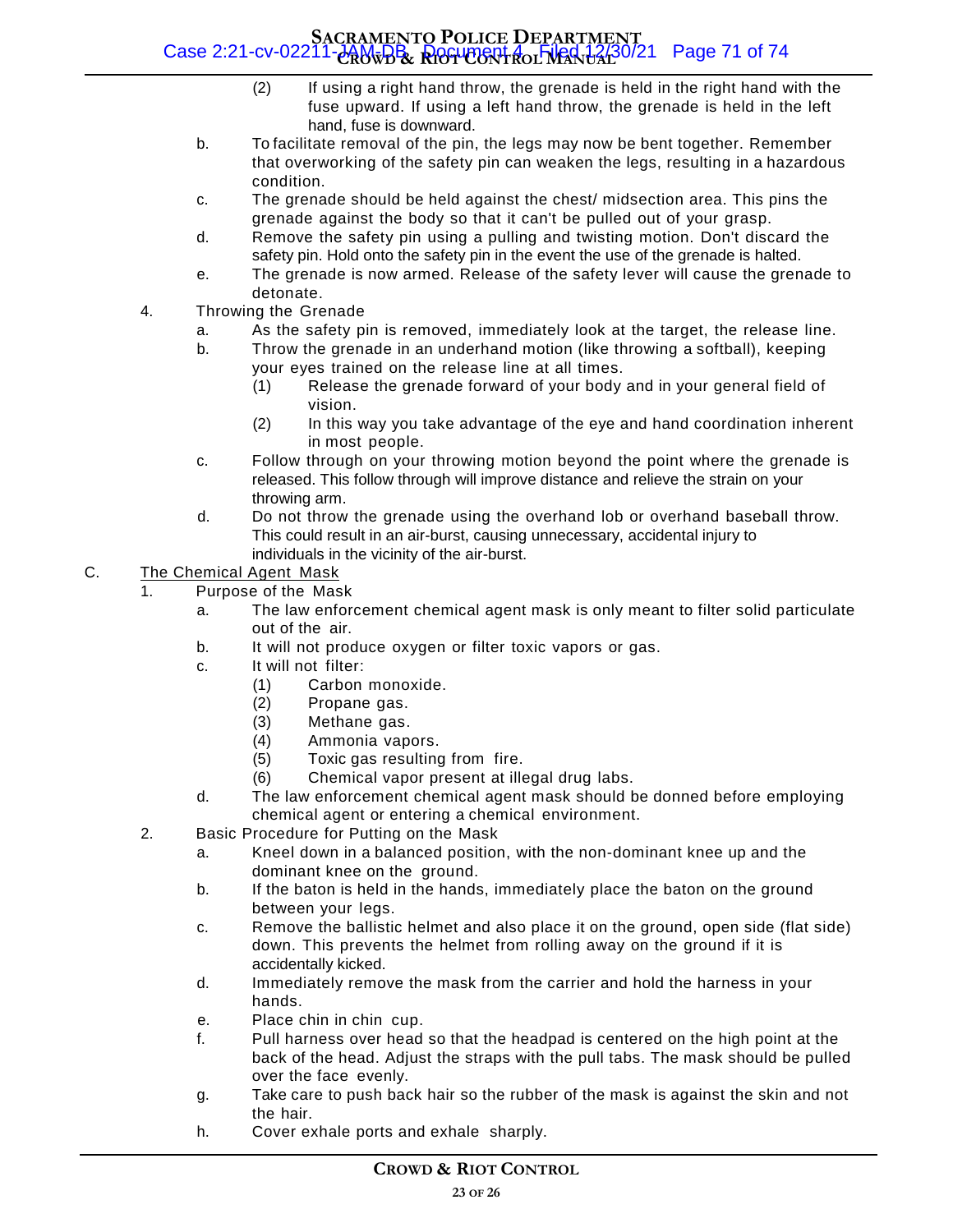#### **SACRAMENTO POLICE DEPARTMENT CROWD & RIOT CONTROL MANUAL** Case 2:21-cv-02211-JAM-DB Document 4 Filed 12/30/21 Page 72 of 74

- i. Cover inhale ports and inhale.
- j. If mask collapses on face, an effective seal has been created. If not repeat steps e-h.
- k. Immediately pick up your helmet and replace it on your head. Refasten the chin strap.
- l. Pickup your baton and return to the standing position with the baton either in port or on guard position.
- 3. Procedures for Putting on the Mask During Tactical Situations
	- a. There are two procedures used when putting on the mask for tactical situations.
	- b. The first procedure is known as Condition One:
		- (1) The Condition One procedure is given when the crowd is at a distance and there is no chance the officers formation will be overrun.
		- (2) During this condition, officers are in formation.
		- (3) The Team Leader gives the visual signal and verbally gives the command, " Masks on, Condition One!"
		- (4) All officers, at once, put on their masks, using the basic procedure.
	- c. The second procedure is known as Condition Two:
		- (1) This procedure is used when the formation is faced with a hostile crowd and the possibility exists that the officers formation will be overrun.
		- (2) During this condition, officers are in a Team or Squad line formation.
		- (3) The Team or Squad Leader gives the visual signal and verbally gives the command, "Masks on, Condition Two!"
		- (4) On this command, the Apex Officer and every other officer take one step to the rear, behind the line, and put on their masks, using the basic procedure.
		- (5) The unmasked officers standing on line, remain in port or on guard position, prepared to defend the line against any hostile attack or aggression.
		- (6) After putting on their masks, the masked officers step back on line, and verbally and physically tell the unmasked officers to their left, to mask.
		- (7) The unmasked officer now take one step to the rear, behind the line, and put on their masks, using the basic procedure.
		- (8) The previously masked officers remain on line, in port or on guard position, ready to defend the line against any hostile attack or aggression.
		- (9) Once masked, officers immediately return to their previous on line position. The entire formation is now masked.

#### **CHAPTER EIGHT**

#### **THE BATON IN CROWD AND RIOT CONTROL**

- A. The Baton in Crowd and Riot Control
	- 1. General Guidelines
		- a. Use of the police baton is appropriate in crowd and riot control situations where deadly force is not required.
		- b. Officers should refer to RM 580.08, Baton Manual, regarding appropriate and effective use of the police baton and baton strike zones.
		- c. Officers should refer to GO 580.02, Use of Force, regarding procedures for the use of force.
		- d. Officers should refer to GO 522.02, Emergency Medical Care of Arrestees, regarding procedures for medical treatment of injured arrestees.
	- 2. Baton Guidelines Specific to Crowd and Riot Control
		- a. When a crowd becomes hostile and violent, the baton is the primary weapon of choice when officers are in formation and engaged in crowd control duties.
		- b. Armed with the baton, trained officers will have greater confidence in carrying out control tactics, and engaging, if necessary, in physical contact with violent crowd members.
		- c. The baton enables great flexibility when deploying tactical formations, and can be employed in many ways with a minimum possibility of serious casualties.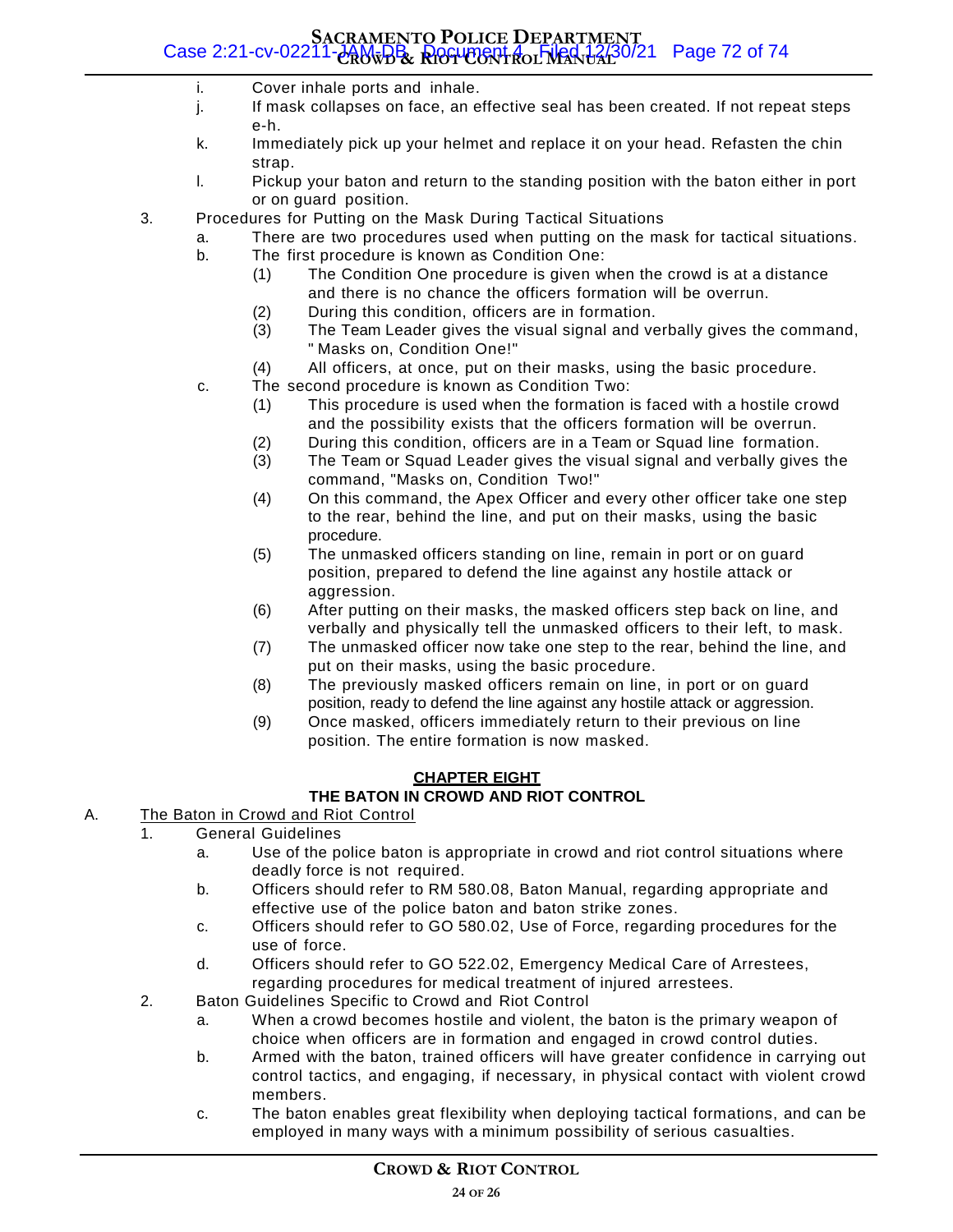## **SACRAMENTO POLICE DEPARTMENT CROWD & RIOT CONTROL MANUAL** Case 2:21-cv-02211-JAM-DB Document 4 Filed 12/30/21 Page 73 of 74

- d. The baton should be held and used with two hands.
	- (1) Two handed use of the baton allows for more control over the baton, especially when officers are in close formations and jabs, thrusts, and/or deflections are being used against a violent, hostile crowd.
	- (2) Two handed use also allows the officer greater leverage and power when using retention techniques if his/her baton is grabbed by a crowd member.
	- (3) In close formations, one handed use can be impractical, especially when large, swinging type strikes are used.
- e. There are several baton techniques which would be appropriate if the officer is attacked and discomfort and/or pain compliance is necessary to control and subdue a violent individual.
- B. Specific Baton Techniques for Crowd and Riot Control
	- 1. Carry Positions
		- a. There are four basic carry positions associated with the baton when officers are engaged in crowd and riot control responsibilities:
			- (1) The Parade Rest Position.
			- (2) The Port Position.
			- (3) The Upper Cradle/Lower Cradle Position.
			- (4) The On Guard Position.
		- b. The Parade Rest Position:
			- (1) This position is used when standing in front of a crowd and is similar to the Two Hand Low Defense carry.
			- (2) In this carry position, the baton is held in both hands, parallel to the ground, in the area of the upper thigh, with both arms extended straight.
			- (3) The non-dominant hand holds the forward end, underhanded, with the palm facing away. The dominant hand holds the rear end, with the palm facing toward the officer.
			- (4) The body is at parade rest the torso, hips legs, and feet are square to the front. The feet separated approximately 10 inches.
			- (5) From this carry position, and with adjustment of the body, the baton can be used for deflections, thrusts, jabs, or transitions to other baton carry or use positions.
		- c. The Port Position:
			- (1) This carry position is used when marching in basic or tactical formation or when standing in formation, in front of a crowd.
			- (2) The dominant hand and forearm are parallel to the ground, and forward of the dominant hip. The non-dominant hand is held level and in front of the non-dominant shoulder.
			- (3) The baton is held at a 45 degree angle in front of the body. The dominant hand grips the rear end of the baton and the non- dominant hand grips the forward end of the baton. The baton bisects the angle between the neck and the shoulder and is held approximately eight inches away from the body.
			- (4) From this position, the baton can be used for deflections, thrusts, jabs, or transitions to other baton carry or use positions.
		- d. The Upper Cradle/Lower Cradle Position
			- (1) In either of these carry positions, the baton's forward end is carried tucked (cradled) either above (Upper Cradle) or below (Lower Cradle) the dominant forearm.
			- (2) The non-dominant hand overhand grips the rear end of the baton.
			- (3) The officer stands in the ready stance utilized with the slide step.
			- (4) This position is effective if the officer is approaching the crowd and wants to use the non-dominant hand to assist in physically moving or directing individuals away.
			- (5) This position may also be used if the officer is attacked by an unarmed assailant, deflects the attack with the non-dominant hand, and immediately counters with an Upper or Lower Cradle thrust or strike.